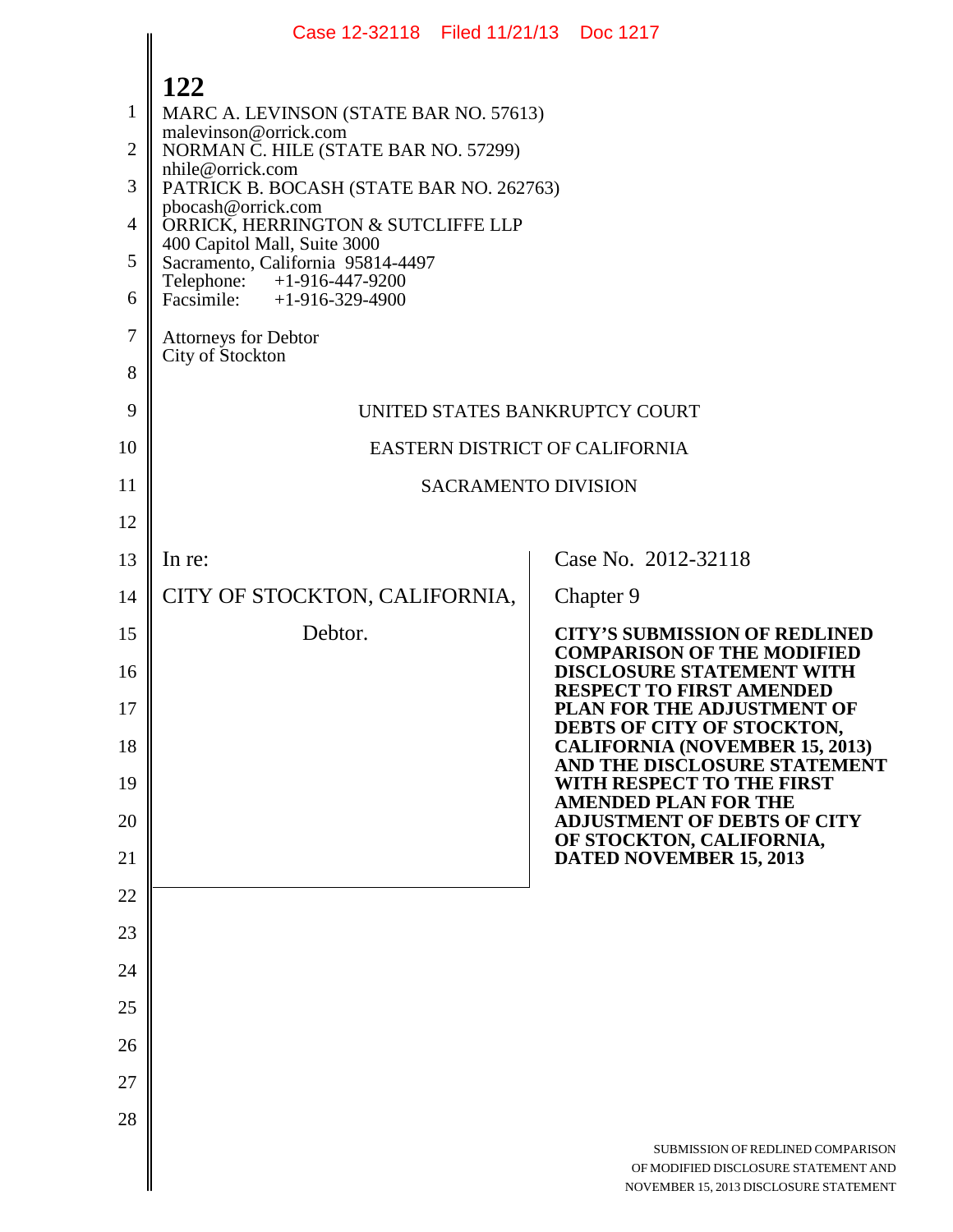| $\mathbf{1}$   | The City of Stockton, California ("City"), the debtor in the above-captioned case, hereby        |       |                                                                                                                     |
|----------------|--------------------------------------------------------------------------------------------------|-------|---------------------------------------------------------------------------------------------------------------------|
| $\overline{2}$ | submits the redlined comparison, attached hereto as Exhibit 1, of the City's Modified Disclosure |       |                                                                                                                     |
| 3              | Statement With Respect To First Amended Plan For The Adjustment Of Debts Of City Of              |       |                                                                                                                     |
| $\overline{4}$ | Stockton, California (November 15, 2013) and the City's Disclosure Statement with Respect to     |       |                                                                                                                     |
| 5              | the First Amended Plan for the Adjustment of Debts of the City of Stockton, California, Dated    |       |                                                                                                                     |
| 6              | November 15, 2013 [Dkt. No. 1205].                                                               |       |                                                                                                                     |
| 7              |                                                                                                  |       |                                                                                                                     |
| 8              | Dated: November 21, 2013                                                                         |       | <b>MARC A. LEVINSON</b>                                                                                             |
| 9              |                                                                                                  |       | NORMAN C. HILE<br>PATRICK B. BOCASH                                                                                 |
| 10             |                                                                                                  |       | Orrick, Herrington & Sutcliffe LLP                                                                                  |
| 11             |                                                                                                  |       |                                                                                                                     |
| 12             |                                                                                                  |       | /s/ Marc A. Levinson<br><b>MARC A. LEVINSON</b>                                                                     |
| 13             |                                                                                                  |       | <b>Attorneys for Debtor</b><br>City of Stockton                                                                     |
| 14             |                                                                                                  |       |                                                                                                                     |
| 15             |                                                                                                  |       |                                                                                                                     |
| 16             |                                                                                                  |       |                                                                                                                     |
| 17             |                                                                                                  |       |                                                                                                                     |
| 18             |                                                                                                  |       |                                                                                                                     |
| 19             |                                                                                                  |       |                                                                                                                     |
| 20             |                                                                                                  |       |                                                                                                                     |
| 21             |                                                                                                  |       |                                                                                                                     |
| 22             |                                                                                                  |       |                                                                                                                     |
| 23             |                                                                                                  |       |                                                                                                                     |
| 24             |                                                                                                  |       |                                                                                                                     |
| 25             |                                                                                                  |       |                                                                                                                     |
| 26             |                                                                                                  |       |                                                                                                                     |
| 27             |                                                                                                  |       |                                                                                                                     |
| 28             |                                                                                                  |       |                                                                                                                     |
|                | OHSUSA:755351331.2                                                                               | $-2-$ | SUBMISSION OF REDLINED COMPARISON<br>OF MODIFIED DISCLOSURE STATEMENT AND<br>NOVEMBER 15, 2013 DISCLOSURE STATEMENT |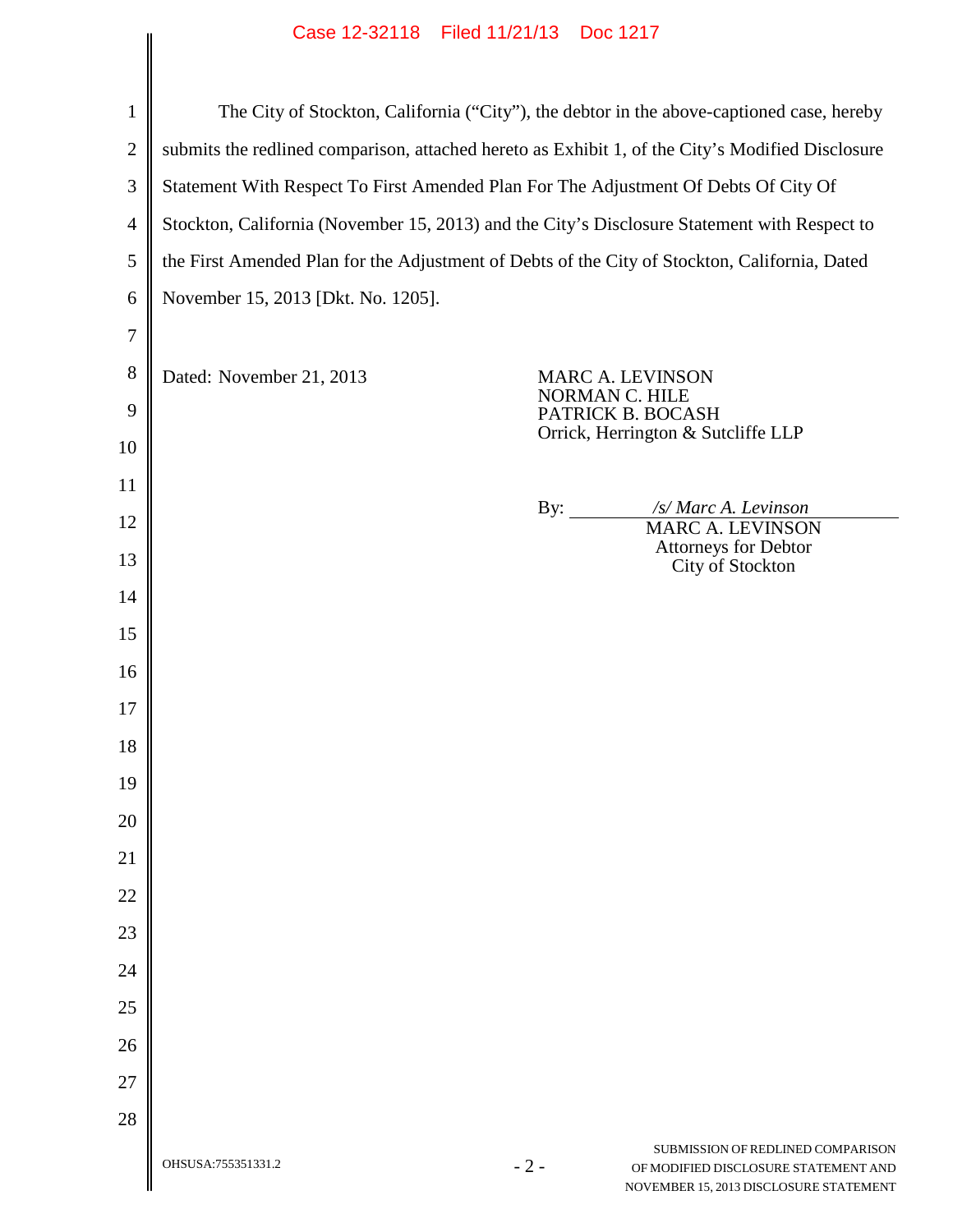# **Exhibit 1**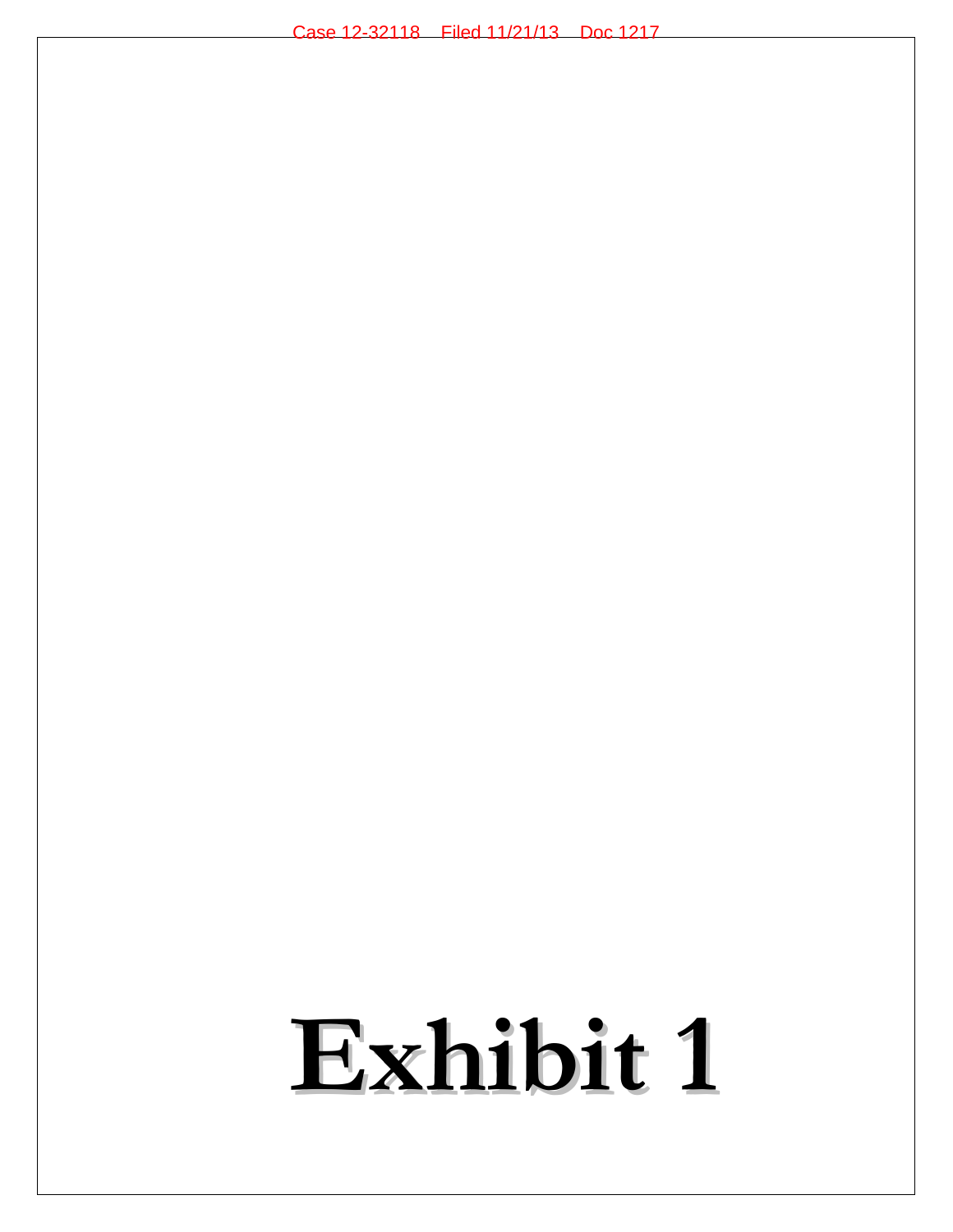|              | Case 12-32118 Filed 11/21/13 Doc 1217                                                |                            |                                                                                                                                                                                                                                                            |
|--------------|--------------------------------------------------------------------------------------|----------------------------|------------------------------------------------------------------------------------------------------------------------------------------------------------------------------------------------------------------------------------------------------------|
| $\mathbf{1}$ | the solicitation of a vote on this draft plan or on any other plan.<br><b>199202</b> |                            | The draft disclosure statement accompanying this draft plan of adjustment has not been approved by the Bankruptcy Court<br>The distribution of the draft disclosure statement and of this draft plan is not intended as, and should not be construed to be |
| 2            | MARC A. LEVINSON (STATE BAR NO. 57613)                                               |                            |                                                                                                                                                                                                                                                            |
| 3            | malevinson@orrick.com<br>NORMAN C. HILE (STATE BAR NO. 57299)                        |                            |                                                                                                                                                                                                                                                            |
| 4            | nhile@orrick.com<br>PATRICK B. BOCASH (STATE BAR NO. 262763)                         |                            |                                                                                                                                                                                                                                                            |
| 5            | pbocash@orrick.com<br>ORRICK, HERRINGTON & SUTCLIFFE LLP                             |                            |                                                                                                                                                                                                                                                            |
| 6            | 400 Capitol Mall, Suite 3000<br>Sacramento, California 95814-4497                    |                            |                                                                                                                                                                                                                                                            |
| 7            | Telephone: +1-916-447-9200<br>Facsimile: $+1-916-329-4900$                           |                            |                                                                                                                                                                                                                                                            |
| 8            | JEFFERY D. HERMANN (STATE BAR NO. 90445)                                             |                            |                                                                                                                                                                                                                                                            |
| 9            | jhermann@orrick.com<br>JOHN A. FARMER (STATE BAR NO. 242775)                         |                            |                                                                                                                                                                                                                                                            |
| 10           | jfarmer@orrick.com<br>ORRICK, HERRINGTON & SUTCLIFFE LLP                             |                            |                                                                                                                                                                                                                                                            |
| 11           | 777 South Figueroa Street, Suite 3200<br>Los Angeles, California 90017-5855          |                            |                                                                                                                                                                                                                                                            |
| 12           | Telephone: +1-213-629-2020<br>Facsimile: $+1-213-612-2499$                           |                            |                                                                                                                                                                                                                                                            |
| 13           | <b>Attorneys for Debtor</b>                                                          |                            |                                                                                                                                                                                                                                                            |
| 14           | City of Stockton                                                                     |                            | UNITED STATES BANKRUPTCY COURT                                                                                                                                                                                                                             |
| 15           |                                                                                      |                            | EASTERN DISTRICT OF CALIFORNIA                                                                                                                                                                                                                             |
| 16           |                                                                                      | <b>SACRAMENTO DIVISION</b> |                                                                                                                                                                                                                                                            |
| 17           |                                                                                      |                            |                                                                                                                                                                                                                                                            |
| 18           | In re:                                                                               |                            | Case No. 2012-32118                                                                                                                                                                                                                                        |
| 19           | CITY OF STOCKTON, CALIFORNIA,                                                        |                            | <b>Chapter 9</b>                                                                                                                                                                                                                                           |
| 20           | Debtor.                                                                              |                            | <b>MODIFIED DISCLOSURE</b>                                                                                                                                                                                                                                 |
| 21           |                                                                                      |                            | <b>EMENT WITH RESPECT</b><br>TO FIRST AMENDED PLAN                                                                                                                                                                                                         |
| 22<br>23     |                                                                                      |                            | <b>FOR THE ADJUSTMENT OF</b><br><b>DEBTS OF CITY OF</b>                                                                                                                                                                                                    |
| 24           |                                                                                      |                            | <b>STOCKTON, CALIFORNIA (NOVEMBER 15, 2013)</b>                                                                                                                                                                                                            |
| 25           |                                                                                      |                            | <b>November 18, 2013</b><br>Date:                                                                                                                                                                                                                          |
| 26           |                                                                                      |                            | Time: 1:00 p.m.<br>Judge: Hon. Christopher M. Klein                                                                                                                                                                                                        |
| 27           |                                                                                      |                            |                                                                                                                                                                                                                                                            |
| 28           |                                                                                      |                            |                                                                                                                                                                                                                                                            |
|              |                                                                                      |                            |                                                                                                                                                                                                                                                            |
|              |                                                                                      |                            |                                                                                                                                                                                                                                                            |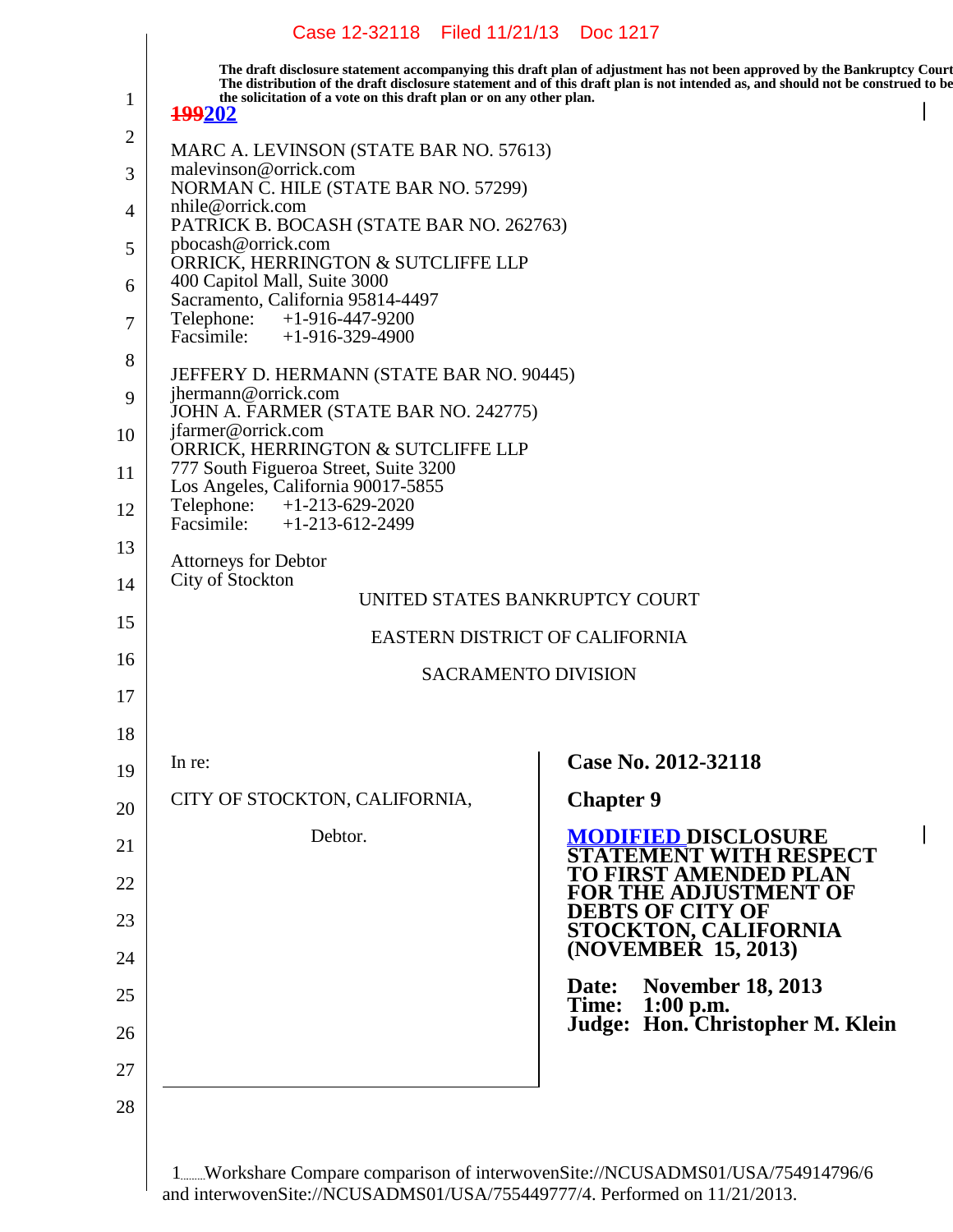|      |             | The draft disclosure statement accompanying this draft plan of adjustment has not been approved by the Bankruptcy Court<br>The distribution of the draft disclosure statement and of this draft plan is not intended as, and should not be construed to be<br>the solicitation of a vote on this draft plan or on any other plan.<br><b>TABLE OF CONTENTS</b> |      |
|------|-------------|---------------------------------------------------------------------------------------------------------------------------------------------------------------------------------------------------------------------------------------------------------------------------------------------------------------------------------------------------------------|------|
|      |             |                                                                                                                                                                                                                                                                                                                                                               | Page |
| Ι.   |             | $\bf INTRODUCTION$                                                                                                                                                                                                                                                                                                                                            |      |
|      | A.          |                                                                                                                                                                                                                                                                                                                                                               |      |
|      | <b>B.</b>   | Summary of Entities Entitled to Vote on the Plan and of Certain<br>Requirements Necessary for Confirmation of the Plan                                                                                                                                                                                                                                        |      |
|      | $C$ .       | Voting Procedures, Balloting Deadline, Confirmation Hearing, and Other                                                                                                                                                                                                                                                                                        |      |
|      |             | 1.                                                                                                                                                                                                                                                                                                                                                            |      |
|      |             | Date of the Confirmation Hearing and Deadlines for Objection to<br>2.<br>Confirmation of the Plan                                                                                                                                                                                                                                                             |      |
|      | D.          |                                                                                                                                                                                                                                                                                                                                                               |      |
|      | E.          | Additional Information 16                                                                                                                                                                                                                                                                                                                                     |      |
| П.   |             | BACKGROUND INFORMATION                                                                                                                                                                                                                                                                                                                                        |      |
|      | A.          |                                                                                                                                                                                                                                                                                                                                                               |      |
|      | <b>B.</b>   |                                                                                                                                                                                                                                                                                                                                                               |      |
|      | $C_{\cdot}$ |                                                                                                                                                                                                                                                                                                                                                               |      |
|      | D.          |                                                                                                                                                                                                                                                                                                                                                               |      |
|      | E.          |                                                                                                                                                                                                                                                                                                                                                               |      |
| III. |             | ADMINISTRATION OF THE CHAPTER 9 CASE                                                                                                                                                                                                                                                                                                                          |      |
|      | A.          |                                                                                                                                                                                                                                                                                                                                                               |      |
|      | <b>B.</b>   | Eligibility Litigation                                                                                                                                                                                                                                                                                                                                        |      |
|      | C.          | Post-Bankruptcy Negotiations Conducted by Judge Elizabeth L. Perris 2526                                                                                                                                                                                                                                                                                      |      |
|      | D.          |                                                                                                                                                                                                                                                                                                                                                               |      |
|      | E.          |                                                                                                                                                                                                                                                                                                                                                               |      |
| IV.  |             | THE CITY'S LIABILITIES AND ASSETS 28                                                                                                                                                                                                                                                                                                                          |      |
|      | A.          | Liabilities 29                                                                                                                                                                                                                                                                                                                                                |      |
|      |             | 1.                                                                                                                                                                                                                                                                                                                                                            |      |
|      |             | 2.<br>Proofs of Claim 30<br>3.                                                                                                                                                                                                                                                                                                                                |      |
|      |             | 4.                                                                                                                                                                                                                                                                                                                                                            |      |
|      |             | 5.                                                                                                                                                                                                                                                                                                                                                            |      |
|      |             | 6.                                                                                                                                                                                                                                                                                                                                                            |      |
|      |             | 7.                                                                                                                                                                                                                                                                                                                                                            |      |
|      |             | 8.                                                                                                                                                                                                                                                                                                                                                            |      |
|      |             | Background 33<br>a.                                                                                                                                                                                                                                                                                                                                           |      |
|      |             | b.                                                                                                                                                                                                                                                                                                                                                            |      |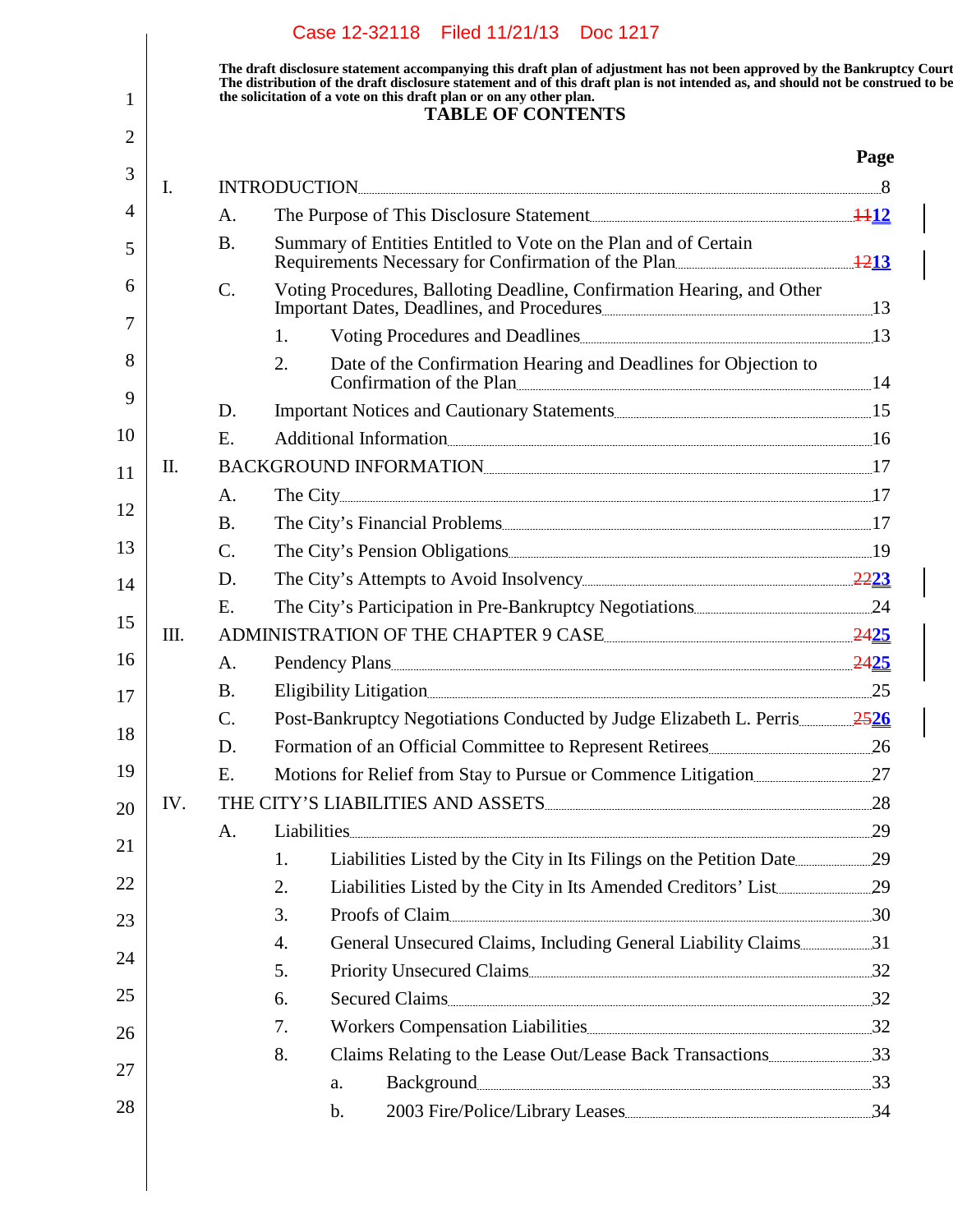|    |       | <b>TABLE OF CONTENTS</b>                         |      |
|----|-------|--------------------------------------------------|------|
|    |       | (continued)                                      | Page |
|    | (i)   | Financial Instruments Involved 34                |      |
|    | (ii)  |                                                  |      |
|    | (iii) |                                                  |      |
| c. |       | 2004 Arena Leases 38                             |      |
|    | (i)   | Financial Instruments Involved                   |      |
|    | (ii)  |                                                  |      |
|    | (iii) | NPFG Arena Settlement                            |      |
| d. |       |                                                  |      |
|    | (i)   | Financial Instruments Involved 41                |      |
|    | (ii)  |                                                  |      |
|    |       | (a)                                              |      |
|    |       | (b)                                              |      |
|    |       | (c)                                              |      |
|    | (iii) | NPFG Parking Settlement                          |      |
| e. |       | 2006 SEB Leases 45                               |      |
|    | (i)   | Financial Instruments Involved 45                |      |
|    | (ii)  |                                                  |      |
|    |       | (a)                                              |      |
|    |       | (b)                                              |      |
|    | (iii) |                                                  |      |
| f. |       |                                                  |      |
|    | (i)   | Financial Instruments Involved                   |      |
|    | (ii)  |                                                  |      |
|    | (iii) | Assured Guaranty Settlement as Applicable to the |      |
| g. |       |                                                  |      |
|    | (i)   | Financial Instruments Involved                   |      |
|    | (ii)  |                                                  |      |
|    |       | Oak Park 54<br>(a)                               |      |
|    |       | Swenson Golf Course<br>(b)                       |      |
|    |       | Van Buskirk Golf Course<br>(c)                   |      |
|    | (iii) | Operating Revenue Shortfalls Experienced for the |      |
|    | (iv)  |                                                  |      |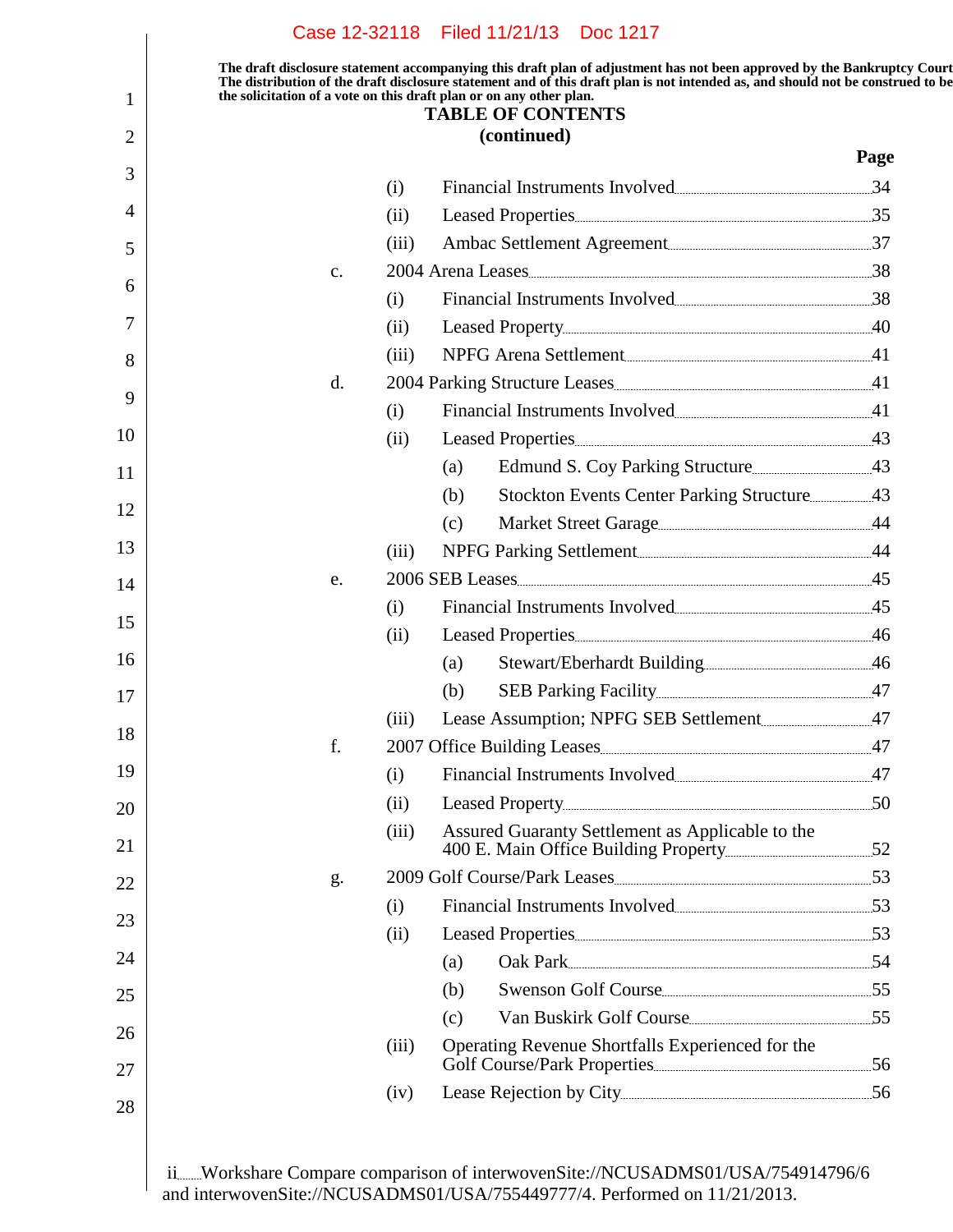|    |                 |     |                |      |     | The draft disclosure statement accompanying this draft plan of adjustment has not been approved by the Bankruptcy Court<br>The distribution of the draft disclosure statement and of this draft plan is not intended as, and should not be construed to be<br>the solicitation of a vote on this draft plan or on any other plan.<br><b>TABLE OF CONTENTS</b> |      |
|----|-----------------|-----|----------------|------|-----|---------------------------------------------------------------------------------------------------------------------------------------------------------------------------------------------------------------------------------------------------------------------------------------------------------------------------------------------------------------|------|
|    |                 |     |                |      |     | (continued)                                                                                                                                                                                                                                                                                                                                                   | Page |
|    |                 |     |                | (v)  |     | Limits/Restrictions Upon the Right of the Golf                                                                                                                                                                                                                                                                                                                |      |
|    |                 |     |                |      |     | Course/Park Bond Trustee/Franklin to Take Over                                                                                                                                                                                                                                                                                                                | .59  |
|    |                 |     |                |      | (a) | Rather Than Maintaining the Status Quo, a<br>Takeover by Franklin Would Interrupt the<br>Status Quo and Require Planning, Transition,                                                                                                                                                                                                                         |      |
|    |                 |     |                |      | (b) | The Golf Courses Must Continue to Be                                                                                                                                                                                                                                                                                                                          |      |
|    |                 |     |                |      |     | Operated as Golf Courses, and Oak Park                                                                                                                                                                                                                                                                                                                        |      |
|    |                 |     |                | (vi) |     |                                                                                                                                                                                                                                                                                                                                                               |      |
|    |                 | 9.  |                |      |     |                                                                                                                                                                                                                                                                                                                                                               |      |
|    |                 | 10. |                |      |     |                                                                                                                                                                                                                                                                                                                                                               |      |
|    | <b>B.</b>       |     |                |      |     |                                                                                                                                                                                                                                                                                                                                                               |      |
|    |                 | 1.  |                |      |     |                                                                                                                                                                                                                                                                                                                                                               |      |
|    |                 | 2.  |                |      |     |                                                                                                                                                                                                                                                                                                                                                               |      |
|    | $\mathcal{C}$ . |     |                |      |     |                                                                                                                                                                                                                                                                                                                                                               |      |
|    | D.              |     |                |      |     | Impact of Measure A upon Future City Finances and Ability of City to<br>Confirm the Plan                                                                                                                                                                                                                                                                      |      |
| V. |                 |     |                |      |     |                                                                                                                                                                                                                                                                                                                                                               |      |
|    | A.              |     |                |      |     | Classification and Treatment of Claims                                                                                                                                                                                                                                                                                                                        |      |
|    |                 | 1.  |                |      |     |                                                                                                                                                                                                                                                                                                                                                               |      |
|    |                 |     | a.             |      |     | Administrative Claims                                                                                                                                                                                                                                                                                                                                         | 70   |
|    |                 |     |                | (i)  |     | Treatment of All Other Administrative Claims Other<br>Than Professional Claims 70                                                                                                                                                                                                                                                                             |      |
|    |                 |     | $\mathbf{b}$ . |      |     | Bar Date for Assertion of Requests for Payment of<br>Administrative Claims (Other Than Ordinary Course                                                                                                                                                                                                                                                        |      |
|    |                 | 2.  |                |      |     |                                                                                                                                                                                                                                                                                                                                                               |      |
|    |                 |     | a.             |      |     | Class 1A - Claims of Ambac - 2003 Fire/Police/Library<br>Certificates 7472                                                                                                                                                                                                                                                                                    |      |
|    |                 |     | $\mathbf{b}$ . |      |     | Class 1B - Claims of Holders of 2003 Fire/Police/Library<br>Certificates 72                                                                                                                                                                                                                                                                                   |      |
|    |                 |     | c.             |      |     | Class 2 – SEB Claims of the 2006 SEB Bond Trustee/NPFG<br>-2006 SEB Bonds 72                                                                                                                                                                                                                                                                                  |      |
|    |                 |     | d.             |      |     | Class 3 – Arena Claims of the 2004 Arena Bond                                                                                                                                                                                                                                                                                                                 |      |
|    |                 |     | e.             |      |     | Class 4 – Parking Structure Claims of the 2004 Parking<br>Bond Trustee/NPFG - 2004 Parking Bonds                                                                                                                                                                                                                                                              |      |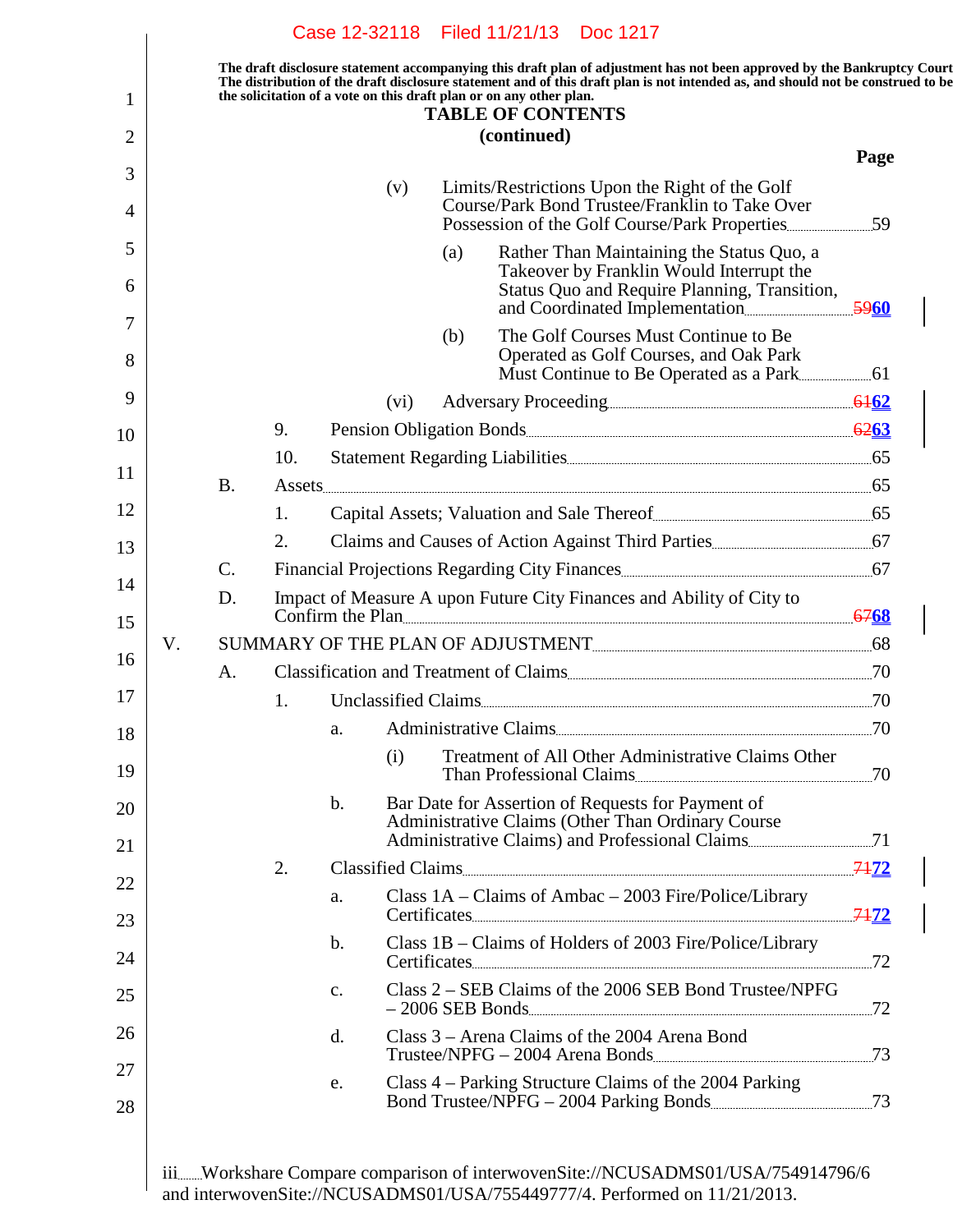|    |                 |    |    | the solicitation of a vote on this draft plan or on any other plan.<br><b>TABLE OF CONTENTS</b>                                                                           |      |
|----|-----------------|----|----|---------------------------------------------------------------------------------------------------------------------------------------------------------------------------|------|
|    |                 |    |    | (continued)                                                                                                                                                               | Page |
|    |                 |    | f. | Class 5 – Office Building Claims of the 2007 Office                                                                                                                       |      |
|    |                 |    | g. | Class 6 – Pension Obligation Bonds Claims                                                                                                                                 |      |
|    |                 |    | h. | Class 7 – Claims of DBW                                                                                                                                                   |      |
|    |                 |    | 1. | Class $8 - SCC$ 16 Claims                                                                                                                                                 |      |
|    |                 |    | j. | Class 9 – Thunder Claims                                                                                                                                                  |      |
|    |                 |    | k. | Class 10 – Claims of Holders of Restricted Revenue Bond                                                                                                                   |      |
|    |                 |    | 1. | Class 11 - Claims of Holders of Special Assessment and                                                                                                                    |      |
| 10 |                 |    | m. | Class 12 – General Unsecured Claims                                                                                                                                       |      |
|    |                 |    | n. | Class 13 – Convenience Class Claims                                                                                                                                       |      |
|    |                 |    | Ο. | Class 14 – Claims of Certain Tort Claimants                                                                                                                               |      |
|    |                 |    | p. | Class 15 – Claims Regarding City's Obligations to Fund<br>Employee Pension Plan Contributions to CalPERS, as<br>Trustee under the CalPERS Pension Plan for the Benefit of |      |
| 14 |                 |    |    |                                                                                                                                                                           |      |
|    |                 |    | q. |                                                                                                                                                                           |      |
|    |                 |    | r. | Class 17 - Workers Compensation Claims                                                                                                                                    |      |
|    |                 |    | S. | Class 18 - SPOA Claims 84                                                                                                                                                 |      |
|    |                 |    | t. | Class 19 – Price Claims                                                                                                                                                   |      |
|    | В.              |    |    |                                                                                                                                                                           |      |
|    |                 | 1. |    |                                                                                                                                                                           |      |
|    |                 | 2. |    | Assumption 8687                                                                                                                                                           |      |
| 20 |                 | 3. |    | Rejection 87                                                                                                                                                              |      |
|    |                 | 4. |    | Deadline for the Assertion of Rejection Damage Claims; Treatment<br>of Rejection Damage Claims                                                                            |      |
| 22 | $\mathcal{C}$ . |    |    | Means for Execution and Implementation of the Plan                                                                                                                        |      |
|    | D.              |    |    |                                                                                                                                                                           |      |
|    |                 | 1. |    |                                                                                                                                                                           |      |
|    |                 | 2. |    |                                                                                                                                                                           |      |
|    |                 | 3. |    | Distributions of Cash                                                                                                                                                     |      |
|    |                 | 4. |    |                                                                                                                                                                           |      |
|    |                 | 5. |    |                                                                                                                                                                           |      |
|    |                 | 6. |    | Time Bar to Cash Payments                                                                                                                                                 |      |
| 28 |                 | 7. |    | No De Minimis Distributions 9492                                                                                                                                          |      |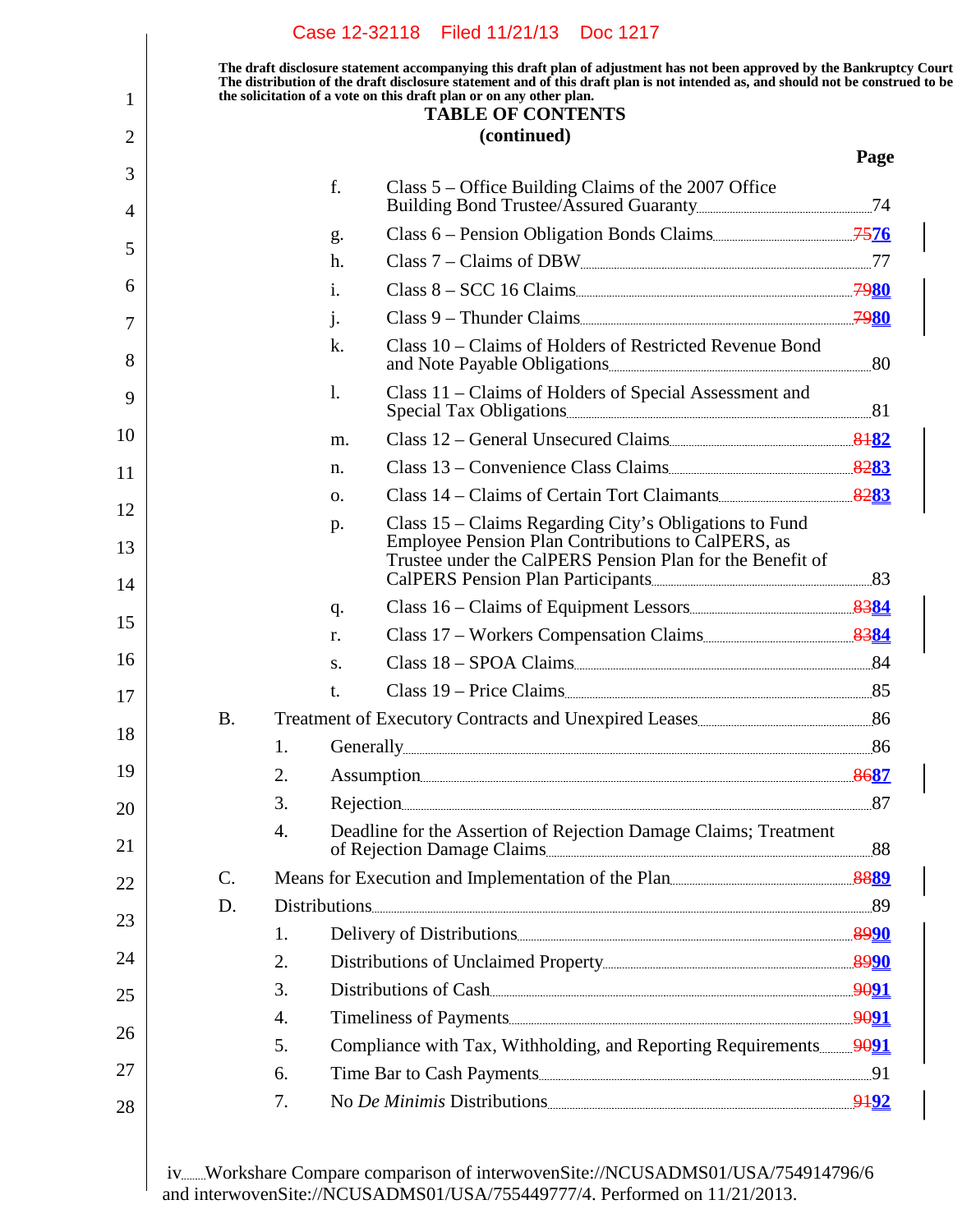| 2  |       |                |    | <b>TABLE OF CONTENTS</b><br>(continued)                                                                                                                                                                                                                                        |      |
|----|-------|----------------|----|--------------------------------------------------------------------------------------------------------------------------------------------------------------------------------------------------------------------------------------------------------------------------------|------|
|    |       |                |    |                                                                                                                                                                                                                                                                                | Page |
| 3  |       |                | 8. |                                                                                                                                                                                                                                                                                |      |
| 4  |       |                | 9. | No Postpetition Accrual <u>contracts</u> and the set of the set of the set of the set of the set of the set of the set of the set of the set of the set of the set of the set of the set of the set of the set of the set of the se                                            |      |
| 5  |       | E.             |    |                                                                                                                                                                                                                                                                                |      |
|    |       |                | 1. |                                                                                                                                                                                                                                                                                |      |
| 6  |       |                | 2. |                                                                                                                                                                                                                                                                                |      |
| 7  |       | F.             |    |                                                                                                                                                                                                                                                                                |      |
| 8  | VI.   |                |    | CONFIRMATION AND EFFECTIVENESS OF THE PLAN                                                                                                                                                                                                                                     |      |
| 9  |       | A.             |    |                                                                                                                                                                                                                                                                                |      |
|    |       |                | 1. |                                                                                                                                                                                                                                                                                |      |
| 10 |       |                | 2. |                                                                                                                                                                                                                                                                                |      |
| 11 |       |                | 3. | Who Is Not Entitled to Vote?                                                                                                                                                                                                                                                   |      |
| 12 |       |                | 4. | Vote Necessary to Confirm the Plan                                                                                                                                                                                                                                             |      |
|    |       | <b>B.</b>      |    | The "Best Interests" Test                                                                                                                                                                                                                                                      |      |
| 13 |       | $\mathbf{C}$ . |    |                                                                                                                                                                                                                                                                                |      |
| 14 |       | D.             |    | Cramdown 9697                                                                                                                                                                                                                                                                  |      |
| 15 |       | E.             |    | Effective Date 2798                                                                                                                                                                                                                                                            |      |
|    |       |                | 1. |                                                                                                                                                                                                                                                                                |      |
| 16 |       |                | 2. | Non-Occurrence of Effective Date                                                                                                                                                                                                                                               |      |
| 17 |       | F.             |    | Effect of Confirmation                                                                                                                                                                                                                                                         |      |
| 18 |       |                |    |                                                                                                                                                                                                                                                                                |      |
|    |       |                | 2. | Injunction 99                                                                                                                                                                                                                                                                  |      |
| 19 |       |                | 3. |                                                                                                                                                                                                                                                                                |      |
| 20 |       |                | 4. | Exculpation 99100                                                                                                                                                                                                                                                              |      |
| 21 |       |                | 5. |                                                                                                                                                                                                                                                                                |      |
| 22 | VII.  |                | 6. | Good Faith Compromise [102] [102] [102] [102] [102] [103] [103] [103] [103] [103] [103] [103] [103] [103] [103] [103] [103] [103] [103] [103] [103] [103] [103] [103] [103] [103] [103] [103] [103] [103] [103] [103] [103] [1<br>CERTAIN RISK FACTORS TO BE CONSIDERED 102103 |      |
|    | VIII. |                |    |                                                                                                                                                                                                                                                                                |      |
| 23 | IX.   |                |    | RECOMMENDATION AND CONCLUSION                                                                                                                                                                                                                                                  |      |
| 24 |       |                |    |                                                                                                                                                                                                                                                                                |      |
| 25 |       |                |    |                                                                                                                                                                                                                                                                                |      |
|    |       |                |    |                                                                                                                                                                                                                                                                                |      |
| 26 |       |                |    |                                                                                                                                                                                                                                                                                |      |
| 27 |       |                |    |                                                                                                                                                                                                                                                                                |      |
| 28 |       |                |    |                                                                                                                                                                                                                                                                                |      |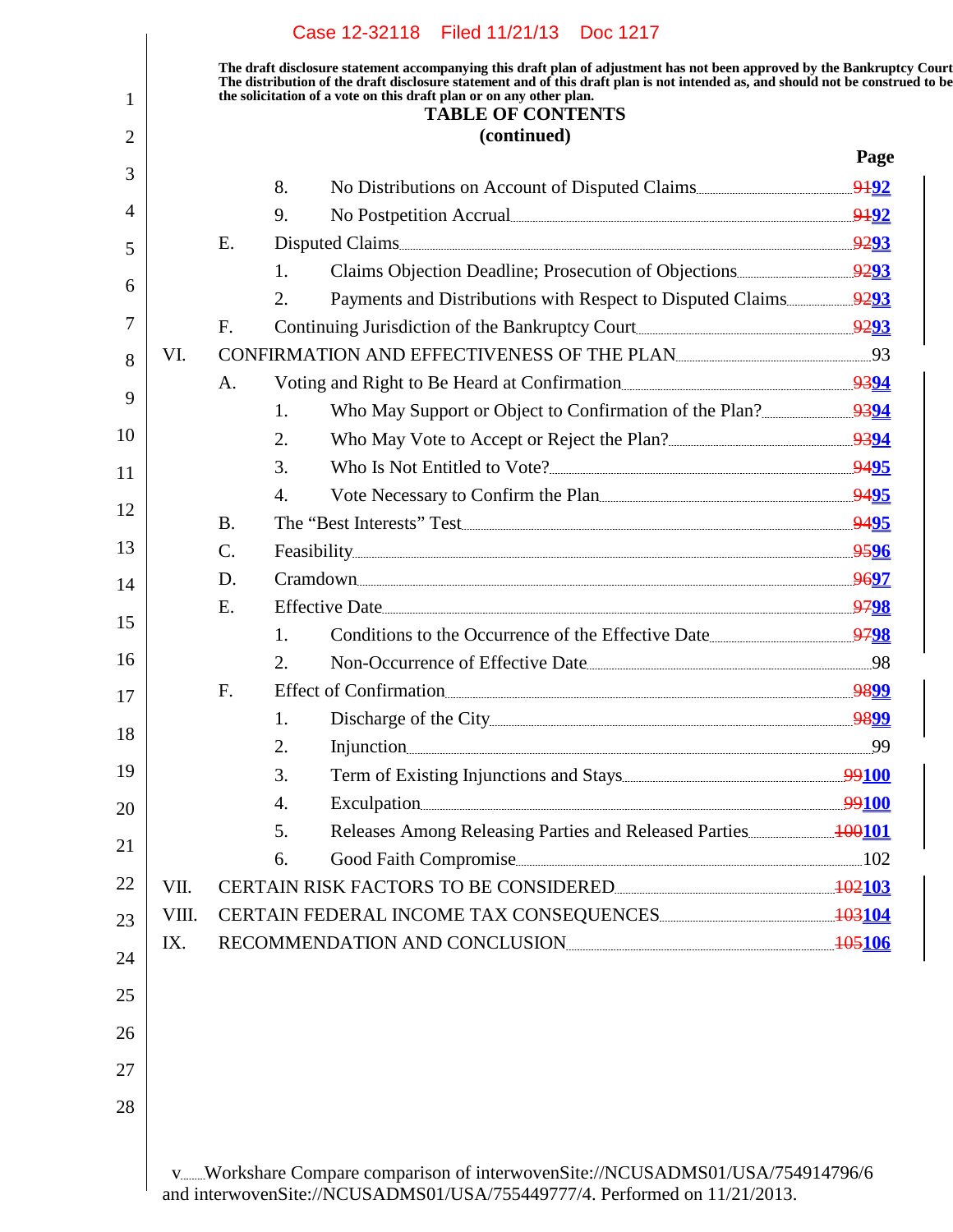|          | Case 12-32118 Filed 11/21/13 Doc 1217                                                                                                                                                                                                                                                                                                                            |
|----------|------------------------------------------------------------------------------------------------------------------------------------------------------------------------------------------------------------------------------------------------------------------------------------------------------------------------------------------------------------------|
| 1        | The draft disclosure statement accompanying this draft plan of adjustment has not been approved by the Bankruptcy Court<br>The distribution of the draft disclosure statement and of this draft plan is not intended as, and should not be construed to be<br>the solicitation of a vote on this draft plan or on any other plan.<br><b>TABLE OF AUTHORITIES</b> |
| 2        | (TO BE FILED ON NOVEMBER 18, 2013)                                                                                                                                                                                                                                                                                                                               |
| 3        | Page(s)                                                                                                                                                                                                                                                                                                                                                          |
| 4        |                                                                                                                                                                                                                                                                                                                                                                  |
| 5        | <b>FEDERAL CASES</b>                                                                                                                                                                                                                                                                                                                                             |
| 6        | Ass'n of Retired Emps. of the City of Stockton v. City of Stockton (In re City of Stockton, Cal.),<br>478 B.R. 8 (Bankr. E.D. Cal. 2012)<br><u>28</u>                                                                                                                                                                                                            |
| 7<br>8   | <b>In re City of Stockton, California,</b><br>484 B.R. 372 (Bankr. E.D. Cal. 2012) 2012 2020 2020 21 227                                                                                                                                                                                                                                                         |
| 9<br>10  | <b>In re City of Stockton, California,</b><br>493 B.R. 772 (Bankr. E.D. Cal. 2013)<br>18, 26                                                                                                                                                                                                                                                                     |
| 11       | <b>In re County of Orange v. Fuji Securities Inc.,</b><br>31 F. Supp. 2d 768 (C.D. Cal. 1998)<br>.78                                                                                                                                                                                                                                                             |
| 12<br>13 | Price, et al. v. City of Stockton, et al.,<br>No. 2:02-cv-00065-LKK-KJM (E.D. Cal. May 2, 2002)<br>85                                                                                                                                                                                                                                                            |
| 14       | <b>STATE CASES</b>                                                                                                                                                                                                                                                                                                                                               |
| 15       | <b>City of Los Angeles v. Offner,</b>                                                                                                                                                                                                                                                                                                                            |
| 16       | <u>19 Cal. 2d 483 (1942)</u> [2012] <b>[2013]</b> [2013] <b>[2013] [2013] [2013] [2013] [2013] [2013] [2013] [2013] [2013] [2013] [2013] [2013] [2013] [2013] [2013] [2013] [2013] [2013] [2013] [20</b><br>34                                                                                                                                                   |
| 17       | <b>City of Oxnard v. Dale,</b><br><u>45 Cal. 2d 729 (1955)</u> (1955) 2012 2022 2023 2024 2025 2022 2023 2024 2022 2023 2024 2022 2023 2024 2025 2027 2028 2029 2022 2023 2024 2025 2027 2028 2022 2023 2022 2023 2024 2025 2027 2028 2029 2022 2023 2024 2025 2027 2<br><b>78</b>                                                                               |
| 18<br>19 | City of Stockton v. Marina Towers LLC et al.,<br>No. CV022054 (San Joaquin Superior Court Oct. 6, 2003)<br>66                                                                                                                                                                                                                                                    |
| 20<br>21 | <b>Dean v. Kuchel,</b><br>35 Cal. 2d 444 (1950)<br>34                                                                                                                                                                                                                                                                                                            |
| 22       | <b>Wells Fargo Bank, National Association v. City of Stockton,</b><br>No. 39-2012-00277622-CU-UD-STK (San Joaquin Superior Court March 7, 2012). 43                                                                                                                                                                                                              |
| 23       | <b>Wells Fargo Bank, National Association v. City of Stockton,</b><br><u>No. 39-2012-00280741-CU-UD-STK (San Joaquin Superior Court May 10, 2012) 49</u>                                                                                                                                                                                                         |
| 24<br>25 | <b>FEDERAL STATUTES</b>                                                                                                                                                                                                                                                                                                                                          |
| 26       | 11 U.S.C.                                                                                                                                                                                                                                                                                                                                                        |
| 27       | \$105<br><b>100</b>                                                                                                                                                                                                                                                                                                                                              |
| 28       | \$326<br>-71                                                                                                                                                                                                                                                                                                                                                     |
|          |                                                                                                                                                                                                                                                                                                                                                                  |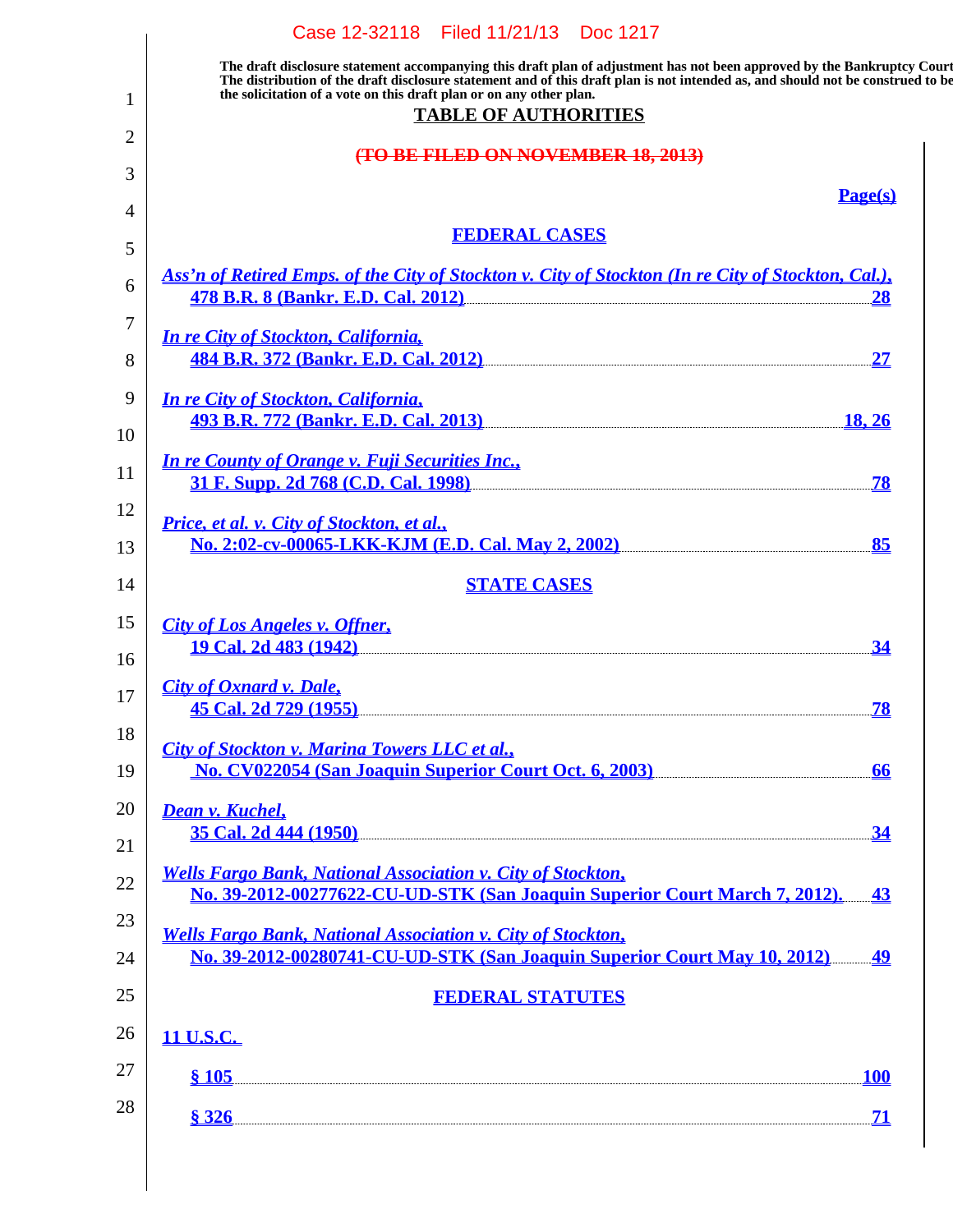**The draft disclosure statement accompanying this draft plan of adjustment has not been approved by the Bankruptcy Court. The distribution of the draft disclosure statement and of this draft plan is not intended as, and should not be construed to be, the solicitation of a vote on this draft plan or on any other plan.**

| \$362                                                                                                                                                                                                                                    |                          |
|------------------------------------------------------------------------------------------------------------------------------------------------------------------------------------------------------------------------------------------|--------------------------|
| $8365$ 65                                                                                                                                                                                                                                |                          |
| <u>§ 365(a)</u> <u>2005</u> and 2008 and 2018 and 2019 and 2019 and 2019 and 2019 and 2019 and 2019 and 2019 and 2019 and 2019 and 2019 and 2019 and 2019 and 2019 and 2019 and 2019 and 2019 and 2019 and 2019 and 2019 and 2019 and 20 |                          |
| $\frac{\$365(d)(3)}{62}$                                                                                                                                                                                                                 |                          |
| \$365(h)                                                                                                                                                                                                                                 | <u>57, 59</u>            |
| $\frac{\$~502(b)(6)}{}$                                                                                                                                                                                                                  | <u>31</u>                |
| $\frac{8}{9}$ 503 62                                                                                                                                                                                                                     |                          |
| $$506(a)$ 62                                                                                                                                                                                                                             |                          |
| $\S$ 507(a)(2)                                                                                                                                                                                                                           | <u>32</u>                |
| $\frac{8}{2}$ 553                                                                                                                                                                                                                        | <b>100</b>               |
| $\frac{8}{902(2)}$ 6, 81                                                                                                                                                                                                                 |                          |
|                                                                                                                                                                                                                                          | <u>29</u>                |
|                                                                                                                                                                                                                                          | <u>29</u>                |
| \$922                                                                                                                                                                                                                                    | 27, 100                  |
|                                                                                                                                                                                                                                          | 29                       |
| 8 925                                                                                                                                                                                                                                    | <u>29</u>                |
| \$928(b)                                                                                                                                                                                                                                 | 5, 78, 79                |
| \$943                                                                                                                                                                                                                                    | <u>98</u>                |
| \$943(a)(3)                                                                                                                                                                                                                              | <u>71</u>                |
| \$943(b)                                                                                                                                                                                                                                 | <u>97</u>                |
| \$943(b)(7)                                                                                                                                                                                                                              | <u>95, 96</u>            |
| \$944                                                                                                                                                                                                                                    | $\overline{\mathbf{99}}$ |
| <b>§1124</b>                                                                                                                                                                                                                             | 13                       |
| § 1125                                                                                                                                                                                                                                   | <b>12</b>                |
| \$1129(b)                                                                                                                                                                                                                                | <u>13,98</u>             |
| \$1129(b)(1)                                                                                                                                                                                                                             | <u>98</u>                |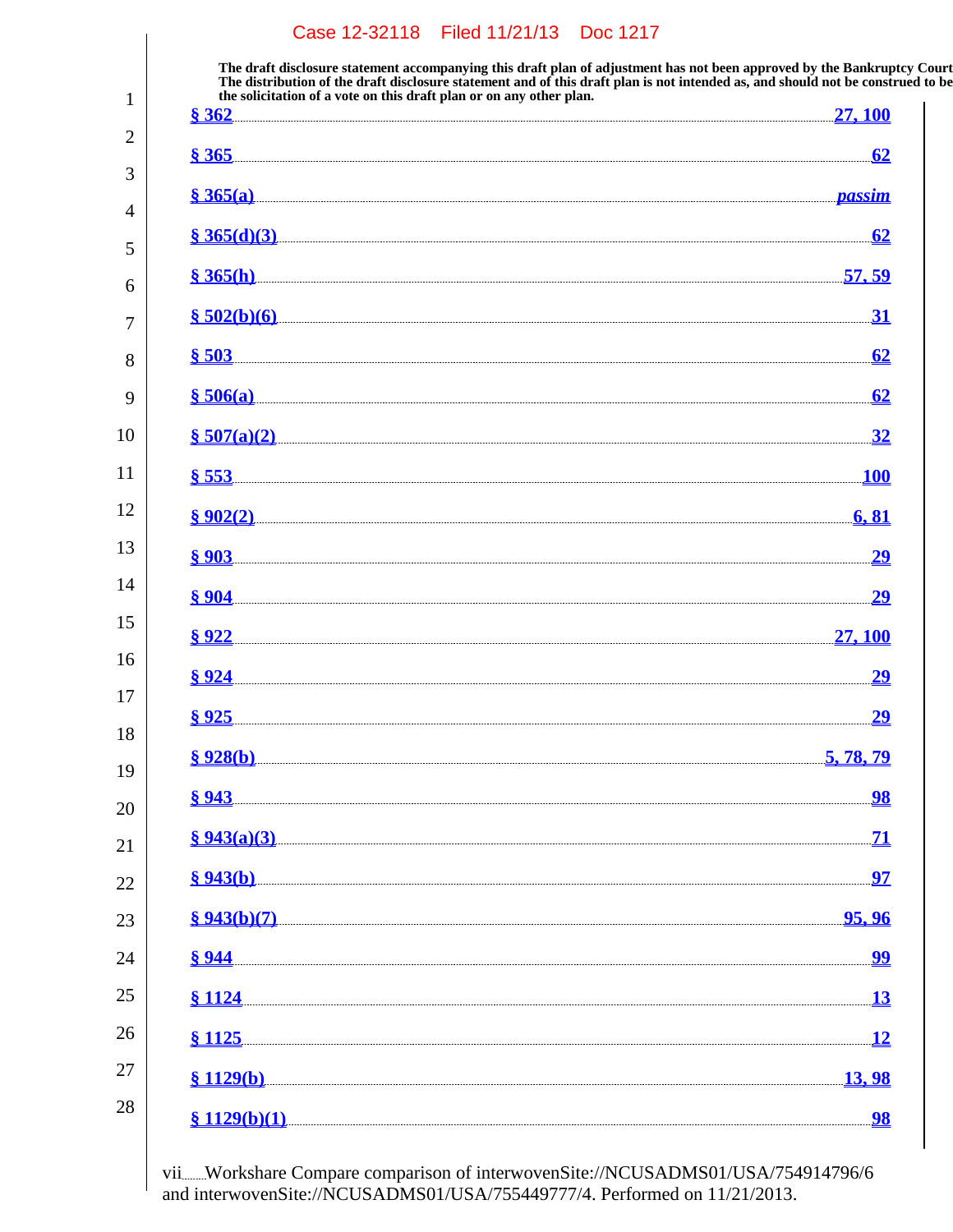| the solicitation of a vote on this draft plan or on any other plan.<br>§ 1129(b)(2)(A)                                                                                                                                               | <u>98</u>  |
|--------------------------------------------------------------------------------------------------------------------------------------------------------------------------------------------------------------------------------------|------------|
|                                                                                                                                                                                                                                      | 98         |
| <b>STATE STATUTES</b>                                                                                                                                                                                                                |            |
| <b>Cal. Gov't Code</b>                                                                                                                                                                                                               |            |
|                                                                                                                                                                                                                                      |            |
| <u>\$ 825.2 28 28 29 28 28 29 28 28 29 29 29 29 20 21 228 225.2 28 28 29 29 29 20 21 228 28 29 29 29 20 21 228 28</u>                                                                                                                |            |
| \$900                                                                                                                                                                                                                                |            |
|                                                                                                                                                                                                                                      |            |
|                                                                                                                                                                                                                                      | <u>96</u>  |
| \$53570                                                                                                                                                                                                                              | 63         |
| <u>§ 53760 24</u>                                                                                                                                                                                                                    |            |
| Cal. Health and Safety Code § 16000                                                                                                                                                                                                  | <b>46</b>  |
| <b>RULES</b>                                                                                                                                                                                                                         |            |
| Fed. R. Bankr. P.                                                                                                                                                                                                                    |            |
|                                                                                                                                                                                                                                      | <u>29</u>  |
| 1007(d)                                                                                                                                                                                                                              | 29         |
| <u>9019.</u>                                                                                                                                                                                                                         | <b>102</b> |
|                                                                                                                                                                                                                                      |            |
| Local Rule of Bankruptcy Procedure 1007-1                                                                                                                                                                                            | <u>29</u>  |
| <b>CONSTITUTIONAL PROVISIONS</b>                                                                                                                                                                                                     |            |
| <b>Constitution of the State of California</b>                                                                                                                                                                                       |            |
| <u>Article 13A 27 Article 13A 28 Article 13A 28 Article 13A 28 Article 13A 28 Article 13A 28 Article 13A 28 Article 13A 28 Article 13A 28 Article 13A 28 Article 13A 28 Article 13A 28 Article 13A 28 Article 13A 28 Article 13A</u> |            |
| <u>Article 16, 8 18 34, 78</u>                                                                                                                                                                                                       |            |
| <b>OTHER AUTHORITIES</b>                                                                                                                                                                                                             |            |
| <u>Stockton City Charter § 510</u> 35, 39, 42, 53                                                                                                                                                                                    |            |
| David M. Bennett and Donna D. Lattin, The Marshall Plan: Violence Reduction Strategy,                                                                                                                                                |            |
| Stockton, California, March 7, 2013, http://www.stocktongov.com/files/Council<br>Agenda 2013 4 02 item 15 01 MarshallPlan.pdf.                                                                                                       |            |
|                                                                                                                                                                                                                                      |            |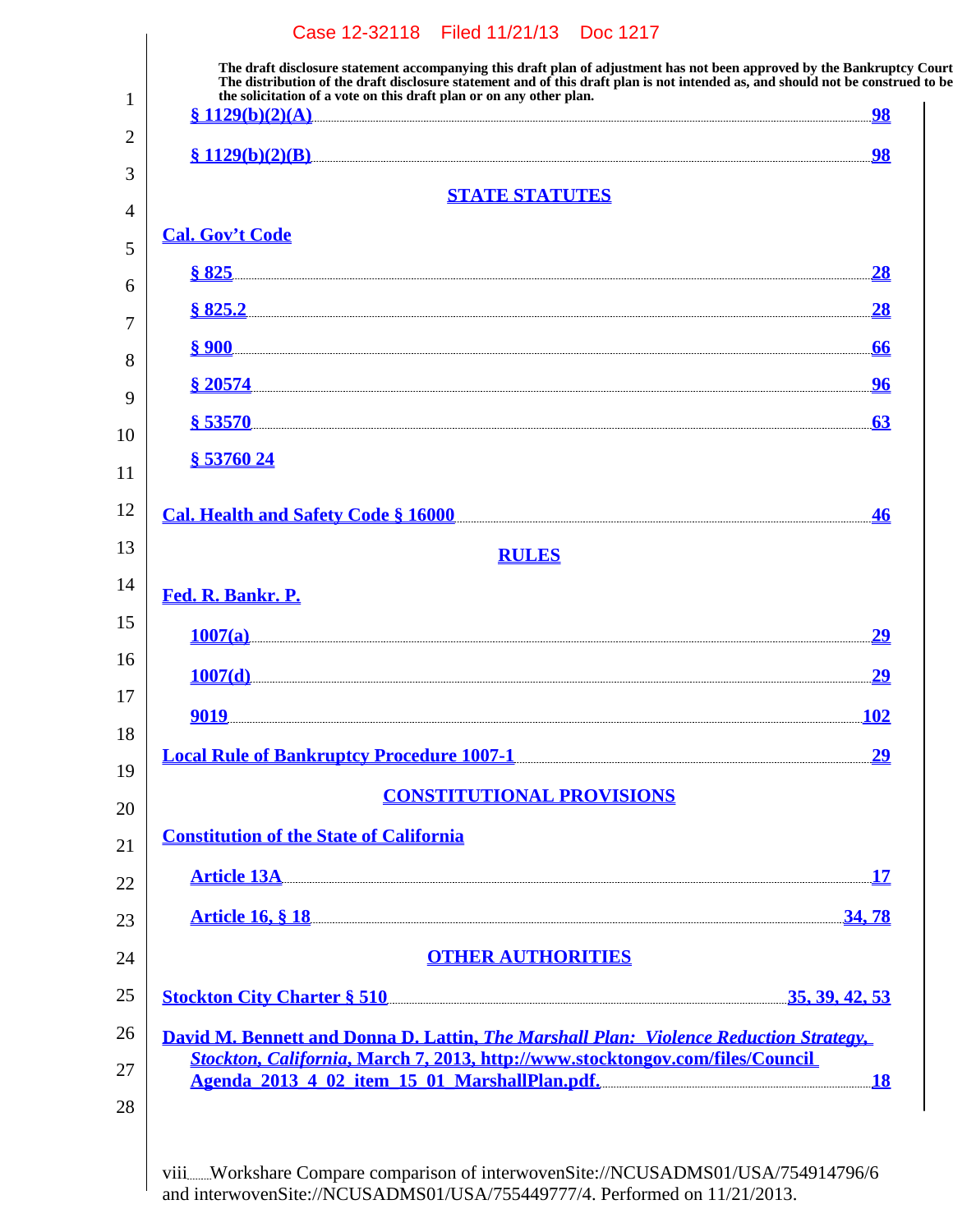| The draft disclosure statement accompanying this draft plan of adjustment has not been approved by the Bankruptcy Court<br>The distribution of the draft disclosure statement and of this draft plan is not intended as, and should not be construed to be<br>the solicitation of a vote on this draft plan or on any other plan.<br><b>Government Finance Officers Association, "Best Practice: Appropriate Level of</b><br><b>Unrestricted Fund Balance in General Fund (2002, 2009),"</b><br>http://www.gfoa.org/index.php?option=com_content&task=view&id=1450 | 97 |
|--------------------------------------------------------------------------------------------------------------------------------------------------------------------------------------------------------------------------------------------------------------------------------------------------------------------------------------------------------------------------------------------------------------------------------------------------------------------------------------------------------------------------------------------------------------------|----|
|                                                                                                                                                                                                                                                                                                                                                                                                                                                                                                                                                                    |    |
|                                                                                                                                                                                                                                                                                                                                                                                                                                                                                                                                                                    |    |
|                                                                                                                                                                                                                                                                                                                                                                                                                                                                                                                                                                    |    |
|                                                                                                                                                                                                                                                                                                                                                                                                                                                                                                                                                                    |    |
|                                                                                                                                                                                                                                                                                                                                                                                                                                                                                                                                                                    |    |
|                                                                                                                                                                                                                                                                                                                                                                                                                                                                                                                                                                    |    |
|                                                                                                                                                                                                                                                                                                                                                                                                                                                                                                                                                                    |    |
|                                                                                                                                                                                                                                                                                                                                                                                                                                                                                                                                                                    |    |
|                                                                                                                                                                                                                                                                                                                                                                                                                                                                                                                                                                    |    |
|                                                                                                                                                                                                                                                                                                                                                                                                                                                                                                                                                                    |    |
|                                                                                                                                                                                                                                                                                                                                                                                                                                                                                                                                                                    |    |
|                                                                                                                                                                                                                                                                                                                                                                                                                                                                                                                                                                    |    |
|                                                                                                                                                                                                                                                                                                                                                                                                                                                                                                                                                                    |    |
|                                                                                                                                                                                                                                                                                                                                                                                                                                                                                                                                                                    |    |
|                                                                                                                                                                                                                                                                                                                                                                                                                                                                                                                                                                    |    |
|                                                                                                                                                                                                                                                                                                                                                                                                                                                                                                                                                                    |    |
|                                                                                                                                                                                                                                                                                                                                                                                                                                                                                                                                                                    |    |
|                                                                                                                                                                                                                                                                                                                                                                                                                                                                                                                                                                    |    |
|                                                                                                                                                                                                                                                                                                                                                                                                                                                                                                                                                                    |    |
|                                                                                                                                                                                                                                                                                                                                                                                                                                                                                                                                                                    |    |
|                                                                                                                                                                                                                                                                                                                                                                                                                                                                                                                                                                    |    |
|                                                                                                                                                                                                                                                                                                                                                                                                                                                                                                                                                                    |    |
|                                                                                                                                                                                                                                                                                                                                                                                                                                                                                                                                                                    |    |
|                                                                                                                                                                                                                                                                                                                                                                                                                                                                                                                                                                    |    |
|                                                                                                                                                                                                                                                                                                                                                                                                                                                                                                                                                                    |    |
|                                                                                                                                                                                                                                                                                                                                                                                                                                                                                                                                                                    |    |
|                                                                                                                                                                                                                                                                                                                                                                                                                                                                                                                                                                    |    |
|                                                                                                                                                                                                                                                                                                                                                                                                                                                                                                                                                                    |    |
|                                                                                                                                                                                                                                                                                                                                                                                                                                                                                                                                                                    |    |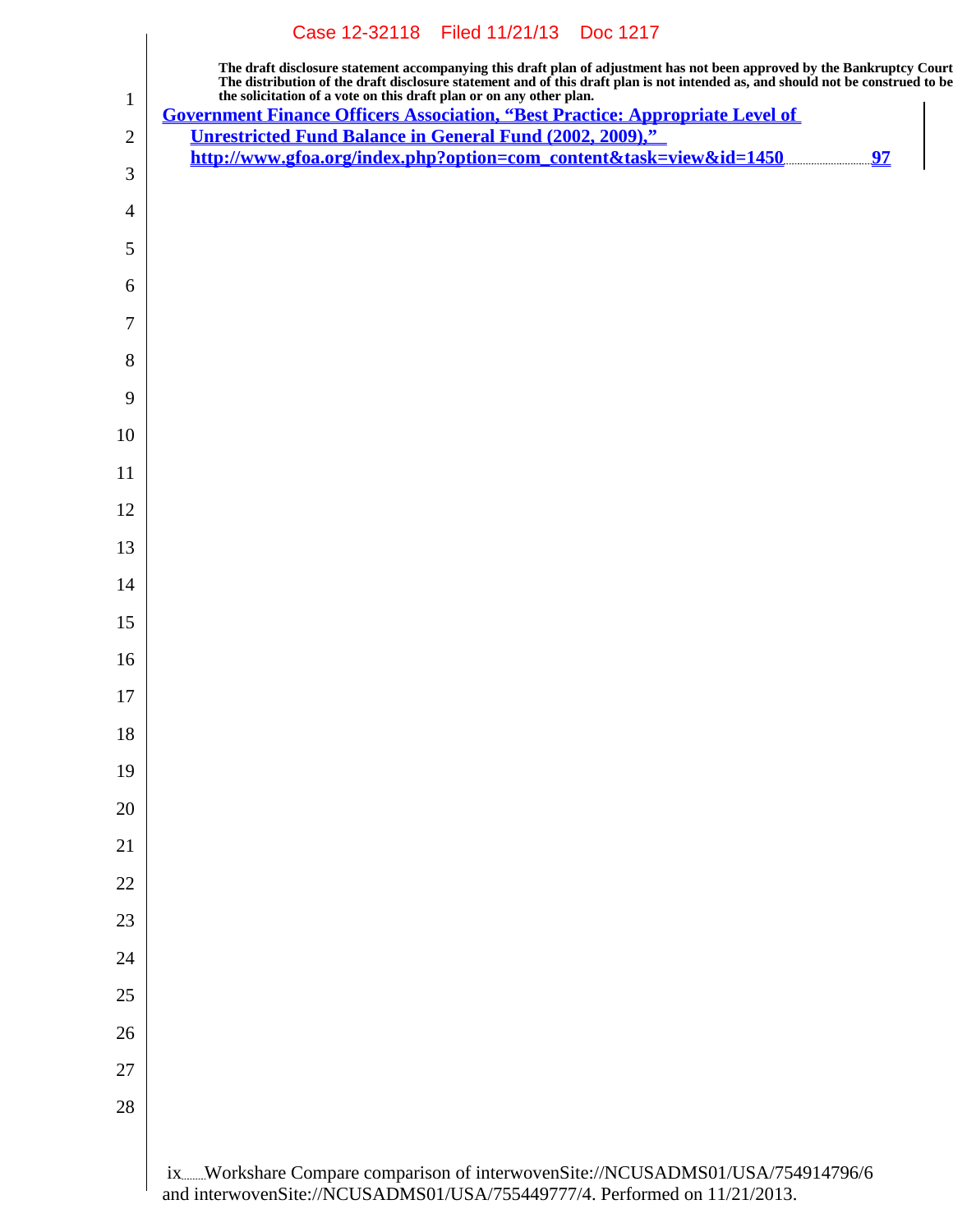**The draft disclosure statement accompanying this draft plan of adjustment has not been approved by the Bankruptcy Court. The distribution of the draft disclosure statement and of this draft plan is not intended as, and should not be construed to be, the solicitation of a vote on this draft plan or on any other plan.**

**NOTE: This draft disclosure statement has not been approved by the Bankruptcy Court. The distribution of this draft and of the accompanying draft plan of adjustment is not intended as, and should not be construed to be, the solicitation of a vote on such draft plan or on any other plan. SUMMARY The following pages summarize certain important information set forth elsewhere in this Disclosure Statement. Capitalized terms are defined in the text of this Disclosure Statement and in the Plan, and any capitalized term used but not defined in the Disclosure Statement shall have the meaning ascribed to it in the Plan. Unless otherwise noted, all references to a "section" are references to a section of title 11 of the United States Code (the "Bankruptcy Code"). The Disclosure Statement contains important information that is not summarized in**

**this Summary and that may influence your decision regarding whether to accept or reject the Plan or may otherwise affect your rights. Please do not rely on this Summary standing alone, and please thoroughly read this entire document and the accompanying materials.**

\* \* \* \*

The City of Stockton, California (the "**City**"), filed a petition under chapter 9 of the Bankruptcy Code on June 28, 2012 (the "**Petition Date**"), which was designated Case Number 2012-32118 (the "**Chapter 9 Case**"). The United States Bankruptcy Court for the Eastern District of California, Sacramento Division (the "**Bankruptcy Court**"), Chief Judge Christopher M. Klein presiding, entered an order for relief in the Chapter 9 Case on April 1, 2013, as docket no. 843, and the Chapter 9 Case currently is pending before the Bankruptcy Court.

23 25 26 27 28 The First Amended Plan For The Adjustment Of Debts Of City Of Stockton, California (November 15, 2013) (the "**Plan**" proposed by the City), involves claims of approximately \$299,505,000 of publicly held securities, certain of which evidence and represent undivided fractional interests in General Fund leases of many of the City's capital assets. Some of these assets are important or even essential to municipal operations. The Plan also addresses and resolves the City's obligations to current and former employees and various other claims. While the Plan permits the City to continue to maintain minimally acceptable levels of vital municipal services for its residents and businesses, and while it devotes substantial resources to the

1

2

3

- 21 22
- 24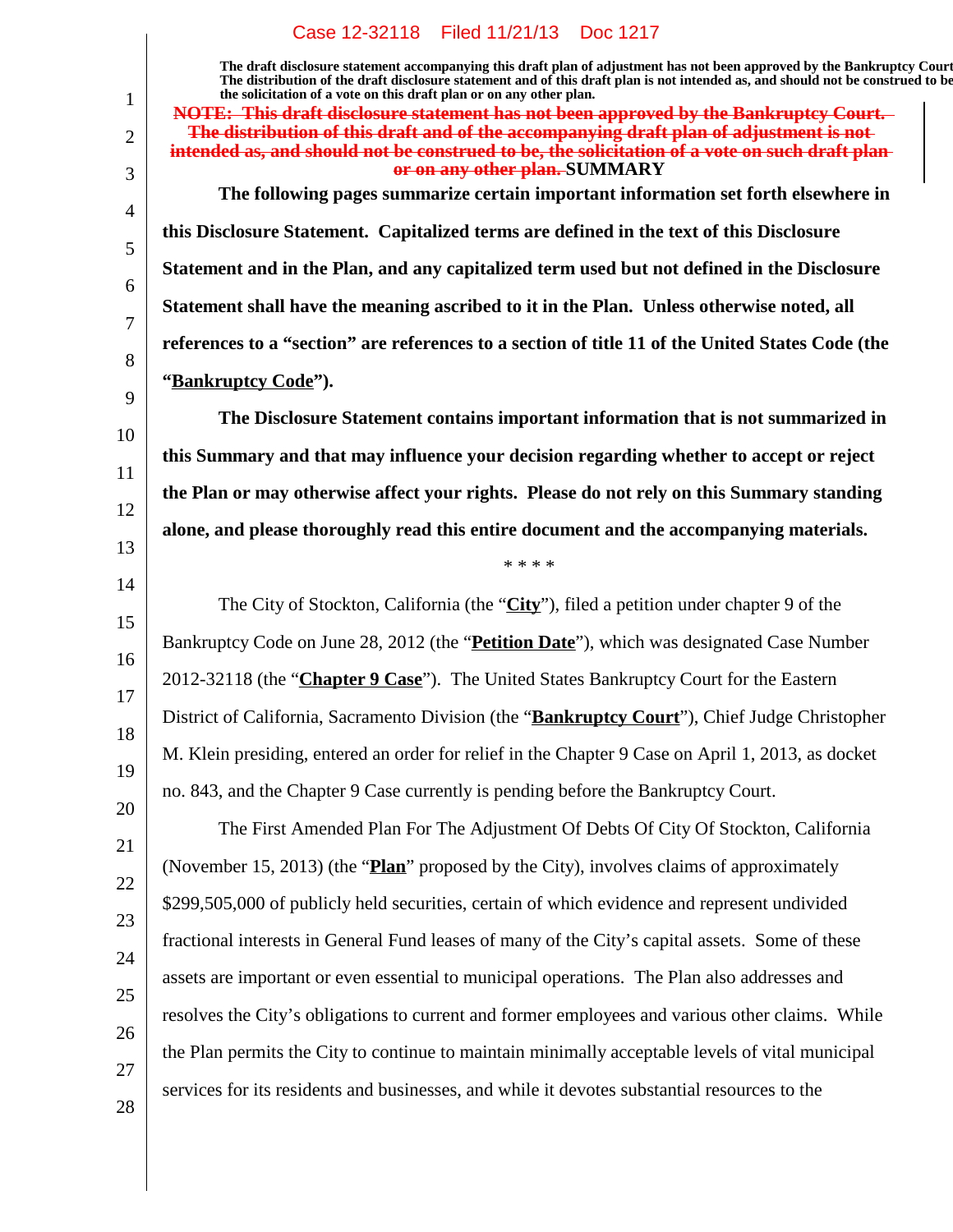**The draft disclosure statement accompanying this draft plan of adjustment has not been approved by the Bankruptcy Court. The distribution of the draft disclosure statement and of this draft plan is not intended as, and should not be construed to be, the solicitation of a vote on this draft plan or on any other plan.**

repayment of the City's creditors, it nevertheless further defers infrastructure maintenance as well

as the optimal staffing of City service units such as police and fire.

3 4 5 6 7 8 9 10 11 12 13 14 15 16 17 18 19 20 21 22 23 The Plan significantly impairs the interests of former employees and retirees with respect to health benefits. Outside of the Plan, retirement benefits for current and future employees already have been impacted by negotiated changes in the City's labor agreements. Retiree health benefits worth approximately \$1 billion for current employees have been eliminated as a result of negotiated agreements. This loss of retiree health benefits constitutes an approximate reduction in pension benefits, which along with certain compensation changes for these employees amounts to a 30-50% reduction from what they otherwise would have received. Additionally, pension benefits for new employees hired after January 1, 2013 have been reduced by approximately 50-70% (including lost retiree health benefits) for all employees and in some cases higher for certain types of employees as a result of changes in state law and changes in labor agreements that the City has negotiated. New hires are also required to pay a greater share of their future pension benefits. Additionally, because of compensation reductions of up to 30% in pensionable income negotiated in 2011 and 2012, the future pensions of employees will be lower than they otherwise would have been, though no further reduction is imposed by the Plan. Such reductions in compensation to City employees have the effect of lowering the costs of pension benefits funded by the City. The City intends to fully fund the contributions to be made for the reduced pension benefits of City employees. Such pension contributions will continue to be made to CalPERS in its capacity as trustee for the City's pension trust for its retired workers and their dependents who are the beneficiaries of this trust, as well as for current employees and their beneficiaries (the City has one contract with CalPERS, but there are three contract groups: police, fire, and miscellaneous).

24 25

26

27

28

1

2

Payment to holders of General Unsecured Claims—which holders include, but are not limited to, holders of lease rejection claims, the Retiree Health Benefit Claimants, and the holders of Leave Buyout Claims—shall receive cash payment on the Effective Date in an amount equal to a set percentage of the Allowed amount of such Claims. The percentage of the Allowed amount paid on such claims will be the Unsecured Claim Payout Percentage (unless the amount of the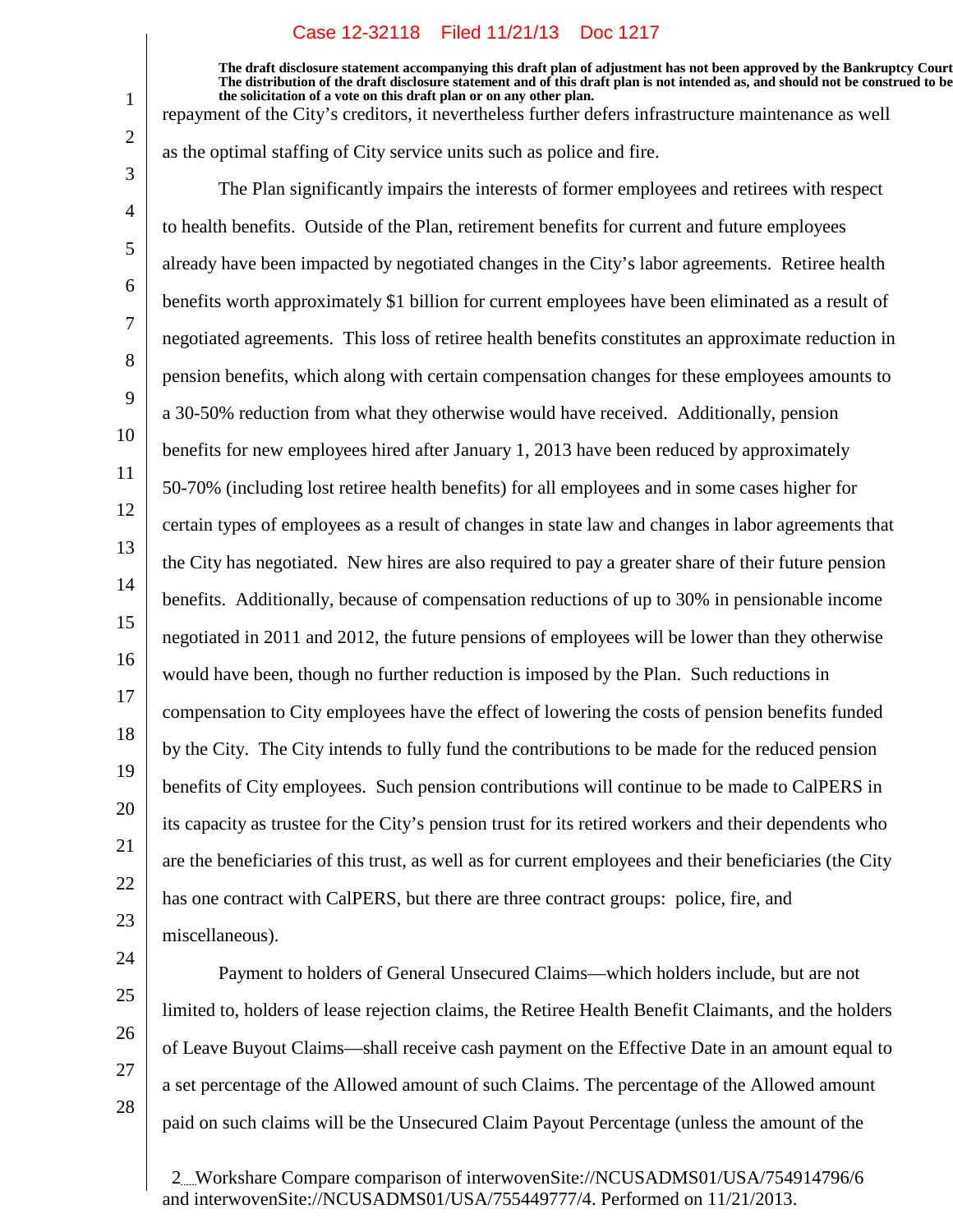|                                                      | Case IZ-32118 Filed II/21/13 DOC IZI7                                                                                                                                                                                                                                                                                                                                                                                        |
|------------------------------------------------------|------------------------------------------------------------------------------------------------------------------------------------------------------------------------------------------------------------------------------------------------------------------------------------------------------------------------------------------------------------------------------------------------------------------------------|
|                                                      | The draft disclosure statement accompanying this draft plan of adjustment has not been approved by the Bankruptcy Court<br>The distribution of the draft disclosure statement and of this draft plan is not intended as, and should not be construed to be<br>the solicitation of a vote on this draft plan or on any other plan.<br>Retiree Health Benefit Claims changes, that percentage will be equal to 0.93578% (i.e., |
|                                                      | \$5,100,000 divided by \$545,000,000) or such other amount as is determined by the Bankruptcy                                                                                                                                                                                                                                                                                                                                |
|                                                      | Court before confirmation of the Plan to constitute a pro-rata payment on such other General                                                                                                                                                                                                                                                                                                                                 |
|                                                      | Unsecured Claims. While the City regrets that it cannot pay a higher amount to holders of                                                                                                                                                                                                                                                                                                                                    |
|                                                      | General Unsecured Claims, the fact is that the City lacks the revenues to do so if it is to maintain                                                                                                                                                                                                                                                                                                                         |
|                                                      | an adequate level of municipal services such as the provision of fire and police protection, the                                                                                                                                                                                                                                                                                                                             |
|                                                      | maintenance and repair of the City's streets and other public facilities, and the continued                                                                                                                                                                                                                                                                                                                                  |
|                                                      | availability of important municipal services such as library, recreation, and parks.                                                                                                                                                                                                                                                                                                                                         |
|                                                      | The Plan does not alter the obligations of those City funds that are restricted by grants, by                                                                                                                                                                                                                                                                                                                                |
|                                                      | federal law, or by California law; pursuant to the Tenth Amendment to the United States                                                                                                                                                                                                                                                                                                                                      |
|                                                      | Constitution and the provisions of the Bankruptcy Code that implement the Tenth Amendment,                                                                                                                                                                                                                                                                                                                                   |
|                                                      | such funds cannot be impacted in the Chapter 9 Case. Thus, securities payable solely from                                                                                                                                                                                                                                                                                                                                    |
| restricted funds are not altered by the Plan.        |                                                                                                                                                                                                                                                                                                                                                                                                                              |
|                                                      | The following chart summarizes key information, including the proposed treatment of the                                                                                                                                                                                                                                                                                                                                      |
| various classes of claims:                           |                                                                                                                                                                                                                                                                                                                                                                                                                              |
| <b>Debtor</b>                                        | City of Stockton, California.                                                                                                                                                                                                                                                                                                                                                                                                |
|                                                      |                                                                                                                                                                                                                                                                                                                                                                                                                              |
| <b>Bankruptcy Court</b>                              | United States Bankruptcy Court for the Eastern District of<br>California, Sacramento Division, The Honorable Chief Judge<br>Christopher M. Klein presiding.                                                                                                                                                                                                                                                                  |
| <b>Plan</b>                                          | First Amended Plan For The Adjustment Of Debts Of City Of<br>Stockton, California (November 15, 2013).                                                                                                                                                                                                                                                                                                                       |
| <b>Purpose of the Disclosure</b><br><b>Statement</b> | To provide information of a kind, and in sufficient detail, that<br>would enable a typical holder of claims in a Class Impaired                                                                                                                                                                                                                                                                                              |
|                                                      | under the Plan to make an informed judgment with respect to<br>voting on the Plan.                                                                                                                                                                                                                                                                                                                                           |
| <b>Balloting Information</b>                         | Ballots have been provided with this Disclosure Statement to                                                                                                                                                                                                                                                                                                                                                                 |
|                                                      | creditors known to have claims that are Impaired under the<br>Plan. Ballots must be returned to and received by the Ballot<br>Tabulator by no later than 4:30 p.m., Pacific Time, on                                                                                                                                                                                                                                         |
|                                                      | <b>H</b> <sub>February 10, 2014. Objections to</sub><br>confirmation also must be filed and served by no later than                                                                                                                                                                                                                                                                                                          |
|                                                      |                                                                                                                                                                                                                                                                                                                                                                                                                              |
|                                                      |                                                                                                                                                                                                                                                                                                                                                                                                                              |
|                                                      |                                                                                                                                                                                                                                                                                                                                                                                                                              |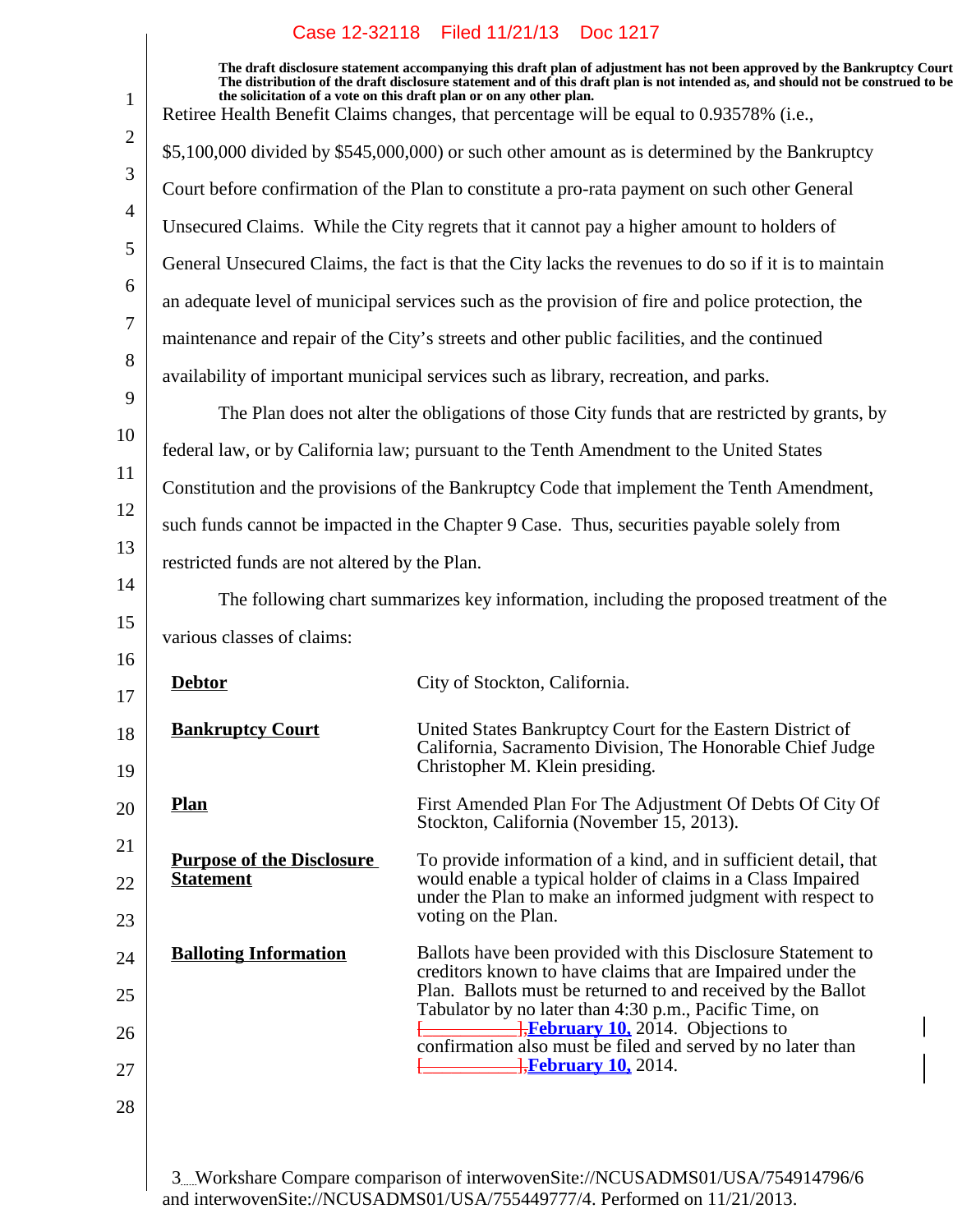|              |                                                                     | Case 12-32118 Filed 11/21/13 Doc 1217                                                                                                                                                                                                                      |
|--------------|---------------------------------------------------------------------|------------------------------------------------------------------------------------------------------------------------------------------------------------------------------------------------------------------------------------------------------------|
| $\mathbf{1}$ | the solicitation of a vote on this draft plan or on any other plan. | The draft disclosure statement accompanying this draft plan of adjustment has not been approved by the Bankruptcy Court<br>The distribution of the draft disclosure statement and of this draft plan is not intended as, and should not be construed to be |
| 2            | <b>Ballot Tabulator</b>                                             | Rust Consulting/Omni Bankruptcy, 5955 DeSoto Avenue,<br>Suite 100, Woodland Hills, CA 91367.                                                                                                                                                               |
| 3            | <b>Confirmation Hearing and</b><br><b>Confirmation Objections</b>   | A hearing regarding confirmation of the Plan will be held by<br>the Bankruptcy Court on $\frac{1}{2}$ , March 5, 2014,                                                                                                                                     |
| 4<br>5       |                                                                     | commencing at $\frac{19:30}{2}$ a.m., Pacific Time.                                                                                                                                                                                                        |
| 6<br>7       | <b>Treatment of Claims</b>                                          | If the Court confirms the Plan and the Plan becomes effective,<br>claims will be treated as follows:                                                                                                                                                       |
| 8<br>9       | <b>Administrative Claims</b>                                        | Postpetition claims meeting the definition of Administrative<br>Claims will be paid in full, except to the extent that the holder<br>of an Administrative Claim agrees to different treatment.                                                             |
| 10           | Class 1A<br>Claims of Ambac $-$<br>2003                             | <b>Impaired.</b> The treatment of the Class 1A Claims will be as<br>set forth in the Ambac Settlement Agreement, which should be<br>consulted for the precise terms of the treatment.                                                                      |
| 11<br>12     | Fire/Police/Library<br>Certificates                                 |                                                                                                                                                                                                                                                            |
| 13<br>14     | Class 1B<br>Claims of Holders of<br>2003                            | <b>Impaired.</b> The treatment of the Class 1B claimants, the 2003<br>Fire/Police/Library Certificates holders, is identical to the<br>treatment of Ambac, the Class 1A claimant.                                                                          |
| 15<br>16     | Fire/Police/Library<br>Certificates                                 |                                                                                                                                                                                                                                                            |
| 17<br>18     | Class 2<br><b>SEB Claims of the</b><br>2006 SEB Bond                | <b>Unimpaired.</b> On the Effective Date, the City will assume the<br>SEB Lease Back and the SEB Lease Out under section 365(a)<br>pursuant to the NPFG SEB Settlement. The finding by the                                                                 |
| 19           | $Trustee/NPEG - 2006$<br><b>SEB Bonds</b>                           | Bankruptcy Court that the Plan is feasible shall constitute<br>adequate assurance of future performance of the SEB Lease<br>Back and the SEB Lease Out.                                                                                                    |
| 20           | Class 3                                                             | <b>Impaired.</b> The treatment of the Class 3 Claims will be as set                                                                                                                                                                                        |
| 21<br>22     | Arena Claims of the<br>2004 Arena Bond                              | forth in the NPFG Arena Settlement Documents, which should<br>be consulted for the precise terms of the treatment.                                                                                                                                         |
| 23           | $Trustee/NPEG - 2004$<br>Arena Bonds                                |                                                                                                                                                                                                                                                            |
| 24           | Class 4                                                             | <b>Impaired.</b> The treatment of the Class 4 Claims will be as set                                                                                                                                                                                        |
| 25           | <b>Parking Structure</b><br>Claims of the 2004                      | forth in the NPFG Parking Settlement, which should be<br>consulted for the precise terms of the treatment. The                                                                                                                                             |
| 26           | Parking Bond<br>$Trustee/NPEG - 2004$                               | effectiveness of the NPFG Parking Settlement is contingent<br>upon the entry into the SCC 16 Settlement Agreement. In the                                                                                                                                  |
| 27           | <b>Parking Bonds</b>                                                | event the parties are unable to agree to the terms of such<br>settlement that is acceptable to NPFG and the 2004 Parking<br>Bond Trustee, then the City, at the request or direction of the                                                                |
| 28           |                                                                     | 2004 Parking Bond Trustee or NPFG shall take such actions                                                                                                                                                                                                  |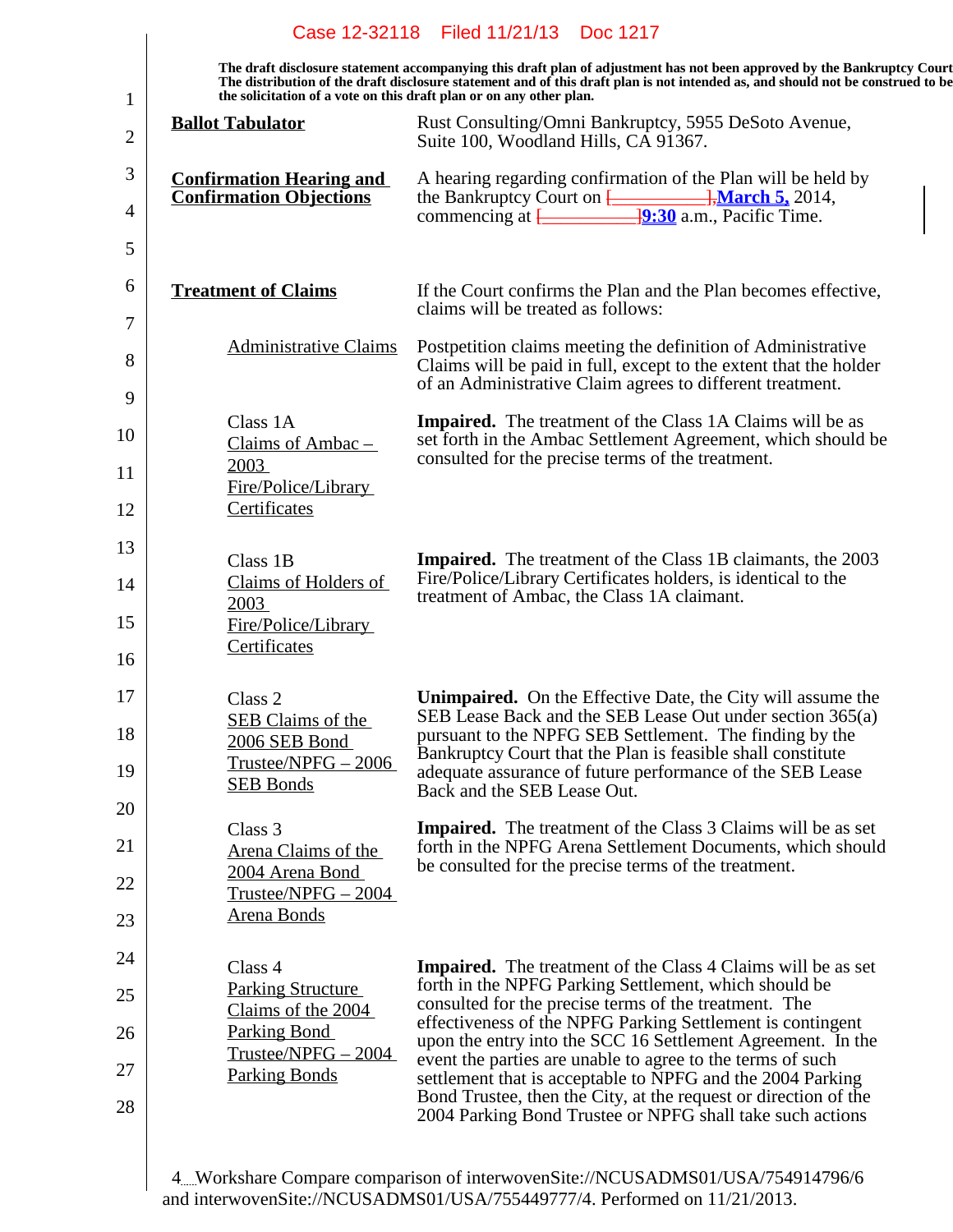|          |                                                                     | Case 12-32118 Filed 11/21/13<br><b>Doc 1217</b>                                                                                                                                                                                                            |
|----------|---------------------------------------------------------------------|------------------------------------------------------------------------------------------------------------------------------------------------------------------------------------------------------------------------------------------------------------|
|          | the solicitation of a vote on this draft plan or on any other plan. | The draft disclosure statement accompanying this draft plan of adjustment has not been approved by the Bankruptcy Court<br>The distribution of the draft disclosure statement and of this draft plan is not intended as, and should not be construed to be |
| 1<br>2   |                                                                     | (if any) that may be required by the 2004 Parking Bond<br>Trustee or NPFG to terminate the Parking Structure Lease                                                                                                                                         |
| 3        |                                                                     | Back as part of an alternative arrangement that is acceptable to<br>the City and the 2004 Parking Bond Trustee that is not                                                                                                                                 |
| 4        |                                                                     | conditioned on the occurrence of such settlement.                                                                                                                                                                                                          |
| 5        | Class 5<br>Office Building                                          | <b>Impaired.</b> The treatment of the Class 5 Claims will be as set<br>forth in the Assured Guaranty Settlement Documents, which                                                                                                                           |
| 6        | Claims of the 2007<br><b>Office Building Bond</b>                   | should be consulted for the precise terms of the treatment.                                                                                                                                                                                                |
| 7        | Trustee/Assured<br>Guaranty $-2007$                                 |                                                                                                                                                                                                                                                            |
| 8        | <b>Office Building Bonds</b>                                        |                                                                                                                                                                                                                                                            |
| 9        | Class 6                                                             | <b>Impaired.</b> The treatment of the Class 6 Claims will be as set                                                                                                                                                                                        |
| 10       | Pension Obligation<br><b>Bonds Claims</b>                           | forth in the Assured Guaranty Settlement Documents, which<br>should be consulted for the precise terms of the treatment.                                                                                                                                   |
| 11       |                                                                     |                                                                                                                                                                                                                                                            |
| 12       | Class 7<br>Claims of DBW                                            | <b>Impaired.</b> The General Fund will not be required to pay debt<br>service on this obligation or to reimburse operating expenses                                                                                                                        |
| 13       |                                                                     | to DBW should DBW take over operations of the Marina<br>Project. DBW will retain its pledge of rents and leases                                                                                                                                            |
| 14       |                                                                     | generated from the Marina Project. However, the pledge of<br>gross revenues will be converted to a pledge of revenues net of                                                                                                                               |
| 15       |                                                                     | all reasonable and direct operating expense of the Marina<br>Project, calculated on a fiscal year basis ending June 30 of                                                                                                                                  |
| 16       |                                                                     | each year pursuant to section 928(b). Should DBW decide to<br>take over operations of the Marina Project, DBW will be                                                                                                                                      |
| 17       |                                                                     | responsible for payment of all operating expenses of the<br>Marina Project and the City will have the right to ensure that<br>the Marina Project is operated in a responsible and safe                                                                     |
| 18       |                                                                     | manner, including providing adequate security, and the City<br>shall have the right to compel DBW to alter its manner of                                                                                                                                   |
| 19       |                                                                     | operations if such operations pose a threat to the public<br>welfare or if such operations abet a public nuisance. The                                                                                                                                     |
| 20       |                                                                     | General Fund shall have no liability, directly or indirectly, for<br>the Claims of DBW, and the City may decide at any time to                                                                                                                             |
| 21       |                                                                     | cease subsidizing the operating deficits of the operation of the<br>Marina Project. DBW has stated to the City an interest in                                                                                                                              |
| 22<br>23 |                                                                     | exercising its remedy of taking possession of the Marina<br>Project. The real property that is the subject of the Marina                                                                                                                                   |
| 24       |                                                                     | Project shall be that real property described in Exhibit A to the<br>Plan, and should DBW exercise its remedy of taking                                                                                                                                    |
| 25       |                                                                     | possession of the Marina Project, DBW shall succeed to<br>possession and control only over the real property set forth in                                                                                                                                  |
| 26       | Class 8                                                             | Exhibit A to the Plan.                                                                                                                                                                                                                                     |
| 27       | <b>SCC 16 Claims</b>                                                | <b>Unimpaired.</b> To the extent SCC 16 has any offset rights<br>arising under the Construction Agreement or the Disposition                                                                                                                               |
| 28       |                                                                     | and Development Agreement, SCC 16 shall apply any such<br>offsets against amounts owing under the SCC 16 Promissory<br>Note.                                                                                                                               |
|          |                                                                     |                                                                                                                                                                                                                                                            |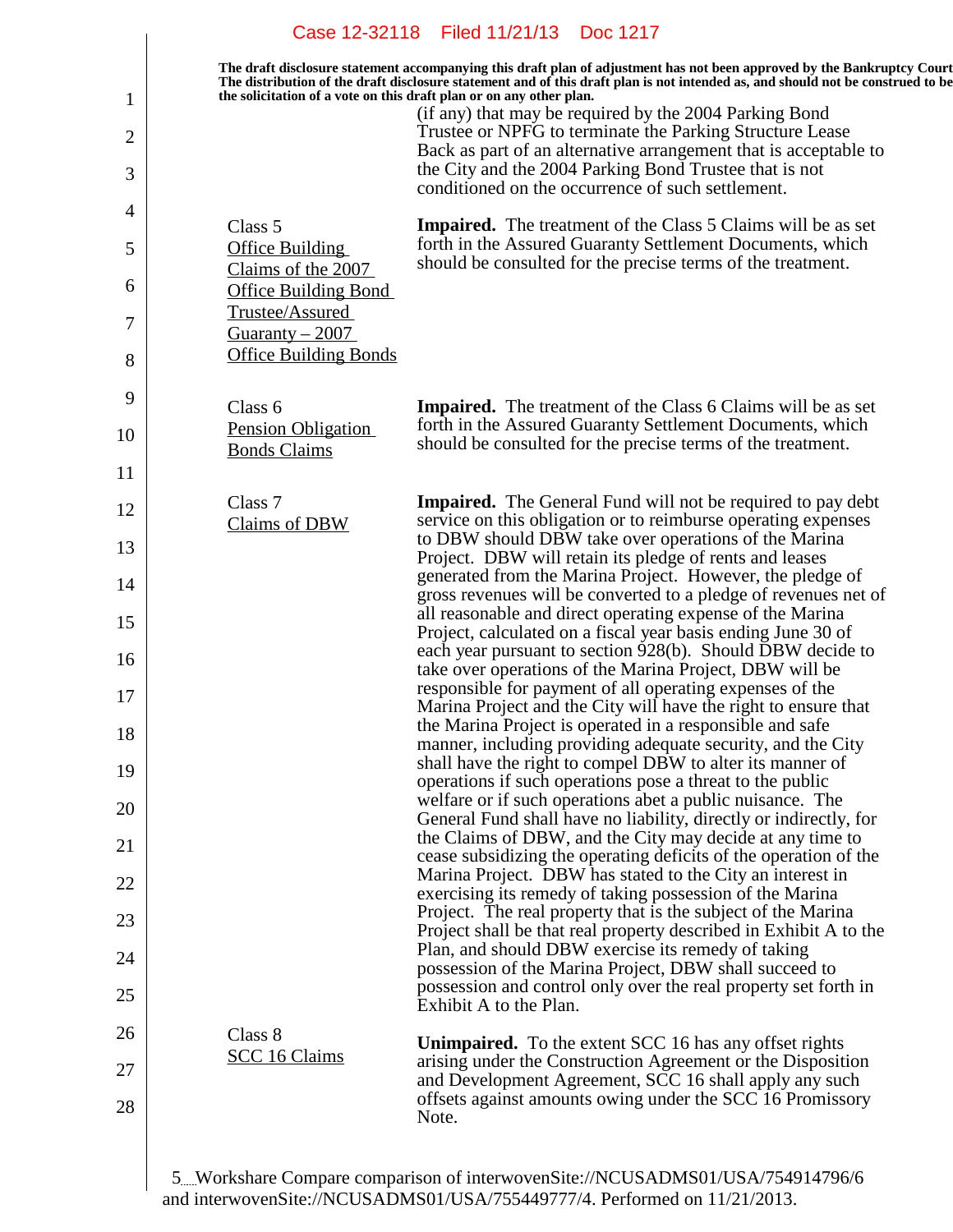|    |                                                                     | Case 12-32118 Filed 11/21/13 Doc 1217                                                                                                                                                                                                                      |
|----|---------------------------------------------------------------------|------------------------------------------------------------------------------------------------------------------------------------------------------------------------------------------------------------------------------------------------------------|
| 1  | the solicitation of a vote on this draft plan or on any other plan. | The draft disclosure statement accompanying this draft plan of adjustment has not been approved by the Bankruptcy Court<br>The distribution of the draft disclosure statement and of this draft plan is not intended as, and should not be construed to be |
| 2  | Class 9                                                             | <b>Impaired.</b> The treatment of the Class 9 Claims will be as set                                                                                                                                                                                        |
|    | <b>Thunder Claims</b>                                               | forth in the Thunder Settlement, which should be consulted for<br>the precise terms of the treatment.                                                                                                                                                      |
| 3  | Class 10                                                            | <b>Unimpaired.</b> The City's Restricted Revenue Bond and Notes                                                                                                                                                                                            |
| 4  | Claims of Holders of<br><b>Restricted Revenue</b>                   | Payable Obligations are secured by a pledge of and lien on<br>revenues of various of the City's systems and enterprises,                                                                                                                                   |
| 5  | Bond and Note                                                       | which are restricted revenues pursuant to the California<br>Constitution, and are "special revenues" as defined in section                                                                                                                                 |
| 6  | <b>Payable Obligations</b>                                          | $902(2)$ . These revenues are not a part of or available to the<br>General Fund, and the General Fund is not obligated to make                                                                                                                             |
| 7  |                                                                     | any payment on the Restricted Revenue Bond and Notes<br>Payable Obligations. The City may transfer amounts from the                                                                                                                                        |
| 8  |                                                                     | restricted revenues to the General Fund only to pay costs<br>which are incurred by the General Fund to provide facility or                                                                                                                                 |
| 9  |                                                                     | enterprise-related services and are allocated to the enterprises                                                                                                                                                                                           |
| 10 |                                                                     | on a reasonable basis in accordance with the City's accounting<br>and allocation policies and pursuant to the provisions of the                                                                                                                            |
| 11 |                                                                     | relevant documents related to the Restricted Revenue Bonds<br>and Notes Payable Obligations. Such transfers are treated by                                                                                                                                 |
| 12 |                                                                     | the facility or enterprise as operation and maintenance<br>expenses. The City will continue to apply restricted revenues                                                                                                                                   |
| 13 |                                                                     | to pay the Restricted Revenue Bond and Notes Payable<br>Obligations as required by the terms of such obligations.                                                                                                                                          |
| 14 | Class 11                                                            | <b>Unimpaired.</b> Class 11 consists of Claims of the holders of                                                                                                                                                                                           |
| 15 | Claims of Holders of<br><b>Special Assessment</b>                   | Special Assessment and Special Tax Obligations, which are<br>secured by special and restricted sources of revenues                                                                                                                                         |
| 16 | and Special Tax                                                     | consisting of specific levies on real property within certain<br>financing districts created by the City.                                                                                                                                                  |
| 17 | <b>Obligations</b>                                                  | Special Assessment and Special Tax Obligations. The Special                                                                                                                                                                                                |
| 18 |                                                                     | Assessment and Special Tax Obligations are secured by<br>certain special assessments and special taxes levied on specific                                                                                                                                  |
| 19 |                                                                     | real property within the respective districts for which these<br>obligations were issued. These special assessment and special                                                                                                                             |
| 20 |                                                                     | tax revenues are legally restricted to the payment of debt<br>service on the Special Assessment and Special Tax                                                                                                                                            |
| 21 |                                                                     | Obligations under California statutes and the California<br>Constitution, are "special revenues" as defined in section                                                                                                                                     |
| 22 |                                                                     | $902(2)$ , and cannot be used for any other purpose or be<br>transferred to the General Fund. The General Fund is not                                                                                                                                      |
| 23 |                                                                     | obligated to pay debt service on the Special Assessment and                                                                                                                                                                                                |
| 24 |                                                                     | Special Tax Obligations. The City will continue to apply<br>revenues from the applicable special assessments and special                                                                                                                                   |
| 25 |                                                                     | taxes to pay the Special Assessment and Special Tax<br>Obligations as required by the terms of such obligations.                                                                                                                                           |
| 26 | Class 12                                                            | <b>Impaired.</b> The Claims in this Class include without                                                                                                                                                                                                  |
|    | <b>General Unsecured</b><br>Claims                                  | limitation: (i) the Retiree Health Benefit Claims; (ii) the Golf<br>Course/Park Claims of the 2009 Golf Course/Park Bond                                                                                                                                   |
| 27 |                                                                     | Trustee/Franklin; (iii) the Leave Buyout Claims; and (iv)<br>Other Postpetition Claims.                                                                                                                                                                    |
| 28 |                                                                     |                                                                                                                                                                                                                                                            |
|    |                                                                     |                                                                                                                                                                                                                                                            |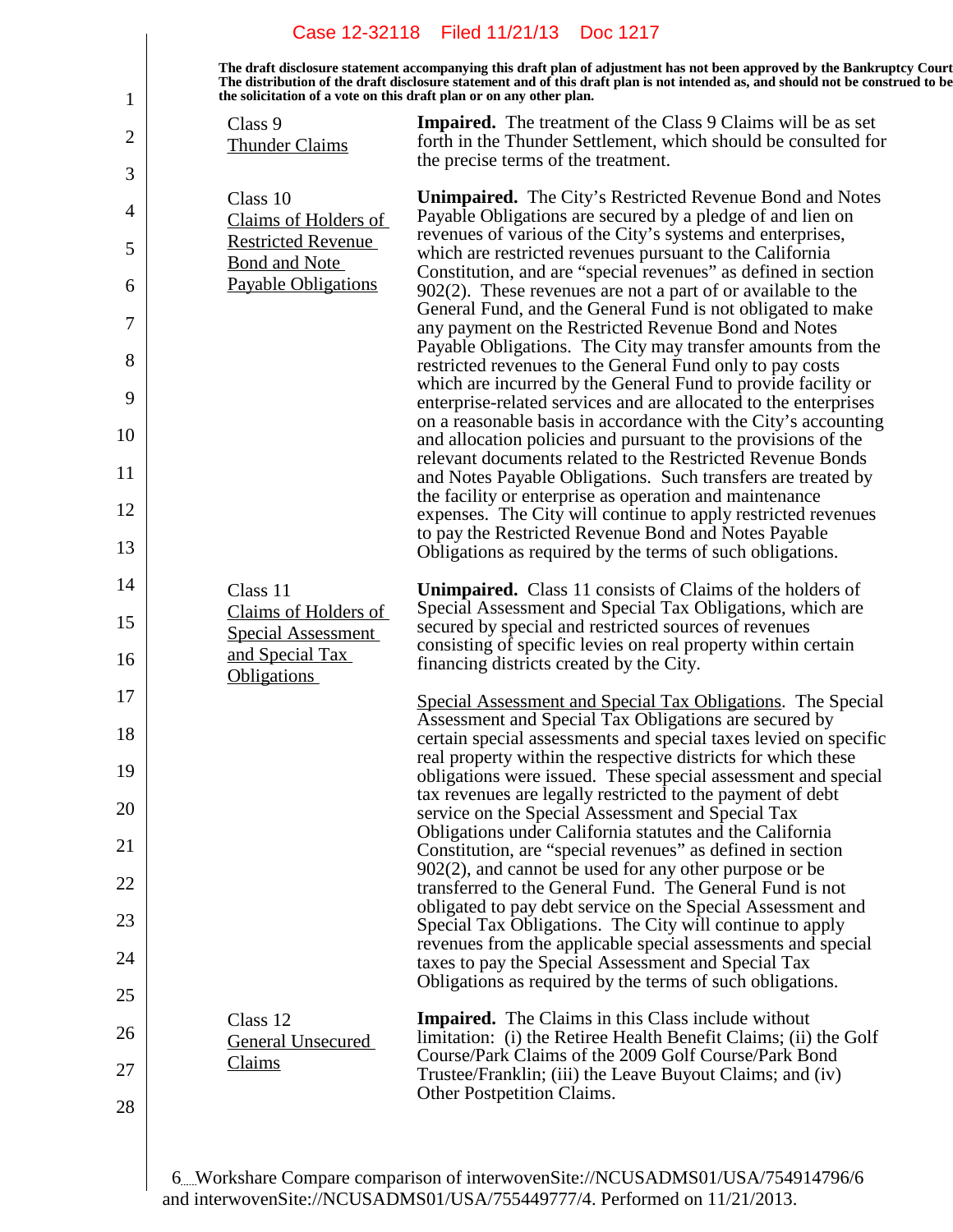|    | Case 12-32118 Filed 11/21/13 Doc 1217                                                                                                                                                                                                                                                                                             |
|----|-----------------------------------------------------------------------------------------------------------------------------------------------------------------------------------------------------------------------------------------------------------------------------------------------------------------------------------|
| 1  | The draft disclosure statement accompanying this draft plan of adjustment has not been approved by the Bankruptcy Court<br>The distribution of the draft disclosure statement and of this draft plan is not intended as, and should not be construed to be<br>the solicitation of a vote on this draft plan or on any other plan. |
| 2  | Pursuant to the Retirees Settlement, on the Effective Date, the<br>City will pay the Retiree Health Benefit Claimants an                                                                                                                                                                                                          |
| 3  | aggregate amount of \$5,100,000 in full satisfaction of Allowed                                                                                                                                                                                                                                                                   |
| 4  | Retiree Health Benefit Claims, and no other retiree health<br>benefits will be provided by the City. If required by state or<br>federal law, the City will withhold from the aggregate                                                                                                                                            |
| 5  | \$5,100,000 payment any taxes or other deductions to be<br>withheld from the individual payment to each Retiree Health                                                                                                                                                                                                            |
| 6  | Benefit Claimant. The individual recipient is responsible for<br>any tax liability for this payment, and the City will not provide                                                                                                                                                                                                |
| 7  | any advice to any recipient as to the taxable impact of this<br>payment.                                                                                                                                                                                                                                                          |
| 8  | All other General Unsecured Claims shall receive cash on the                                                                                                                                                                                                                                                                      |
| 9  | Effective Date in the amount equal to a percentage of the<br>Allowed Amount of such Claims, which percentage equals the                                                                                                                                                                                                           |
| 10 | Unsecured Claim Payout Percentage, or such other amount as<br>is determined by the Bankruptcy Court before confirmation of<br>the Plan to constitute a pro-rata payment on such other                                                                                                                                             |
| 11 | General Unsecured Claims; provided, however, that the dollar<br>amount to be paid on account of General Unsecured Claims                                                                                                                                                                                                          |
| 12 | other than the Retiree Health Benefit Claims on the Effective                                                                                                                                                                                                                                                                     |
| 13 | Date shall not exceed \$500,000. If the amounts to be paid<br>exceed \$500,000, then such excess amounts shall be made in                                                                                                                                                                                                         |
| 14 | two (2) equal annual installments on the first and second<br>anniversary of the Effective Date, together with simple interest                                                                                                                                                                                                     |
| 15 | accruing from and after the Effective Date at 5% per annum.<br>Such excess amounts may be prepaid at the option of the City<br>without penalty.                                                                                                                                                                                   |
| 16 |                                                                                                                                                                                                                                                                                                                                   |
| 17 | <b>Unimpaired.</b> Holders of Convenience Class Claims will<br>Class 13<br>receive cash on the Effective Date in the amount of their<br><b>Convenience Class</b><br>Allowed Convenience Class Claim, but not to exceed \$100.<br>Claims                                                                                           |
| 18 |                                                                                                                                                                                                                                                                                                                                   |
| 19 | Class 14<br><b>Impaired.</b> The SIR Claim Portion of each Allowed General                                                                                                                                                                                                                                                        |
| 20 | Liability Claim will be paid on the Effective Date from the<br><b>Claims of Certain Tort</b><br>Risk Management Internal Service Fund, and will receive the<br>Claimants                                                                                                                                                          |
| 21 | same percentage payment on the dollar of Allowed Claim as<br>will the holders of Allowed Class 12 Claims. The Insured                                                                                                                                                                                                             |
| 22 | Portion of each Allowed General Liability Claim is not<br>Impaired, and shall be paid by the applicable excess                                                                                                                                                                                                                    |
| 23 | risk-sharing pool.                                                                                                                                                                                                                                                                                                                |
| 24 | Unimpaired. CalPERS will continue as the trustee for the<br>Class 15<br>City's pension plan for its employees, and the CalPERS<br><b>Claims Regarding</b>                                                                                                                                                                         |
| 25 | Pension Plan will be assumed by the City. The City will<br>City's Obligations to<br>continue to honor its obligations to its employees and retirees                                                                                                                                                                               |
| 26 | Fund Employee Plan<br>to fund employee retirement benefits under the CalPERS<br>Contributions to<br>Pension Plan, and CalPERS as trustee and the CalPERS                                                                                                                                                                          |
| 27 | CalPERS, as Trustee<br>Pension Plan Participants retain all of their rights and remedies<br>under the CalPERS                                                                                                                                                                                                                     |
| 28 | under applicable nonbankruptcy law. Thus, CalPERS and the<br>CalPERS Pension Plan Participants will be entitled to the<br>Pension Plan for the                                                                                                                                                                                    |
|    |                                                                                                                                                                                                                                                                                                                                   |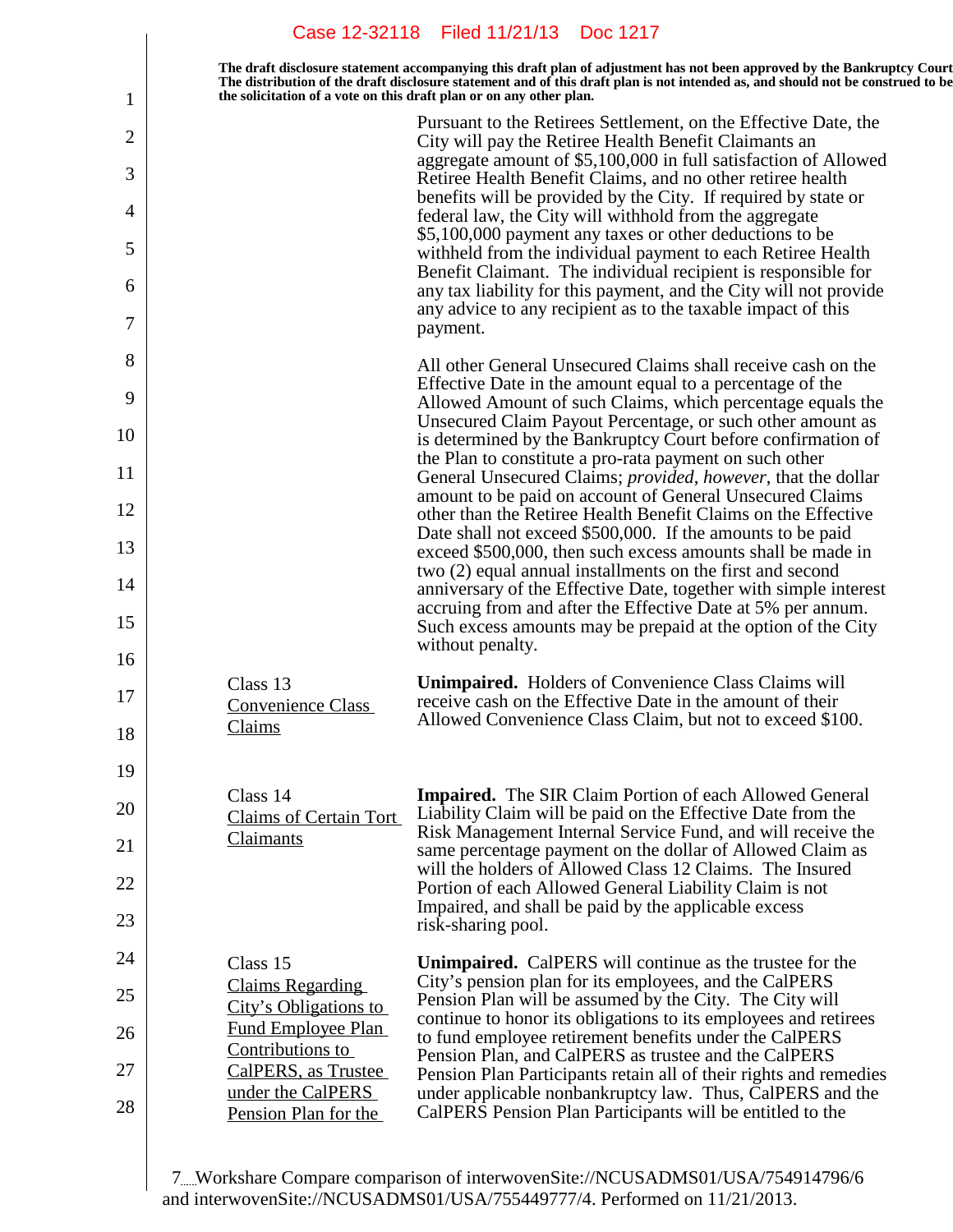|                |                                                                     | Case 12-32118 Filed 11/21/13 Doc 1217                                                                                                                                                                                                                      |
|----------------|---------------------------------------------------------------------|------------------------------------------------------------------------------------------------------------------------------------------------------------------------------------------------------------------------------------------------------------|
| 1              | the solicitation of a vote on this draft plan or on any other plan. | The draft disclosure statement accompanying this draft plan of adjustment has not been approved by the Bankruptcy Court<br>The distribution of the draft disclosure statement and of this draft plan is not intended as, and should not be construed to be |
| $\overline{2}$ | <b>Benefit of CalPERS</b><br>Pension Plan                           | same rights and benefits to which they are currently entitled<br>under the CalPERS Pension Plan. CalPERS, pursuant to the<br>CalPERS Pension Plan, will continue to be made available to                                                                   |
| 3              | Participants                                                        | provide pension benefits for participants in the manner<br>indicated under the provisions of the CalPERS Pension Plan                                                                                                                                      |
| 4              |                                                                     | and remedies under applicable nonbankruptcy law.                                                                                                                                                                                                           |
| 5              | Class 16<br><b>Claims of Equipment</b>                              | <b>Unimpaired.</b> Any equipment leases not specifically rejected<br>by the Rejection Motion will be assumed under the Plan. The                                                                                                                           |
| 6              | <b>Lessors</b>                                                      | City believes that it is current on all such equipment leases and<br>therefore no cure payments are required.                                                                                                                                              |
| 7              | Class 17                                                            | <b>Unimpaired.</b> The City must pay Allowed SIR Claim Portions                                                                                                                                                                                            |
| 8              | <b>Workers</b><br><b>Compensation Claims</b>                        | related to Workers Compensation Claims in full. If not, the<br>City will lose its State workers compensation insurance for                                                                                                                                 |
| 9              |                                                                     | those claims in excess of the SIR Claim Portions, exposing the<br>City's current and former workers to grave risk. The City will<br>pay the SIR Claim Portions related to Worker Compensation                                                              |
| 10             |                                                                     | Claims from the Workers' Compensation Internal Service<br>Fund.                                                                                                                                                                                            |
| 11<br>12       | Class 18                                                            | <b>Impaired.</b> The City will honor the SPOA Claims held by                                                                                                                                                                                               |
| 13             | <b>SPOA Claims</b>                                                  | SPOA members on the terms and conditions set forth in the<br>SPOA MOU.                                                                                                                                                                                     |
| 14             | Class 19                                                            | Impaired. The treatment of the Class 19 Claims will be as set-                                                                                                                                                                                             |
| 15             | <b>Price Claims</b>                                                 | forth in the Price Settlement, which should be consulted for-<br>the precise terms of the treatment City's settlement with the                                                                                                                             |
| 16             |                                                                     | <b>Price Judgment Creditors will have no material monetary</b><br>impact on the City, but will enable the City to fulfill its<br>obligations under a previous judgment relating to                                                                         |
| 17             |                                                                     | relocation of residents. The settlement includes agreement<br>on the manner of calculating the number of replacement                                                                                                                                       |
| 18             |                                                                     | units the City has produced to date; a methodology for<br><u>creating a list of persons entitled to preference for housing</u>                                                                                                                             |
| 19             |                                                                     | units; a means for reaching out to the community about<br>the availability of replacement units; the extinguishing of                                                                                                                                      |
| 20             |                                                                     | the City's obligation to make relocation assistance<br>payments; and the recognition that any claim for attorney                                                                                                                                           |
| 21             |                                                                     | fees is treated as an unsecured claim in the Plan.                                                                                                                                                                                                         |
| 22             | <b>Questions:</b>                                                   | Questions can be submitted electronically on the City's<br>chapter 9 website (stocktonchapter 9.com) or by calling                                                                                                                                         |
| 23             |                                                                     | 866-205-3144 and leaving a message. All questions will<br>receive a prompt response.                                                                                                                                                                       |
| 24             |                                                                     | To the extent that there is any inconsistency between the Plan (including the exhibits and                                                                                                                                                                 |
| 25             |                                                                     | any supplements to the Plan) and the description in the Disclosure Statement, the terms of the                                                                                                                                                             |
| 26             | Plan (including the exhibits to the Plan) will govern.              |                                                                                                                                                                                                                                                            |
| 27             | I.<br><b>INTRODUCTION</b>                                           |                                                                                                                                                                                                                                                            |
| 28             |                                                                     | The City of Stockton, California, filed this Chapter 9 Case on June 28, 2012, less than a                                                                                                                                                                  |
|                |                                                                     | 8. Workshare Compare comparison of interwoven Site://NCUSADMS01/USA/754914796/6<br>and interwoven $\text{Site}/\text{NCIIS}$ ADMS01/LIS A/755440777/4 Performed on 11/21/2013                                                                              |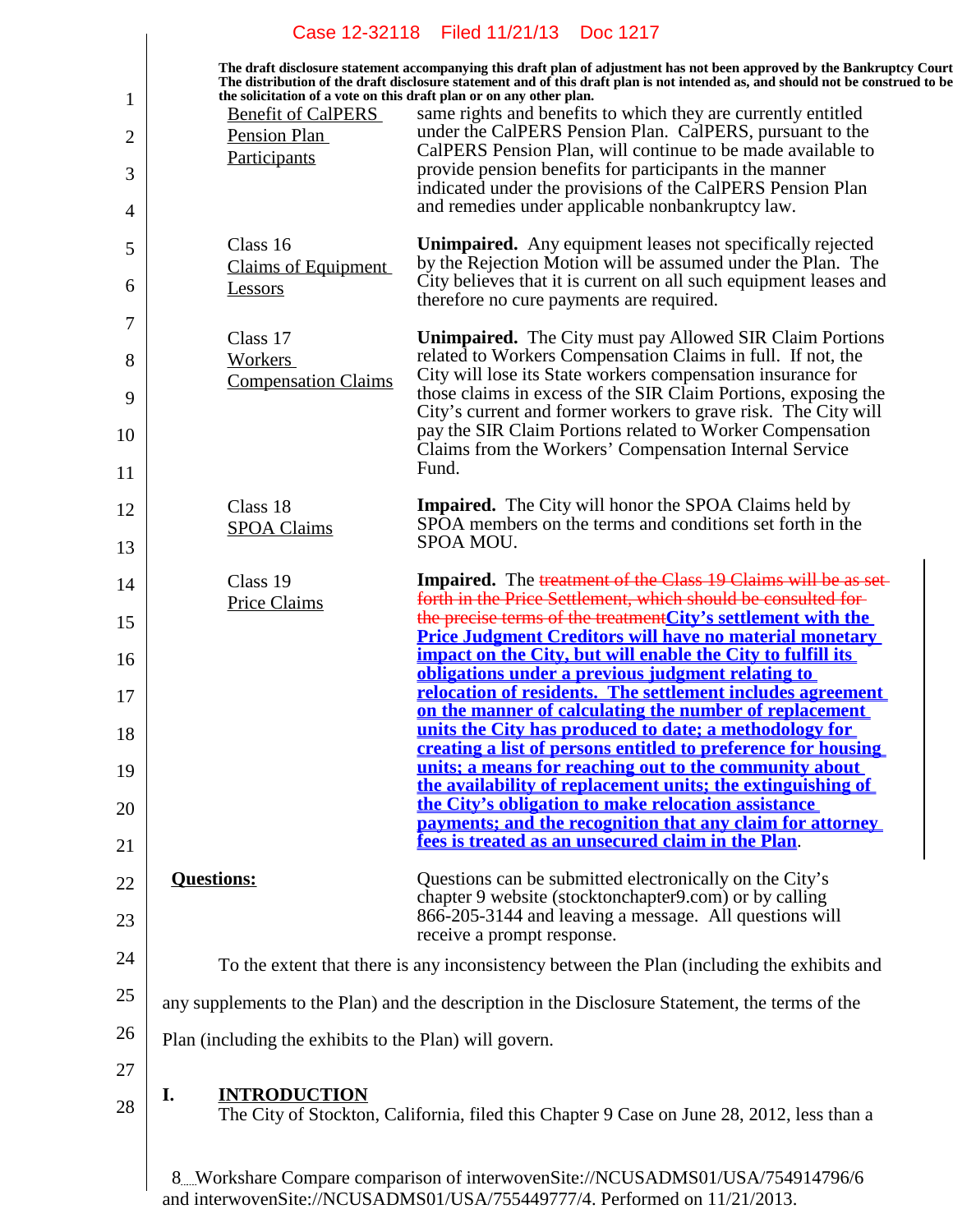1

2

3

4

5

6

7

8

9

21

22

24

25

26

27

28

**The draft disclosure statement accompanying this draft plan of adjustment has not been approved by the Bankruptcy Court. The distribution of the draft disclosure statement and of this draft plan is not intended as, and should not be construed to be, the solicitation of a vote on this draft plan or on any other plan.**

week prior to the beginning of its 2012-13 fiscal year. As a result of prior poor fiscal management by the City, overspending on downtown improvement construction projects, the general economic turndown that began in 2008, the resulting decline in real estate transactions and values, high unemployment rates, and generally lower collections of tax revenues and user fees, the City had virtually no General Fund reserves as of the Petition Date. It had slashed its General Fund workforce by an aggregate of 30% during the preceding three years: sworn police officers were cut by 25%, non-sworn police staffing by 20%, fire staffing by 30%, and non-safety staffing by 43%. It had also reduced compensation by \$52 million and cut staffing and service  $#$ 

10 11 levels by \$38 million, for an overall General Fund budget reduction of approximately \$90 million during fiscal years 2009-10, 2010-11, and 2012-13.

12 13 14 15 16 17 18 19 20 The City reduced or ceased funding of community-based organizations, stopped replacing worn-out vehicles (including police cars), was sending mechanics in separate vehicles to follow fire engines on emergency calls, and was patching rather than repairing its streets. The City also reduced compensation for all employees from 2008 through 2012. Employee compensation reductions varied, but averaged 10% to 33%, of which 7% to 30% was in pensionable income reductions that would impact future pensions as well as current income. Changes in overtime calculation, health, and other insurance benefits and leave time also occurred. The reduction in compensation resulted in litigation against the City by labor organizations, and labor relations were at an all-time low.

23 Despite having taken these desperate measures, as of June 2012 the City's General Fund budget for the impending fiscal year was still \$25.9 million underwater.<sup>1</sup> The negative balance meant that the General Fund was prohibited from borrowing from the City's restricted funds and that the City therefore could not pay the first payroll of the fiscal year, which was due in July 2012. The City was instead forced to enact its "Pendency Plan" budget, described in Section III.A. below, which enabled it to meet payroll and debt obligations during the Chapter 9 Case.

<sup>1</sup> *See* City of Stockton Annual Budget, 2012-13, p. D-1, *available at* http://www.stocktongov.com/files/COS\_2012\_ 2013 ProposedAnnualBudget 2012 5 15.pdf.

<sup>9</sup> Workshare Compare comparison of interwovenSite://NCUSADMS01/USA/754914796/6 and interwovenSite://NCUSADMS01/USA/755449777/4. Performed on 11/21/2013.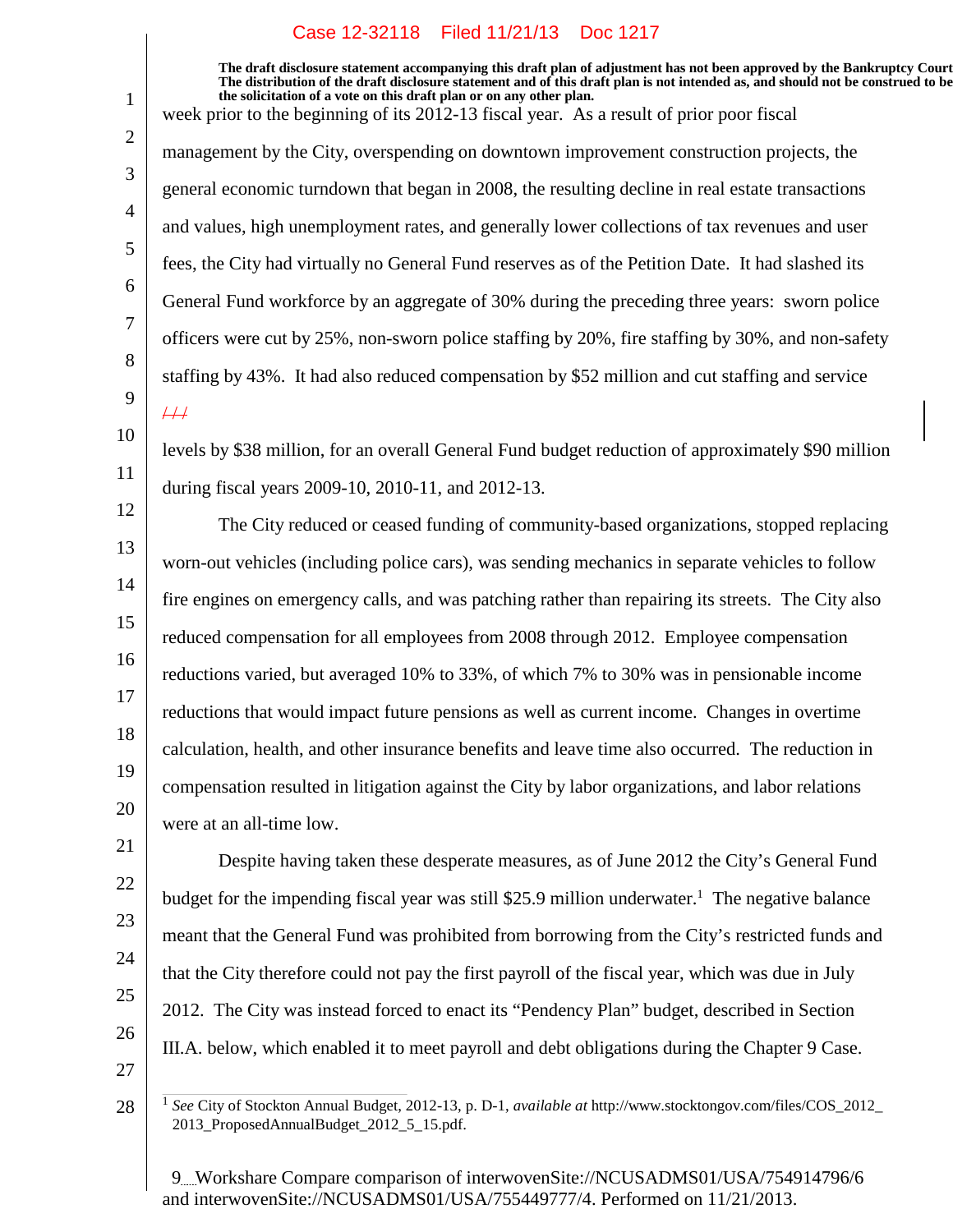1

2

3

4

5

6

7

8

9

10

11

12

13

14

15

16

17

18

21

**The draft disclosure statement accompanying this draft plan of adjustment has not been approved by the Bankruptcy Court. The distribution of the draft disclosure statement and of this draft plan is not intended as, and should not be construed to be, the solicitation of a vote on this draft plan or on any other plan.**

The City entered bankruptcy only after unsuccessful mediation with its major creditors, although the mediation did produce agreements with the City's labor organizations. The Chapter 9 Case was contentious from the outset, with the so-called capital markets creditors contending that the City was ineligible for bankruptcy relief. Their objections were overruled by the Bankruptcy Court, but only after many months of costly discovery, briefing, legal maneuvering, and ultimately a trial on the City's eligibility to be a chapter 9 debtor. But prior to filing the Chapter 9 Case, during the case, and even during the litigation phase, the City and its creditors were engaging in mediation under the auspices of a court-appointed mediator—a United States Bankruptcy Judge from Oregon. The mediation is ongoing and has resulted in several settlements, the key one relating to retiree health benefits that was negotiated with the Retirees Committee that represents the interests of the retirees. The City has reached settlement agreements with Ambac, NPFG, and Assured Guaranty, but has not reached agreement with Franklin, the holder of approximately \$35,080,000 of bond debt.

The Plan, filed with the Bankruptcy Court as of the date hereof, as set forth on **Exhibit A**, represents the City's proposed adjustment of its debts. The Plan is a spartan one. It returns the City to financial and public service provider solvency, but, in the absence of agreements with City creditors whose obligations are secured by leases of City real estate, the Plan includes the potential loss of City control of certain City properties.

19 20 22 23 24 25 26 27 28 The holders of General Unsecured Claims in Class 12, including retiree health benefit claimants, will be paid a percentage of their claims equal to the Unsecured Claim Payout Percentage (unless the amount of the Retiree Health Benefit Claims changes, that percentage will be equal to 0.93578% (i.e., \$5,100,000 divided by \$545,000,000) or such other amount as is determined by the Bankruptcy Court before confirmation of the Plan to constitute a pro-rata payment on such other general unsecured claims. That is all the City can afford to pay and still maintain even a bare minimum level of City services. In fact, the constituencies that will bear the greatest burden as a result of the City's inability to meet its financing obligations are its current employees, and its retirees who collectively hold approximately \$545 million in claims against the City, but who have agreed, after months of negotiations, to accept \$5.1 million in satisfaction of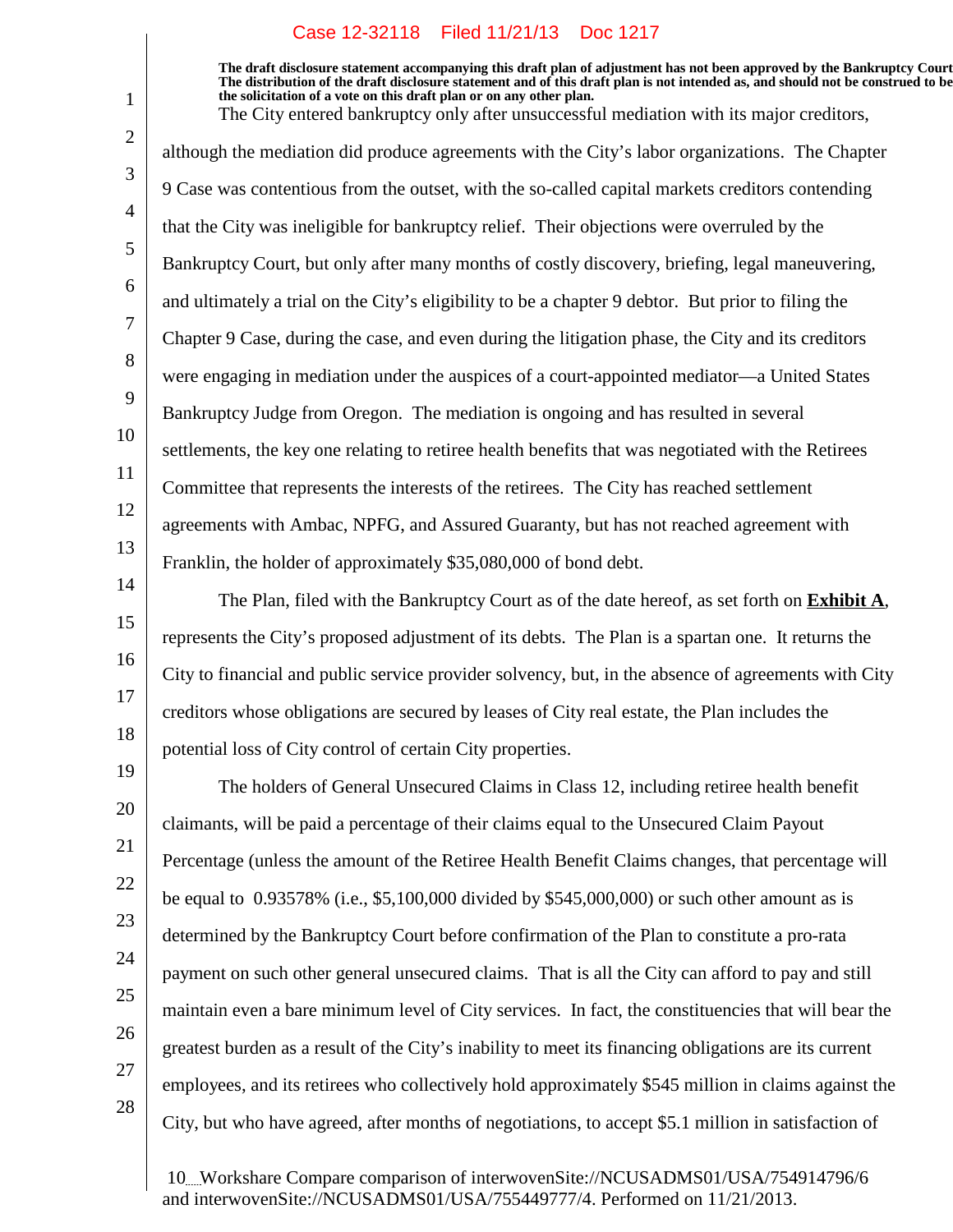**The draft disclosure statement accompanying this draft plan of adjustment has not been approved by the Bankruptcy Court. The distribution of the draft disclosure statement and of this draft plan is not intended as, and should not be construed to be, the solicitation of a vote on this draft plan or on any other plan.** those claims. Retirees who are receiving a CalPERS pension but no health benefits from the City

will not be affected by the Plan. Retirees who are receiving a CalPERS pension plus health benefits will have their health benefits eliminated.

Current employees of the City have also agreed to forgo health benefits in retirement, which along with changes in compensation results in the loss of their retirement "spike" and reduces their postemployment benefits by 30-50%. The loss of retiree health benefits is a substantial concession of approximately \$1 billion that has already been agreed to without compensation for this loss. In addition, most current employees hired before January 1, 2013 have also agreed to a 7-30% reduction in pensionable compensation, which will reduce their future CalPERS pension from what it otherwise would have been.

11 12 13 14 15 16 17 The Plan will enable the City to pay its future bills, including the reduced compensation payable to its employees, and including its obligations to CalPERS, which will fund pension contributions for its current and former employees. The maintenance of pensions is critical to the City in order to retain employees—particularly police officers—rather than losing them to other local governments, all of which have defined benefit pension plans similar in benefit structure to CalPERS, and the overwhelming majority of which have pension plans administered by CalPERS.

18 19 20 21 22 23 24 25 26 Unlike a corporate chapter 11 debtor, a city in chapter 9 simply cannot be allowed to fail. It must continue to provide police and fire protection to its residents, to maintain streets and highways, to treat its employees and retirees fairly, and generally to create an environment in which its residents can prosper. Unlike a corporation, its assets cannot be liquidated or sold to a competitor in order to satisfy its debts. The City believes that the financial restructuring set forth in its Plan is its current best option for achieving such goals. It will continue to negotiate with its creditors in an attempt to achieve settlements that provide better returns for creditors and better economics for the City. If any additional agreements are reached, the Plan and Disclosure Statement will be modified to reflect those agreements.

27 28

1

2

3

4

5

6

7

8

9

10

As described more fully herein, the City believes that the Plan provides the greatest and earliest possible recoveries to holders of claims while preserving necessary City services and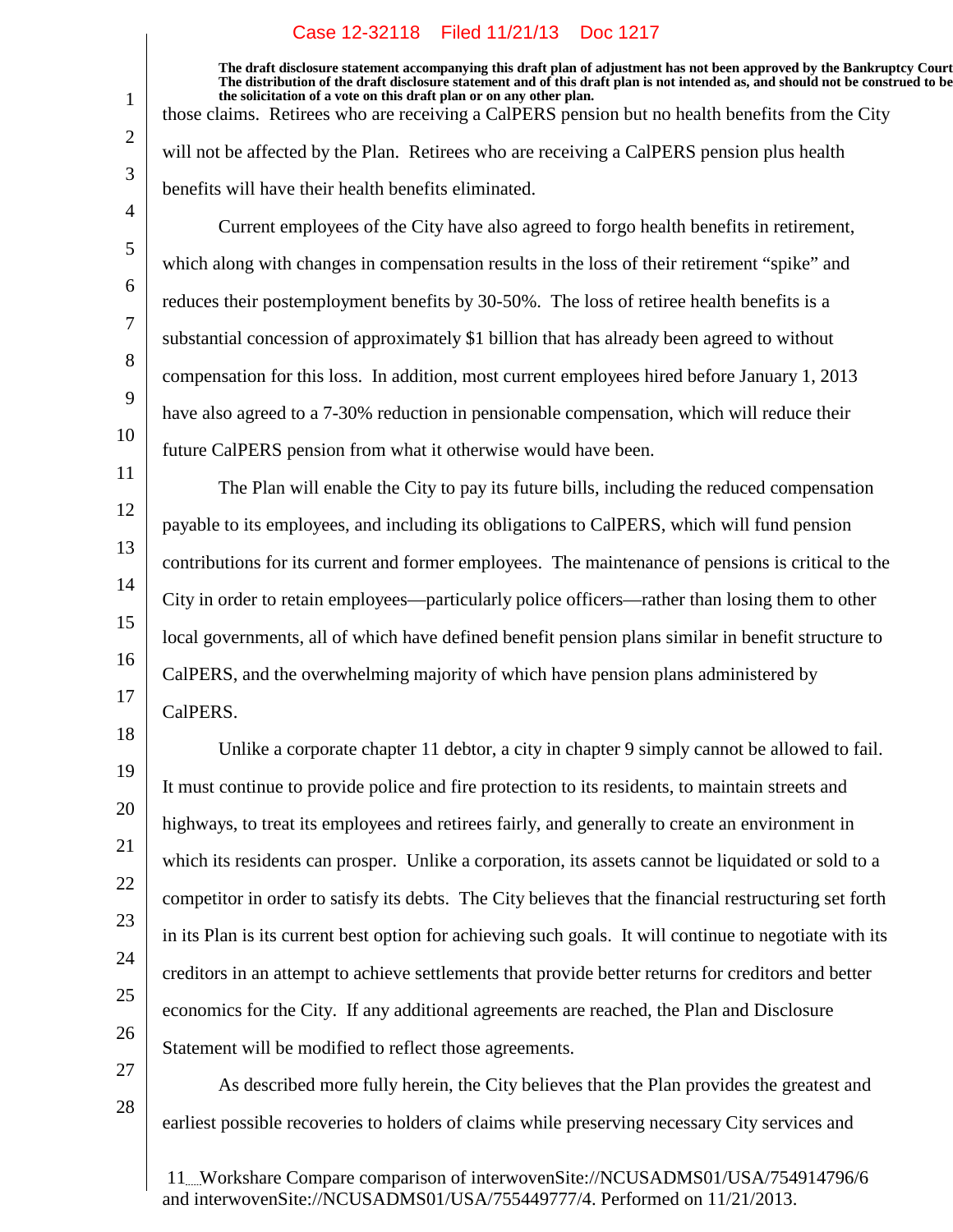$\overline{\phantom{a}}$ 

| 1              | The draft disclosure statement accompanying this draft plan of adjustment has not been approved by the Bankruptcy Court<br>The distribution of the draft disclosure statement and of this draft plan is not intended as, and should not be construed to be<br>the solicitation of a vote on this draft plan or on any other plan.<br>operations. The City thus believes that acceptance of the Plan is in the best interests of creditors |
|----------------|-------------------------------------------------------------------------------------------------------------------------------------------------------------------------------------------------------------------------------------------------------------------------------------------------------------------------------------------------------------------------------------------------------------------------------------------|
| 2              | and parties in interest, as well as in the best interests of the City's residents and businesses, and                                                                                                                                                                                                                                                                                                                                     |
| 3              | that any alternative debt adjustment or restructuring would result in additional delay, uncertainty,                                                                                                                                                                                                                                                                                                                                      |
| $\overline{4}$ | expense, litigation, and, ultimately, smaller or no distributions to creditors. Accordingly, the City                                                                                                                                                                                                                                                                                                                                     |
| 5              | urges that you cast your ballot in favor of the Plan.                                                                                                                                                                                                                                                                                                                                                                                     |
| 6              |                                                                                                                                                                                                                                                                                                                                                                                                                                           |
| 7              | The Purpose of This Disclosure Statement.<br>A.<br>The Bankruptcy Code requires that the proponent of a plan of adjustment in a chapter 9                                                                                                                                                                                                                                                                                                 |
| 8              | case prepare and file a "disclosure statement" that provides information of a kind, and in                                                                                                                                                                                                                                                                                                                                                |
| 9              | sufficient detail, that would enable a typical holder of claims in a class Impaired under that plan to                                                                                                                                                                                                                                                                                                                                    |
| 10             | make an informed judgment with respect to the plan. See 11 U.S.C. § 1125. This Disclosure                                                                                                                                                                                                                                                                                                                                                 |
| 11             | Statement provides such information. Creditors and parties in interest should read this                                                                                                                                                                                                                                                                                                                                                   |
| 12             | Disclosure Statement, the Plan, and all of the exhibits accompanying these documents in their                                                                                                                                                                                                                                                                                                                                             |
| 13             | entirety in order to ascertain:                                                                                                                                                                                                                                                                                                                                                                                                           |
| 14             | 1.<br>How the Plan will affect their claims against the City;                                                                                                                                                                                                                                                                                                                                                                             |
| 15             | 2.<br>Their rights with respect to voting for or against the Plan;                                                                                                                                                                                                                                                                                                                                                                        |
| 16             | 3.<br>Their rights with respect to objecting to confirmation of the Plan; and                                                                                                                                                                                                                                                                                                                                                             |
| 17             | How and when to cast a ballot with respect to the Plan.<br>4.                                                                                                                                                                                                                                                                                                                                                                             |
| 18             | This Disclosure Statement, however, cannot and does not provide creditors with legal or                                                                                                                                                                                                                                                                                                                                                   |
| 19             | other advice or inform such parties of all aspects of their rights. Claimants are advised to consult                                                                                                                                                                                                                                                                                                                                      |
| 20             | with their attorneys and/or financial advisors to obtain more specific advice regarding how the                                                                                                                                                                                                                                                                                                                                           |
| 21             | Plan will affect them and regarding their best course of action with respect to the Plan. As noted                                                                                                                                                                                                                                                                                                                                        |
| 22             | below, retirees are advised to consult with the Retirees Committee, which was appointed in April                                                                                                                                                                                                                                                                                                                                          |
| 23             | 2013 by the Office of the United States Trustee to represent the interests of the City's                                                                                                                                                                                                                                                                                                                                                  |
| 24             | approximately 2,400 retirees in the Chapter 9 Case.                                                                                                                                                                                                                                                                                                                                                                                       |
| 25             | This Disclosure Statement has been prepared in good faith and in compliance with                                                                                                                                                                                                                                                                                                                                                          |
| 26             | applicable provisions of the Bankruptcy Code. Based upon information currently available, the                                                                                                                                                                                                                                                                                                                                             |
| 27             | City believes that the information contained in this Disclosure Statement is correct as of the date                                                                                                                                                                                                                                                                                                                                       |
| 28             | of its filing. This Disclosure Statement, however, does not and will not reflect some events that                                                                                                                                                                                                                                                                                                                                         |
|                | 12. Workshare Compare comparison of interwovenSite://NCUSADMS01/USA/754914796/6                                                                                                                                                                                                                                                                                                                                                           |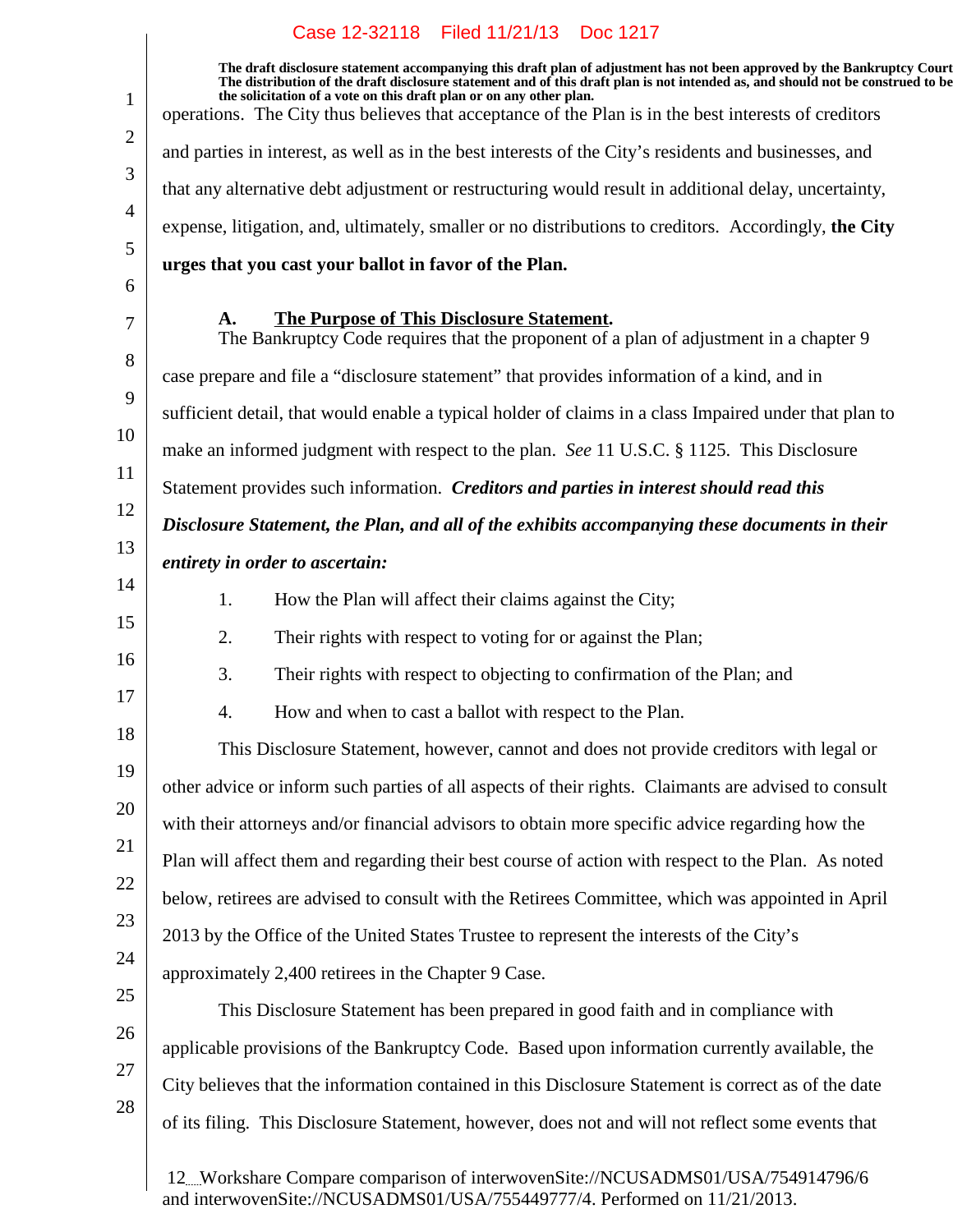**The draft disclosure statement accompanying this draft plan of adjustment has not been approved by the Bankruptcy Court. The distribution of the draft disclosure statement and of this draft plan is not intended as, and should not be construed to be, the solicitation of a vote on this draft plan or on any other plan.** occur after October 10, 2013 (and, where indicated, specified earlier dates), and the City assumes

no duty and presently does not intend to prepare or distribute any amendments or supplements to reflect such events.

**B. Summary of Entities Entitled to Vote on the Plan and of Certain Requirements Necessary for Confirmation of the Plan.**

Holders of Allowed Claims in the following Classes are entitled to vote on the Plan because the Claims in each such Class are "impaired" under the Plan within the meaning of section 1124: 1A, 1B, 3, 4, 5, 6, 7, 9, 12, 14, 18, and 19.

10 11 12 13 14 The Bankruptcy Court may confirm the Plan only if at least one Class of Impaired Claims has voted to accept the Plan (without counting the votes of any insiders whose claims are classified within that Class) and if certain statutory requirements are met as to both nonconsenting members within a consenting Class and as to any dissenting Classes. A Class of claims has accepted the Plan only when at least more than one-half in number **and** at least two-thirds in amount of the Allowed Claims actually voting in that Class vote in favor of the Plan.

15 16 17 18 19 20 21 In the event of a rejection of the Plan by any of the voting Classes, the City will request that the Bankruptcy Court confirm the Plan in accordance with those portions of section 1129(b) that are applicable to the Chapter 9 Case, which provisions permit confirmation by a process known as "cramdown" notwithstanding such rejection if the Bankruptcy Court finds, among other things, that the Plan "does not discriminate unfairly" and is "fair and equitable" with respect to each rejecting Class. Other sections of this Disclosure Statement provide a more detailed description of the requirements for acceptance and confirmation of the Plan.

22

1

2

3

4

5

6

7

8

9

23

## **C. Voting Procedures, Balloting Deadline, Confirmation Hearing, and Other Important Dates, Deadlines, and Procedures.**

24 25

26

27

28

**1.** Voting Procedures and Deadlines.

The City has provided copies of this Disclosure Statement and ballots to all known holders of Impaired Claims in the voting Classes. Those holders of an Allowed Claim in each of the voting Classes who seek to vote to accept or reject the Plan **must** complete a ballot and return it to the Court-appointed ballot tabulator, Rust Consulting/Omni Bankruptcy, 5955 DeSoto Avenue,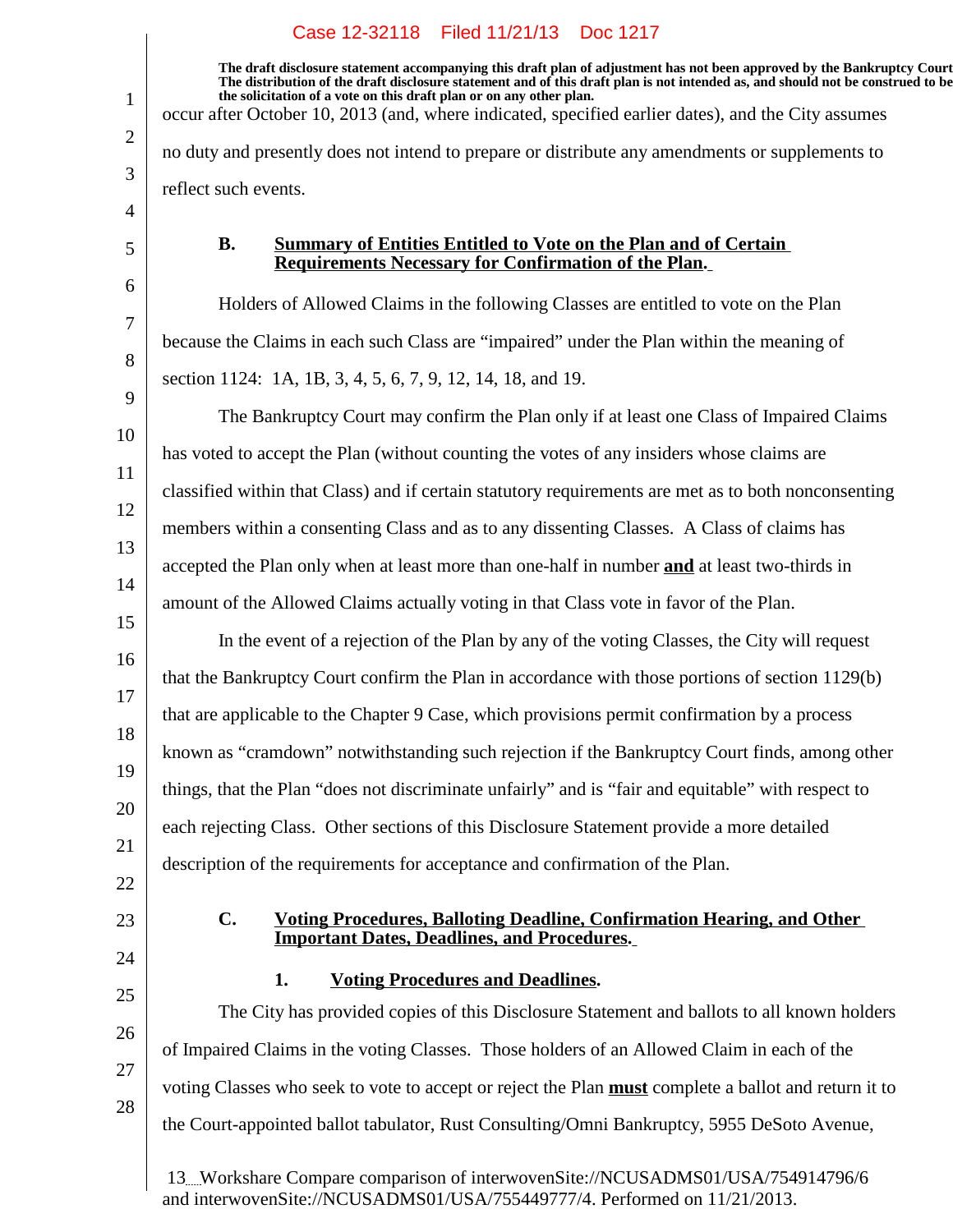| 1              | The draft disclosure statement accompanying this draft plan of adjustment has not been approved by the Bankruptcy Court<br>The distribution of the draft disclosure statement and of this draft plan is not intended as, and should not be construed to be<br>the solicitation of a vote on this draft plan or on any other plan.<br>Suite 100, Woodland Hills, CA 91367 (the " <b>Ballot Tabulator</b> ")—so that their ballots actually are |
|----------------|-----------------------------------------------------------------------------------------------------------------------------------------------------------------------------------------------------------------------------------------------------------------------------------------------------------------------------------------------------------------------------------------------------------------------------------------------|
| $\overline{2}$ | received by no later than the Balloting Deadline (as defined in the following paragraph), and must                                                                                                                                                                                                                                                                                                                                            |
| 3              | be returned directly to the Ballot Tabulator, not to the Bankruptcy Court. Note that Ballots do not                                                                                                                                                                                                                                                                                                                                           |
| 4<br>5         | constitute proofs of claim.                                                                                                                                                                                                                                                                                                                                                                                                                   |
| 6              | All ballots, including ballots transmitted by facsimile, must be completed, signed,                                                                                                                                                                                                                                                                                                                                                           |
| 7              | returned to, and <u>actually received</u> by the Ballot Tabulator by not later than $\frac{1}{\sqrt{1-\frac{1}{\sqrt{1-\frac{1}{\sqrt{1-\frac{1}{\sqrt{1-\frac{1}{\sqrt{1-\frac{1}{\sqrt{1-\frac{1}{\sqrt{1-\frac{1}{\sqrt{1-\frac{1}{\sqrt{1-\frac{1}{\sqrt{1-\frac{1}{\sqrt{1-\frac{1}{\sqrt{1-\frac{1}{\sqrt{1-\frac{1}{\sqrt{1-\frac{1}{\sqrt{1-\frac{1}{\$                                                                               |
| 8              | 2013, February 10, 2014, at 4:30 p.m. Pacific Time (the "Balloting Deadline"). Neither Ballots                                                                                                                                                                                                                                                                                                                                                |
| 9              | received after the                                                                                                                                                                                                                                                                                                                                                                                                                            |
| 10             | H                                                                                                                                                                                                                                                                                                                                                                                                                                             |
|                | Balloting Deadline, nor ballots returned directly to the Bankruptcy Court rather than to the                                                                                                                                                                                                                                                                                                                                                  |
| 11<br>12       | Ballot Tabulator, shall be counted in connection with confirmation of the Plan.                                                                                                                                                                                                                                                                                                                                                               |
| 13             | 2.<br>Date of the Confirmation Hearing and Deadlines for Objection to<br><b>Confirmation of the Plan.</b>                                                                                                                                                                                                                                                                                                                                     |
| 14             | The hearing to determine whether the Bankruptcy Court will confirm the Plan (the                                                                                                                                                                                                                                                                                                                                                              |
| 15             | "Confirmation Hearing") will commence on [ <b>Configuration</b> ], March 5, 2014, at [19:30 a.m.                                                                                                                                                                                                                                                                                                                                              |
| 16             | Pacific Time in the Courtroom of the Honorable Christopher M. Klein, Chief United States                                                                                                                                                                                                                                                                                                                                                      |
| 17             | Bankruptcy Judge for the Eastern District of California, in his Courtroom on the 6th floor of the                                                                                                                                                                                                                                                                                                                                             |
| 18             | United States Courthouse, 501 I Street, Sacramento, CA 95814. The Confirmation Hearing may                                                                                                                                                                                                                                                                                                                                                    |
| 19             | be continued from time to time, including by announcement in open court, without further notice.                                                                                                                                                                                                                                                                                                                                              |
| 20             | Any objections to confirmation of the Plan must be filed with the Bankruptcy Court and                                                                                                                                                                                                                                                                                                                                                        |
| 21             | served on the following entities so as to be <b>actually received</b> by no later than $\frac{[$                                                                                                                                                                                                                                                                                                                                              |
| 22             | 2013 February 10, 2014: (a) John M. Luebberke, City Attorney's Office, 425 N. El Dorado                                                                                                                                                                                                                                                                                                                                                       |
| 23             | Street, 2nd Floor, Stockton, CA 95202; (b) Marc A. Levinson, Orrick, Herrington & Sutcliffe                                                                                                                                                                                                                                                                                                                                                   |
| 24             | LLP, 400 Capitol Mall, Suite 3000, Sacramento, CA 95814-4497 (counsel to the City); (c) Steven                                                                                                                                                                                                                                                                                                                                                |
| 25             | H. Felderstein, Felderstein, Fitzgerald, Willoughby & Pascuzzi LLP, 400 Capitol Mall, Suite                                                                                                                                                                                                                                                                                                                                                   |
| 26             | 1750, Sacramento, CA 95814 (counsel to the Retirees Committee); (d) Jennifer Niemann,                                                                                                                                                                                                                                                                                                                                                         |
| 27             | Felderstein, Fitzgerald, Willoughby & Pascuzzi LLP, 400 Capitol Mall, Suite 1750, Sacramento,                                                                                                                                                                                                                                                                                                                                                 |
| 28             | CA 95814 (counsel to the Retirees Committee); (e) Debra A. Dandeneau, Weil, Gotshal &                                                                                                                                                                                                                                                                                                                                                         |
|                |                                                                                                                                                                                                                                                                                                                                                                                                                                               |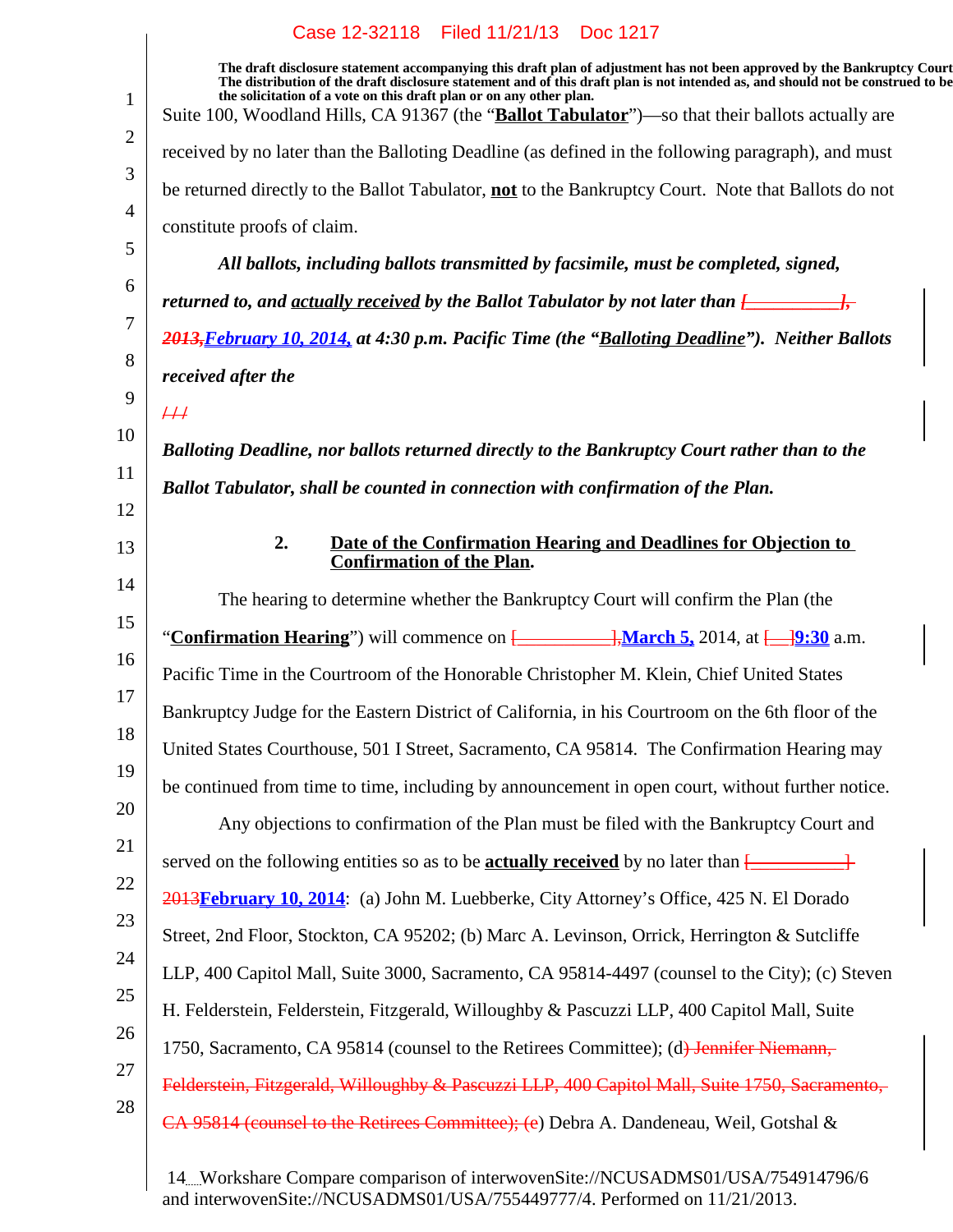| $\mathbf{1}$   | The draft disclosure statement accompanying this draft plan of adjustment has not been approved by the Bankruptcy Court<br>The distribution of the draft disclosure statement and of this draft plan is not intended as, and should not be construed to be<br>the solicitation of a vote on this draft plan or on any other plan.<br>Manges LLP, 767 Fifth Avenue, New York, NY 10153 (counsel to NPFG); (fe) Jeffrey E. Bjork, |
|----------------|---------------------------------------------------------------------------------------------------------------------------------------------------------------------------------------------------------------------------------------------------------------------------------------------------------------------------------------------------------------------------------------------------------------------------------|
| $\overline{2}$ | Sidley Austin LLP, 555 West Fifth 5th Street, Los Angeles, CA 90013 (counsel to Assured                                                                                                                                                                                                                                                                                                                                         |
| 3              | Guaranty); (ef) David Dubrow, Arent Fox LLP, 1675 Broadway, New York, NY 10019-5820                                                                                                                                                                                                                                                                                                                                             |
| $\overline{4}$ | (counsel to Ambac); and(g) James O. Johnston, Jones Day, 555 South Flower Street, 50th                                                                                                                                                                                                                                                                                                                                          |
| 5              | Floor, Los Angeles, CA 90071 (counsel to Franklin); (h) William W. Kannel, Mintz, Levin,                                                                                                                                                                                                                                                                                                                                        |
| 6              | Cohn, Ferris, Glovsky and Popeo, P.C., One Financial Center, Boston, MA 02111 (counsel to the                                                                                                                                                                                                                                                                                                                                   |
| 7              | Indenture Trustee); and (i) Michael J. Gearin, K&L Gates LLP, 925 Fourth Avenue, Suite                                                                                                                                                                                                                                                                                                                                          |
| 8              | 2900, Seattle, WA 98104 (counsel to CalPERS). Objections that are not timely filed and served                                                                                                                                                                                                                                                                                                                                   |
| 9              | may not be considered by the Bankruptcy Court. Please refer to the accompanying notice of the                                                                                                                                                                                                                                                                                                                                   |
| 10             | Confirmation Hearing for specific requirements regarding the form and nature of objections to                                                                                                                                                                                                                                                                                                                                   |
| 11             | confirmation of the Plan.                                                                                                                                                                                                                                                                                                                                                                                                       |
| 12<br>13       | H                                                                                                                                                                                                                                                                                                                                                                                                                               |
| 14             | <b>Important Notices and Cautionary Statements.</b><br>D.<br>The historical financial data relied upon in preparing the Plan and this Disclosure                                                                                                                                                                                                                                                                                |
| 15             | Statement is based upon the City's books and records. Although certain professional advisors of                                                                                                                                                                                                                                                                                                                                 |
| 16             | the City assisted in the preparation of this Disclosure Statement, in doing so such professionals                                                                                                                                                                                                                                                                                                                               |
| 17             | relied upon factual information and assumptions regarding financial, business, and accounting                                                                                                                                                                                                                                                                                                                                   |
| 18             | data provided by the City and third parties, much of which has not been audited. The City's most                                                                                                                                                                                                                                                                                                                                |
| 19             | recent audited financial statement (i.e., its Comprehensive Annual Financial Report, or CAFR),                                                                                                                                                                                                                                                                                                                                  |
| 20             | which covers the fiscal year ended June 30, 2011, is 282 pages in length, and is not attached                                                                                                                                                                                                                                                                                                                                   |
| 21             | hereto. However, it is available on the City's website or upon written request. <sup>2</sup>                                                                                                                                                                                                                                                                                                                                    |
| 22             | The City's professional advisors have not independently verified the financial                                                                                                                                                                                                                                                                                                                                                  |
| 23             | information provided in this Disclosure Statement, and, accordingly, make no representations                                                                                                                                                                                                                                                                                                                                    |
| 24             | or warranties as to its accuracy. Moreover, although reasonable efforts have been made to                                                                                                                                                                                                                                                                                                                                       |
| 25             | $2$ To locate the CAFR go to http://www.stocktongov.com/files/2011_CAFR.pdf. Alternatively, from the City's                                                                                                                                                                                                                                                                                                                     |
| 26             | website, http://www.stocktongov.com: (1) click "Administrative Services"; (2) then click "Financial Reporting";<br>(3) then click "Financial Reports"; and (4) then click "CAFR 2011". A printed copy will be mailed to you upon                                                                                                                                                                                                |
| 27<br>28       | your request mailed to the following address: City Clerk, City Hall, 425 N. El Dorado Street, Stockton, CA 95202.<br>The City's reproduction fee schedule will apply to any such request. More current unaudited financial statements<br>for the City are available on the Electronic Municipal Market Access website maintained by the Municipal<br>Securities Rulemaking Board, available at: http://emma.msrb.org.           |
|                |                                                                                                                                                                                                                                                                                                                                                                                                                                 |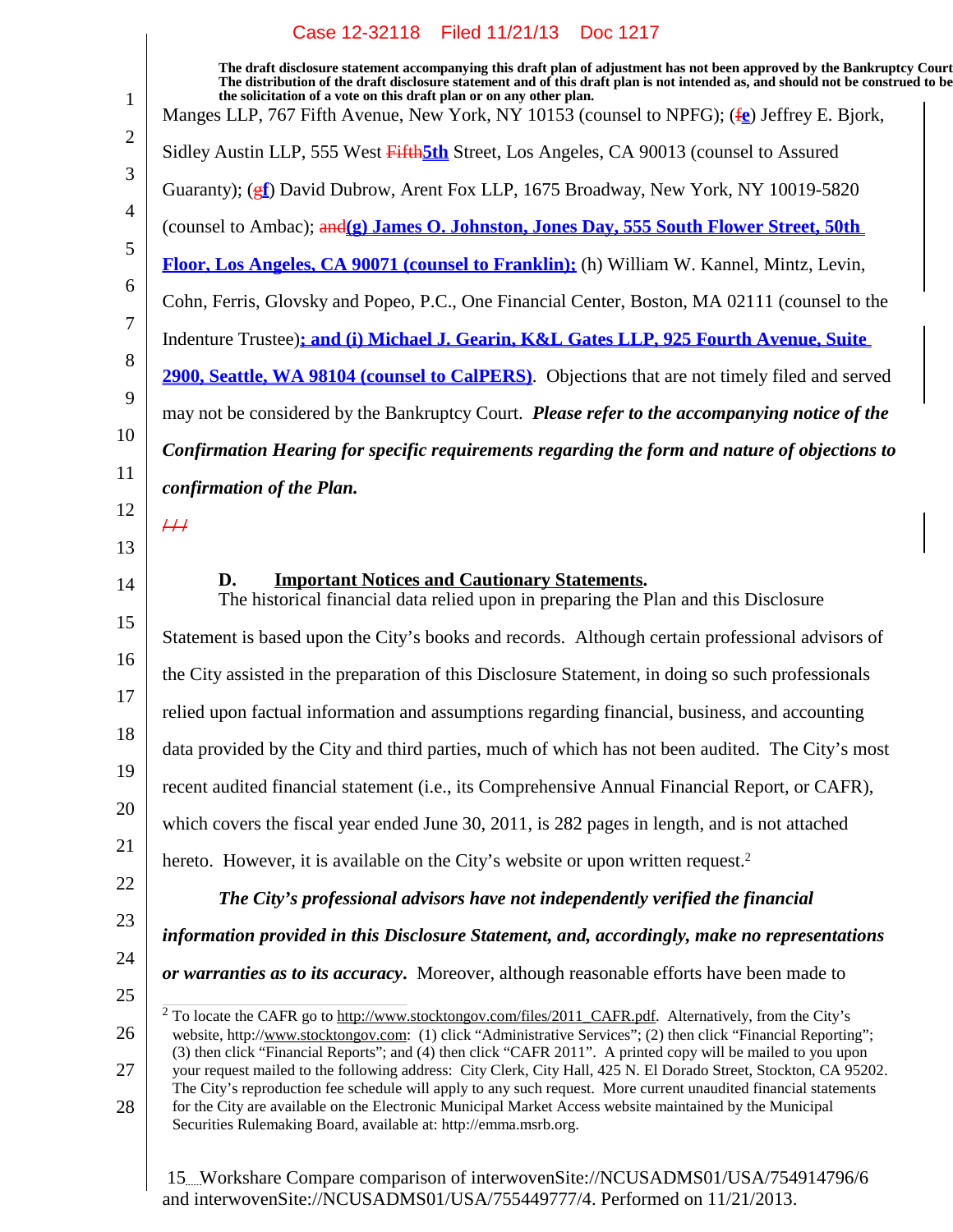**The draft disclosure statement accompanying this draft plan of adjustment has not been approved by the Bankruptcy Court. The distribution of the draft disclosure statement and of this draft plan is not intended as, and should not be construed to be, the solicitation of a vote on this draft plan or on any other plan.** provide accurate information, the City does not warrant or represent that the information in this

Disclosure Statement, including any and all financial information and projections, is without inaccuracy or omissions, or that actual values or distributions will comport with the estimates set forth herein.

# *No entity may rely upon the Plan or this Disclosure Statement or any of the*

*accompanying exhibits for any purpose other than to determine whether to vote in favor of or against the Plan.* Nothing contained in such documents constitutes an admission of any fact or liability by any party, and no such information will be admissible in any proceeding involving the City or any other party, nor will this Disclosure Statement be deemed evidence of the tax or other legal effects of the Plan on holders of claims in the Chapter 9 Case. This Disclosure Statement is not intended to be a disclosure communication to the public capital markets and should not be relied upon by investors as such in determining whether to buy, hold, or sell any securities of the City or related entities.

14 15 16 17 18 19 20 21 22 Certain information included in this Disclosure Statement and its exhibits contains forward-looking statements. The words "believe," "expect," "anticipate," and similar expressions identify such forward-looking statements. The forward-looking statements are based upon information available when such statements are made and are subject to risks and uncertainties that could cause actual results to differ materially from those expressed in the statements. A number of those risks and uncertainties are described below. Readers therefore are cautioned not to place undue reliance on the forward-looking statements in this Disclosure Statement. The City undertakes no obligation to publicly update or revise any forward-looking statements, whether as a result of new information, future events, or otherwise.

23 24 25

1

2

3

4

5

6

7

8

9

10

11

12

13

26

27

28

## **Additional Information.E.**

this Disclosure Statement is accurate, truthful, or complete.

If you have any questions about the procedures for voting on the Plan, desire another copy of a ballot, or seek further information about the timing and deadlines with respect to

Neither the Securities and Exchange Commission nor any other regulatory agency has

approved or disapproved this Disclosure Statement, nor has any such agency determined whether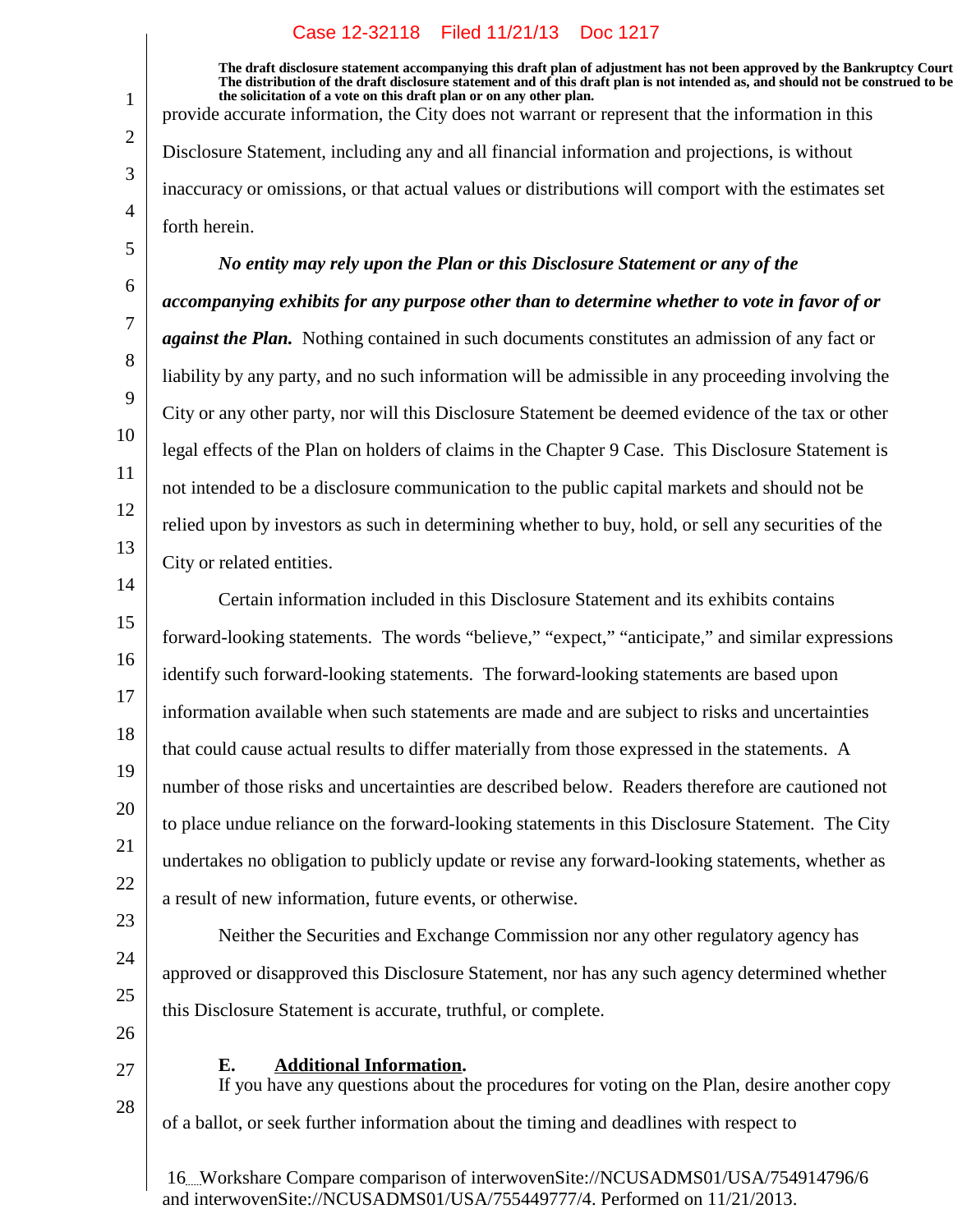$\overline{\phantom{a}}$ 

| 1              | The draft disclosure statement accompanying this draft plan of adjustment has not been approved by the Bankruptcy Court<br>The distribution of the draft disclosure statement and of this draft plan is not intended as, and should not be construed to be<br>the solicitation of a vote on this draft plan or on any other plan.<br>confirmation of the Plan, please write to Rust Consulting/Omni Bankruptcy as follows: Rust |
|----------------|---------------------------------------------------------------------------------------------------------------------------------------------------------------------------------------------------------------------------------------------------------------------------------------------------------------------------------------------------------------------------------------------------------------------------------|
| 2              | Consulting/Omni Bankruptcy, 5955 DeSoto Avenue, Suite 100, Woodland Hills, CA 91367                                                                                                                                                                                                                                                                                                                                             |
| 3              | (facsimile: 818-783-2737), or write to counsel for the City as follows: Marc A. Levinson, Orrick,                                                                                                                                                                                                                                                                                                                               |
| $\overline{4}$ | Herrington & Sutcliffe LLP, 400 Capitol Mall, Suite 3000, Sacramento, CA 95814-4497                                                                                                                                                                                                                                                                                                                                             |
| 5              | (facsimile: 916-329-4900, email malevinson@orrick.com). Please note that counsel for the City                                                                                                                                                                                                                                                                                                                                   |
| 6              | cannot and will not provide creditors with any legal advice, including advice regarding how to                                                                                                                                                                                                                                                                                                                                  |
| 7              | vote on the Plan or the effect that confirmation of the Plan will have upon claims against the City.                                                                                                                                                                                                                                                                                                                            |
| 8              | For additional information, City retirees should contact the Retirees Committee. The primary                                                                                                                                                                                                                                                                                                                                    |
| 9              | contact for the Retirees Committee is its chairperson, Dwane Milnes, 209-467-0224,                                                                                                                                                                                                                                                                                                                                              |
| 10             | dwane.milnes@sbcglobal.net. The secondary contact for the Retirees Committee is Retirees                                                                                                                                                                                                                                                                                                                                        |
| 11             | Committee member Gary Ingraham, 209-403-0076, gcingraham@comcast.net.                                                                                                                                                                                                                                                                                                                                                           |
| 12             |                                                                                                                                                                                                                                                                                                                                                                                                                                 |
| 13             | <b>BACKGROUND INFORMATION</b><br>П.                                                                                                                                                                                                                                                                                                                                                                                             |
| 14             | The City.<br>A.<br>The City is a municipal corporation and charter city formed and organized under its                                                                                                                                                                                                                                                                                                                          |
| 15             | charter and the California Constitution. Its governing body is a seven-member City Council                                                                                                                                                                                                                                                                                                                                      |
| 16             | (including the position of Mayor, who is elected by popular vote). The City encompasses                                                                                                                                                                                                                                                                                                                                         |
| 17             | approximately 65 square miles in northern San Joaquin County. Approximately 300,000 people                                                                                                                                                                                                                                                                                                                                      |
| 18             | reside within the City.                                                                                                                                                                                                                                                                                                                                                                                                         |
| 19             |                                                                                                                                                                                                                                                                                                                                                                                                                                 |
| 20             | The City's Financial Problems.<br><b>B.</b><br>Over the past several years, the City has struggled with massive budget deficits. These                                                                                                                                                                                                                                                                                          |
| 21             | deficits have been the result of a combination of plummeting revenues and increasing costs. In                                                                                                                                                                                                                                                                                                                                  |
| 22             | the wake of the Great Recession, housing prices plunged while unemployment skyrocketed,                                                                                                                                                                                                                                                                                                                                         |
| 23             | which led to substantial declines in the City's property tax and sales tax revenues. Stockton has                                                                                                                                                                                                                                                                                                                               |
| 24             | been among the top-ranked American cities in terms of foreclosures and declines in home prices                                                                                                                                                                                                                                                                                                                                  |
| 25             | for the past several years. The median home price has dropped from \$397,000 in 2006 to                                                                                                                                                                                                                                                                                                                                         |
| 26             | \$109,000 as of 2012, a decline of 72%. This collapse in property values and the flood of                                                                                                                                                                                                                                                                                                                                       |
| 27             | foreclosures reduced the City's gross property tax collections by roughly 29%, from \$61.1 million                                                                                                                                                                                                                                                                                                                              |
| 28             | in fiscal year 2007-08 to \$43.6 million in fiscal year 2012-13. Because of California tax laws                                                                                                                                                                                                                                                                                                                                 |
|                |                                                                                                                                                                                                                                                                                                                                                                                                                                 |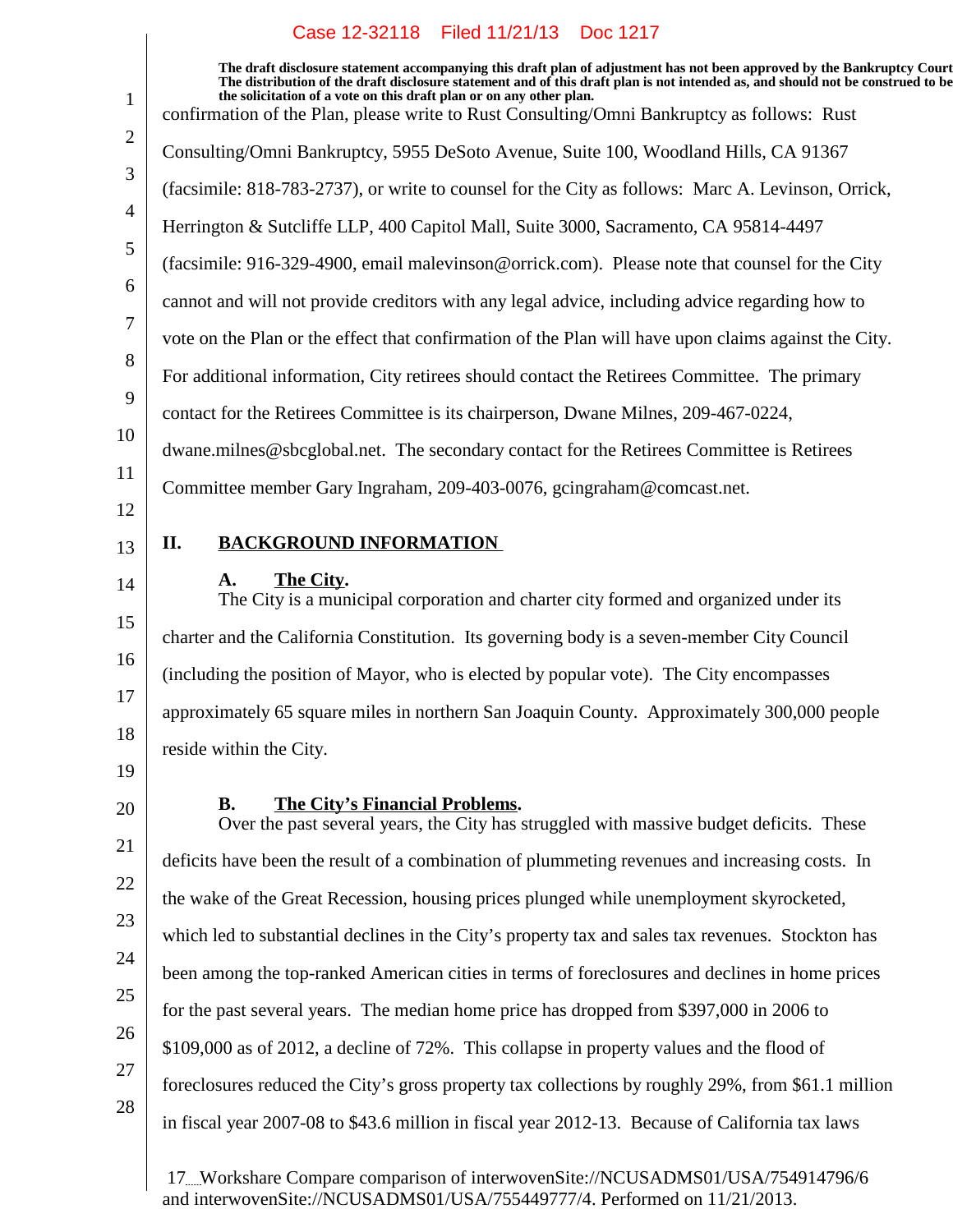**The draft disclosure statement accompanying this draft plan of adjustment has not been approved by the Bankruptcy Court. The distribution of the draft disclosure statement and of this draft plan is not intended as, and should not be construed to be, the solicitation of a vote on this draft plan or on any other plan.** under Proposition 13, embodied in article 13A of the California Constitution, changes in

ownership that occurred at the bottom of the market due to foreclosures and short sales will suppress property values for many years into the future. Adverse economic conditions also caused a drop in the City's income from assessments and development fees.

As the economy suffered, so too did the City's residents, as the City saw its unemployment rate rise steadily from 2007, peaking in early 2011 at 22%. The unemployment rate within the City was 15.5% as of July 2013, and the unemployment rate for the Stockton Metropolitan Area (including San Joaquin County) ranks ninth worst among 372 metropolitan areas nationwide at 12.8%, compared to the national unemployment rate of 7.7%. Partially as a result of the City's employment troubles, the City's sales tax revenues also plummeted, from a peak of \$47.0 million in fiscal year 2005-06 to \$32.7 million in 2009-10 (a drop of roughly 30%).

13 14 15 16 17 18 19 20 21 22 23 24 In addition, the fiscal crisis had an impact on public safety. As Judge Klein recounted, "[i]n 2010, Stockton's violent crime rate bucked a nationwide drop and rose to rank it 10th nationally, with 13.81 violent crimes per 1,000 residents. Homicides were at an all-time record." *In re City of Stockton, California*, 493 B.R. 772, 780 (Bankr. E.D. Cal. 2013). Yet, while homicides increased from 28 in 2008 to 71 in 2012, budget reductions carved away the Stockton Police Department: 99 police officers, 50 civilian positions, 40 part-time positions, and the narcotics unit have been eliminated since 2009.<sup>3</sup> In response, in 2012 the City began the planning process for the "Marshall Plan: Violence Reduction Strategy, Stockton, California," written by David M. Bennett and Donna D. Lattin and adopted by the City Council (the "**Marshall Plan**"). Named after the original Marshall Plan that guided Europe's economic recovery after World War II, the City's Marshall Plan aims to reduce homicides and gun violence in the City. One of the Marshall Plan's recommendations is to increase the Stockton Police Department staffing ratio of sworn officers to population, which is well below the average for cities of its size.<sup>4</sup> However,

25

1

2

3

4

5

6

7

8

9

10

11

12

26

<sup>27</sup> 28 <sup>3</sup> David M. Bennett and Donna D. Lattin, *The Marshall Plan: Violence Reduction Strategy, Stockton, California*, March 7, 2013, submitted to Stockton City Council, at 50, *available at* http://www.stocktongov.com/files/Council Agenda\_2013\_4\_02\_item\_15\_01\_MarshallPlan.pdf.  $^{4}$  *Id.* at 53-54.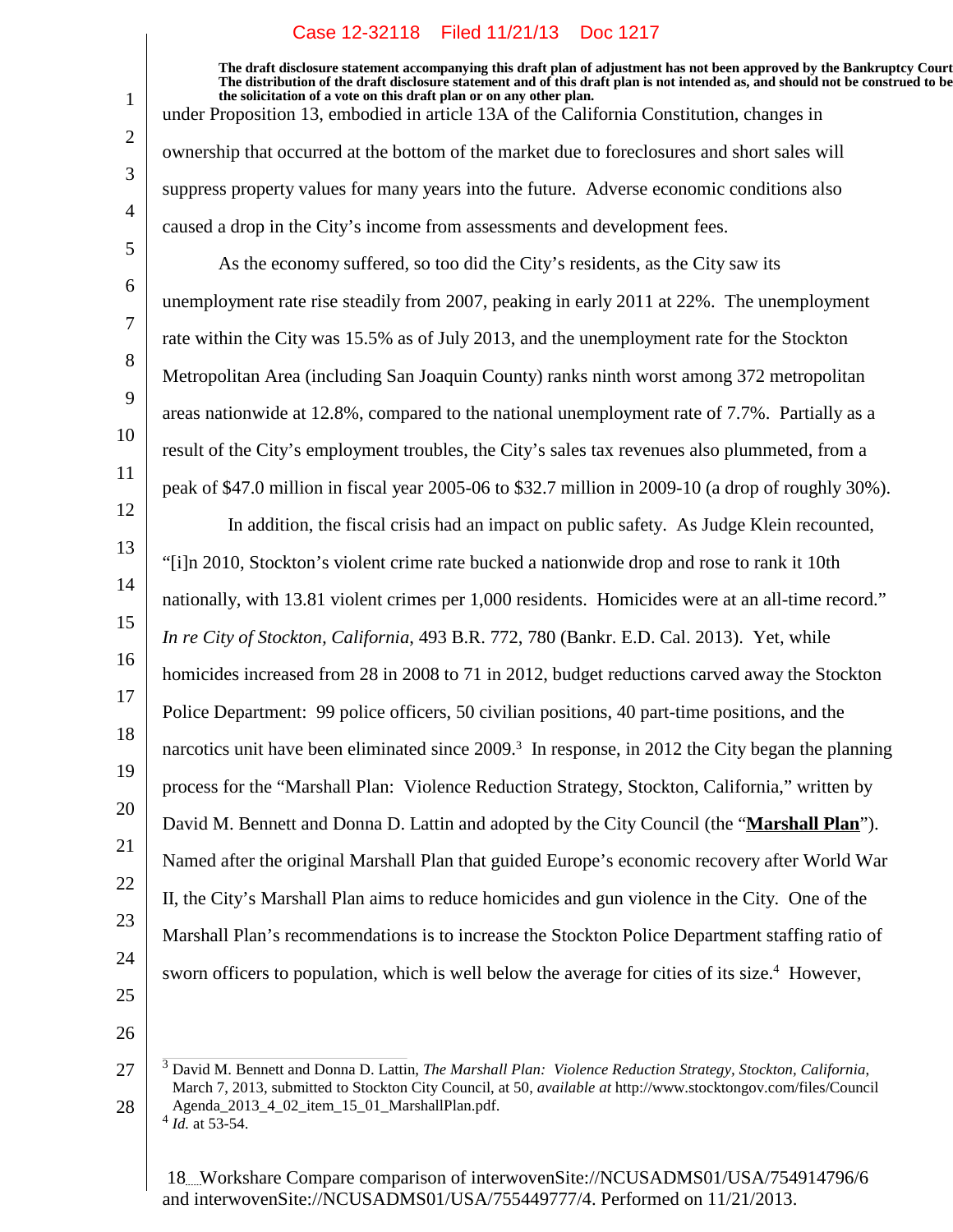**The draft disclosure statement accompanying this draft plan of adjustment has not been approved by the Bankruptcy Court. The distribution of the draft disclosure statement and of this draft plan is not intended as, and should not be construed to be, the solicitation of a vote on this draft plan or on any other plan.**

implementation of the Marshall Plan, including the hiring of additional police officers, will

require new funding.

While the City's revenues have been dwindling, its expenses have either remained constant or increased as a result of the City's population boom. Between 2000 and 2007, the City's population grew from roughly 243,000 to 285,000, an increase of around 17%. Since 2007, there has been a more moderate increase to approximately 300,000 today. Not only did the additional number of residents put an increased demand on existing City services during that period, but the City also took on substantial financial obligations to expand infrastructure, civic amenities, and essential public services. Moreover, as discussed above, the City is also subject to significant ongoing obligations in the form of pensions, health care, compensation, and other benefits for its current and former employees.

12

 $#$ 

1

2

3

4

5

6

7

8

9

10

11

13 14 15 16 17 18 19 20 21 22 23 24 25 26 A large part of the City's current economic difficulties are the result of imprudent fiscal decisions and poor accounting practices during better economic times. When the City was flush with cash, it made financial decisions and commitments based on the assumption that its economic growth would continue indefinitely. These commitments included unsustainable labor costs, retiree health benefits, and public debt. Past inadequate accounting practices also obscured the severity of the City's impending financial difficulties and in some cases resulted in additional unrecognized liabilities to the City's General Fund. As a result, when the Great Recession hit, the City found its financial obligations quickly outpacing its revenues. Compounding these economic challenges, the City—like all California cities—is limited by law in its ability to generate new revenues. Under California law, the City was unable to increase tax revenues without voter approval. As described herein, on November 5, 2013, Stockton voters passed Measure A, a 3/4 cent sales tax measure that the City placed on the ballot to generate necessary revenues that will enable it to both continue to provide services to its residents and to fund its obligations to its employees and creditors.

27

28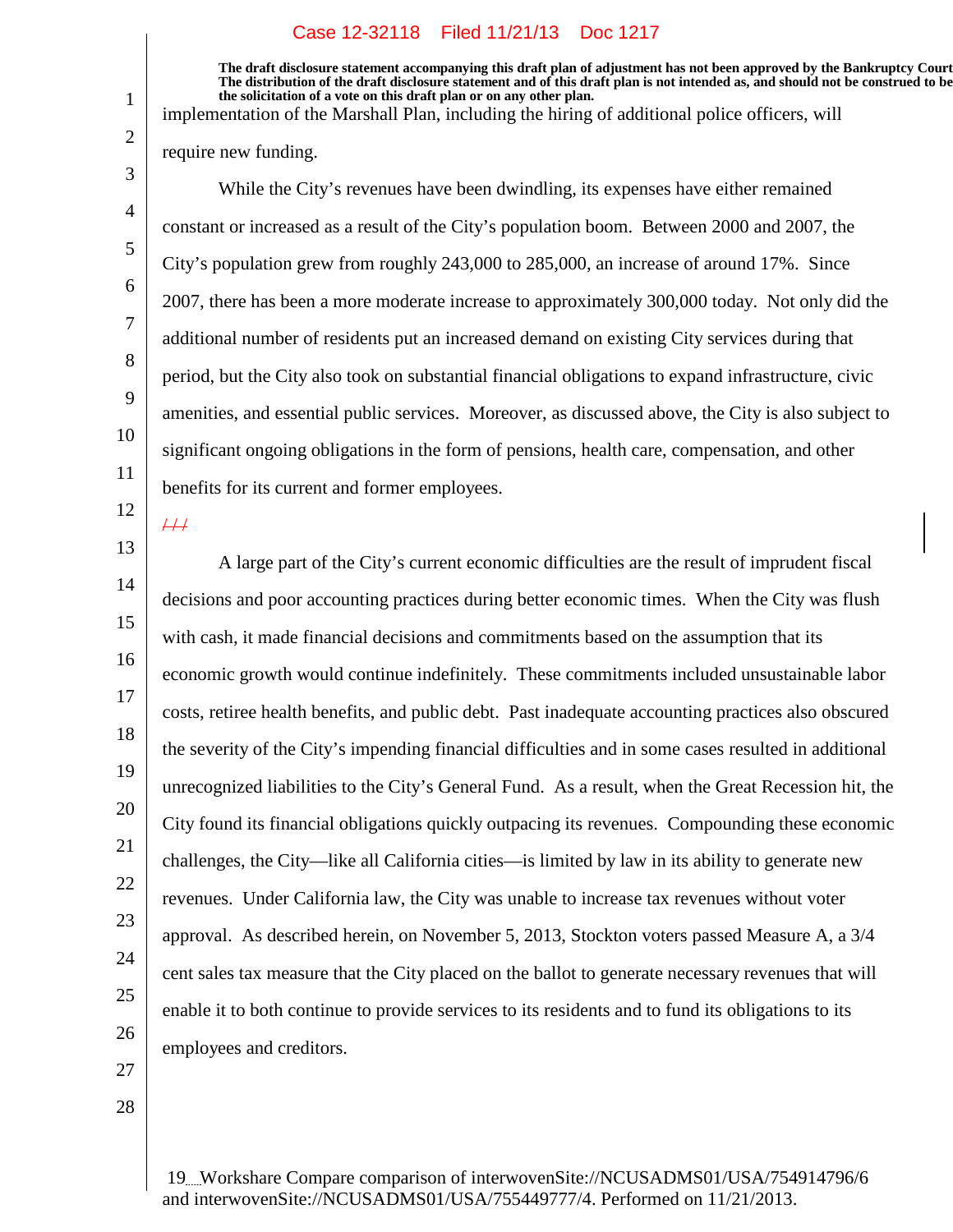**The draft disclosure statement accompanying this draft plan of adjustment has not been approved by the Bankruptcy Court. The distribution of the draft disclosure statement and of this draft plan is not intended as, and should not be construed to be, the solicitation of a vote on this draft plan or on any other plan.**

## **C.** The City's Pension Obligations.

As noted elsewhere herein, the City has negotiated compensation reductions and staff reductions that in turn have reduced the City's obligations to fund contributions to the pension plans of the City's employees (although overall compensation costs and pension obligations will once again rise with the hiring of additional police officers contemplated by the Marshall Plan). Even assuming it were legally possible for the City to further reduce its pension obligations by unilaterally trimming its funding of employee pensions through CalPERS (while somehow providing City employees the level of pension benefits specified in its various labor agreements), the City does not believe underfunding of its CalPERS pension obligations would be in the best interests of either the City or its employees.

11 12 13 14 15 16 17 18 19 20 21 22 23 24 25 26 The City's employee and retiree pensions are managed through the California Public Employees' Retirement System ("**CalPERS**"). The City's General Fund CalPERS obligation for the funding of retirement benefits for its employees in fiscal years 2008-09 through 2010-11, before the City's pension reforms were fully implemented, averaged 13.3% of total General Fund expenditures. By comparison, the City has forecast that its pension obligations from fiscal year 2011-12 through fiscal year 2020-21 (including the CalPERS portion of costs from additional staffing under the Marshall Plan for improved public safety services) will average 15.5% of total General Fund expenditures.<sup>5</sup> A CalPERS defined benefit pension is the industry standard for city employees throughout California. Over 97% of California cities contract with CalPERS for pension benefits, and more than 99% of California city employees are covered by CalPERS or a similar defined benefit plan. Additionally, all county employees in California receive a defined benefit plan from CalPERS or another similar system, and all state employees receive a CalPERS pension. Moreover, of the 26 new cities created in California since 1990, approximately 92% have contracted with CalPERS or a similar plan. When it comes to public employee pensions in California, CalPERS is the primary, and often only, option. This has provided a consistent pension benefit package available to persons employed in public-sector jobs.

27

28

1

2

3

4

5

6

7

8

9

10

<sup>5</sup> See Exhibit B ("Long Range Financial Plan of City of Stockton") to this Disclosure Statement.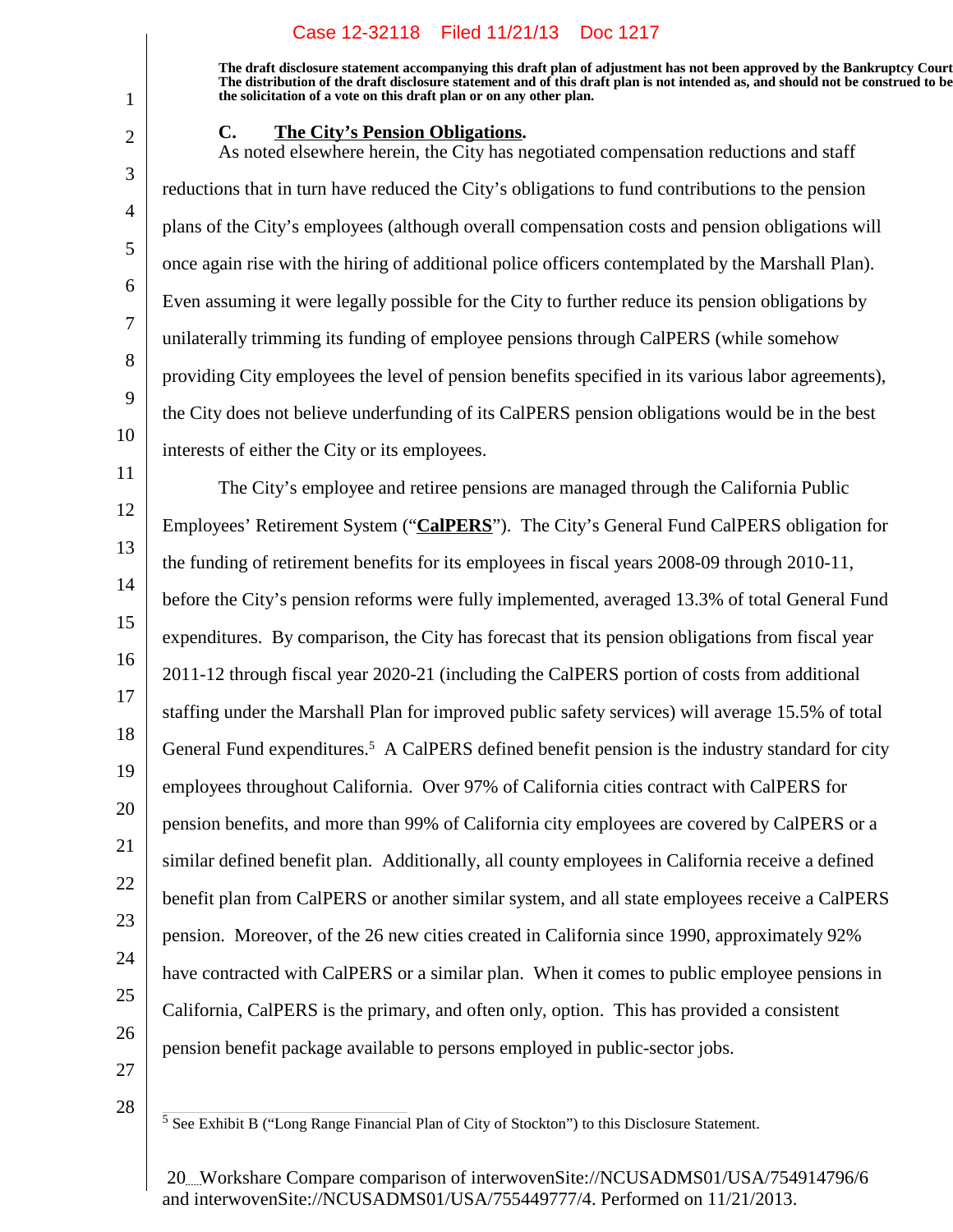1

2

3

4

5

6

7

8

9

10

Plan, the City assumes the CalPERS contract.

26

27

28

**The draft disclosure statement accompanying this draft plan of adjustment has not been approved by the Bankruptcy Court. The distribution of the draft disclosure statement and of this draft plan is not intended as, and should not be construed to be, the solicitation of a vote on this draft plan or on any other plan.** The City has no ready, feasible, and cost-effective alternative to the CalPERS system. The City believes that its obligations to CalPERS constitute an executory contract between the two. Under bankruptcy law, executory contracts can only be assumed or rejected (absent some consensual restructuring of the obligations of the executory contract). CalPERS's position is that, under the California statutes governing its activities and operations, it does not have any legal authority to negotiate changes to the pension plans authorized by the California State Legislature to provide reduced benefits, different payment structures for the City, or other modification that would provide material financial relief to the City. Thus, the City believes it has two paths to pursue: assumption of the CalPERS contract or rejection of the CalPERS contract. Under the

11 12 13 14 15 16 17 18 19 20 21 22 23 24 25 City leadership believes that rejecting its CalPERS contract would impose a significant reduction in the City's pension benefits to current retirees—by approximately two-thirds, according to CalPERS. This is in addition to the previously mentioned reductions. This would result in many retirees receiving benefits below the poverty level. Meanwhile, current employees would likely lose approximately two-thirds of their current-to-date earned benefit. Moreover, such pension cuts would be in addition to the elimination of retiree health benefits that the City has already imposed: the City has completely eliminated retiree health benefits for those approximately 1,100 retirees who were receiving retiree health benefits. The elimination of City-paid health benefits for current retirees and their dependents on average amounted to 30% of their total postemployment benefits (the loss of City-paid health benefits given up by current employees will reduce their future total postemployment benefits 28-41%). Thus, unless the City were in a position to immediately restore approximately two-thirds of the pension benefits of all of its employees, a rejection of the CalPERS contract would violate the City's contracts with its nine labor organizations. Given the City's finances, it is no position to immediately fund two-thirds of the pension benefits of all of its employees.

The City believes that the only means of obtaining relief from its obligation to make contributions to CalPERS to fund the pension plans of its employees is through direct negotiations with the employees and their union representatives, which the City already has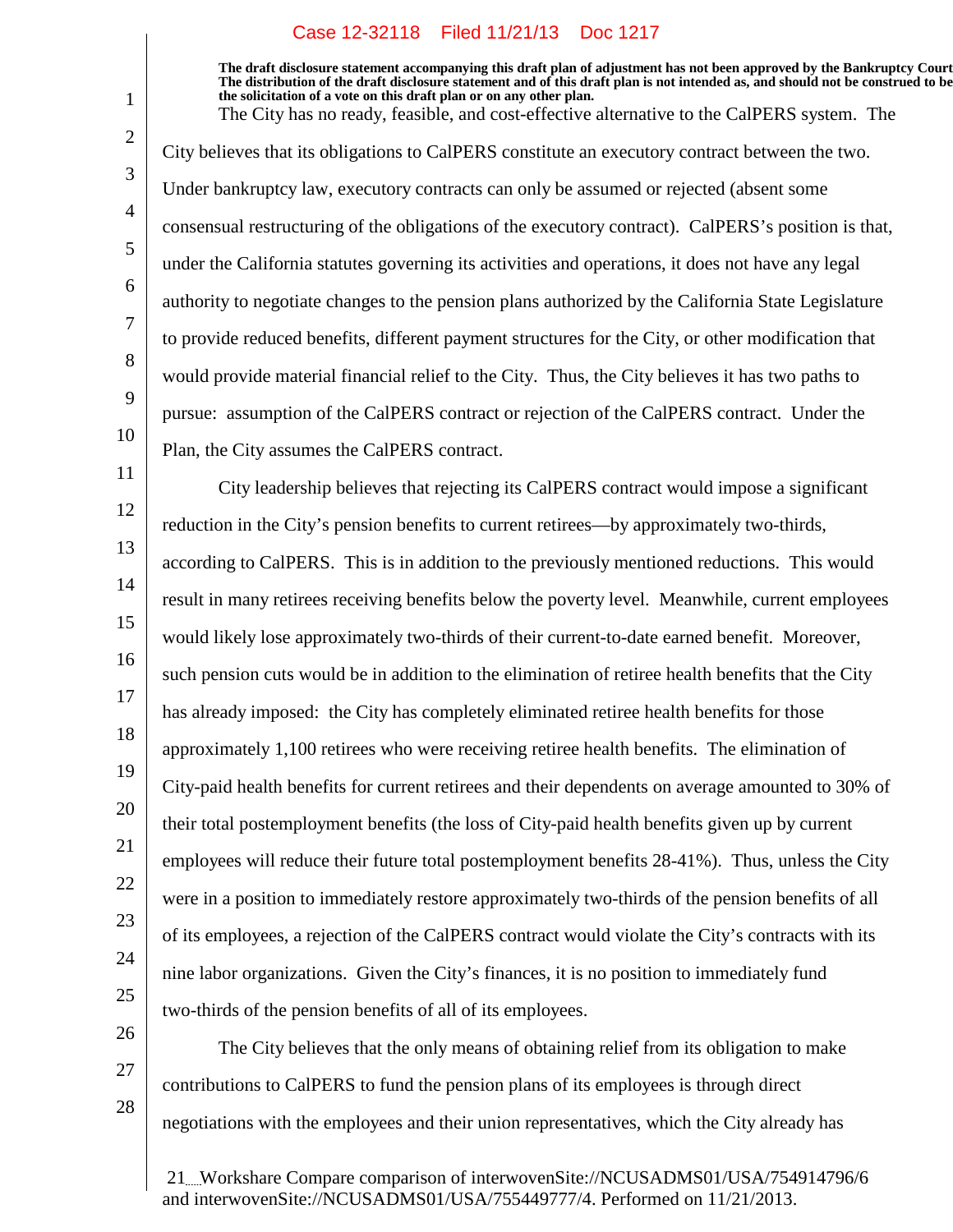1

2

3

4

5

6

7

8

9

10

11

12

13

14

**The draft disclosure statement accompanying this draft plan of adjustment has not been approved by the Bankruptcy Court. The distribution of the draft disclosure statement and of this draft plan is not intended as, and should not be construed to be, the solicitation of a vote on this draft plan or on any other plan.**

accomplished. The City's recent labor agreements made substantial cuts to compensation and benefit packages for current employees, including eliminating their future retirement health coverage (worth approximately \$26,000 per employee per year), requiring current employees to pay 100% of the employee share of their CalPERS contribution (7-9% of salary), and imposing compensation reductions that varied, but averaged 10% to 33%, of which 7% to 30% was in pensionable income reductions that would impact future pensions as well as current income.

The City believes that the compensation changes made over the last three years, along with the changes in pension benefits for new hires, have eliminated the excesses in its compensation/pension system. Through changes in labor agreements as well as changes in state law, the City has reduced the pension and health benefits for new hires after January 1, 2013 by 50-70% for all new employees and higher for some types of new hires. The major compensation reductions that have occurred in the last three years will also reduce employee pensions from what they would have been due to reductions in pensionable income.

15 16 17 18 19 20 21 22 23 24 25 In light of the severe cuts that City employees and retirees already have experienced, the City believes that any further significant reduction in pension benefits would almost certainly lead to a mass exodus of City employees, as well as leaving the City hampered in its future recruitment of new employees—especially experienced police officers—on account of the noncompetitive compensation package it would be offering new hires. Moreover, due to recent changes in California law, the exodus of City employees would be massive and sudden. In order to preserve their pension benefit levels under new state law, Stockton employees would need to leave the City's employ and obtain employment with another public agency with CalPERS or County Employees Retirement Act of 1937 benefits within six (6) months of the rejection of the City's CalPERS contract. Such a sudden loss of trained and experienced staff would be catastrophic and would seriously jeopardize the City's ability to provide even the most basic of essential public protections.

26 27 28 The City is unwilling to further reduce or eliminate pensions thereby defaulting on its contracts with its nine labor organizations, and, in effect, roll the dice to see if employees flee. In addition to critically impairing the City's ability to recruit new employees, were the City to reject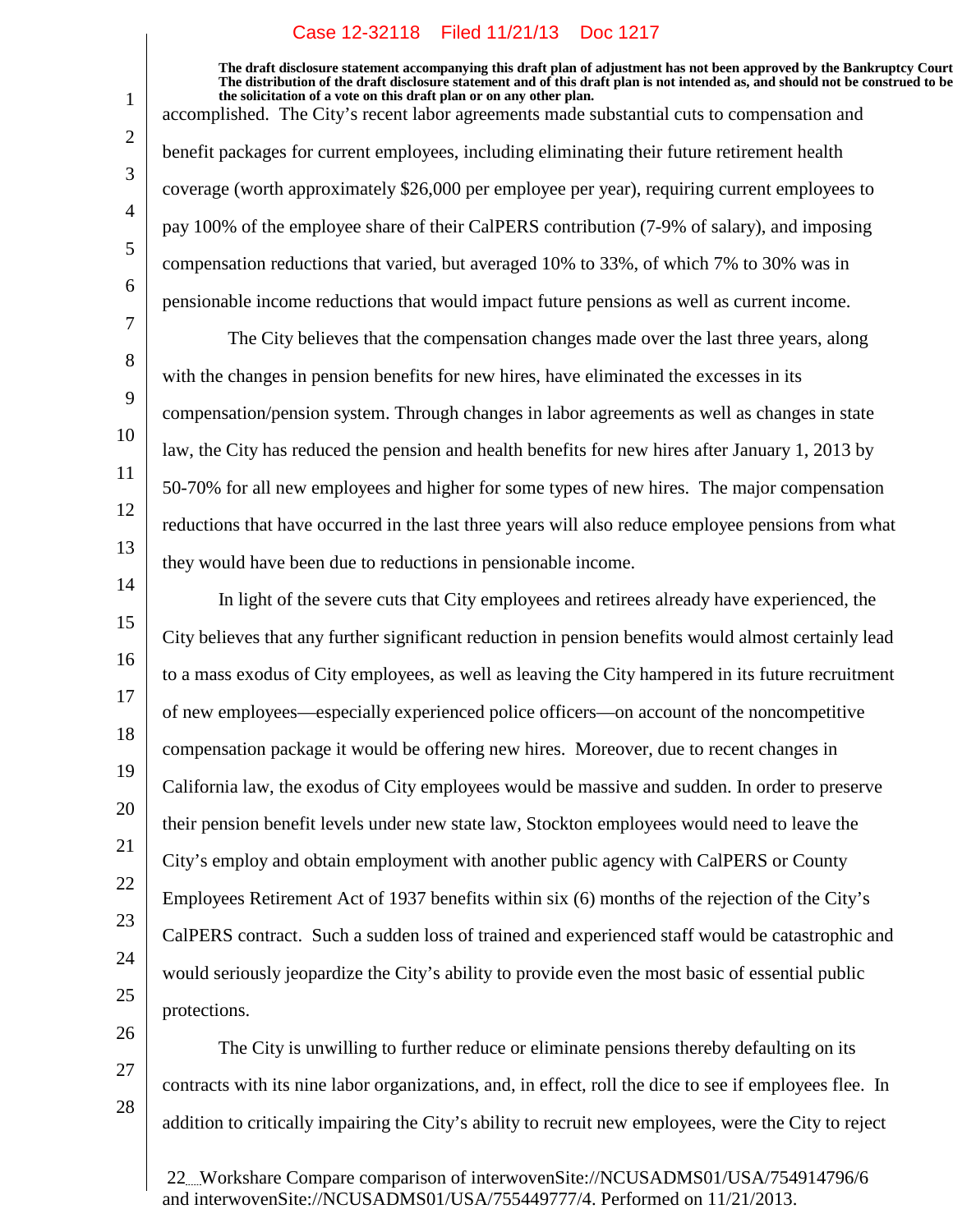$\overline{\phantom{a}}$ 

| $\mathbf{1}$   | The draft disclosure statement accompanying this draft plan of adjustment has not been approved by the Bankruptcy Court<br>The distribution of the draft disclosure statement and of this draft plan is not intended as, and should not be construed to be<br>the solicitation of a vote on this draft plan or on any other plan. |
|----------------|-----------------------------------------------------------------------------------------------------------------------------------------------------------------------------------------------------------------------------------------------------------------------------------------------------------------------------------|
|                | its CalPERS contract, California state law provides that such rejection would also trigger a                                                                                                                                                                                                                                      |
| 2              | termination penalty, which CalPERS calculates at \$946 million. Even then, the City would still                                                                                                                                                                                                                                   |
| 3              | have to fund and operate an alternate pension plan providing market-level benefits in order to                                                                                                                                                                                                                                    |
| $\overline{4}$ | remain a competitive employer. The City believes that even if it could locate or establish such a                                                                                                                                                                                                                                 |
| 5              | plan, it could not do so at a cost materially lower than the cost of remaining in the CalPERS plan.                                                                                                                                                                                                                               |
| 6              | Additionally, because the City has not participated in the federal Social Security program since                                                                                                                                                                                                                                  |
| 7              | 1978, City employees receive no federal pension benefits from that source, and their CalPERS                                                                                                                                                                                                                                      |
| 8              | pension is the only "retirement" provided by the City.                                                                                                                                                                                                                                                                            |
| 9              | The City thus cannot unilaterally abandon the CalPERS system without incurring                                                                                                                                                                                                                                                    |
| 10             | additional obligations and seriously jeopardizing its ability to recruit qualified employees. The                                                                                                                                                                                                                                 |
| 11             | current CalPERS benefits are 85-90% funded according to CalPERS and can be contrasted to the                                                                                                                                                                                                                                      |
| 12             | City's retiree health program, which was 0% funded before being terminated.                                                                                                                                                                                                                                                       |
| 13             |                                                                                                                                                                                                                                                                                                                                   |
| 14             | D.<br>The City's Attempts to Avoid Insolvency.<br>In light of its economic crisis, the City took drastic steps in an attempt to avoid insolvency,                                                                                                                                                                                 |
| 15             | including depleting its reserves, renegotiating labor contracts, unilaterally imposing compensation                                                                                                                                                                                                                               |
| 16             | reduction, cutting jobs and services, defaulting on bond payments, and deferring payouts to                                                                                                                                                                                                                                       |
| 17             | retiring employees, among others.                                                                                                                                                                                                                                                                                                 |
| 18             | More specifically, the City instituted massive reductions in its workforce and employee                                                                                                                                                                                                                                           |
| 19             | compensation. Between fiscal years 2008-09 and 2011-12, the City reduced its General Fund                                                                                                                                                                                                                                         |
| 20             | full-time work force by 30%, including large reductions in sworn police positions (25%),                                                                                                                                                                                                                                          |
| 21             |                                                                                                                                                                                                                                                                                                                                   |
| 22             | non-sworn police positions (20%), fire positions (30%), and non-safety staffing (43%). <sup>6</sup> The City                                                                                                                                                                                                                      |
| 23             | also reduced its pay and benefits to City employees, imposed furloughs, imposed a hiring freeze,                                                                                                                                                                                                                                  |
| 24             | and reduced City operational hours. By taking these extreme measures, the City was able to cut                                                                                                                                                                                                                                    |
| 25             | approximately \$90 million in General Fund expenses over three years from fiscal year 2008-09                                                                                                                                                                                                                                     |
| 26             | through 2011-12.                                                                                                                                                                                                                                                                                                                  |
| 27             |                                                                                                                                                                                                                                                                                                                                   |
| 28             | $6$ See City Budgets for 2008-09, 2009-10, 2010-11, and 2011-12, available on the website of the City of Stockton at<br>http://www.stocktongov.com (from the homepage, click "City Government" and then click "Budget).                                                                                                           |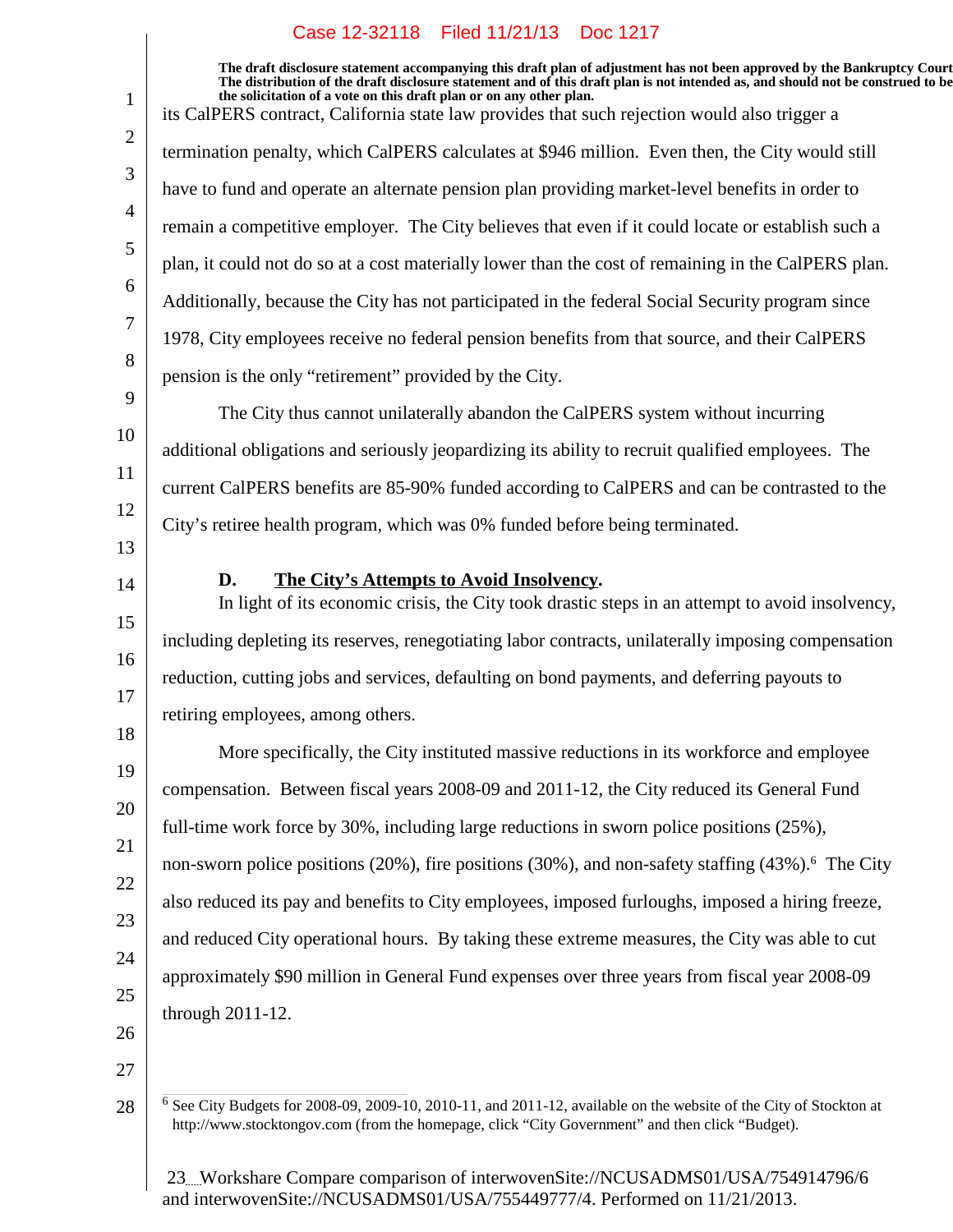**The draft disclosure statement accompanying this draft plan of adjustment has not been approved by the Bankruptcy Court. The distribution of the draft disclosure statement and of this draft plan is not intended as, and should not be construed to be, the solicitation of a vote on this draft plan or on any other plan.**

Despite these heroic efforts, however, the City continued to project annual deficits in the tens of millions of dollars. Revenues remained low, and labor costs, though markedly reduced, were still higher than the City could afford to pay, and were expected to increase. And after four consecutive years of reducing employee staffing, the City could not continue to make additional service reductions without jeopardizing the health, safety, and welfare of its residents. As a result, the City was forced to take further radical steps to balance its budget for fiscal year 2011-12, which included sweeping its remaining available unrestricted funds into its General Fund (thereby depleting critical funds such as workers compensation reserves, liability insurance reserves, equipment replacement funds, and the like), suspending some payments to separating employees, and electing not to pay over \$2 million in debt service owed between March 2012 and June 2012. These measures were necessary for the City to maintain sufficient liquidity to continue to operate through June 30, 2012 (the end of fiscal year 2011-12). Even with such measures, however, as of the June 28, 2012, filing of its bankruptcy petition, the City effectively had no remaining reserves, and was facing a projected budget shortfall of almost \$26 million in fiscal year 2012-13.

16

 $\overline{++}$ 

17 18

19

20

21

22

23

24

25

1

2

3

4

5

6

7

8

9

10

11

12

13

14

15

#### **E.** The City's Participation in Pre-Bankruptcy Negotiations.

Pursuant to Assembly Bill 506 ("**AB 506**"), codified at California Government Code section 53760 *et seq*., the City participated in a "neutral evaluation process" with most of its largest creditors prior to seeking bankruptcy relief. These negotiations occurred over a three (3)-month span, from March 27, 2012 through June 25, 2012, and were conducted under the auspices of the Honorable Ralph Mabey, a former bankruptcy judge and highly accomplished bankruptcy lawyer and mediator. Judge Mabey was selected jointly by the City and its creditors. While the City was unable to avoid insolvency and bankruptcy through the mediation process, the City was able to reach agreements with almost all of its labor unions. The nine labor

26 27

28

- ("**OE3**")—Operations and Maintenance Unit ("**O&M**"); (2) OE3—Water Supervisory Unit; (3)
- OE3—Trades and Maintenance Unit ("**STAMA**"); (4) IAFF Stockton Firefighters Local

unions with which the City conducted negotiations are: (1) Operating Engineers 3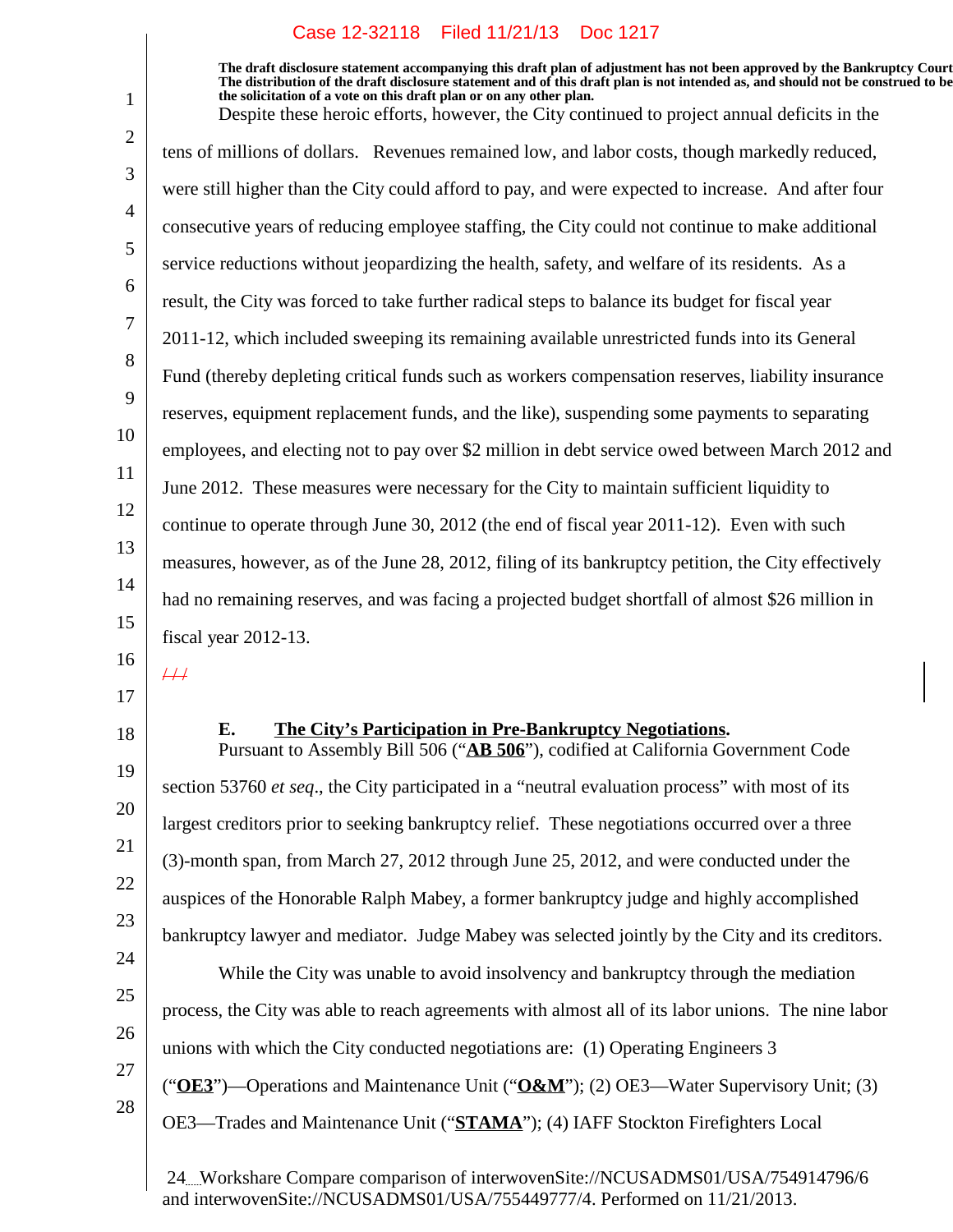| $\mathbf{1}$                                                         | The draft disclosure statement accompanying this draft plan of adjustment has not been approved by the Bankruptcy Court<br>The distribution of the draft disclosure statement and of this draft plan is not intended as, and should not be construed to be<br>the solicitation of a vote on this draft plan or on any other plan.<br>456—Fire Unit; (5) IAFF Stockton Firefighters Local 456—Fire Management Unit, (6) Stockton |
|----------------------------------------------------------------------|---------------------------------------------------------------------------------------------------------------------------------------------------------------------------------------------------------------------------------------------------------------------------------------------------------------------------------------------------------------------------------------------------------------------------------|
| $\overline{2}$                                                       | Police Officers' Association ("SPOA"); (7) Stockton Police Management Association                                                                                                                                                                                                                                                                                                                                               |
| 3                                                                    | ("SPMA"); (8) Stockton City Employees' Association ("SCEA"); and (9)                                                                                                                                                                                                                                                                                                                                                            |
| $\overline{4}$                                                       | Mid-Management/Supervisory Level Unit ("B&C"). <sup>7</sup>                                                                                                                                                                                                                                                                                                                                                                     |
| 5                                                                    | The City reached agreements with eight of these nine labor unions before or not long after                                                                                                                                                                                                                                                                                                                                      |
| 6                                                                    | the Petition Date. These agreements, in addition to providing for further compensation and                                                                                                                                                                                                                                                                                                                                      |
| 7                                                                    | benefit cuts, also eliminated retiree health benefits and other compensation claims that these                                                                                                                                                                                                                                                                                                                                  |
| 8                                                                    | groups would have had against the City in bankruptcy. An agreement with the SPOA, discussed                                                                                                                                                                                                                                                                                                                                     |
| 9                                                                    | in the section titled "Post-Bankruptcy Negotiations Conducted by Judge Elizabeth L. Perris," was                                                                                                                                                                                                                                                                                                                                |
| 10                                                                   | reached in December 2012.                                                                                                                                                                                                                                                                                                                                                                                                       |
| 11                                                                   | <u> 11</u>                                                                                                                                                                                                                                                                                                                                                                                                                      |
| 12                                                                   | <u> 11</u>                                                                                                                                                                                                                                                                                                                                                                                                                      |
| 13                                                                   |                                                                                                                                                                                                                                                                                                                                                                                                                                 |
|                                                                      |                                                                                                                                                                                                                                                                                                                                                                                                                                 |
|                                                                      | <b>ADMINISTRATION OF THE CHAPTER 9 CASE</b><br>III.                                                                                                                                                                                                                                                                                                                                                                             |
|                                                                      | <b>Pendency Plans.</b><br>A.<br>On June 26, 2012, the City Council adopted a "Pendency Plan" budget based on the                                                                                                                                                                                                                                                                                                                |
|                                                                      | assumption that it would file its chapter 9 petition prior to the start of the 2012-13 fiscal year less                                                                                                                                                                                                                                                                                                                         |
|                                                                      | than a week later. The Pendency Plan provided for balanced General Fund expenditures in fiscal                                                                                                                                                                                                                                                                                                                                  |
|                                                                      | year 2012-13, but only by unilaterally modifying the City's financial obligations in ways that,                                                                                                                                                                                                                                                                                                                                 |
|                                                                      | outside of bankruptcy, would otherwise violate the City's contractual obligations or state law.                                                                                                                                                                                                                                                                                                                                 |
|                                                                      | Specifically, the City was able to impose further cuts in health care benefits and payments to                                                                                                                                                                                                                                                                                                                                  |
|                                                                      | retirees, as well as suspend General Fund payments on some of its bonds. While these cuts                                                                                                                                                                                                                                                                                                                                       |
|                                                                      | allowed the City to continue operating under a "balanced" budget, the effectiveness of the                                                                                                                                                                                                                                                                                                                                      |
|                                                                      | reductions made under the Pendency Plan ultimately depend upon the confirmation of a plan of                                                                                                                                                                                                                                                                                                                                    |
|                                                                      | adjustment. The City has continued to operate under subsequent versions of the Pendency Plan                                                                                                                                                                                                                                                                                                                                    |
| 14<br>15<br>16<br>17<br>18<br>19<br>20<br>21<br>22<br>23<br>24<br>25 | during the Chapter 9 Case.                                                                                                                                                                                                                                                                                                                                                                                                      |
| 26<br>27                                                             |                                                                                                                                                                                                                                                                                                                                                                                                                                 |

<sup>28</sup>  $<sup>7</sup>$  In addition, the Parking Attendant Services Unit is a bargaining unit of part-time parking attendant workers, but</sup> they have little to no benefits and do not regularly negotiate. They are represented by OE3.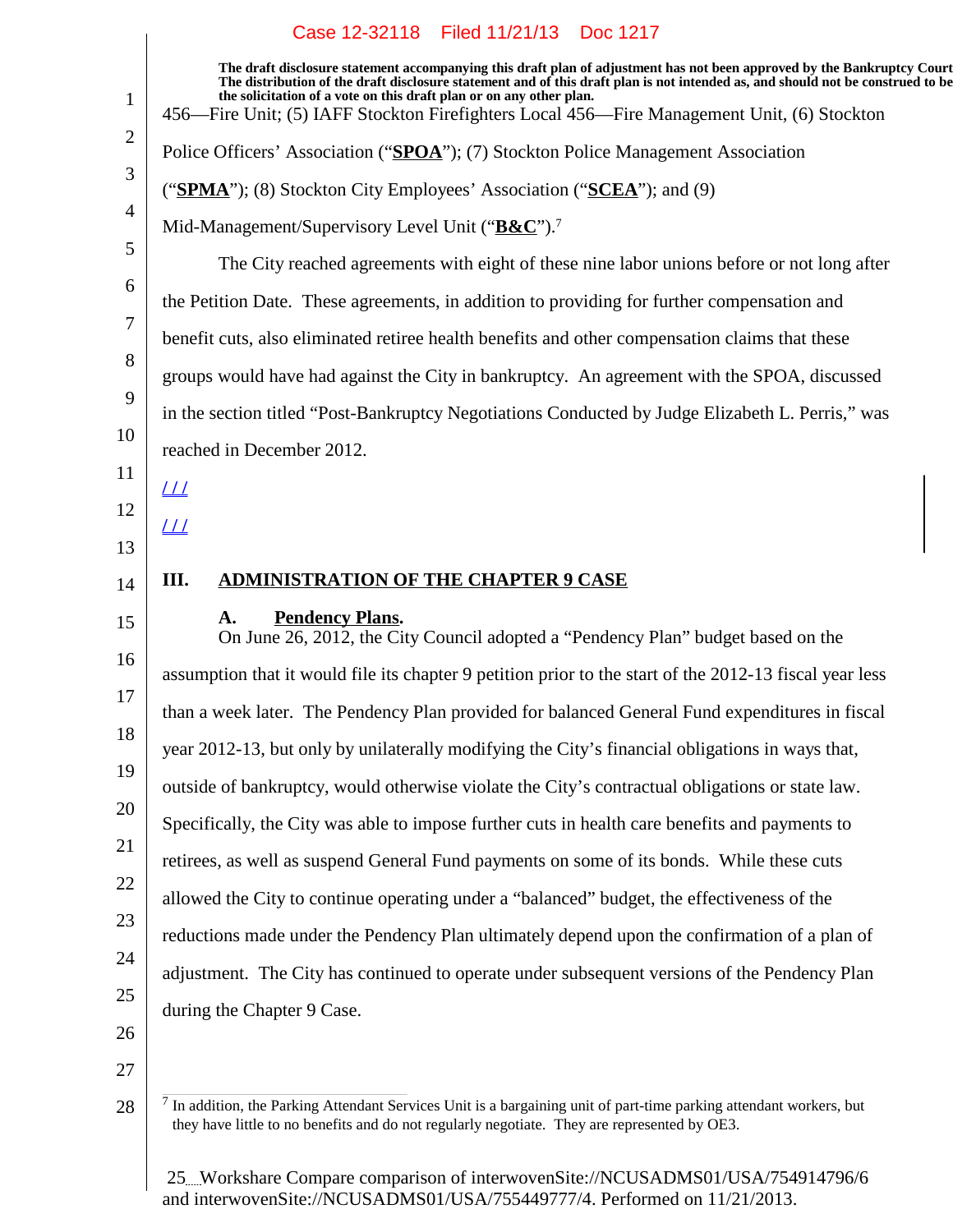**The draft disclosure statement accompanying this draft plan of adjustment has not been approved by the Bankruptcy Court. The distribution of the draft disclosure statement and of this draft plan is not intended as, and should not be construed to be, the solicitation of a vote on this draft plan or on any other plan.**

1

2

3

4

5

6

7

8

9

10

11

12

13

14

15

16

#### **B.** Eligibility Litigation.

On June 5, 2012, the City Council voted to authorize the City to file a petition for relief under chapter 9 of the Bankruptcy Code in the event that its pre-bankruptcy negotiations did not enable it to avoid insolvency. Following the conclusion of the pre-bankruptcy negotiations, the City filed its chapter 9 petition on June 28, 2012. Certain of the City's creditors—National Public Finance Guaranty**Guarantee** Corporation, Assured Guaranty Corporation**Corp.**, Assured Guaranty Municipal Corporation**Corp.**, Franklin High Yield Tax Free Income Fund, and Franklin California High Yield Municipal Fund—objected to the City's petition for an order for relief under chapter 9. Their objections were joined by Wells Fargo Bank in its capacity as indenture trustee. Following nine (9) months of discovery and briefing, on March 25-27, 2013, the Bankruptcy Court conducted a trial to determine whether the City was eligible for bankruptcy protection. On April 1, 2013, the Bankruptcy Court delivered its oral ruling that the City had established its eligibility, and the Bankruptcy Court entered an order for chapter 9 relief later that day. On June 12, 2013, the Bankruptcy Court issued a written Opinion Regarding Chapter 9 Order for Relief, elaborating on its reasons for its ruling. *In re City of Stockton*, 493 B.R. 772 (Bankr. E.D. Cal. 2013).

17 18

# **C.** Post-Bankruptcy Negotiations Conducted by Judge Elizabeth L. Perris.

19 20 21 22 23 24 25 26 27 In July 2012, the Honorable Alex Kozinski, Chief Judge of the United States Court of Appeals for the Ninth Circuit, appointed the Honorable Elizabeth L. Perris, a United States Bankruptcy Judge for the District of Oregon, to serve as a judicial mediator in the Chapter 9 Case [Dkt. Nos. 384, 385]. Judge Perris conducted an initial meeting on August 30, 2012, inviting key creditors and the City. Thereafter, and continuing through the date hereof, Judge Perris has devoted countless (but certainly hundreds of) hours conducting face-to-face negotiations among the parties to the Chapter 9 Case. Such negotiations are confidential, and cannot be revealed, but the City can and does represent that it continues to believe that if it is able to reach agreement with certain key creditors hereafter, such agreement will occur only with the continued proactive participation of Judge Perris.

28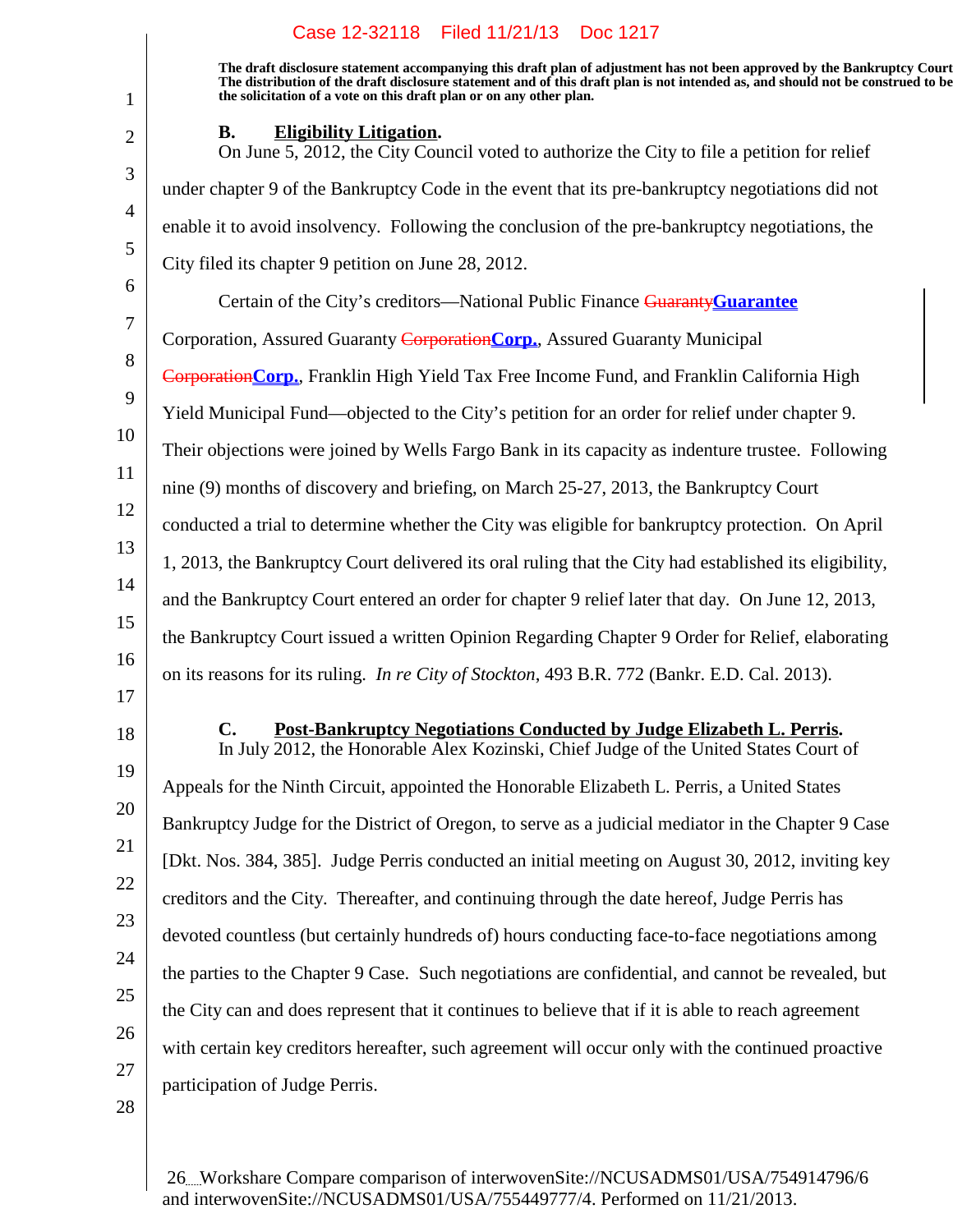| $\mathbf{1}$   | The draft disclosure statement accompanying this draft plan of adjustment has not been approved by the Bankruptcy Court<br>The distribution of the draft disclosure statement and of this draft plan is not intended as, and should not be construed to be<br>the solicitation of a vote on this draft plan or on any other plan.<br>One of the parties with which the City reached agreement in the mediation conducted by |
|----------------|-----------------------------------------------------------------------------------------------------------------------------------------------------------------------------------------------------------------------------------------------------------------------------------------------------------------------------------------------------------------------------------------------------------------------------|
| $\overline{2}$ | Judge Perris is the SPOA. On December 11, 2012, the City Council adopted the Memorandum of                                                                                                                                                                                                                                                                                                                                  |
| 3              | Understanding between the City of Stockton and the SPOA. For further discussion of the relevant                                                                                                                                                                                                                                                                                                                             |
| $\overline{4}$ | terms of the SPOA MOU, see Section $V(A)(2)(s)$ below.                                                                                                                                                                                                                                                                                                                                                                      |
| 5              | Judge Perris brokered the settlements between Ambac and the City and between Assured                                                                                                                                                                                                                                                                                                                                        |
| 6              | Guaranty and the City, the terms of which are reflected in the Plan.                                                                                                                                                                                                                                                                                                                                                        |
| 7              | After long and arduous negotiations, concluding just before the City first went public with                                                                                                                                                                                                                                                                                                                                 |
| 8              | the Plan, Judge Perris also successfully guided the parties to an extremely complex settlement                                                                                                                                                                                                                                                                                                                              |
| 9              | between the City and NPFG, involving no less than three bond issues and three sets of financing                                                                                                                                                                                                                                                                                                                             |
| 10             | leases involving numerous City properties.                                                                                                                                                                                                                                                                                                                                                                                  |
| 11             |                                                                                                                                                                                                                                                                                                                                                                                                                             |
| 12             | Formation of an Official Committee to Represent Retirees.<br>D.<br>On April 1, 2013, with the support of the City, the United States Trustee appointed the                                                                                                                                                                                                                                                                  |
| 13             | members of the Official Committee of Retirees ("Retirees Committee"). As the name indicates,                                                                                                                                                                                                                                                                                                                                |
| 14             | the Retirees Committee represents only the interests of retirees from the City. The Retirees                                                                                                                                                                                                                                                                                                                                |
| 15             | Committee does not represent current City employees or any other creditors. The Retirees                                                                                                                                                                                                                                                                                                                                    |
| 16             | Committee consists of retired City employees—namely Dwane Milnes (Chair), Robert Sivell, L.                                                                                                                                                                                                                                                                                                                                 |
| 17             | Patrick Samsell, Mark Anderson, Larry Long, Mary Morley, Cynthia Neely, Morris Allen, Rick                                                                                                                                                                                                                                                                                                                                  |
| 18             | Butterworth, Anthony Delgado, Shelley Green, Gary Ingraham, and Frank Johnston. The Retirees                                                                                                                                                                                                                                                                                                                                |
| 19             | Committee is represented by Felderstein, Fitzgerald, Willoughby & Pascuzzi LLP.                                                                                                                                                                                                                                                                                                                                             |
| 20             | $\overline{+}\overline{+}$                                                                                                                                                                                                                                                                                                                                                                                                  |
| 21             | Since its appointment, the Retirees Committee has met with the City and discussed the                                                                                                                                                                                                                                                                                                                                       |
| 22             | claims of its constituencies. The overwhelming majority of such claims in dollar amount relate to                                                                                                                                                                                                                                                                                                                           |
| 23             | two categories of claims: (1) health benefits promised by the City and then reduced in the first                                                                                                                                                                                                                                                                                                                            |
| 24             | Pendency Plan for fiscal year 2012-13 and eliminated for the following fiscal year and thereafter                                                                                                                                                                                                                                                                                                                           |
| 25             | (which the City and the Retirees Committee estimate to amount to approximately \$545 million for                                                                                                                                                                                                                                                                                                                            |
| 26             | the approximately 1,100 retirees eligible for health benefits); and (2) pension benefits paid                                                                                                                                                                                                                                                                                                                               |
| 27             | through the CalPERS Pension Plan. As discussed below, the Plan proposes to pay \$5.1 million                                                                                                                                                                                                                                                                                                                                |
| 28             | on the Effective Date in full satisfaction of the health benefit claims, and the Plan assumes the                                                                                                                                                                                                                                                                                                                           |
|                |                                                                                                                                                                                                                                                                                                                                                                                                                             |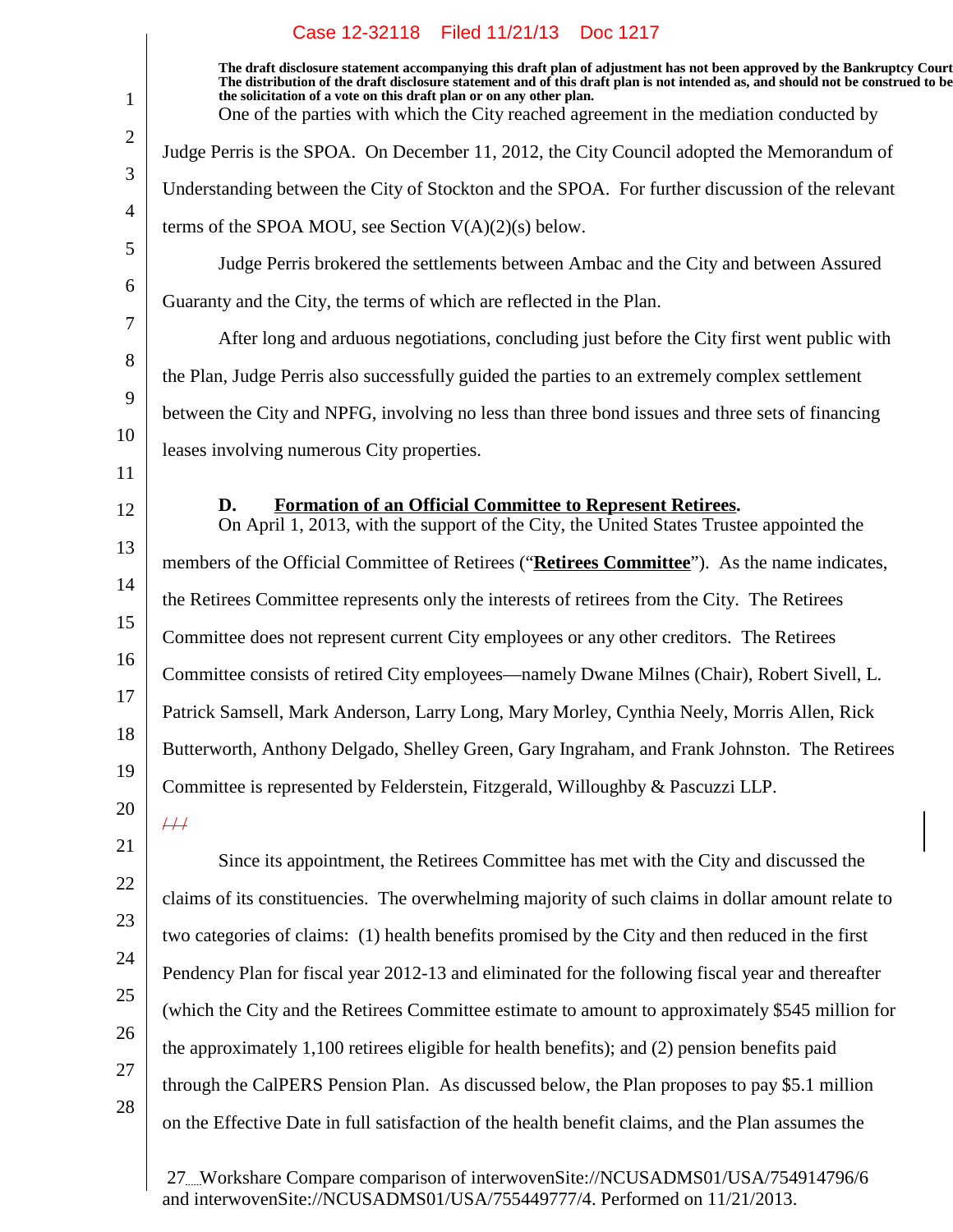**The draft disclosure statement accompanying this draft plan of adjustment has not been approved by the Bankruptcy Court. The distribution of the draft disclosure statement and of this draft plan is not intended as, and should not be construed to be, the solicitation of a vote on this draft plan or on any other plan.** City's obligations to CalPERS, preserving in full the pension benefits of the approximately 2,400 current recipients thereof and of current employees who are participating in CalPERS. The Retirees Committee has agreed to support the Plan and recommends that retirees vote to accept the Plan.

5 6

1

2

3

4

#### **E.** Motions for Relief from Stay to Pursue or Commence Litigation.

7 8 9 10 11 12 13 14 15 16 17 Pursuant to sections 362 and 922, the filing of the Chapter 9 Case imposed an automatic stay, which, among other things, prohibits the commencement or continuation of actions against the City on account of claims that arose prior to the commencement of the Chapter 9 Case. The automatic stay provisions also bar any actions to obtain possession of or control over City property. Section 922 extends the automatic stay to actions against officers or inhabitants of the City that seek to enforce claims against the City. The Bankruptcy Court specifically addressed the application of the automatic stay to suits against City officers in *In re City of Stockton*, 484 B.R. 372 (Bankr. E.D. Cal. 2012) ("*Hittle*"). In *Hittle*, the City's former Fire Chief sued the City, City Manager, and Deputy City Manager for wrongful termination. The Court, however, ruled that the stay imposed by section 922 prevented the suit against the officers as an indirect means of suing the City, which is required by state law to indemnify its officers. *Id.* at 376, 378; C<sub>AL</sub>. Gov't Code §§ 825, 825.2 (requiring indemnification of officers).

18

19

20 21

22

23

24

25

26

Several motions requesting relief from the automatic stay have been filed by plaintiffs in lawsuits pending in other courts in which damages have been sought based on allegations of civil rights violations and other General Liability Claims. The City stipulated to relief from the stay being granted in those cases in which the movant agreed to liquidate its claims in another forum, agreed not to enforce any claim so liquidated against City assets or property, agreed to look exclusively to insurance proceeds, or agreed to proceed with its underlying lawsuit but seek further leave of the court should it obtain a monetary award (but only in cases in which the continuance of the underlying action would not impose a burden on the Office of the City Attorney). The City has not opposed relief from the automatic stay for parties with claims strictly against City Restricted Funds, which are not a part of the Chapter 9 Case (*e.g.*, Preston Pipelines, Dkt. Nos. 1045, 1092). Nor has the City opposed relief from the automatic stay for the Indenture

27 28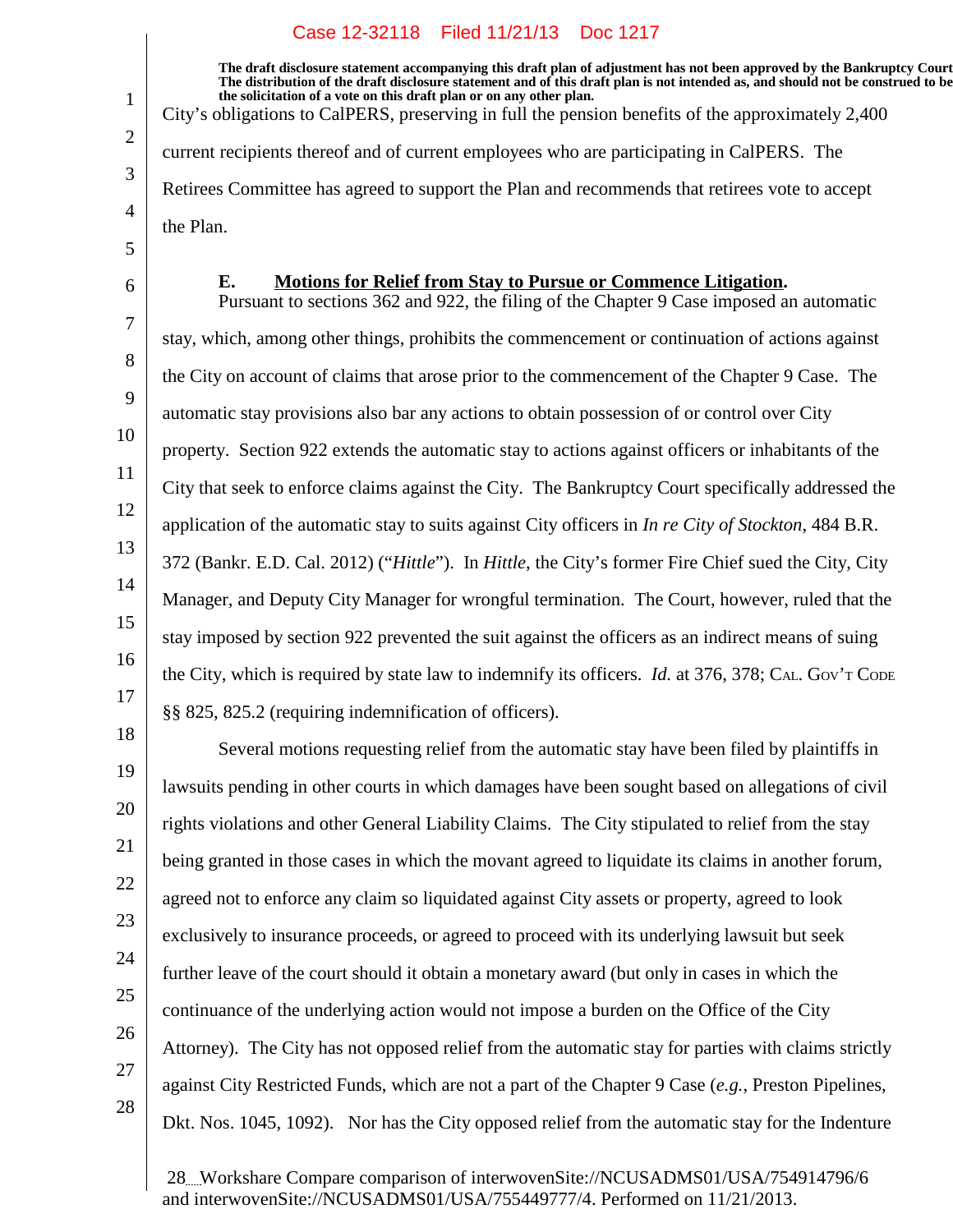|                | Case IZ-32118 Filed II/21/13 DOC IZI7                                                                                                                                                                                                                                                                                                                                                                                                       |
|----------------|---------------------------------------------------------------------------------------------------------------------------------------------------------------------------------------------------------------------------------------------------------------------------------------------------------------------------------------------------------------------------------------------------------------------------------------------|
| $\mathbf{1}$   | The draft disclosure statement accompanying this draft plan of adjustment has not been approved by the Bankruptcy Court<br>The distribution of the draft disclosure statement and of this draft plan is not intended as, and should not be construed to be<br>the solicitation of a vote on this draft plan or on any other plan.<br>Trustee to distribute funds it has collected acting pursuant to a state court receivership order [Dkt. |
| $\overline{2}$ | Nos. 506, 533, 695, 721, 1080, 1097]. The City has also not opposed the commencement or                                                                                                                                                                                                                                                                                                                                                     |
| 3              | continuation of actions challenging certain political processes, on the grounds that such actions                                                                                                                                                                                                                                                                                                                                           |
| $\overline{4}$ | are not within the scope of the automatic stay (Ralph Lee White [Dkt. No. 560], Dean Andal [Dkt.                                                                                                                                                                                                                                                                                                                                            |
| 5              | No. 1035]). The Bankruptcy Court agreed with the City's position on such cases in an opinion                                                                                                                                                                                                                                                                                                                                                |
| 6<br>7         | rendered in connection with the Dean Andal motion [Dkt. No. 1110]. The City has successfully                                                                                                                                                                                                                                                                                                                                                |
|                | opposed other motions for relief from the automatic stay, including motions brought in Hittle, the                                                                                                                                                                                                                                                                                                                                          |
|                | Association of Retired Employees of the City of Stockton (see Association of Retired Employees                                                                                                                                                                                                                                                                                                                                              |
|                | of the City of Stockton v. City of Stockton, California (In re City of Stockton, California)), 478                                                                                                                                                                                                                                                                                                                                          |
|                | B.R. 8 (Bankr. E.D. Cal. 2012)), Greg and Beverly Kent [Dkt. No. 892], and Salvador Benavides                                                                                                                                                                                                                                                                                                                                               |
|                | [Dkt. No. 622].                                                                                                                                                                                                                                                                                                                                                                                                                             |
|                |                                                                                                                                                                                                                                                                                                                                                                                                                                             |
|                | IV.<br>THE CITY'S LIABILITIES AND ASSETS<br>As noted in Section I(D) and in footnote 2 above, the City's CAFR for its fiscal year                                                                                                                                                                                                                                                                                                           |
|                | ending June 30, 2011, is not attached, but is available online or by written request. The CAFR                                                                                                                                                                                                                                                                                                                                              |
|                | provides all manner of information and financial data and includes the City's independently                                                                                                                                                                                                                                                                                                                                                 |
|                | audited financial statements. Set forth below is a summary of the liabilities and assets that are                                                                                                                                                                                                                                                                                                                                           |
|                | relevant to the Plan.                                                                                                                                                                                                                                                                                                                                                                                                                       |
|                | $\#$                                                                                                                                                                                                                                                                                                                                                                                                                                        |
|                | $\#$                                                                                                                                                                                                                                                                                                                                                                                                                                        |
|                | $\overline{++}$                                                                                                                                                                                                                                                                                                                                                                                                                             |
|                |                                                                                                                                                                                                                                                                                                                                                                                                                                             |
|                | A.<br><b>Liabilities.</b>                                                                                                                                                                                                                                                                                                                                                                                                                   |
|                | Liabilities Listed by the City in Its Filings on the Petition Date.<br>1.<br>As required by sections 924 and 925, Bankruptcy Rules 1007(a) and 1007(d), and Rule                                                                                                                                                                                                                                                                            |
|                | 1007-1 of the Local Rules of Bankruptcy Procedure, on the Petition Date the City filed a list of                                                                                                                                                                                                                                                                                                                                            |
|                | creditors and claims (the "Creditors' List") [Dkt. No. 2] and a list of creditors holding the 20                                                                                                                                                                                                                                                                                                                                            |
|                | largest unsecured claims against the City (the "20 Largest List") [Dkt. No. 4]. The cover sheet to                                                                                                                                                                                                                                                                                                                                          |
|                | the Creditors' List disclosed as follows:                                                                                                                                                                                                                                                                                                                                                                                                   |
| 28             |                                                                                                                                                                                                                                                                                                                                                                                                                                             |
|                |                                                                                                                                                                                                                                                                                                                                                                                                                                             |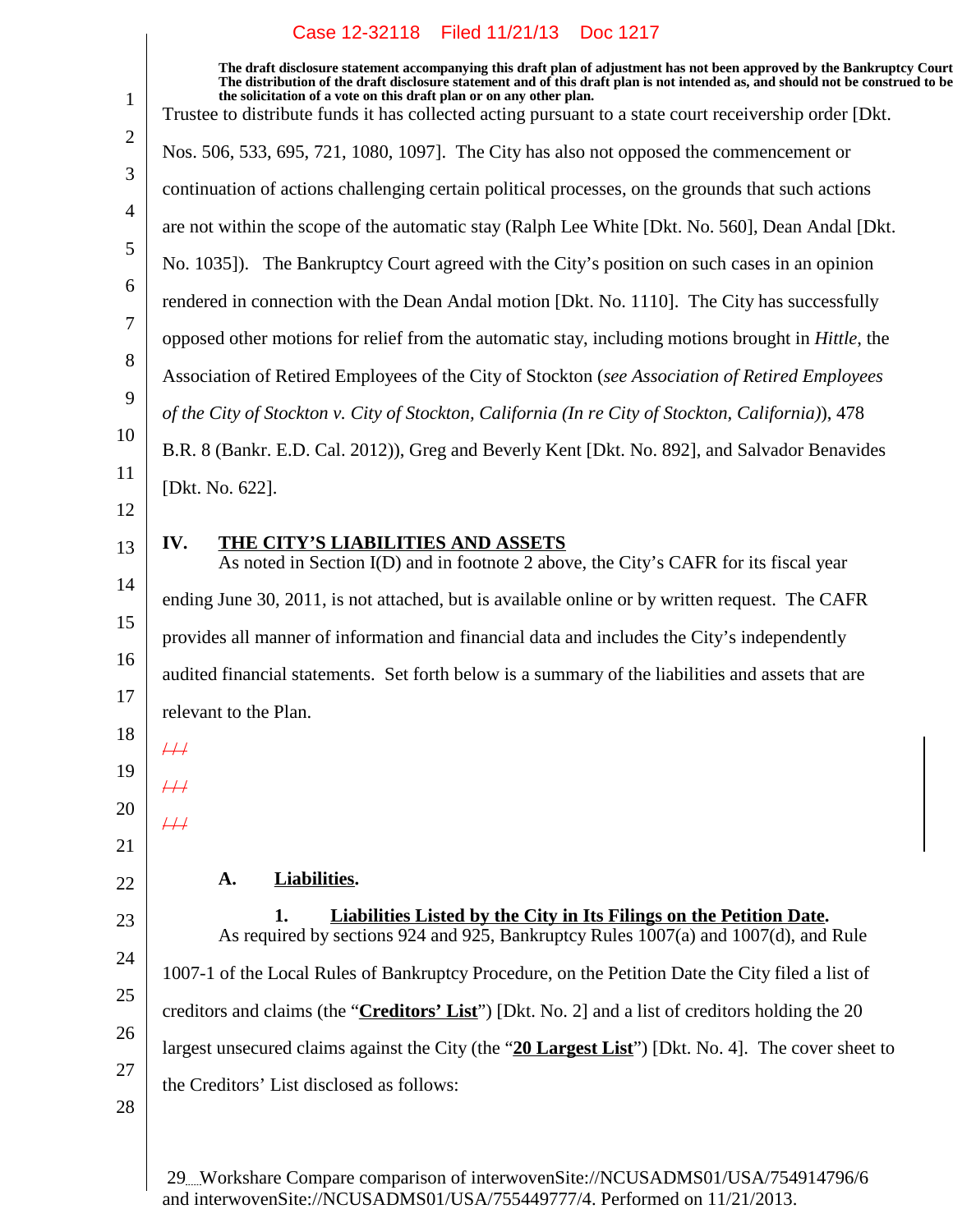|                | Case 12-32118 Filed 11/21/13 Doc 1217                                                                                                                                                                                                                                                                                             |
|----------------|-----------------------------------------------------------------------------------------------------------------------------------------------------------------------------------------------------------------------------------------------------------------------------------------------------------------------------------|
| 1              | The draft disclosure statement accompanying this draft plan of adjustment has not been approved by the Bankruptcy Court<br>The distribution of the draft disclosure statement and of this draft plan is not intended as, and should not be construed to be<br>the solicitation of a vote on this draft plan or on any other plan. |
| $\overline{2}$ | The Creditors' List represents obligations of the City's General<br>Fund as well as obligations of the City's designated special use                                                                                                                                                                                              |
| 3              | funds, for example the Municipal Water Utility Fund. Such<br>obligations are included on the Creditors' List for purposes of full                                                                                                                                                                                                 |
| 4              | disclosure. The City maintains that California or federal law                                                                                                                                                                                                                                                                     |
| 5              | prohibits the use of such special use funds to pay General Fund<br>obligations. Moreover, certain of such obligations are payable only                                                                                                                                                                                            |
| 6              | from such special use funds. Thus, such special use funds are<br>beyond the scope of this chapter 9 case pursuant to Bankruptcy                                                                                                                                                                                                   |
| 7              | Code §§ 903 and 904.<br>While the City believes that the Creditors' List and 20 Largest List were accurate at the                                                                                                                                                                                                                 |
| 8              | time they were filed, subsequent events have negated if not eliminated the relevance of the                                                                                                                                                                                                                                       |
| 9              | amounts disclosed therein. For example, in the Plan, the City assumes the retiree pension                                                                                                                                                                                                                                         |
| 10             | obligations to CalPERS listed in the 20 Largest List. And the over \$255 million listed in the 20                                                                                                                                                                                                                                 |
| 11             | Largest List as amounts owed to the Indenture Trustee is being adjusted under the Plan. In short,                                                                                                                                                                                                                                 |
| 12             | the City submits that while the Creditors' List and 20 Largest List may have been helpful tools at                                                                                                                                                                                                                                |
| 13             | the outset of this case, they are largely irrelevant for purposes of the Plan and the Disclosure                                                                                                                                                                                                                                  |
| 14             | Statement.                                                                                                                                                                                                                                                                                                                        |
| 15             |                                                                                                                                                                                                                                                                                                                                   |
| 16<br>17       | 2.<br><b>Liabilities Listed by the City in Its Amended Creditors' List.</b><br>On October 16, 2013, the City filed an Amended List of Creditors and Claims Pursuant to                                                                                                                                                            |
|                | 11 U.S.C. §§ 924 and 925 (Retiree Health Benefit Claims) ("Amended Creditors' List"). [Dkt.                                                                                                                                                                                                                                       |
| 18             | No. 1150]. The Amended Creditors' List constitutes the list of Retiree Health Benefit Claims and                                                                                                                                                                                                                                  |
| 19             | represents the City's obligations to Retiree Health Benefit Claimants on the Retiree Health                                                                                                                                                                                                                                       |
| 20<br>21       | Benefit Claims.                                                                                                                                                                                                                                                                                                                   |
| 22             | <b>Proofs of Claim.</b><br>3.<br>The Bankruptcy Court established three deadlines for filing proofs of claim against the                                                                                                                                                                                                          |
| 23             | City. The first bar date, August 16, 2013, applied to all claims except those specifically excluded                                                                                                                                                                                                                               |
| 24             | by the relevant order [Dkt. No. 960]. The excluded claims were primarily those relating to                                                                                                                                                                                                                                        |
| 25             | pension benefits and the loss of retiree healthcare benefits. The second bar date, September 30,                                                                                                                                                                                                                                  |
| 26             | 2013, which was set by the same order, was limited to claims of governmental units. The third                                                                                                                                                                                                                                     |
| 27             | bar date, November 26, 2013, which was established by an order filed on October 7, 2013 [Dkt.                                                                                                                                                                                                                                     |
| 28             | No. 1126], was limited to claims relating to the loss of retiree healthcare benefits.                                                                                                                                                                                                                                             |
|                | 30. Workshare Compare comparison of interwovenSite://NCUSADMS01/USA/754914796/6                                                                                                                                                                                                                                                   |

and interwovenSite://NCUSADMS01/USA/755449777/4. Performed on 11/21/2013.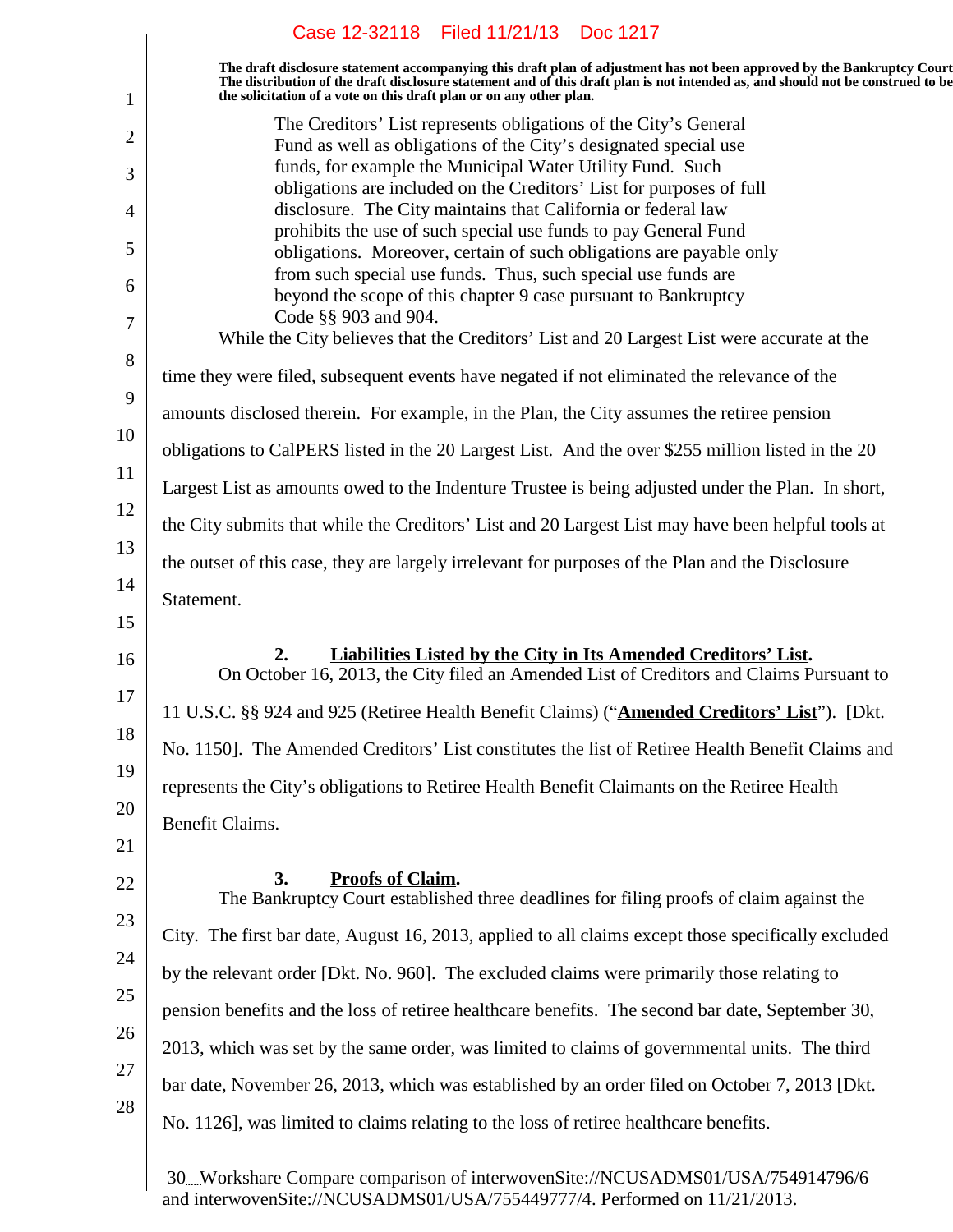1

**The draft disclosure statement accompanying this draft plan of adjustment has not been approved by the Bankruptcy Court. The distribution of the draft disclosure statement and of this draft plan is not intended as, and should not be construed to be, the solicitation of a vote on this draft plan or on any other plan.** Approximately 241 proofs of claim were filed on or prior to the August 16, 2013, bar date.

| 9        | approximately \$1.181 billion, comprised of approximately \$158 million of General Unsecured         |
|----------|------------------------------------------------------------------------------------------------------|
| 10       | Claims as calculated by the filing entities, \$2.8 million of Unsecured Priority Claims, and \$1.021 |
| 11       | billion of Secured Claims.                                                                           |
| 12       | Approximately 12 proofs of claim were filed by governmental units prior to the September             |
| 13       | 30, 2103 bar date applicable to governmental units. Altogether, the proofs of claim filed by         |
| 14<br>15 | governmental units assert approximately \$38.3 million in claims.                                    |
| 16       | Approximately [10] proofs of claim were filed by claimants prior to the November 26,                 |
|          | 2013 bar date for claims applicable to the loss of retiree healthcare benefits. Altogether, the      |
|          |                                                                                                      |
|          | proofs of claim filed by these claimants assert approximately \$[__________] in claims. As of        |
| 18<br>19 | November 19, 2013, only two of the approximately 1,100 Retiree Health Care Benefit                   |
|          | <b>Claimants had filed proofs of claim asserting Retiree Health Benefit Claim amounts</b>            |
| 20<br>21 | different than the amounts set forth in the Amended Creditors' List. The amounts asserted            |
| 22       | in such proofs of claim exceed the amounts listed in the Amended Creditors' List by                  |
| 23       | approximately \$200,000 in one proof of claim and by \$9 in the other.                               |
|          | In furtherance of its continuing claims analysis and resolution process, the City will be            |
| 24       | filing a series of omnibus objections and specific objections to various classes of Claims. Such     |
| 25       | $\overline{++}$                                                                                      |
| 17<br>26 | objections will be both on the merits as well as to claims based on obligations for which the City   |
| 27<br>28 | contends it is not liable.                                                                           |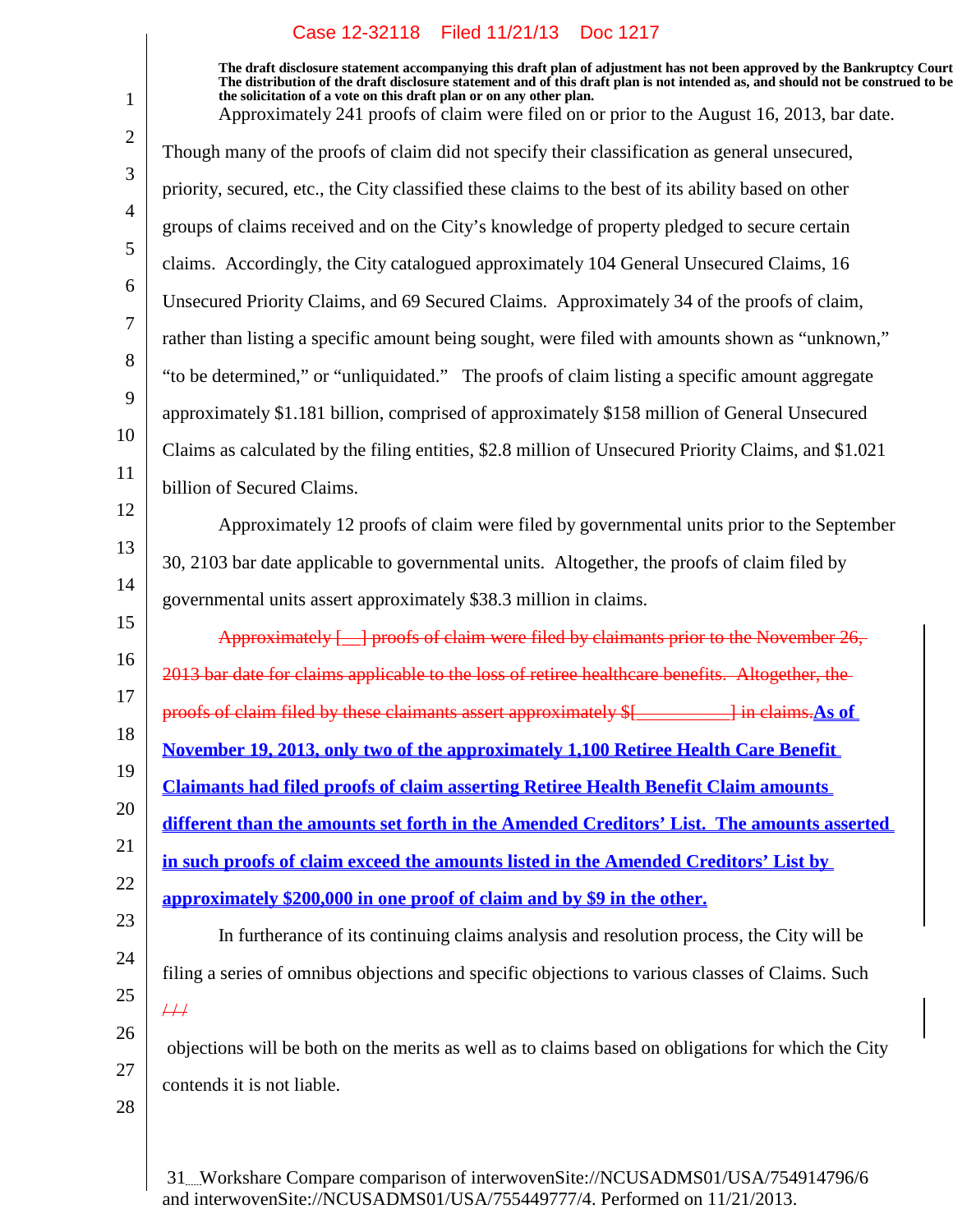1 2 3 4 5 6 7 8 9 10 11 12 13 14 15 16 17 18 19 20 21 22 23 24 25 26 27 28 **The draft disclosure statement accompanying this draft plan of adjustment has not been approved by the Bankruptcy Court. The distribution of the draft disclosure statement and of this draft plan is not intended as, and should not be construed to be, the solicitation of a vote on this draft plan or on any other plan.** 32 Workshare Compare comparison of interwovenSite://NCUSADMS01/USA/754914796/6 Finally, General Liability Claims, as filed, amount to an aggregate of \$156 million. The \$1 million SIR Claim Portions of such Claims will be Class 14 Claims under the Plan and will receive the same pro-rata payment received by General Unsecured Creditors in Class 12. Note that although the City is confident in its defenses to the disputed Claims, there is no assurance that the City will succeed in eliminating or reducing any or all of these claims. **General Unsecured Claims, Including General Liability Claims.4.** Through August 16, 2013, a total of 104 proofs of claim were filed as General Unsecured Claims. The General Unsecured Claims include, but are not limited to: (1) the Retiree Health Benefit Claims; (2) the Golf Course/Park Claims of the 2009 Golf Course/Park Bond Trustee/Franklin; (3) the Leave Buyout Claims; and (4) Other Postpetition Claims. By its analysis and calculations, the City believes that the Allowed amount of General Unsecured Claims in Class 12 will aggregate approximately \$550 million to \$575 million. This estimate is comprised of Claims for (1) loss of retiree healthcare benefits of approximately \$545 million; (2) approximately \$806,000 related to leave buyouts; (3) approximately \$10 million for lease rejection claims for the Golf Course/Park leases, as capped by section 502(b)(6); and (4) miscellaneous other claims. The General Unsecured Claims, as filed, greatly exceed the high end of such range, and, as noted above, the City has engaged in a process aimed at ascertaining the differences between the amounts asserted in the proofs of claim and the amounts reflected as owing to the claimants in the City's books and records or as otherwise evaluated by the City. If the City's estimate of the allowable amounts of the General Unsecured Claims is too low, the City would likely need to amend the Plan to, among other possibilities, provide for a payout over a term of years as opposed to payment in cash on the Effective Date as is proposed in the Plan.  $\overline{11}$  $\frac{1}{2}$ 

and interwovenSite://NCUSADMS01/USA/755449777/4. Performed on 11/21/2013.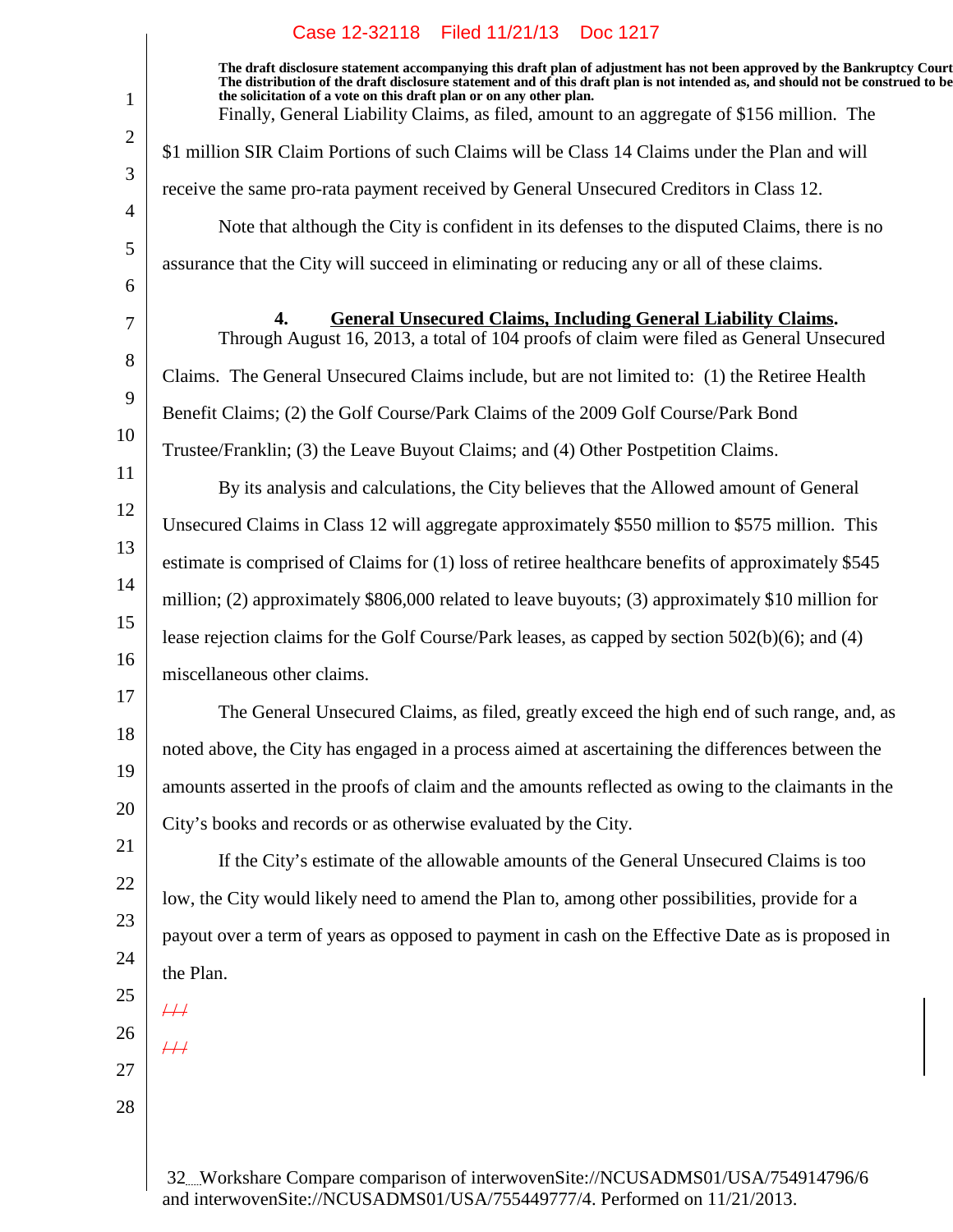**The draft disclosure statement accompanying this draft plan of adjustment has not been approved by the Bankruptcy Court. The distribution of the draft disclosure statement and of this draft plan is not intended as, and should not be construed to be, the solicitation of a vote on this draft plan or on any other plan.**

#### **5.** Priority Unsecured Claims.

Sixteen proofs of claim were filed as priority unsecured Claims, which assert an aggregate of approximately \$2.8 million in obligations against the City.

The City believes that most, if not all, of these claims are properly characterized as General Unsecured Claims and treats them as such in this Disclosure Statement. Moreover, because chapter 9 incorporates only those administrative claims allowed under section  $507(a)(2)$ , as discussed in Section  $V(A)(1)(a)$  below, the City submits that virtually all Claims filed as priority Claims are not entitled to priority status under chapter 9. Accordingly, the City intends to object to the characterization of virtually every Claim filed as a priority Claim. The City expects that this objection and reclassification will substantially reduce the priority claim pool, if not eliminate it altogether.

12

1

2

3

4

5

6

7

8

9

10

11

13

#### **Secured Claims.6.**

14 15 16 17 18 19 20 21 The City has categorized one proof of claim as a Secured Claim: the SCC 16 Claims. SCC 16 asserts a Secured Claim against the City in the amount of \$455,123.99. The City has not yet verified the balance of the SCC 16 Claims as of the Petition Date or as of the date hereof. The SCC 16 Claims relate to any Claim of SCC 16 arising out of the Construction Agreement, to the extent of any right to offset from any monies owing from SCC 16 to the City pursuant to the Construction Agreement. In the event the Parking Structure Lease Back is terminated, the Master Lease between the City and SCC 16, dated as of February 26, 2008 (as amended and supplemented) likewise, will terminate, and the Claim by SCC 16 will be treated as a General Unsecured Claim.

- 22
- 23

24

25

26

# **Workers Compensation Liabilities.7.**

As of June 30, 2013 (the most recent date for which data is available), the City had an outstanding liability of approximately \$51,087,000 in workers compensation claims. Pursuant to the Plan, such claims will be paid in the ordinary course of business as holders of Class 17 claims. Accordingly, no proofs of claim were required for members of Class 17.

- 27
- 28

 $\overline{++}$ 

 $/ 1$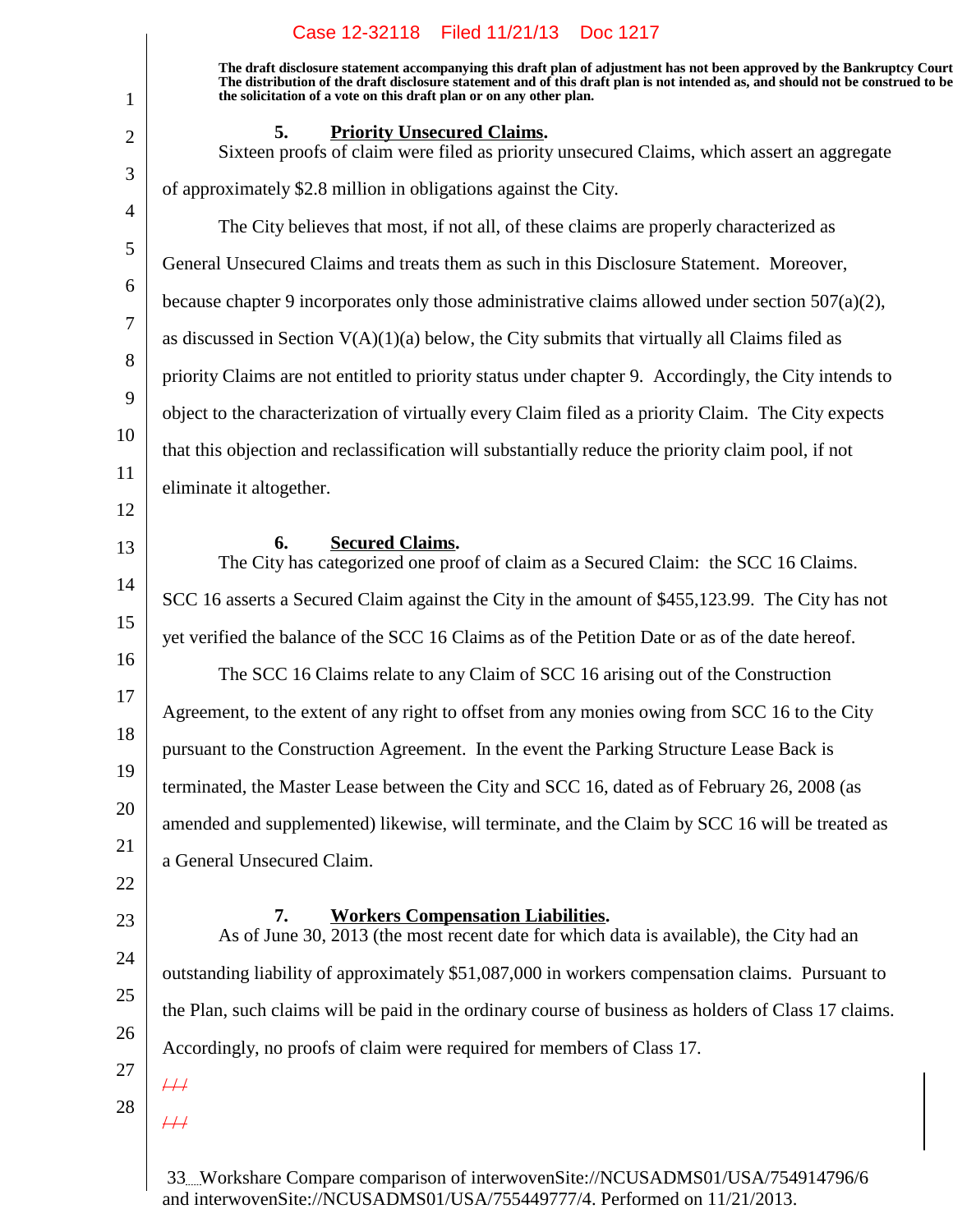**The draft disclosure statement accompanying this draft plan of adjustment has not been approved by the Bankruptcy Court. The distribution of the draft disclosure statement and of this draft plan is not intended as, and should not be construed to be, the solicitation of a vote on this draft plan or on any other plan.**

1

2

3

4

5

6

7

8

15

16

17

18

19

20

21

22

23

# **Claims Relating to the Lease Out/Lease Back Transactions.8.**

#### a. **Background.**

The City has a number of outstanding General Fund financing lease obligations. The lease financing transactions involving Ambac, Assured Guaranty, and NPFG as insurers of the related bond issues have been compromised and settled during the case (the terms of which are incorporated in the Plan), one will be assumed and thus will be Unimpaired, and the financing leases involving Franklin as the sole holder of the related bonds will be rejected.

9 10 11 12 13 14 In general, the financing lease obligations have a similar structure: a lease out of City-owned property to either the Financing Authority or the Successor Agency, and the simultaneous lease back of the same property to the City by the Financing Authority or the Successor Agency. The lease out generally involved pre-paid rent for the entire term of the lease or a token payment of rent plus delivery of the related bond proceeds to the Financing Authority or the Successor Agency. The lease back involved the City paying rent semi-annually for the leased premises.

The Financing Authority or the Successor Agency then assigned its right to receive rental payments (along with certain other rights relevant to the enforcement of remedies) under the applicable lease back to an Indenture Trustee. Finally, the Financing Authority or the Successor Agency issued bonds, or the Indenture Trustee executed and delivered certificates of participation, and transferred the proceeds to the City for expenditure on capital improvements. Payment of the principal of and interest on the bonds and certificates is made through the applicable Indenture Trustee, pursuant to, *inter alia*, the terms of the related indenture or trust agreement, from the proceeds of rental payments received from the City pursuant to the terms of the applicable lease back and related assignment.

28

"principal components" and "interest components," the sum of which in each rental period make up the rent payable for that rental period. This allocation is required in order for the interest components to be treated as tax-exempt under federal tax law. The sum of the principal components is referred to as the principal amount of the transaction. Transactions such as the

For transactions involving certificates of participation, the lease payments are divided into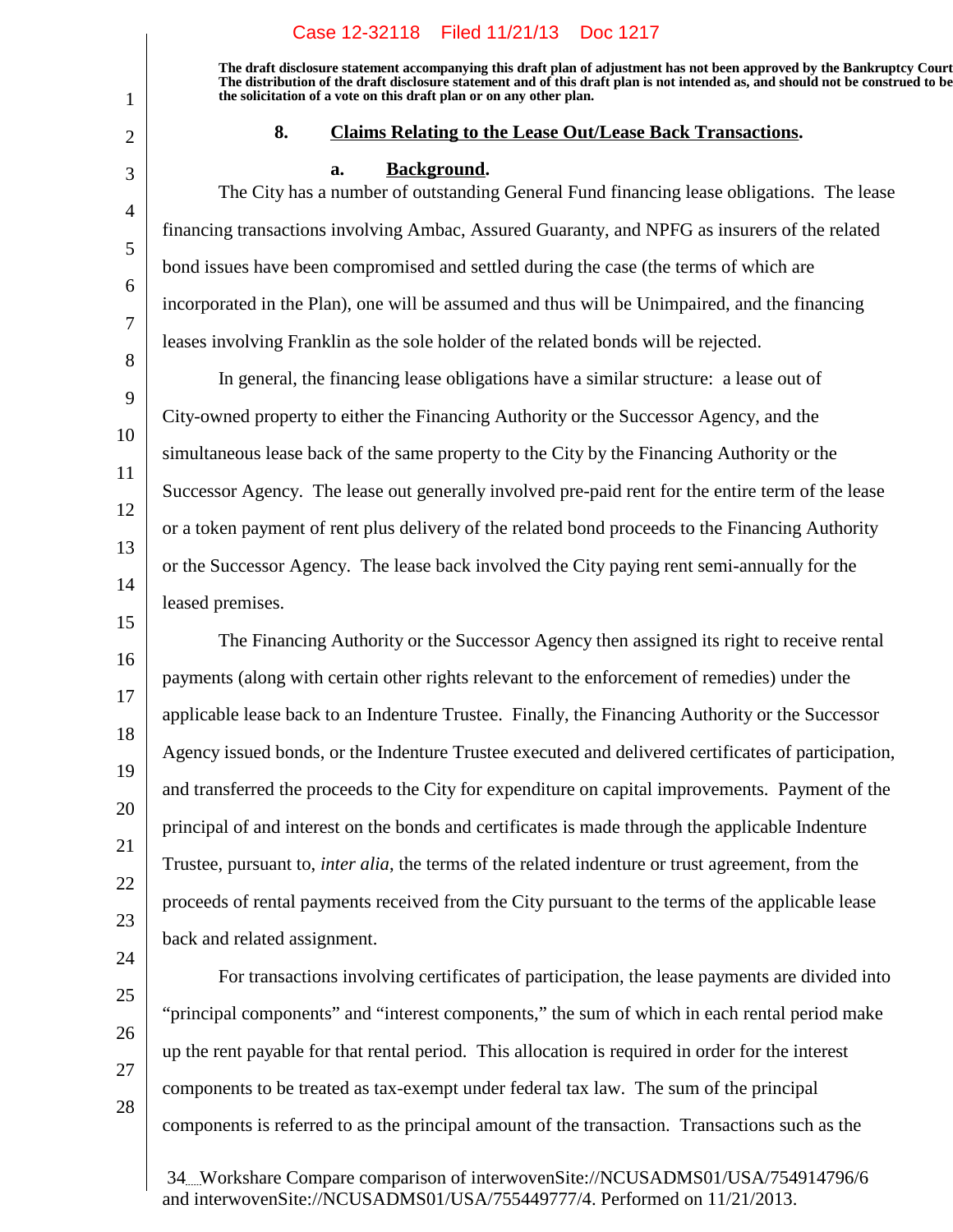$\overline{\phantom{a}}$ 

| 1              | The draft disclosure statement accompanying this draft plan of adjustment has not been approved by the Bankruptcy Court<br>The distribution of the draft disclosure statement and of this draft plan is not intended as, and should not be construed to be<br>the solicitation of a vote on this draft plan or on any other plan. |
|----------------|-----------------------------------------------------------------------------------------------------------------------------------------------------------------------------------------------------------------------------------------------------------------------------------------------------------------------------------|
|                | ones into which the City entered are structured this way to comply with the so-called "lease"                                                                                                                                                                                                                                     |
| 2              | exception" to the indebtedness limitations in article 16, section 18 of the California Constitution,                                                                                                                                                                                                                              |
| 3              | as described in City of Los Angeles v. Offner, 19 Cal. 2d 483 (1942) and Dean v. Kuchel, 35 Cal.                                                                                                                                                                                                                                  |
| $\overline{4}$ | 2d 444 (1950), the California Supreme Court cases that establish the lease exception. These types                                                                                                                                                                                                                                 |
| 5              | of leases are often referred to as "Offner-Dean" leases (referred to herein as financing leases). <sup>8</sup>                                                                                                                                                                                                                    |
| 6              | An important feature of these leases is that they cannot be accelerated, which is a corollary                                                                                                                                                                                                                                     |
| 7              | to the requirement of the <i>Offner</i> and <i>Dean</i> cases that the City's obligation to pay rent under the                                                                                                                                                                                                                    |
| 8              | leases back is limited to payment for beneficial use and occupancy of the leased premises during                                                                                                                                                                                                                                  |
| 9              | the rental period for which payment is due.                                                                                                                                                                                                                                                                                       |
| 10             |                                                                                                                                                                                                                                                                                                                                   |
| 11             | 2003 Fire/Police/Library Leases.<br>b.<br>The Ambac Settlement Agreement restructures the City's obligations with respect to the                                                                                                                                                                                                  |
| 12             | 2003 Fire/Police/Library Certificates (defined below) and provides additional liquidity for the                                                                                                                                                                                                                                   |
| 13             | City. The Plan does not modify, amend, or alter the amounts due to the holders of the 2003                                                                                                                                                                                                                                        |
| 14             | Fire/Police/Library Certificates or the obligations of Ambac to pay principal or redemption price                                                                                                                                                                                                                                 |
| 15             | of, or interest on the 2003 Fire/Police/Library Certificates as and when such amounts become due                                                                                                                                                                                                                                  |
| 16             | under the 2003 Fire/Police/Library Certificates Trust Agreement, which payments shall be made                                                                                                                                                                                                                                     |
| 17             | by Ambac in accordance with, and subject to, the terms of the Ambac Insurance Policy.                                                                                                                                                                                                                                             |
| 18             | (i) Financial Instruments Involved.                                                                                                                                                                                                                                                                                               |
| 19             | The financial instruments involved in this transaction are the City of Stockton Certificates                                                                                                                                                                                                                                      |
| 20             | of Participation (Redevelopment Housing Projects) Series 2003A, issued on June 27, 2003, in the                                                                                                                                                                                                                                   |
| 21             | original principal amount of \$1,160,000 (the "2003A Fire/Police/Library Certificates") and the                                                                                                                                                                                                                                   |
| 22             | Certificates of Participation (Redevelopment Housing Projects) Taxable Series 2003B, issued on                                                                                                                                                                                                                                    |
| 23             | June 27, 2003, in the original principal amount of \$12,140,000 (the "2003B Fire/Police/Library                                                                                                                                                                                                                                   |
| 24             | <b>Certificates</b> ", and together with the 2003A Fire/Police/Library Certificates, the "2003                                                                                                                                                                                                                                    |
| 25             | <b>Fire/Police/Library Certificates</b> "). Wells Fargo is the trustee under the 2003 Fire/Police/Library                                                                                                                                                                                                                         |
| 26             | Certificates Trust Agreement (together with any successor trustee, the "2003 Fire/Police/Library                                                                                                                                                                                                                                  |
| 27             |                                                                                                                                                                                                                                                                                                                                   |
| 28             | Were the obligations to stretch over more than one year, they would require voter approval as per article 16, section<br>8<br>18.                                                                                                                                                                                                 |
|                |                                                                                                                                                                                                                                                                                                                                   |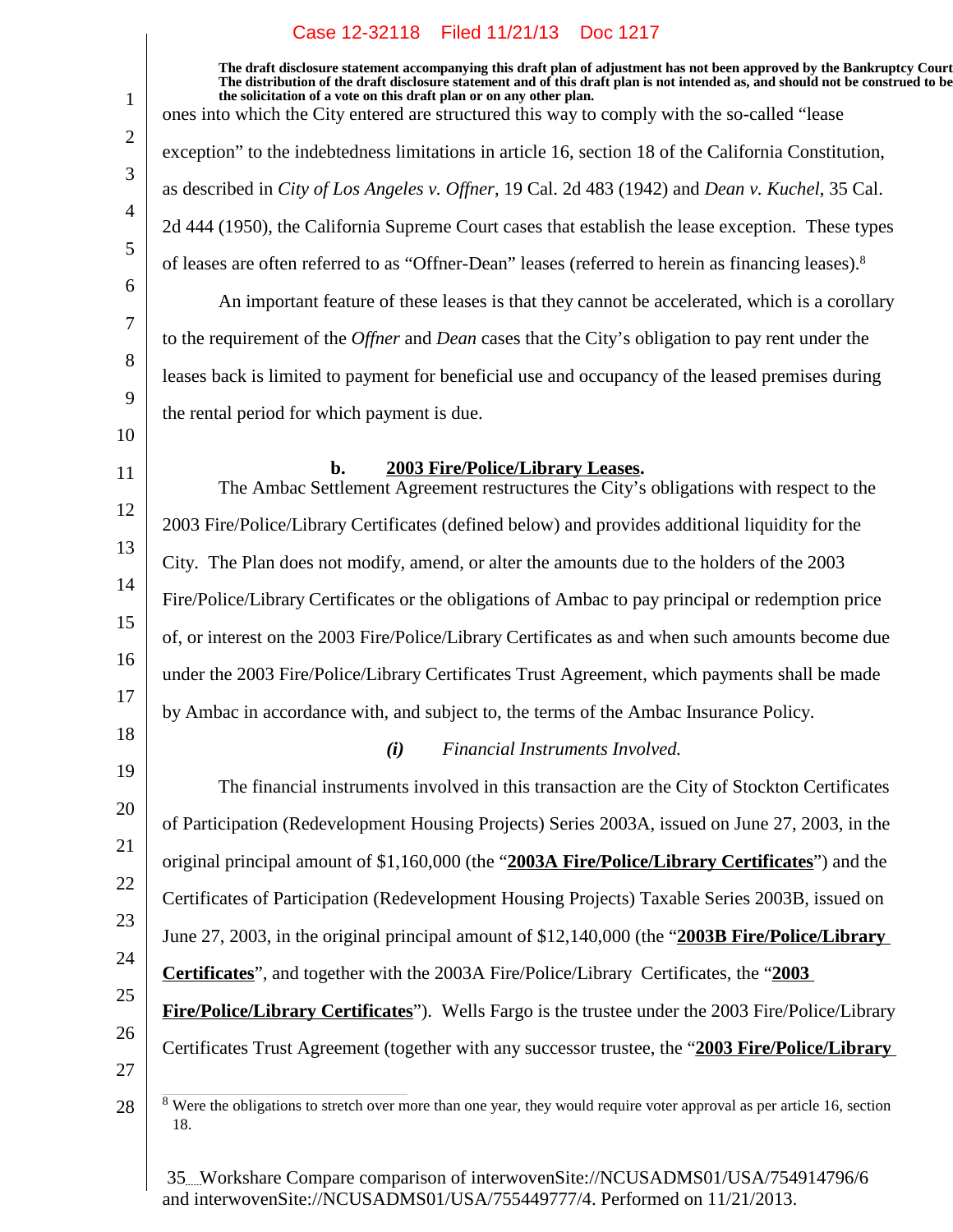$\overline{\phantom{a}}$ 

| $\mathbf{1}$   | The draft disclosure statement accompanying this draft plan of adjustment has not been approved by the Bankruptcy Court<br>The distribution of the draft disclosure statement and of this draft plan is not intended as, and should not be construed to be<br>the solicitation of a vote on this draft plan or on any other plan. |
|----------------|-----------------------------------------------------------------------------------------------------------------------------------------------------------------------------------------------------------------------------------------------------------------------------------------------------------------------------------|
| $\overline{2}$ | Certificates Trustee"). A reserve fund exists for the 2003A Fire/Police/Library Certificates with                                                                                                                                                                                                                                 |
| 3              | a balance as of September 3, 2013 of \$70,976.58 and for the 2003B Fire/Police/Library                                                                                                                                                                                                                                            |
| $\overline{4}$ | Certificates with a balance as of September 3, 2013 of \$695,634.51 (together, the "2003                                                                                                                                                                                                                                          |
| 5              | Fire/Police/Library Certificates Reserve Fund"). The funds in the 2003 Fire/Police/Library                                                                                                                                                                                                                                        |
|                | Certificates Reserve Fund are pledged to support payment of the lease payments under the                                                                                                                                                                                                                                          |
| 6              | Fire/Police/Library Lease Out evidenced and represented by the 2003 Fire/Police/Library                                                                                                                                                                                                                                           |
| 7              | Certificates. The 2003 Fire/Police/Library Certificates are insured by Ambac. The City also                                                                                                                                                                                                                                       |
| 8              | entered into a Reimbursement Agreement, dated as of June 1, 2003 (the "2003"                                                                                                                                                                                                                                                      |
| 9              | Fire/Police/Library Certificates Reimbursement Agreement"), with the City, acting solely in                                                                                                                                                                                                                                       |
| 10             | its capacity as Successor Agency, as successor in interest to the former Redevelopment Agency of                                                                                                                                                                                                                                  |
| 11             | the City of Stockton (the "Successor Agency") pursuant to the provisions of California Assembly                                                                                                                                                                                                                                   |
| 12             | Bill AB x1 26 (2011-12), which dissolved California's redevelopment agencies as of February 1,                                                                                                                                                                                                                                    |
| 13             | 2012. Pursuant to the terms of the 2003 Fire/Police/Library Certificates Reimbursement                                                                                                                                                                                                                                            |
| 14             | Agreement, the Successor Agency is obligated to reimburse the City for lease payments the City                                                                                                                                                                                                                                    |
| 15             | makes under the Fire/Police/Library Lease Bank (as defined below) from Housing Set-Aside                                                                                                                                                                                                                                          |
| 16             | Amounts (as defined in the 2003 Fire/Police/Library Certificates Reimbursement Agreement).                                                                                                                                                                                                                                        |
| 17             | (ii)<br>Leased Properties.                                                                                                                                                                                                                                                                                                        |
| 18             | As described in more detail below, the properties that are involved in this transaction are                                                                                                                                                                                                                                       |
| 19             | three fire stations, the City's Main Police Facility, and the Maya Angelou Southeast Branch                                                                                                                                                                                                                                       |
| 20             | Library (collectively, the "Fire/Police/Library Properties"). In order to facilitate the financing                                                                                                                                                                                                                                |
| 21             | to be provided by the 2003 Fire/Police/Library Certificates, the City, as owner of the                                                                                                                                                                                                                                            |
| 22             | Fire/Police/Library Properties, leased the properties to the Financing Authority pursuant to that                                                                                                                                                                                                                                 |
| 23             | certain Site and Facility Lease dated as of June 1, 2003, for a term ending on June 1, 2033, with a                                                                                                                                                                                                                               |
| 24             | possible extension of the term to the date upon which the 2003 Fire/Police/Library Certificates are                                                                                                                                                                                                                               |
| 25             | paid in full (the "Fire/Police/Library Lease Out"). Pursuant to section 510 of the City Charter,                                                                                                                                                                                                                                  |
| 26             | the term of the Fire/Police/Library Lease Out cannot extend for more than 55 years or to May 31,                                                                                                                                                                                                                                  |
| 27             | 2058. The City contemporaneously leased the Fire/Police/Library Properties back from the                                                                                                                                                                                                                                          |
| 28             | Financing Authority for the same number of years pursuant to the terms of a Lease Agreement                                                                                                                                                                                                                                       |
|                |                                                                                                                                                                                                                                                                                                                                   |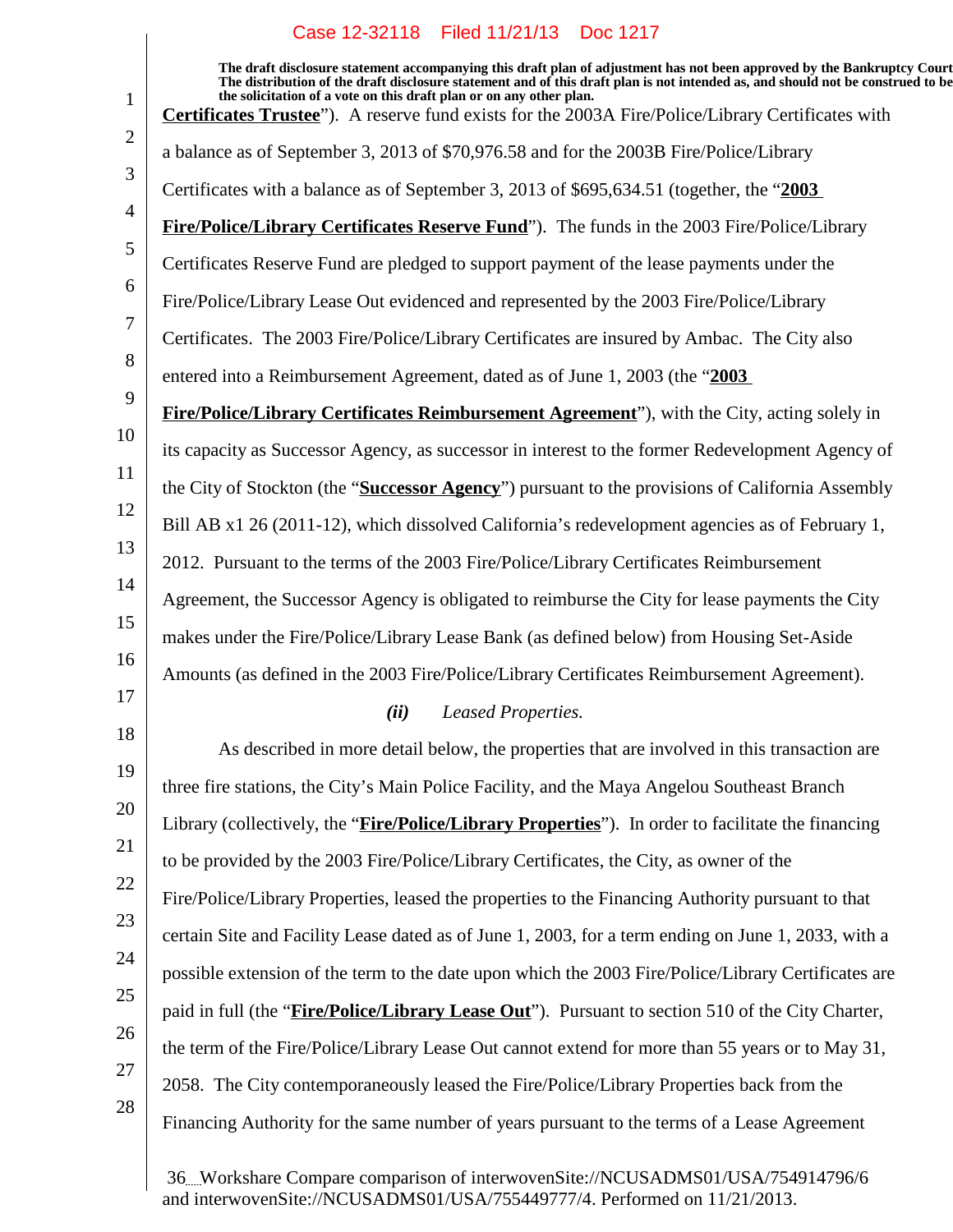1

2

3

4

5

6

7

8

9

10

11

12

13

15

17

18

21

22

23

24

25

26

27

28

14 16 19 20 **The draft disclosure statement accompanying this draft plan of adjustment has not been approved by the Bankruptcy Court. The distribution of the draft disclosure statement and of this draft plan is not intended as, and should not be construed to be, the solicitation of a vote on this draft plan or on any other plan.** dated as of June 1, 2003 (the "**Fire/Police/Library Lease Back**"). Thus, the City is the lessor and the Financing Authority is the tenant under the Fire/Police/Library Lease Out, and the Financing Authority is the lessor and the City is the tenant in the Fire/Police/Library Lease Back. As tenant under the Fire/Police/Library Lease Out, the Financing Authority paid rent for the entire lease term in a lump sum payment in the amount of \$11,838,678.30, being the net proceeds of the 2003 Fire/Police/Library Bonds. As tenant under the Fire/Police/Library Lease Back, the City agreed to make payments, including certain semi-annual rental payments in varying amounts (the "**Fire/Police/Library Lease Back Rental Payments**"). The Financing Authority assigned to the 2003 Fire/Police/Library Certificates Trustee its rights, other than certain retained rights, under the Fire/Police/Library Lease Back, including the rights to enforce the lease after default by the City, and including the stream of Fire/Police/Library Lease Back Rental Payments from the City, to support the repayment of the 2003 Fire/Police/Library Certificates. The repayment obligation is non-recourse to the Financing Authority, and the 2003 Fire/Police/Library Certificates are payable solely from the 2003 Fire/Police/Library Certificates Reserve Fund and the Fire/Police/Library Lease Back Rental Payments. The subject properties are the Fire/Police/Library Properties, which consist of City's Main Police Facility, located at 22 E. Market Street; the Maya Angelou Southeast Branch Library, located at 2324 Pock Lane; Fire Station No. 1, located at 1818 Fresno Avenue; Fire Station No. 5, located at 3499 Manthey Road; and Fire Station No. 14, located at 3019 McNabb Street. • Fire Stations. The City owns 13 fire stations, of which 12 are operating. Fire Stations No. 1, 5, and 14 were built in 1995-96. Each station primarily serves the neighborhood in which it is located and occupies a half-acre site with a building of approximately 5,000 square feet. Station No. 1 is located in the south area of the City in the South Stockton Redevelopment Project Area; it was closed as a result of budget cuts. Station No. 5 is located in the south area off Interstate 5 in the Weston Ranch Subdivision. Station No. 14 is located in the north area in a newer residential community commonly referred to as Spanos Park located off Interstate

5 and Eight Mile Road.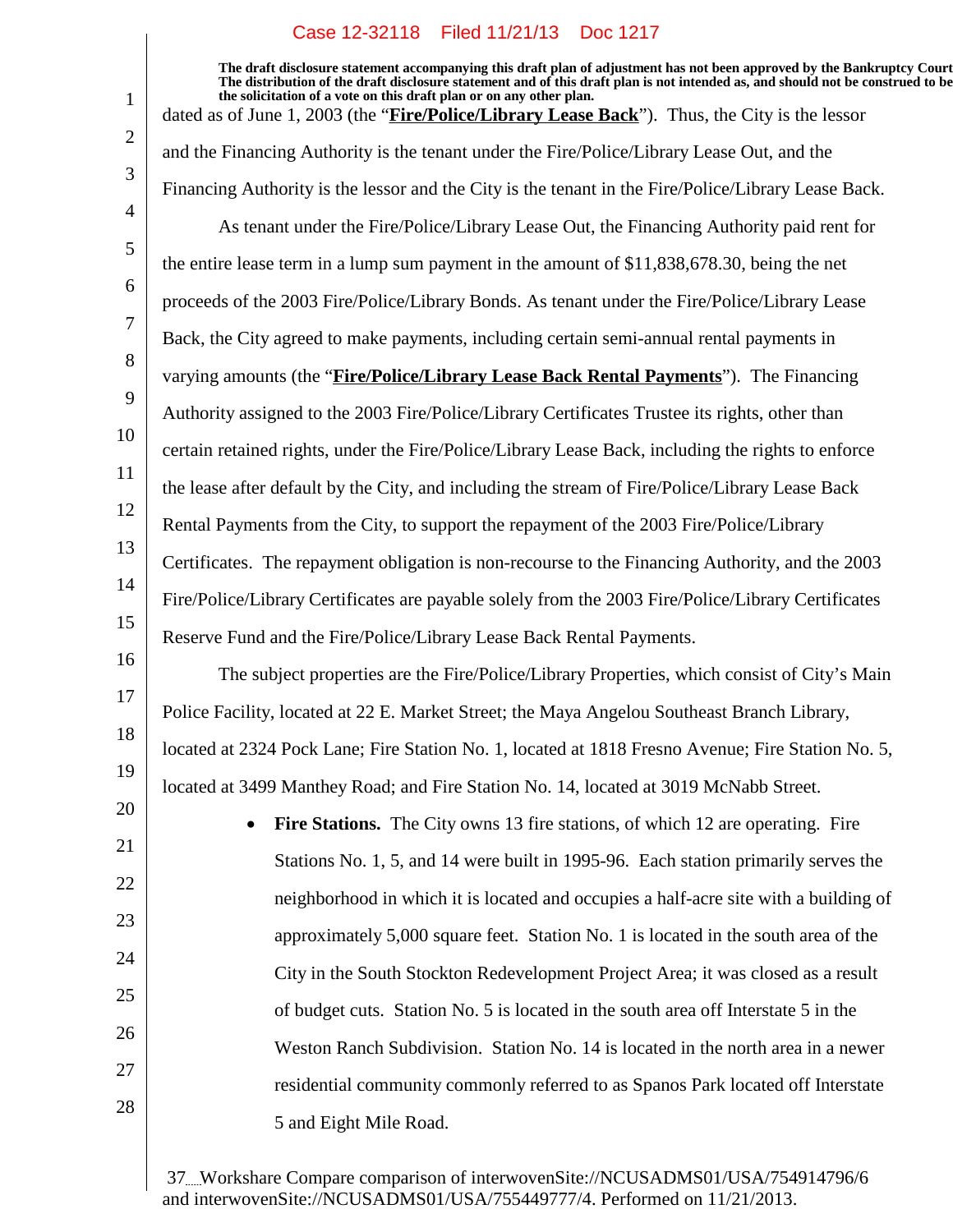**The draft disclosure statement accompanying this draft plan of adjustment has not been approved by the Bankruptcy Court. The distribution of the draft disclosure statement and of this draft plan is not intended as, and should not be construed to be, the solicitation of a vote on this draft plan or on any other plan.**

 **Main Police Facility.** The Main Police Facility is located in the downtown area of the City. It was built in 1970 on a two-acre site and includes approximately 44,000 square feet of building space with 140 parking spaces.

 **Library.** The Maya Angelou Southeast Branch Library is located in the south area of the City. It was built in 1996 on a 1.8-acre site and includes approximately 20,000 square feet of building space. The library serves the residents of both the City and San Joaquin County in multiple South Stockton neighborhoods and is one of 12 libraries that comprise the Stockton-San Joaquin County Public Library System.

11

10

1

 $11<sup>1</sup>$ 

2

3

4

5

6

7

8

9

# *(iii) Ambac Settlement Agreement.*

12 13 14 15 16 17 18 19 On February 26, 2013, the City filed a motion with the Bankruptcy Court in which it requested the Bankruptcy Court to enter an order approving the Ambac Settlement Agreement [Dkt. No. 723]. A copy of the Ambac Settlement Agreement is attached as Exhibit A to the Declaration of Robert Deis in Support of the City of Stockton's Motion Under Bankruptcy Rule 9019 for Approval of Its Settlement with Ambac Assurance Corporation, filed on February 26, 2013 [Dkt. No. 725]. On April 24, 2013, the Bankruptcy Court entered its order granting the Ambac Settlement Agreement Motion in its entirety and approving the Ambac Settlement Agreement in its entirety [Dkt. No. 888].

20 21 22 23 24 25 26 27 Pursuant to the Ambac Settlement Agreement, Ambac and the 2003 Fire/Police/Library Certificates Trustee will forbear from exercising their rights under the 2003 Fire/Police/Library Certificates in exchange for payment of their attorneys' fees, certain General Fund Payments (as defined in the Ambac Settlement Agreement) towards the principal of and interest on the Certificates, the assignment to the 2003 Fire/Police/Library Certificates Trustee of the City's rights under the Certificates, the collateral assignment and pledge to the 2003 Fire/Police/Library Certificates Trustee of all of the City's rights, title and interest under the 2003 Fire/Police/Library Certificates Reimbursement Agreement, including its right to the Housing Set-Aside Amounts (the "**2003 Housing Set-Aside Rights**"), the further assignment of the 2003 Housing Set-Aside

28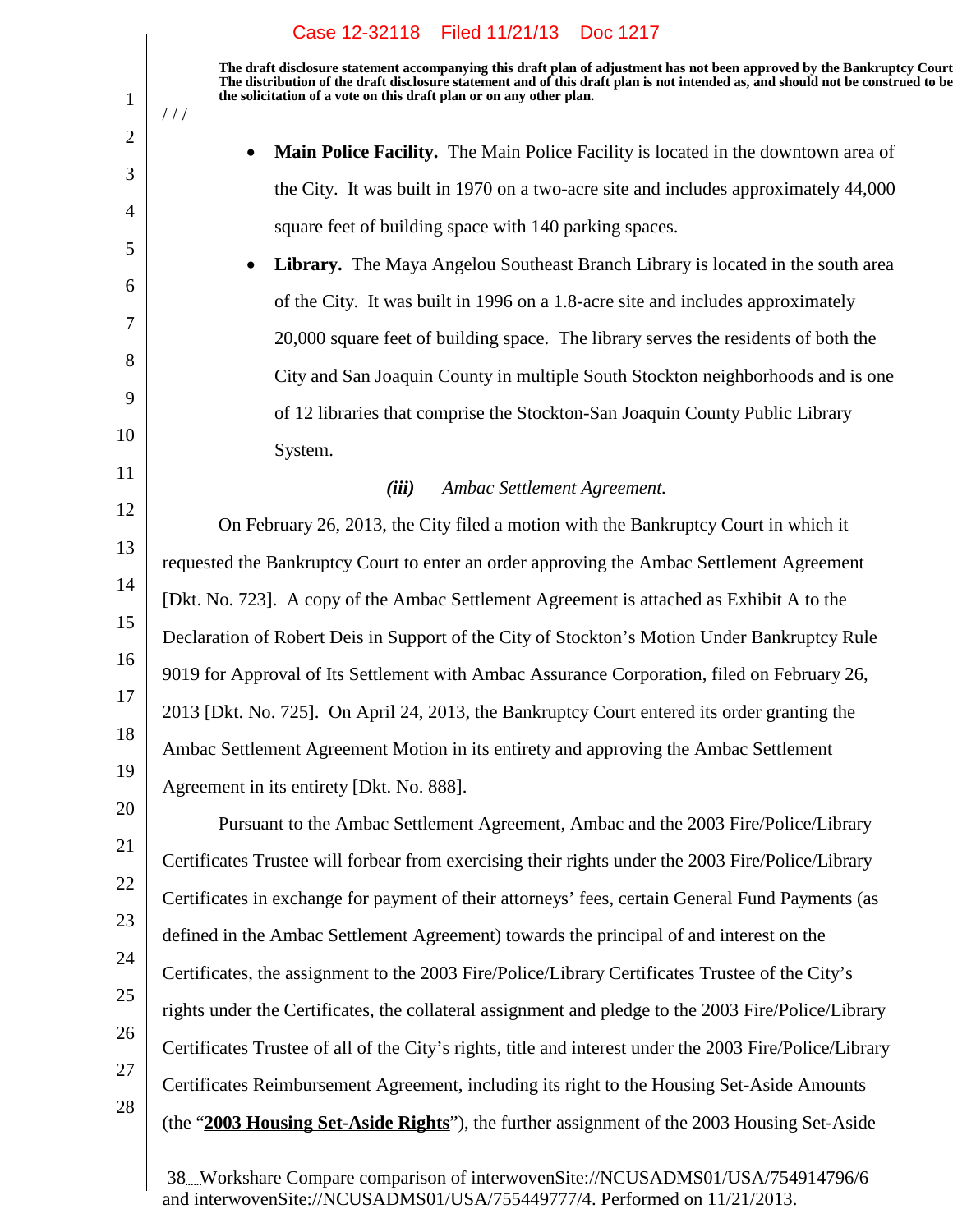12 14 17 18 19 20 **The draft disclosure statement accompanying this draft plan of adjustment has not been approved by the Bankruptcy Court. The distribution of the draft disclosure statement and of this draft plan is not intended as, and should not be construed to be, the solicitation of a vote on this draft plan or on any other plan.** Rights by the 2003 Fire/Police/Library Certificates Trustee to Ambac if and when required by the terms of the 2003 Fire/Police/Library Certificates Supplemental Trust Agreement (as defined below), and the sale of certain City and Successor Agency properties for proceeds that will be paid toward the principal of and interest on the Certificates. It also requires that the 2003 Fire/Police/Library Certificates Reserve Fund be distributed toward the principal of and interest on the Certificates. Finally, the agreement requires that Ambac support and vote in favor of the Plan so long as it is consistent with the agreement approved by the Bankruptcy Court. **2004 Arena Leases.** The Plan does not modify, amend, or alter the 2004 Arena Bonds (defined below) or the obligations of NPFG to pay principal or redemption price of, or interest on the 2004 Arena Bonds as and when such amounts become due under the 2004 Arena Bond Indenture, which payments shall be made by NPFG in accordance with, and subject to, the terms of the 2004 Arena Bond Insurance Policy. Pursuant to the terms of the NPFG Arena Settlement and the Plan, the City will assume the Arena Lease Out and the Arena Lease Back as modified by the NPFG Arena Settlement. *(i) Financial Instruments Involved.* The financial instruments involved in this transaction are the Redevelopment Agency of the City of Stockton Revenue Bonds, Series 2004, (Stockton Events Center – Arena Project) issued on March 16, 2004, in the aggregate principal amount of \$47,000,000 (the "**2004 Arena Bonds**"). Wells Fargo is the indenture trustee under the 2004 Arena Bond Indenture (together with any successor trustee, the "**2004 Arena Bond Trustee**"). A reserve fund exists for the 2004 Arena Bonds with a balance as of September 3, 2013, of \$3,511,392.02 (the "**2004 Arena Bond Reserve Fund**"). The funds in the 2004 Arena Bond Reserve Fund are pledged to support Case 12-32118 Filed 11/21/13 Doc 1217

1

2

3

4

5

6

7

8

9

10

11

13

15

16

21

22

23

25

26

27

28

24 repayment of the 2004 Arena Bonds. The 2004 Arena Bonds are insured by NPFG.

As described in more detail below, the property and facility involved in this transaction is the Stockton Arena (as more particularly described below, the "**Arena**"). In order to facilitate the financing provided by the 2004 Arena Bonds, the City, as owner of the Arena, leased the Arena to the Successor Agency pursuant to that certain Site Lease dated as of March 1, 2004, for a term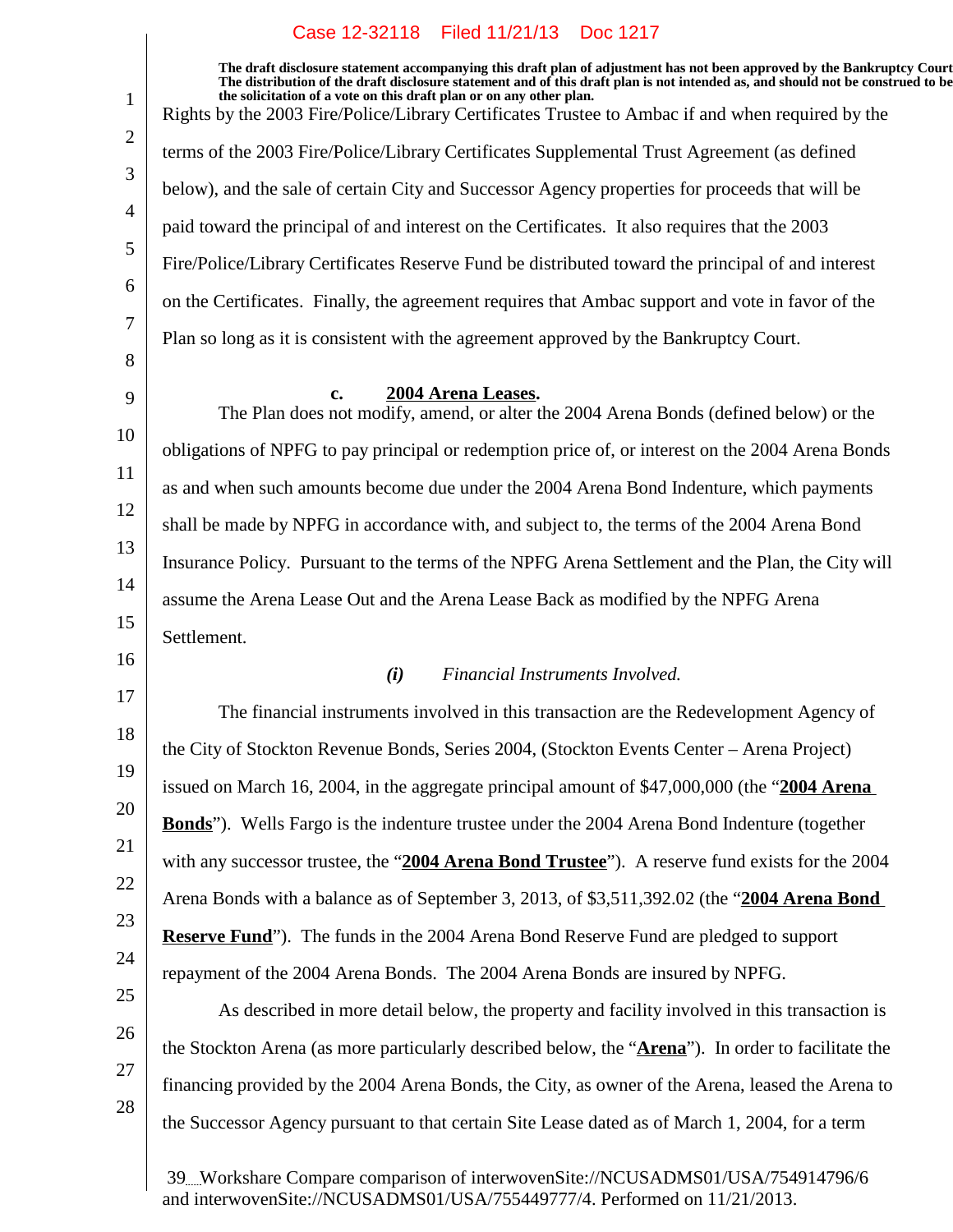**The draft disclosure statement accompanying this draft plan of adjustment has not been approved by the Bankruptcy Court. The distribution of the draft disclosure statement and of this draft plan is not intended as, and should not be construed to be, the solicitation of a vote on this draft plan or on any other plan.** ending on September 1, 2036, with a possible extension of the term, or reduction in term, to the

date upon which the 2004 Arena Bonds are paid in full (the "**Arena Lease Out**"). Under section 510 of the City Charter, the Arena Lease Out may not extend for more than 55 years, or until February 28, 2059. The City contemporaneously leased the Arena back from the Successor Agency for the same number of years (but the lease term cannot extend beyond September 1, 2046) pursuant to the terms of that certain Lease Agreement dated as of March 1, 2004 (the "**Arena Lease Back**"). Thus, the City is the lessor and the Successor Agency is the tenant under the Arena Lease Out transaction, and the Successor Agency is the lessor and the City is the tenant in the Arena Lease Back transaction.

10 11 12 13 14 15 16 17 18 19 20 21 22 23 24 25 26 As tenant under the Arena Lease Out, the Successor Agency paid rent for the entire lease term in the amount of \$1.00. The Successor Agency agreed under the Arena Lease Back to allow the City to use the proceeds of the 2004 Arena Bonds to construct the Arena facilities. As tenant under the Arena Lease Back, the City agreed to make payments, including certain semi-annual rental payments in varying amounts (\$2,570,687 for fiscal year 2012-13, \$2,621,346 for fiscal year 2013-14, \$2,673,221 for fiscal year 2014-15, etc.) (the "**Arena Lease Back Rental Payments**"). The Successor Agency assigned its rights under the Arena Lease Back, including the rights to enforce the lease after default by the City, and including the stream of Arena Lease Back Rental Payments from the City, to support the repayment of the 2004 Arena Bonds. In addition, pursuant to the terms of that certain Pledge Agreement between the City as pledgor and the Successor Agency as pledgee dated as of March 1, 2004 (the "**Arena Pledge Agreement**"), the City pledged certain incremental tax revenues (the "**Pledged Tax Increment**") expected to be collected from the West End Urban Renewal Project No. 1, a former development project area consisting of 642 acres surrounding and including the Arena, located in the heart of downtown Stockton, just north of the City's Crosstown Freeway and east of Interstate 5, containing a mix of commercial, industrial, and residential uses (the "**West End Project Area**"). As a result of the enactment of Assembly Bill X1 26 ("**AB 26**") as modified by Assembly Bill 1484 ("**AB 1484**"), amending certain sections of the California Health and Safety Code, which together effected the dissolution of redevelopment agencies in the State of California, certain other tax increment

27

1

2

3

4

5

6

7

8

9

28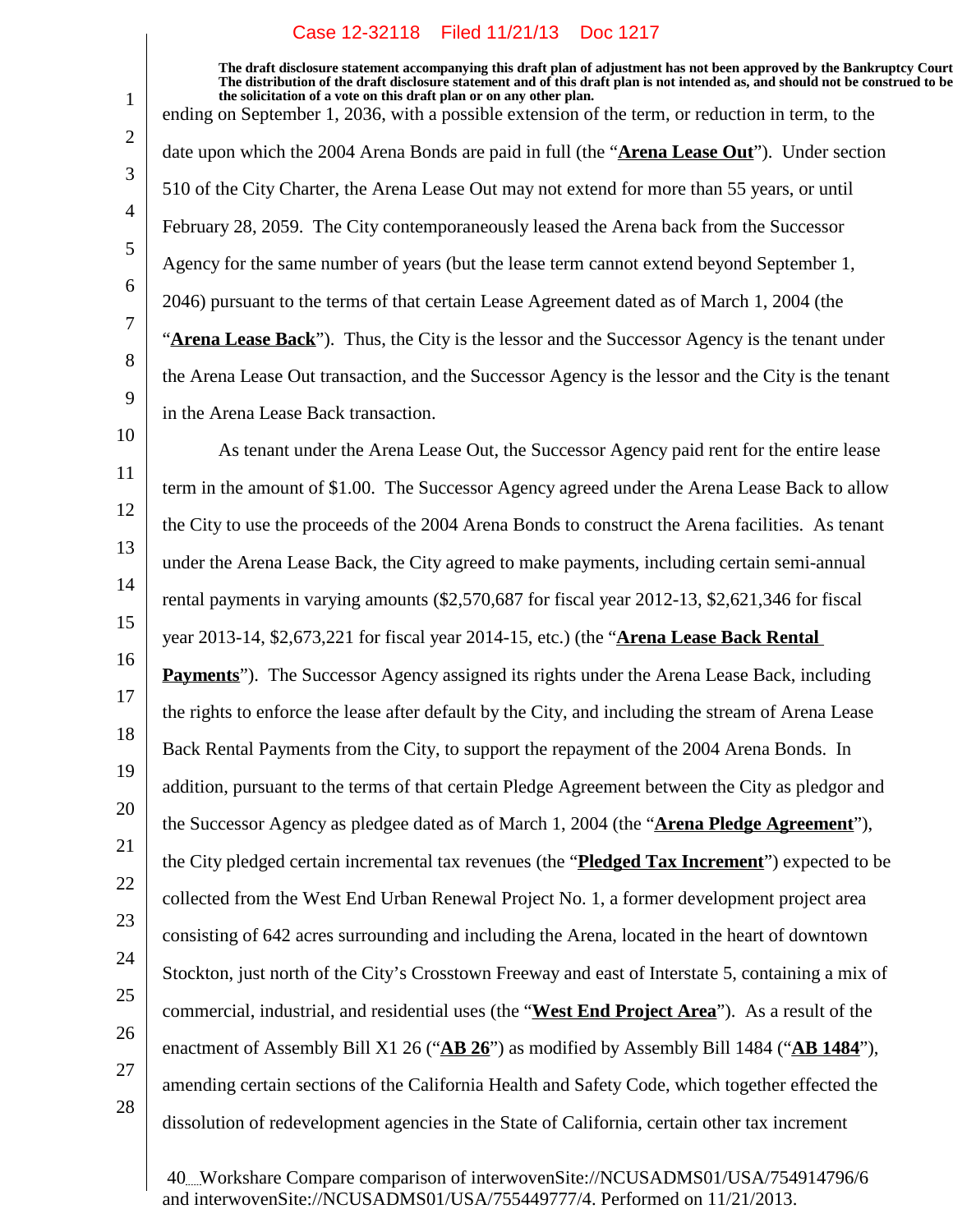**The draft disclosure statement accompanying this draft plan of adjustment has not been approved by the Bankruptcy Court. The distribution of the draft disclosure statement and of this draft plan is not intended as, and should not be construed to be, the solicitation of a vote on this draft plan or on any other plan.** monies formerly allocated to the former redevelopment agencies have been transferred to their successor agencies (in this case, the City acting in that capacity) and are available in addition to pledged revenues to pay enforceable obligations such as the Arena Pledge Agreement (the "**Additional Tax Increment Revenues**"). No other revenues or assets are pledged to support the repayment of the 2004 Arena Bonds, the repayment obligation is non-recourse to the Successor Agency, and the 2004 Arena Bonds are payable solely from the 2004 Arena Bond Reserve Fund, the Arena Lease Back Rental Payments, the Pledged Tax Increment, and the Additional Tax Increment Revenues.

# *(ii) Leased Property.*

11 12 13 14 15 16 17 18 19 The subject property is the land described as Parcel 4, as shown on the Parcel Map filed for record in the office of the Recorder of the County of San Joaquin, State of California, on March 4, 2003, in Book 23 of Maps, Page 15, and the Arena located thereon, an indoor facility capable of hosting events such as ice hockey, indoor football, indoor soccer, concerts, boxing events, rodeos, and other such indoor events, and located at 248 West Fremont Street in downtown Stockton. The Arena includes officials' facilities, media facilities, food services facilities, 24 luxury suites for approximately 288 patrons, the Record Press Club Level with 344 Club Seats, 5,000 square feet of conference space, and ample backstage amenities. The Arena can be configured for 8,600 to 12,000 seats, based upon the nature of the event. The Arena sports an 85 by 200 foot ECHL regulation ice sheet and is home to the Stockton Thunder ice hockey team.

The Arena is part of the Stockton Events Center project (the "**Events Center Project**"), which also includes a baseball stadium with a seating capacity of approximately 5,000 people, the University Plaza Waterfront Hotel and University Lofts, the Stockton Events Center Parking Structure, and approximately 60,000 square feet of retail/commercial space. The Events Center Project, including the Arena, is located in downtown Stockton on approximately 24 acres immediately north of and adjacent to the Stockton Channel and within the West End Project Area.

The Arena currently operates at a net loss before debt service and requires a General Fund subsidy to support operations.

28

/ / /

20

21

22

23

24

25

26

27

1

2

3

4

5

6

7

8

9

10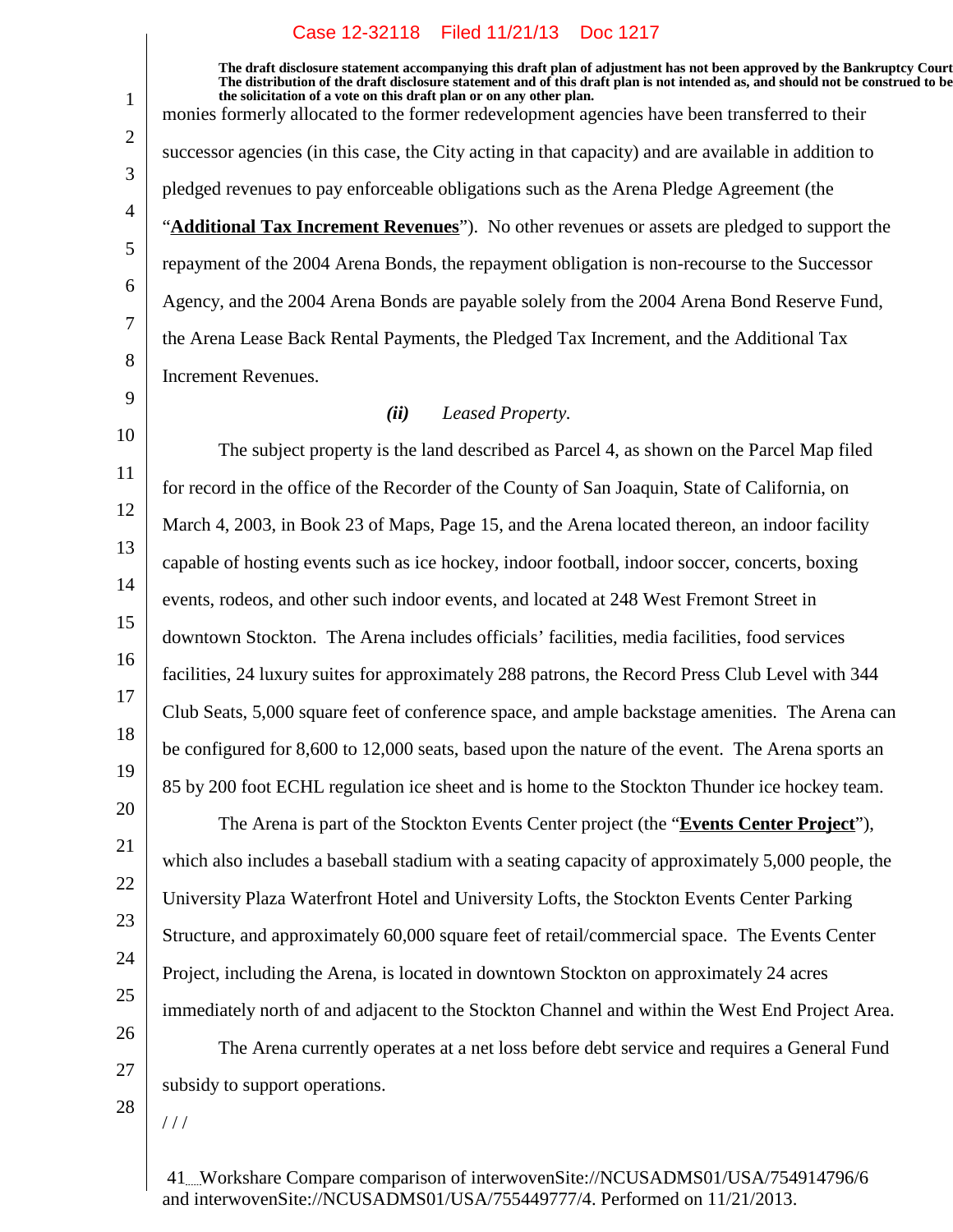1

**The draft disclosure statement accompanying this draft plan of adjustment has not been approved by the Bankruptcy Court. The distribution of the draft disclosure statement and of this draft plan is not intended as, and should not be construed to be, the solicitation of a vote on this draft plan or on any other plan.** *(iii) NPFG Arena Settlement.*

2 3 4 5 6 7 8 9 10 11 12 13 14 15 16 17 18 19 20 21 22 23 24 25 26 27 28 The City has reached an agreement with NPFG regarding the Arena Lease Out, the Arena Lease Back, and the Pledged Tax Increment. The terms are contained in the NPFG Arena Settlement; the NPFG Settlement Term Sheet is attached hereto as **Exhibit C**. In general, with respect to the Arena, the NPFG Arena Settlement provides that, subject to the modification of the payment terms of the Arena Lease Back in accordance with the terms of the NPFG Arena Settlement, on the Effective Date, the City will assume the Arena Lease Back (as modified), and as a result, the City will continue to remain in possession, custody, and control of the Arena. **d.** 2004 Parking Structure Leases. The Plan does not modify, amend, or alter the 2004 Parking Bonds (defined below) or the obligations of NPFG to pay principal or redemption price of, or interest on the 2004 Parking Bonds as and when such amounts become due under the 2004 Parking Bond Indenture, which payments shall be made by NPFG in accordance with, and subject to, the terms of the 2004 Parking Bond Insurance Policy. Pursuant to the terms of the NPFG Parking Settlement and the Plan, the City will assume the Parking Structure Lease Out and the Parking Structure Lease Back as modified by the NPFG Parking Settlement. *(i) Financial Instruments Involved.* The financial instruments involved in this transaction are the Stockton Public Financing Authority Lease Revenue Bonds, Series 2004, (Parking and Capital Projects) issued on June 25, 2004, in the aggregate principal amount of \$32,785,000 (the "**2004 Parking Bonds**"). Wells Fargo is the indenture trustee under the 2004 Parking Bond Indenture (together with any successor trustee, the "**2004 Parking Bond Trustee**"). A reserve fund exists for the 2004 Parking Bonds with a balance as of September 1, 2013, of \$78,693.23 (the "**2004 Parking Bond Reserve Fund**"). The funds in the 2004 Parking Bond Reserve Fund are pledged to support repayment of the 2004 Parking Bonds. The 2004 Parking Bonds are insured by NPFG. As described in more detail below, the properties and facilities involved in this transaction are the Edmund S. Coy Parking Structure, the Stockton Events Center Parking Structure, and the Market Street Garage (as more particularly defined below, the "**Parking Structure Properties**").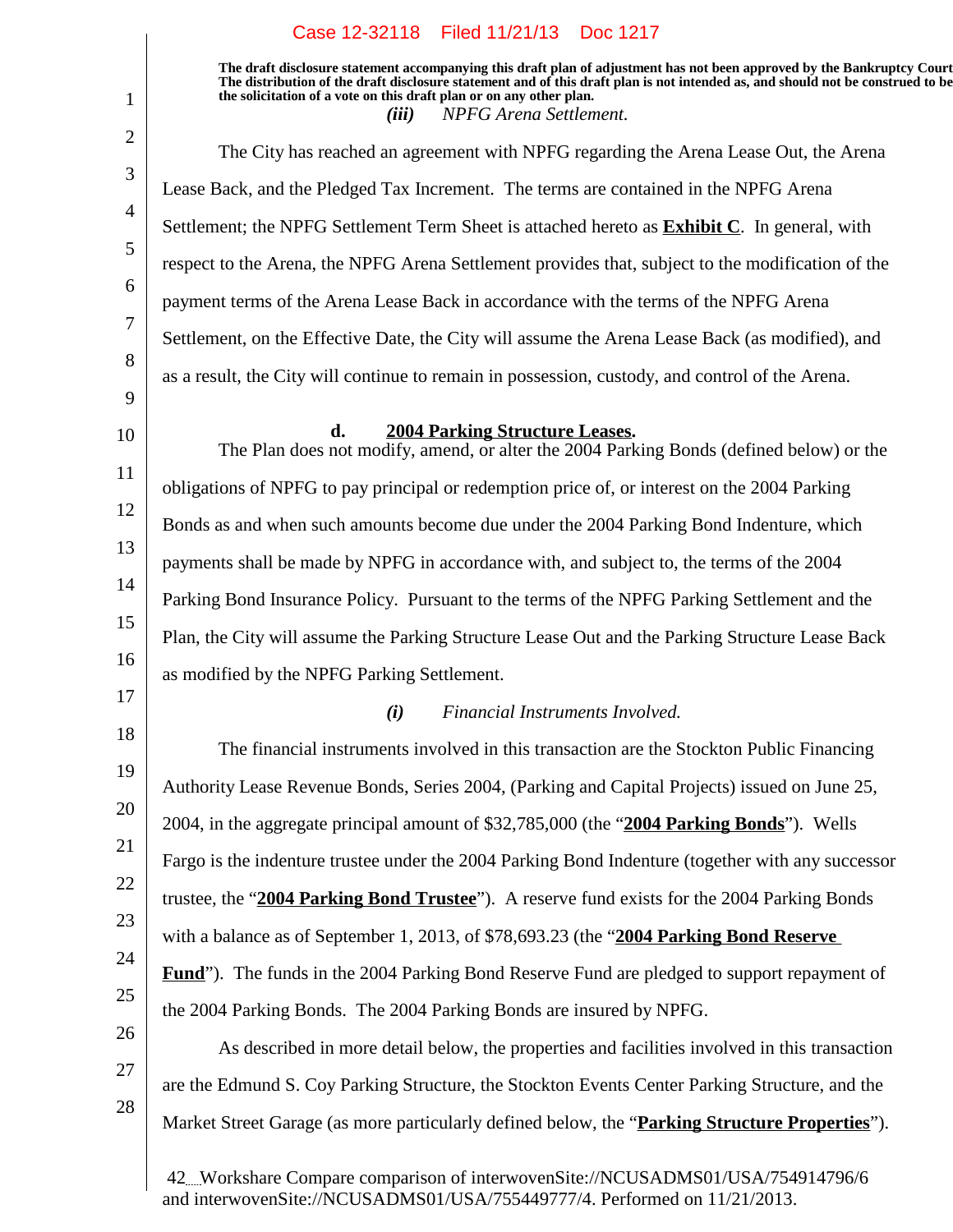1

2

3

4

5

6

7

8

9

10

11

12

13

14

15

16

17

18

19

20

21

22

23

24

25

26

**The draft disclosure statement accompanying this draft plan of adjustment has not been approved by the Bankruptcy Court. The distribution of the draft disclosure statement and of this draft plan is not intended as, and should not be construed to be, the solicitation of a vote on this draft plan or on any other plan.** In order to facilitate the financing provided by the 2004 Parking Bonds, the City, as owner of the Parking Structure Properties, leased the properties to the Financing Authority, pursuant to a site and facility lease dated as of June 1, 2004, for a term ending on September 1, 2034, with a possible extension of the term to the date upon which the 2004 Parking Bonds are paid in full (the "**Parking Structure Lease Out**"). Pursuant to section 510 of the City Charter, the term of the Parking Structure Lease Out cannot extend for more than 55 years or to May 31, 2059. The City contemporaneously leased the properties back from the Financing Authority for the same number of years pursuant to the terms of the Lease Agreement dated as of September 1, 2004 (the "**Parking Structure Lease Back**"). Thus, the City is the lessor and the Financing Authority is the tenant under the Parking Structure Lease Out transaction, and the Financing Authority is the lessor and the City is the tenant in the Parking Structure Lease Back transaction. As tenant under the Parking Structure Lease Out, the Financing Authority paid rent for the entire lease term in the amount of \$1.00. Pursuant to the Parking Structure Lease Back, the Financing Authority agreed to provide to the City the net proceeds of the 2004 Parking Bonds (with gross proceeds equal to \$32,785,000), which were used by the City to fund the construction of the Edmund S. Coy Parking Structure (described below) and other capital improvements. As tenant under the Parking Structure Lease Back, the City agreed to make payments, including certain semi-annual rental payments in varying amounts (\$1,960,916 for fiscal year 2012-13) (the "**Parking Structure Lease Back Rental Payments**"). The Financing Authority assigned its rights under the Parking Structure Lease Back, including the rights to enforce the lease after default by the City, and including the stream of Parking Structure Lease Back Rental Payments from the City, to support the repayment of the 2004 Parking Bonds. No other revenues or assets are pledged to support the repayment of the 2004 Parking Bonds, the repayment obligation is non-recourse to the Financing Authority, and the 2004 Parking Bonds are payable solely from the Parking Structure Lease Back Rental Payments. Even before filing the Chapter 9 Case, due to a lack of revenues generated by the Parking

27 28 Structure Properties, and as a result of the deteriorating finances of the City, the City defaulted in the payment of the Parking Structure Lease Back Rental Payments. As a result of these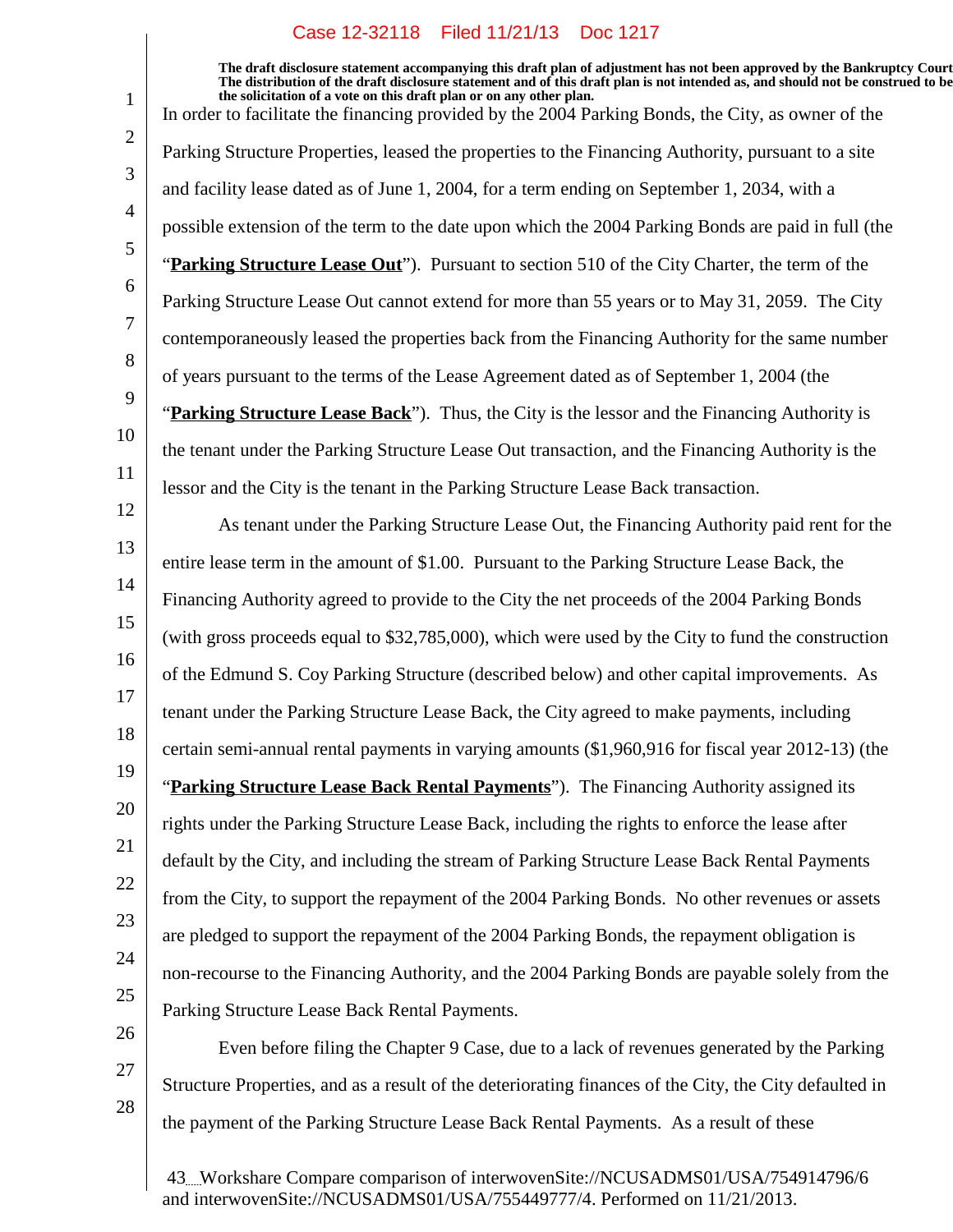|                | Case 12-32118 Filed 11/21/13 DOC 1217                                                                                                                                                                                                                                                                                                                                                                                               |
|----------------|-------------------------------------------------------------------------------------------------------------------------------------------------------------------------------------------------------------------------------------------------------------------------------------------------------------------------------------------------------------------------------------------------------------------------------------|
| $\mathbf{1}$   | The draft disclosure statement accompanying this draft plan of adjustment has not been approved by the Bankruptcy Court<br>The distribution of the draft disclosure statement and of this draft plan is not intended as, and should not be construed to be<br>the solicitation of a vote on this draft plan or on any other plan.<br>circumstances, the 2004 Parking Bond Trustee filed suit to enforce the Parking Structure Lease |
| $\overline{2}$ | Back, with the result that the Superior Court of the State of California for the County of San                                                                                                                                                                                                                                                                                                                                      |
| 3              | Joaquin issued two decisions on April 19, 2012, one granting the 2004 Parking Bond Trustee                                                                                                                                                                                                                                                                                                                                          |
| $\overline{4}$ | "Judgment of Possession After Unlawful Detainer" and also appointing a receiver for the Parking                                                                                                                                                                                                                                                                                                                                     |
| 5              | Structure Properties under an "Order Appointing Receiver." See Wells Fargo Bank, National                                                                                                                                                                                                                                                                                                                                           |
| 6              | Association v. City of Stockton, Superior Court of the State of California, County of San Joaquin,                                                                                                                                                                                                                                                                                                                                  |
| 7              | case no. 39-2012-00277622-CU-UD-STK. The Judgment of Possession found the City to be in                                                                                                                                                                                                                                                                                                                                             |
| 8              | unlawful detainer of the Parking Structure Properties and awarded possession of the Parking                                                                                                                                                                                                                                                                                                                                         |
| 9              | Structure Properties to the 2004 Parking Bond Trustee. Under the Judgment of Possession, the                                                                                                                                                                                                                                                                                                                                        |
| 10             | 2004 Parking Bond Trustee can operate and re-let the Parking Structure Properties for the account                                                                                                                                                                                                                                                                                                                                   |
| 11             | of the City. The Judgment of Possession also entitles the 2004 Parking Bond Trustee to                                                                                                                                                                                                                                                                                                                                              |
| 12             | reimbursement of its costs for the unlawful detainer proceeding, as well as reimbursement of its                                                                                                                                                                                                                                                                                                                                    |
| 13             | attorney fees and expenses under the Parking Structure Lease Back.                                                                                                                                                                                                                                                                                                                                                                  |
| 14             | (ii)<br>Leased Properties.                                                                                                                                                                                                                                                                                                                                                                                                          |
| 15             | The subject properties consist of three parking structures that continue to be owned by the                                                                                                                                                                                                                                                                                                                                         |
| 16             | City (subject to the Parking Structure Lease Out to the Financing Authority and the Parking                                                                                                                                                                                                                                                                                                                                         |
| 17             | Structure Lease Back from the Financing Authority) (the "Parking Structure Properties").                                                                                                                                                                                                                                                                                                                                            |
| 18             |                                                                                                                                                                                                                                                                                                                                                                                                                                     |
| 19             | <b>Edmund S. Coy Parking Structure.</b><br>(a)<br>This structure is located at N. Hunter Street and E. Channel Street in downtown Stockton.                                                                                                                                                                                                                                                                                         |
| 20             | The six-story parking structure provides approximately 575 parking spaces to the Central                                                                                                                                                                                                                                                                                                                                            |
| 21             | Business District to accommodate parking for existing retail, commercial, and office                                                                                                                                                                                                                                                                                                                                                |
| 22             | development. The structure has approximately 7,500 square feet of ground-level                                                                                                                                                                                                                                                                                                                                                      |
| 23             | commercial/retail fronting E. Channel Street and was constructed using a single-threaded helix                                                                                                                                                                                                                                                                                                                                      |
| 24             | design. The total cost of construction was originally estimated at \$9,540,000, with all such                                                                                                                                                                                                                                                                                                                                       |
| 25             | amounts provided by proceeds of the 2004 Parking Bonds.                                                                                                                                                                                                                                                                                                                                                                             |
| 26             |                                                                                                                                                                                                                                                                                                                                                                                                                                     |
| 27             | <b>Stockton Events Center Parking Structure.</b><br><b>(b)</b><br>This structure is located in the vicinity of Fremont and Van Buren Streets in downtown                                                                                                                                                                                                                                                                            |
| 28             | Stockton. The seven-story parking structure provides approximately 600 parking spaces on the                                                                                                                                                                                                                                                                                                                                        |
|                | 44. Workshare Compare comparison of interwovenSite://NCUSADMS01/USA/754914796/6                                                                                                                                                                                                                                                                                                                                                     |

and interwovenSite://NCUSADMS01/USA/755449777/4. Performed on 11/21/2013.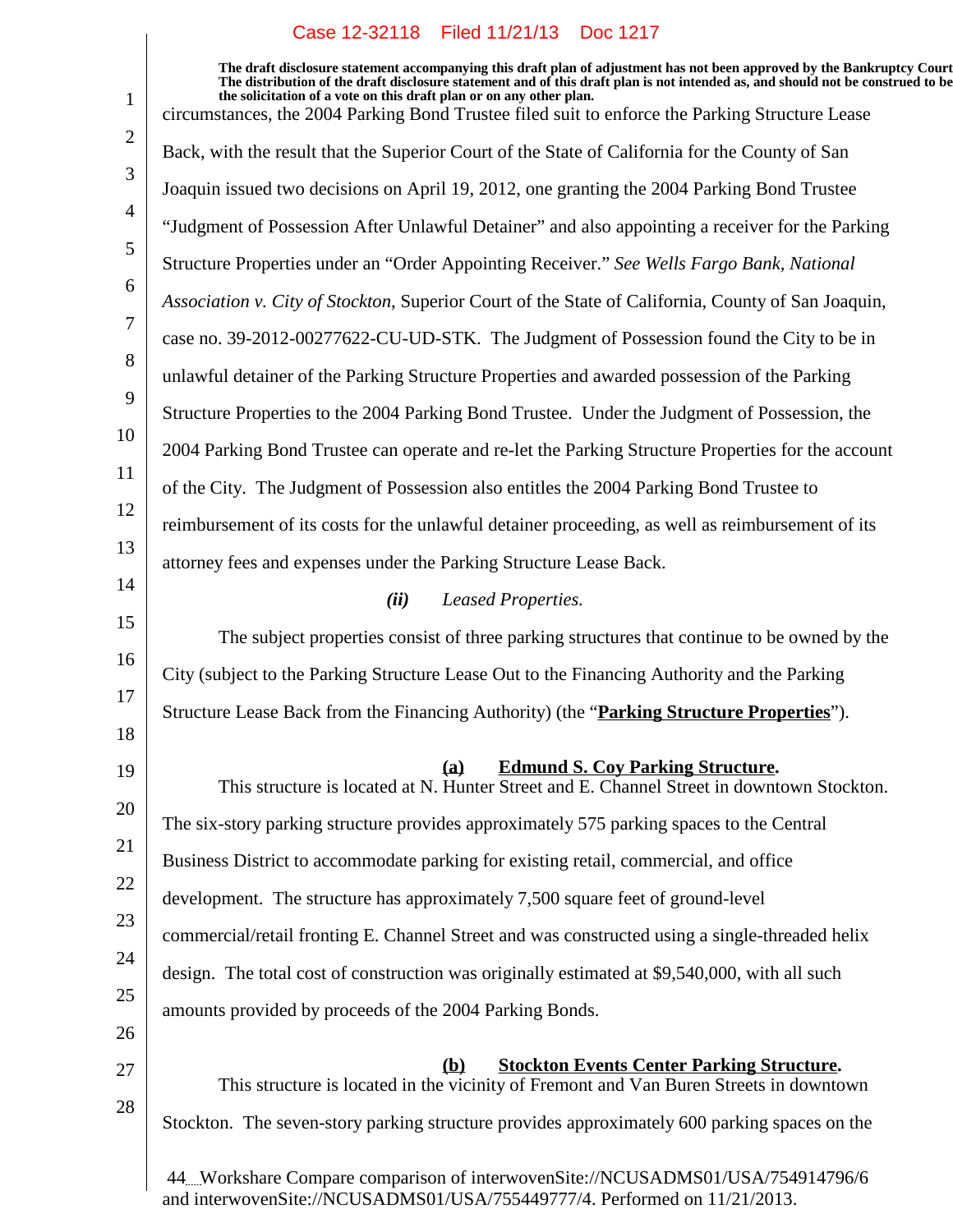$\overline{\phantom{a}}$ 

| 1                   | The draft disclosure statement accompanying this draft plan of adjustment has not been approved by the Bankruptcy Court<br>The distribution of the draft disclosure statement and of this draft plan is not intended as, and should not be construed to be<br>the solicitation of a vote on this draft plan or on any other plan. |
|---------------------|-----------------------------------------------------------------------------------------------------------------------------------------------------------------------------------------------------------------------------------------------------------------------------------------------------------------------------------|
|                     | north shore of the Stockton Channel to accommodate sports fans, concert goers, and event                                                                                                                                                                                                                                          |
| $\overline{2}$      | attendees. The structure has approximately 7,500 square feet of ground-level commercial/retail                                                                                                                                                                                                                                    |
| 3<br>$\overline{4}$ | fronting Fremont Street and was constructed using a single-threaded helix design. The total cost                                                                                                                                                                                                                                  |
| 5                   | of construction was originally estimated at \$9,595,000, with all such amounts provided by                                                                                                                                                                                                                                        |
| 6                   | proceeds of the 2004 Parking Bonds.                                                                                                                                                                                                                                                                                               |
|                     |                                                                                                                                                                                                                                                                                                                                   |
| 7                   | (c)<br><b>Market Street Garage.</b><br>This structure is located within the City's Central Parking District on Market Street                                                                                                                                                                                                      |
| 8<br>9              | between Sutter and California Streets and was constructed in 1989. The four-story parking                                                                                                                                                                                                                                         |
| 10                  | structure provides approximately 780 parking spaces and provides both monthly parking for                                                                                                                                                                                                                                         |
| 11                  | employees of downtown businesses and hourly parking for patrons of downtown businesses. The                                                                                                                                                                                                                                       |
| 12                  | structure also houses the Central Parking District management offices.                                                                                                                                                                                                                                                            |
|                     | (iii)<br><b>NPFG Parking Settlement.</b>                                                                                                                                                                                                                                                                                          |
| 13                  | The City has reached an agreement with NPFG regarding the Parking Structure Lease Out                                                                                                                                                                                                                                             |
| 14                  | and the Parking Structure Lease Back. The terms are contained in the NPFG Parking Settlement;                                                                                                                                                                                                                                     |
| 15                  | the NPFG Settlement Term Sheet is attached hereto as <b>Exhibit C</b> . In general, with respect to the                                                                                                                                                                                                                           |
| 16                  | Parking Structure Properties, the NPFG Parking Settlement provides that the City will create a                                                                                                                                                                                                                                    |
| 17                  | new parking authority for the City that will be comprised of the Parking Structure Properties plus                                                                                                                                                                                                                                |
| 18<br>19            | other downtown parking structures and lots, and downtown parking meters and parking                                                                                                                                                                                                                                               |
| 20                  | enforcement revenues; that revenues from the newly created parking authority will be pledged to                                                                                                                                                                                                                                   |
| 21                  | the 2004 Parking Bond Trustee to make payments from the revenues of the parking authority; and                                                                                                                                                                                                                                    |
| 22                  | that the City's General Fund will have no liability for the modified payment schedule.                                                                                                                                                                                                                                            |
| 23                  | The effectiveness of the NPFG Parking Settlement is contingent upon the entry into the                                                                                                                                                                                                                                            |
| 24                  | SCC 16 Settlement Agreement. In the event the parties are unable to agree to the terms of such                                                                                                                                                                                                                                    |
| 25                  | settlement that is acceptable to NPFG, then the City, at the request or direction of the 2004                                                                                                                                                                                                                                     |
| 26                  | Parking Bond Trustee or NPFG, shall take such actions (if any) that may be required by the 2004                                                                                                                                                                                                                                   |
| 27                  | Parking Bond Trustee or NPFG to terminate the Parking Structure Lease Back as part of an                                                                                                                                                                                                                                          |
| 28                  | alternative arrangement that is acceptable to the City and the 2004 Parking Bond Trustee that is                                                                                                                                                                                                                                  |
|                     | //                                                                                                                                                                                                                                                                                                                                |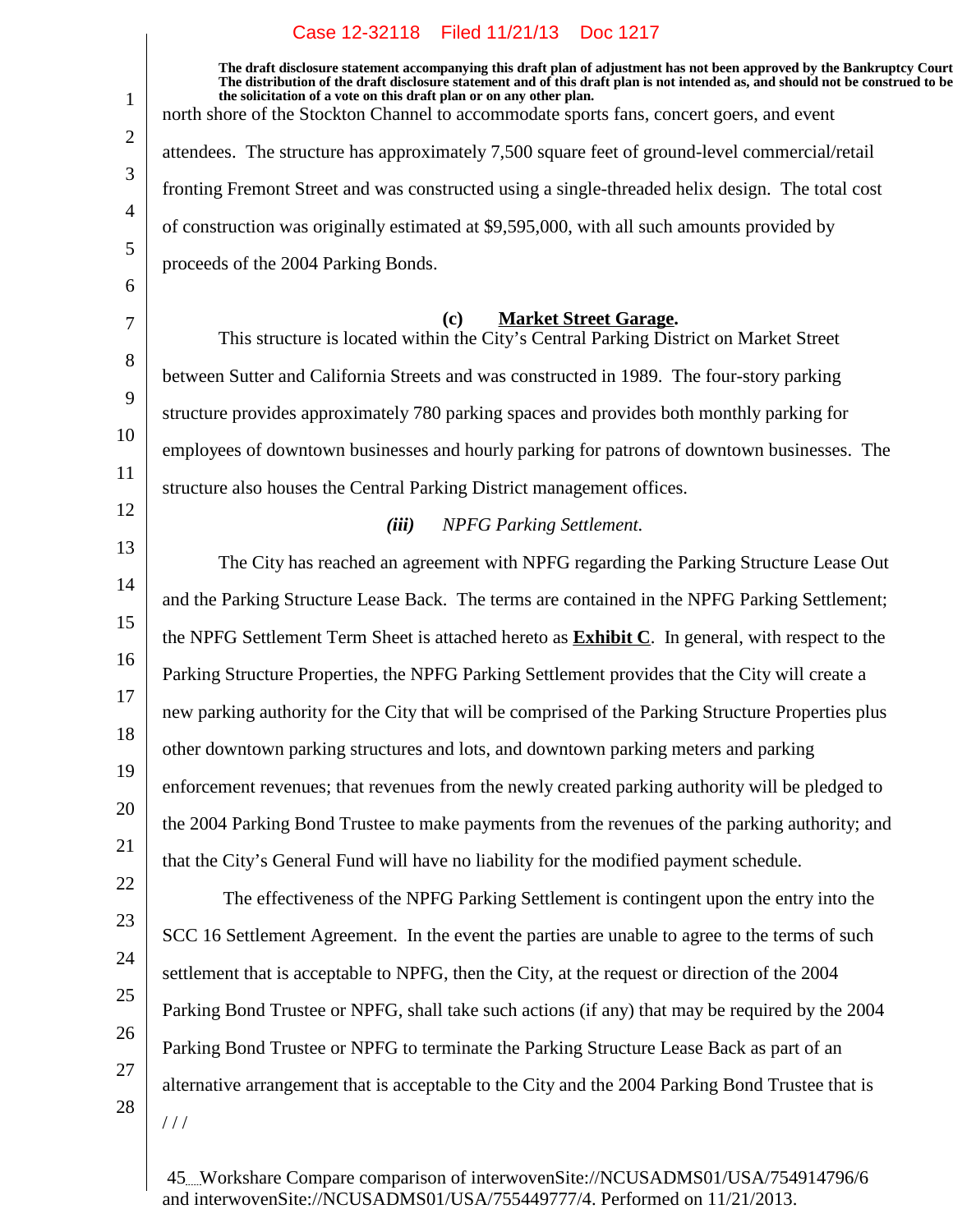**The draft disclosure statement accompanying this draft plan of adjustment has not been approved by the Bankruptcy Court. The distribution of the draft disclosure statement and of this draft plan is not intended as, and should not be construed to be, the solicitation of a vote on this draft plan or on any other plan.**

not conditioned on the occurrence of such settlement. As a result, the parking authority will

obtain possession, custody, and control of the Parking Structure Properties.

3 4

5

6

7

8

9

1

2

#### **2006 SEB Leases.**

The Plan does not modify, amend, or alter the 2006 SEB Bonds (defined below) or the obligations of NPFG to pay principal or redemption price of, or interest on the 2006 SEB Bonds as and when such amounts become due under the 2006 SEB Bond Indenture, which payments shall be made by NPFG in accordance with, and subject to, the terms of the 2006 SEB Bond Insurance Policy. On the Effective Date, pursuant to the NPFG SEB Settlement, the City will assume the SEB Lease Back and the SEB Lease Out under section 365(a).

10

# *(i) Financial Instruments Involved.*

11 12 13 14 15 16 17 18 19 20 The financial instruments involved in this transaction are the Stockton Public Financing Authority 2006 Lease Revenue Refunding Bonds, Series A, issued on April 6, 2006, in the aggregate principal amount of \$13,965,000 (the "**2006 SEB Bonds**"). Wells Fargo is the indenture trustee under the 2006 SEB Bond Indenture (together with any successor trustee, the "**2006 Bond Trustee**"). A reserve fund exists for the 2006 SEB Bonds in an amount equal to the initial reserve requirement funded by a surety policy for the reserve fund issued by NPFG, which such initial reserve requirement equals \$919,093.75 (the "**2006 SEB Bond Reserve Fund**"). The funds in the 2006 Bond Reserve Fund are pledged to support repayment of the 2006 SEB Bonds. Payment of principal of and interest on the 2006 SEB Bonds is insured by NPFG pursuant to the terms of the 2006 SEB Bond Insurance Policy.

- 21 22 23 24 25
- 26
- 27

28

Properties, leased the properties to the Financing Authority pursuant to that certain Ground Lease dated as of March 1, 2006, for a term ending on August 1, 2031, with a possible extension of the term to the date upon which the 2006 SEB Bonds are paid in full, but in any event no later than August 1, 2041 (the "**SEB Lease Out**"). The City contemporaneously leased the SEB Properties back from the Financing Authority for the same number of years pursuant to the terms of Lease

As described in more detail below, the properties that are involved in this transaction are

the Stewart/Eberhardt Building and the adjacent parking facility (the "**SEB Properties**"). In order

to facilitate the financing to be provided by the 2006 SEB Bonds, the City, as owner of the SEB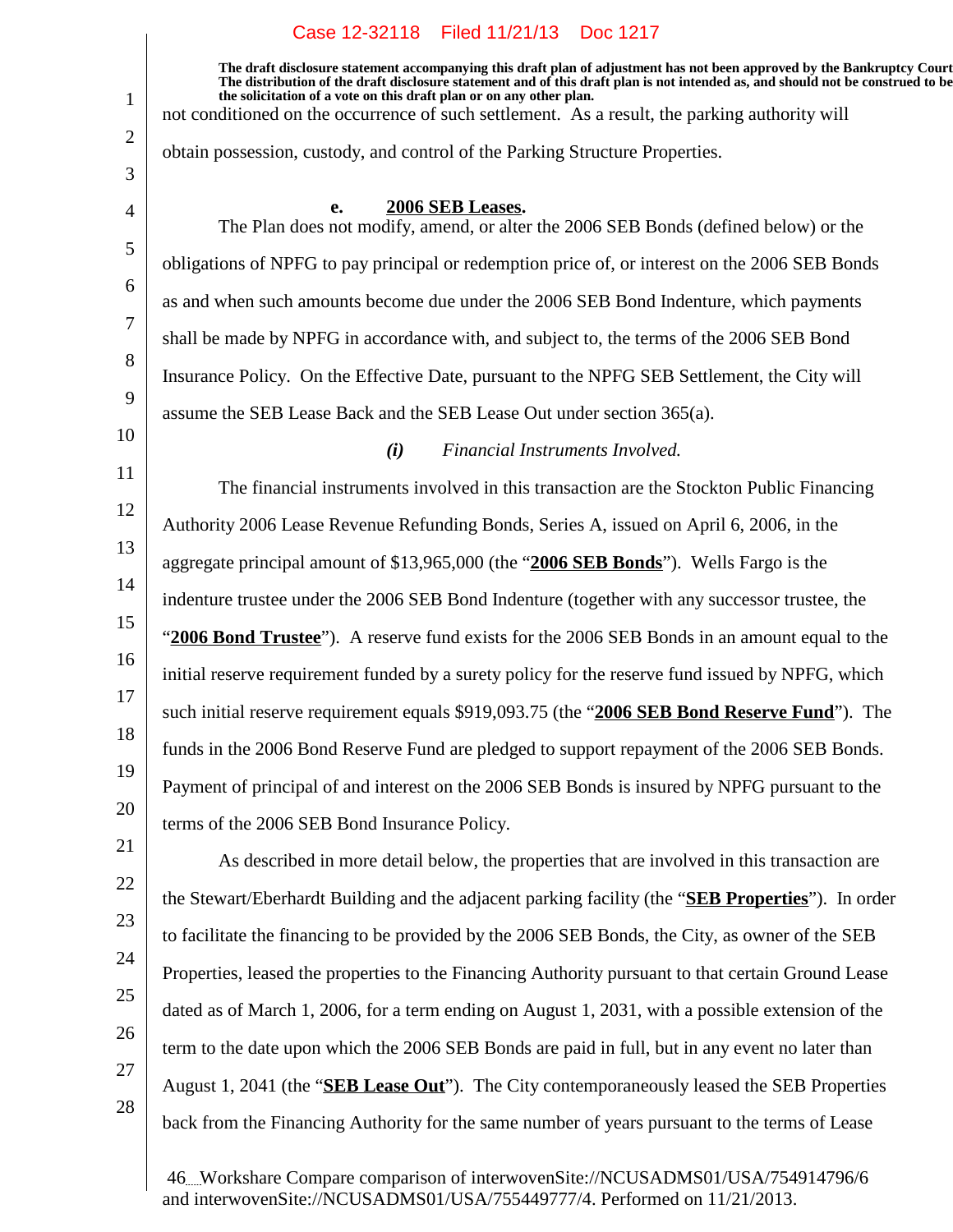1 2 3 4 5 6 7 8 9 10 11 12 13 14 15 16 17 18 19 20 21 22 23 24 25 26 27 28 **The draft disclosure statement accompanying this draft plan of adjustment has not been approved by the Bankruptcy Court. The distribution of the draft disclosure statement and of this draft plan is not intended as, and should not be construed to be, the solicitation of a vote on this draft plan or on any other plan.** Agreement dated as of March 1, 2006 (the "**SEB Lease Back**"). Thus, the City is the lessor and the Financing Authority is the tenant under the SEB Lease Out transaction, and the Financing Authority is the lessor and the City is the tenant in the SEB Lease Back transaction. As tenant under the SEB Lease Out, the Financing Authority paid rent for the entire lease term in the amount of \$1.00. As tenant under the SEB Lease Back, the City agreed to make payments, including certain semi-annual rental payments in varying amounts (\$907,494 for fiscal year 2012-13, \$906,194 for fiscal year 2013-14, \$909,194 for fiscal year 2014-15, etc.) (the "**SEB Lease Back Rental Payments**"). The Financing Authority assigned to the 2006 SEB Bond Trustee its rights under the SEB Lease Back, including the rights to enforce the lease after default by the City, and including the stream of SEB Lease Back Rental Payments from the City, to support the repayment of the 2006 SEB Bonds. No other revenues or assets are pledged to support the repayment of the 2006 SEB Bonds, the repayment obligation is non-recourse to the Financing Authority, and the 2006 SEB Bonds are payable solely from the 2006 Bond Reserve Fund and the SEB Lease Back Rental Payments. The City is not in default under the SEB Lease Back, and to date all amounts due on the 2006 SEB Bonds have been paid in full and on time. *(ii) Leased Properties.* The subject properties consist of the Stewart/Eberhardt Building (the "**Eberhardt Building**") located at 22 East Weber Avenue and the adjacent public parking facility located at 15 North El Dorado Street in downtown Stockton, both of which continue to be owned by the City (subject to the SEB Lease Out to the Financing Authority and the SEB Lease Back from the Financing Authority) (as described below, the "**SEB Properties**"). **Stewart/Eberhardt Building.(a)** The Eberhardt Building is a four-story, 99,792-square-foot, steel and precast concrete-clad office building constructed in 2001. It was designed to meet the standard for, and is certified as, an Essential Services Building, as defined in the Essential Services Buildings Seismic Safety Act of 1986, commencing with section 16000 of the California Health and Safety Code. It currently houses several city departments including Human Resources, Police Investigations, Public Works, and the Police Crime Lab.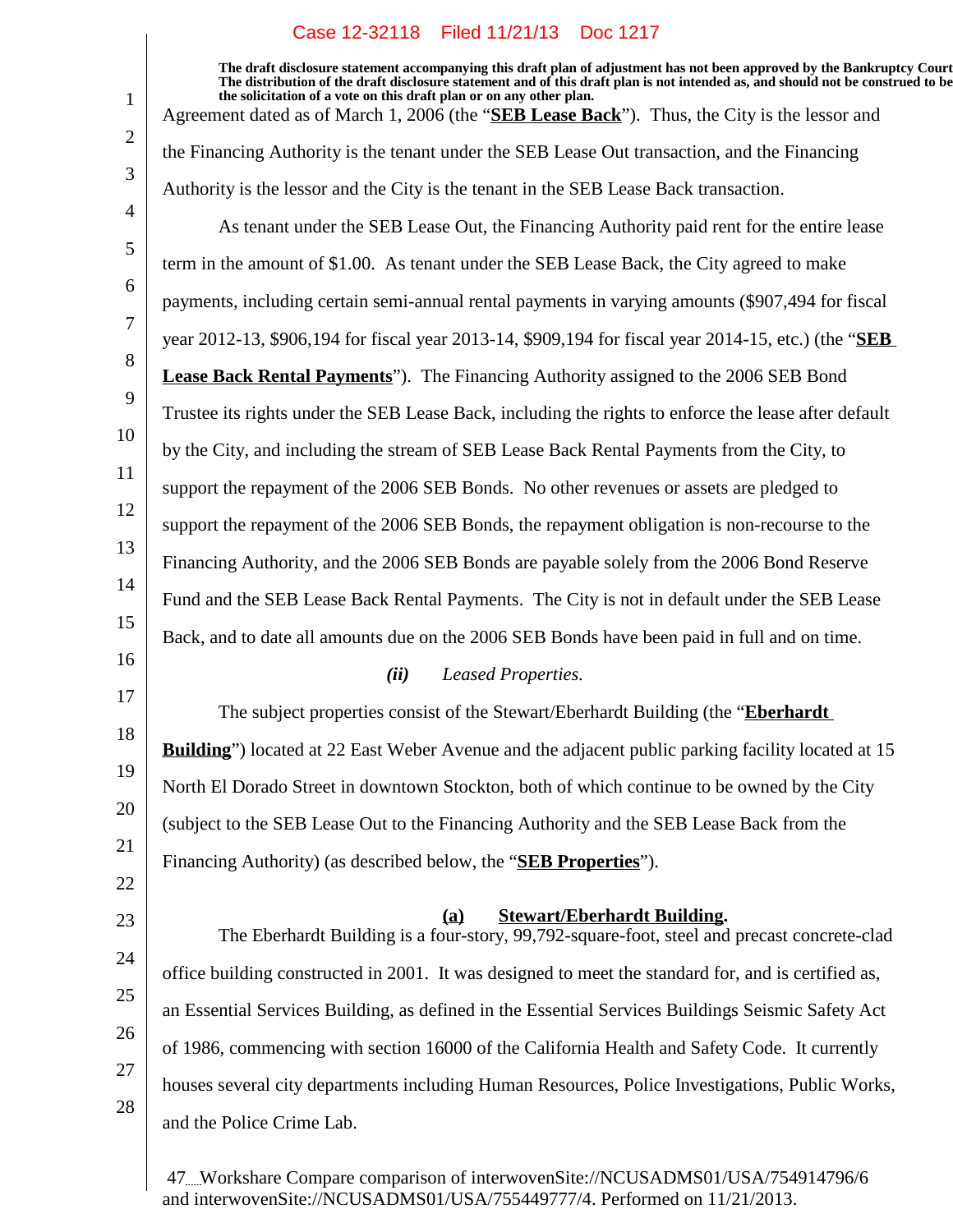#### 1 2 3 4 5 6 7 8 9 10 11 12 13 14 15 16 17 18 19 20 21 22 23 24 25 26 27 28 **The draft disclosure statement accompanying this draft plan of adjustment has not been approved by the Bankruptcy Court. The distribution of the draft disclosure statement and of this draft plan is not intended as, and should not be construed to be, the solicitation of a vote on this draft plan or on any other plan. (b) SEB Parking Facility.** The SEB public parking facility is a 284,423-square-foot, eight-level, reinforced masonry and cast-in-place concrete structure with approximately 780 parking spaces. Constructed in 2001, it also includes approximately 7,000 square feet for Police Department property storage and a "sally port" exclusively for police functions on the ground floor. *(iii) Lease Assumption; NPFG SEB Settlement.* The City has determined that the SEB Properties constitute mission-critical facilities for the continued operations of City departments housed in the SEB Properties, and that rejection of the SEB Lease Back and the SEB Lease Out and the resulting need for the City to provide alternative facilities for the City departments located at the SEB Properties, would result in serious jeopardy to the uninterrupted provision of essential services to the citizens of the City, and would cause the City to incur significant relocation expenses and alternative facility expenses. As a result, the City has decided to assume the SEB Lease Back and the SEB Lease Out under section  $365(a)$ . The City has reached an agreement with NPFG regarding the SEB Lease Out and the SEB Lease Back. The terms are contained in the NPFG SEB Settlement; the NPFG Settlement Term Sheet is attached hereto as **Exhibit C**. In general, with respect to the SEB Properties, the NPFG SEB Settlement provides that the City will assume the SEB Lease Back, and as a result, the City will continue to remain in possession, custody and control of the SEB Properties. **f.** 2007 Office Building Leases. The Plan does not alter payment of principal of, or payment of interest on, the 2007 Office Building Bonds (defined below), which payments shall be made by Assured Guaranty in accordance with, and subject to, the terms of the 2007 Office Building Bond Insurance Policy. *(i) Financial Instruments Involved.* The financial instruments involved in this transaction are the Stockton Public Financing Authority Variable Rate Demand Lease Revenue Bonds, 2007 Series A (Building Acquisition Financing Project), issued on November 29, 2007, in the aggregate principal amount of

Case 12-32118 Filed 11/21/13 Doc 1217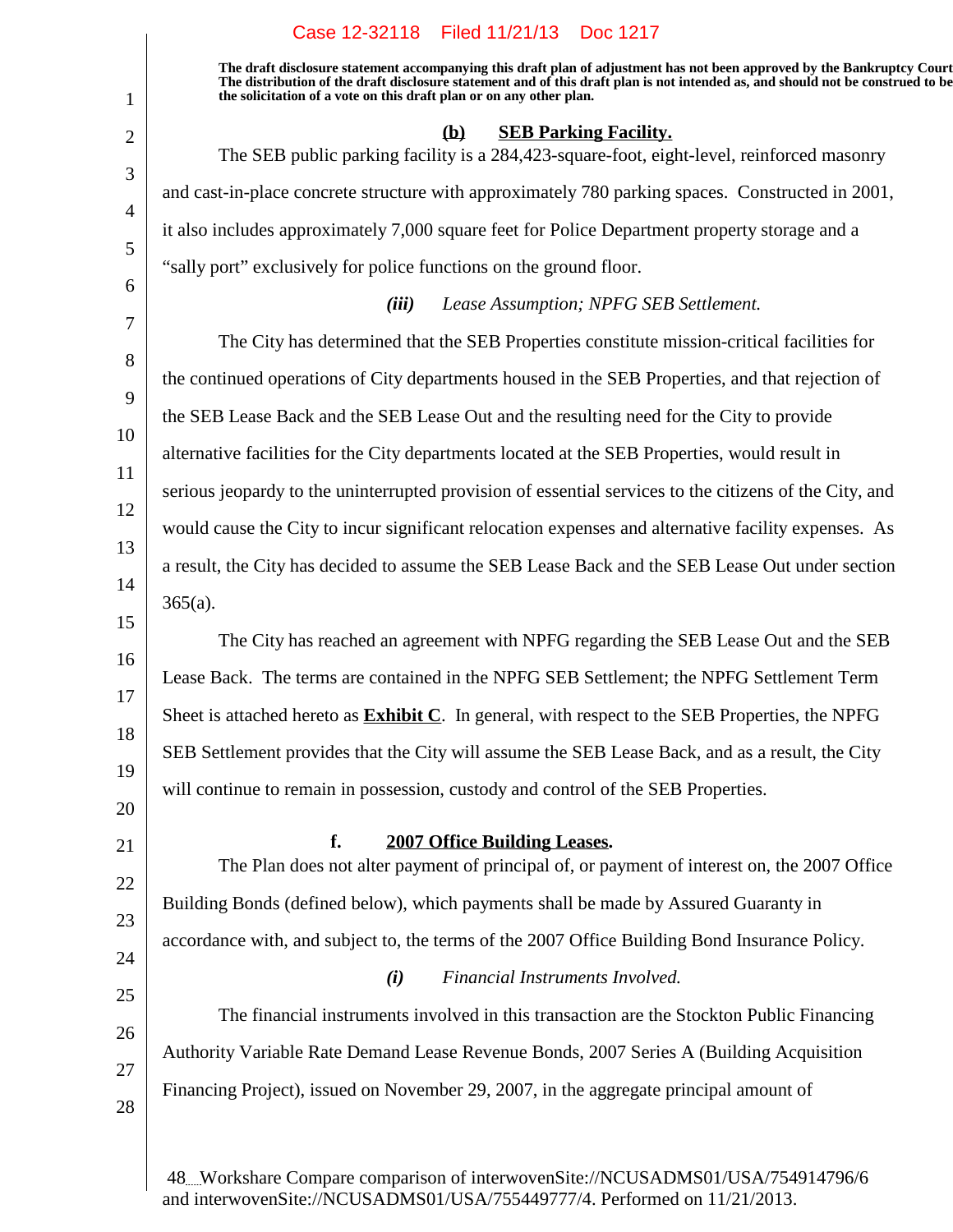**The draft disclosure statement accompanying this draft plan of adjustment has not been approved by the Bankruptcy Court. The distribution of the draft disclosure statement and of this draft plan is not intended as, and should not be construed to be, the solicitation of a vote on this draft plan or on any other plan.** \$36,500,000 (the "**2007 Series A Bonds**") and the Stockton Public Financing Authority Taxable Variable Rate Demand Lease Revenue Bonds, 2007 Series B (Building Acquisition Financing Project), issued on November 29, 2007, in the aggregate principal amount of \$4,270,000 (the "**2007 Series B Bonds**" and together with the 2007 Series A Bonds, the "**2007 Office Building Bonds**"). Wells Fargo is the indenture trustee under the 2007 Office Building Bond Indenture (together with any successor trustee, the "**2007 Office Building Bond Trustee**"). The 2007 Office Building Bonds are insured by Assured Guaranty.

8

1

2

3

4

5

6

7

9 10 11 12 13 14 15 16 17 18 19 20 21 As described in more detail below, the property that is involved in this transaction is an office building that was purchased with the net proceeds of the 2007 Office Building Bonds and located at 400 E. Main Street in Stockton (the "**400 E. Main Office Building Property**"). In order to facilitate the financing to be provided by the 2007 Office Building Bonds, the City, as prospective owner of the 400 E. Main Office Building Property, leased the property to the Financing Authority pursuant to that certain Site and Facility Lease dated as of November 1, 2007, for a term ending on September 1, 2048, with a possible extension of the term to the date upon which the 2007 Office Building Bonds are paid in full, but in any event no later than September 1, 2058 (the "**Office Building Lease Out**"). The City contemporaneously leased the 400 E. Main Office Building Property back from the Financing Authority for the same number of years pursuant to the terms of the Lease Agreement dated as of November 1, 2007 (the "**Office Building Lease Back**"). Thus, the City is the lessor and the Financing Authority is the tenant under the Office Building Lease Out transaction, and the Financing Authority is the lessor and the City is the tenant in the Office Building Lease Back transaction.

- 22 23 24 25 26 27
- As tenant under the Office Building Lease Out, the Financing Authority paid rent for the entire lease term in the amount of \$1.00. Pursuant to the Office Building Lease Back, the Financing Authority agreed to provide to the City the net proceeds of the 2007 Office Building Bonds (with gross proceeds equal to \$40,355,000), which the City then used to acquire the 400 E. Main Office Building Property. As tenant under the Office Building Lease Back, the City agreed to make payments, including certain annual rental payments in the amount of interest accruing on the 2007 Office Building Bonds plus principal amortization specified in the Office Building Lease

28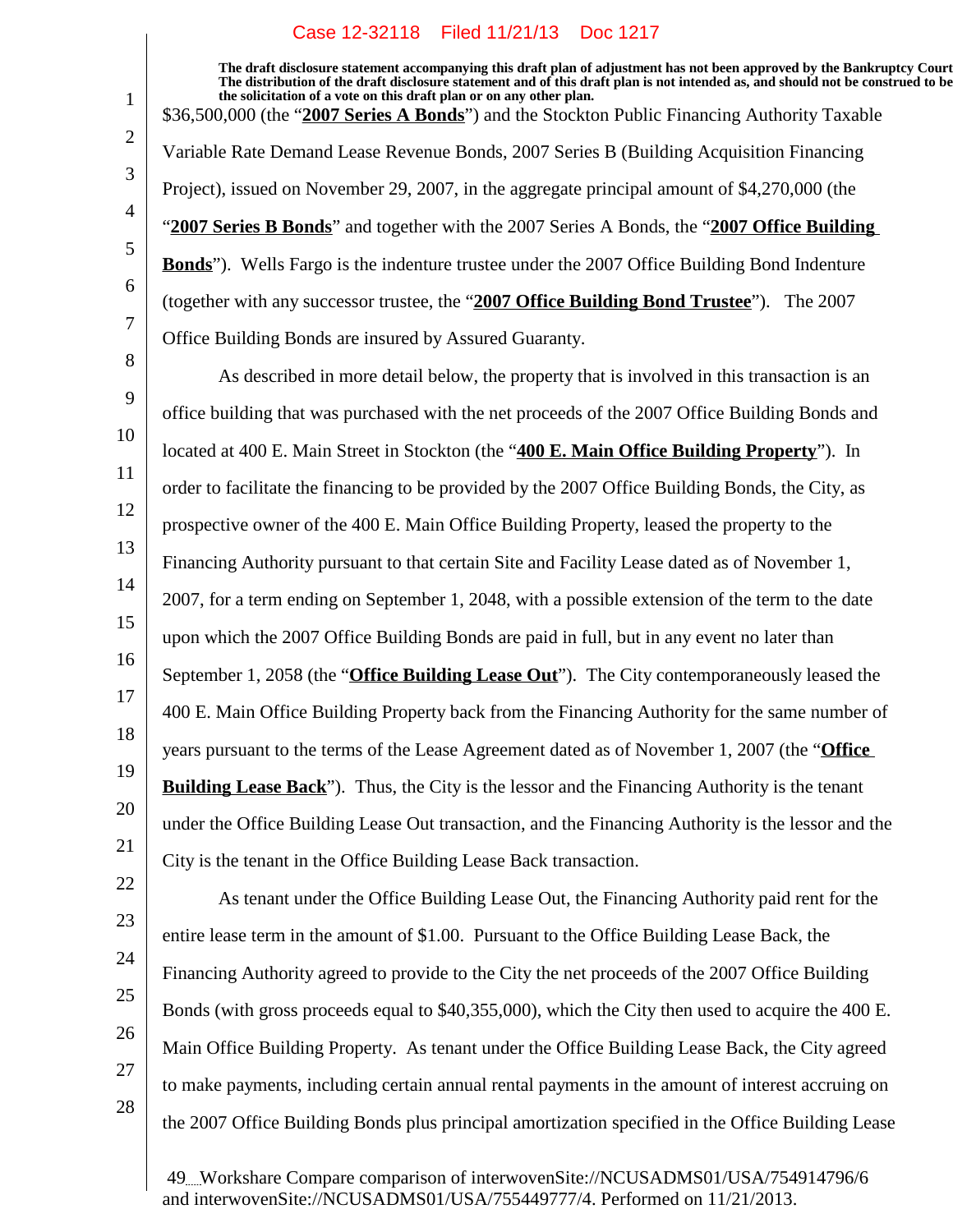**The draft disclosure statement accompanying this draft plan of adjustment has not been approved by the Bankruptcy Court. The distribution of the draft disclosure statement and of this draft plan is not intended as, and should not be construed to be, the solicitation of a vote on this draft plan or on any other plan.** Back (such principal amortization is scheduled as \$155,000 due on September 1, 2012, \$165,000

2 3 4 5 6 7 8 9 10 11 12 13 14 15 16 17 18 19 20 21 22 23 24 due on September 1, 2013, and \$175,000 due on September 1, 2014, etc.) (the "**Office Building Lease Back Rental Payments**"). The Financing Authority assigned its rights under the Office Building Lease Back, including the rights to enforce the lease after default by the City, and including the stream of Office Building Lease Back Rental Payments from the City, to support the repayment of the 2007 Office Building Bonds. No other revenues or assets are pledged to support the repayment of the 2007 Office Building Bonds, the repayment obligation is non-recourse to the Financing Authority, and the 2007 Office Building Bonds are payable solely from the Office Building Lease Back Rental Payments. Even before filing its Chapter 9 Case, due to a lack of revenues generated by the 400 E. Main Office Building Property, and as a result of the deteriorating finances of the City, the City defaulted in the payment of the Office Building Lease Back Rental Payments. As a result, the 2007 Office Building Bond Trustee filed suit to enforce the Office Building Lease Back, with the result that the Superior Court of the State of California for the County of San Joaquin entered a Judgment of Possession on May 31, 2012 authorizing Main Street Stockton LLC, as designee of the 2007 Office Building Bond Trustee, to enter into possession of the 400 E. Main Office Building Property. *See* Judgment of Possession, filed May 31, 2012, *Wells Fargo Bank, National Association v. City of Stockton*, Superior Court of California, County of San Joaquin, case no. 39-2012-00280741-CU-UD-STK. Under the Judgment of Possession, the 2007 Office Building Bond Trustee can operate and re-let the 400 E. Main Office Building Property for the account of the City, but cannot cause the fee interest or the leasehold interest of the City in the 400 E. Main Office Building Property to be sold. The Judgment of Possession also entitles the 2007 Office Building Bond Trustee to reimbursement of its costs for the unlawful detainer proceeding, as well as reimbursement of its attorney fees and expenses under the Office Building Lease Back.

25

1

26

28

27

The 2007 Office Building Bonds were issued as variable rate demand bonds under the terms of which the interest rate was reset on a weekly basis. Holders of the 2007 Office Building Bonds had the right to tender their bonds for purchase by the 2007 Office Building Bond Trustee, acting as tender agent, on any date. Tendered bonds were to be remarketed to other investors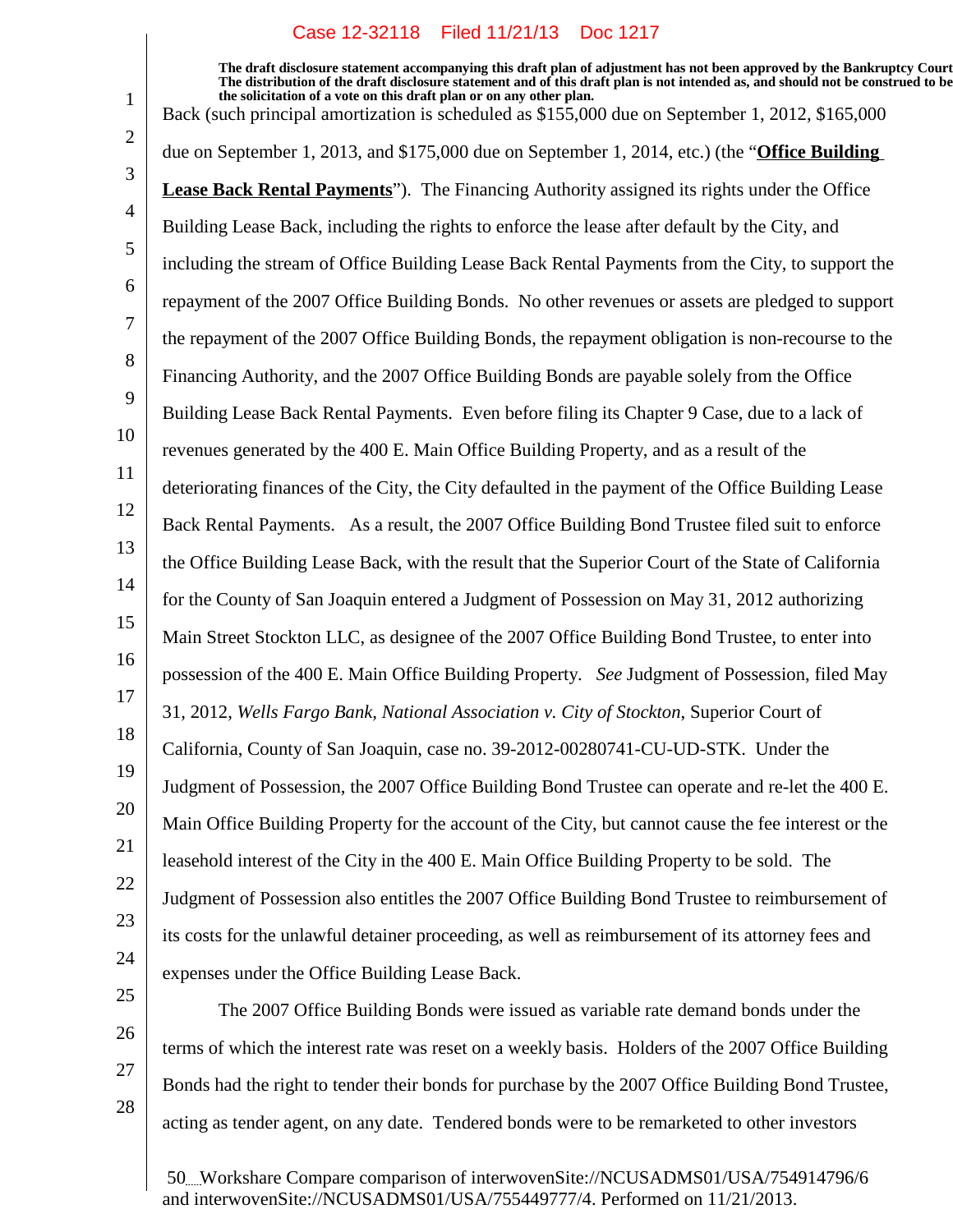1 2 3 4 5 6 7 8 9 10 11 12 13 14 15 16 17 18 19 20 21 22 23 24 25 26 27 28 **The draft disclosure statement accompanying this draft plan of adjustment has not been approved by the Bankruptcy Court. The distribution of the draft disclosure statement and of this draft plan is not intended as, and should not be construed to be, the solicitation of a vote on this draft plan or on any other plan.** pursuant to a remarketing agreement between the Financing Authority and a registered broker dealer. In order to provide liquidity to holders of the 2007 Office Building Bonds in the event that the tendered bonds could not be so remarketed, the Financing Authority and the City entered into a Standby Bond Purchase Agreement, dated as of November 29, 2007 (the "**Office Building Standby Agreement**"), with Dexia. Under the Office Building Standby Agreement, Dexia agreed to purchase any 2007 Office Building Bonds that could not be remarketed. In the event of such a purchase, the bonds so purchased ("**Bank Bonds**") were subject to adjustments to their terms so long as they were held by Dexia. On February 28, 2012, the City Council voted to commence the AB 506 process, and on April 26, 2012 an event of default of occurred in the payment by the City of the amounts due under the Office Building Lease Back. As a result of the announcement of the commencement of the AB 506 process, the occurrence of the default, and the filing of the Chapter 9 Case, all of the 2007 Office Building Bonds were tendered for purchase and were unable to be remarketed (the final tender date for the 2007 Series A Bonds is February 29, 2012, and the final tender date for the 2007 Series B Bonds is September 14, 2012). Accordingly, Assured Guaranty purchased the 2007 Office Building Bonds and is now the sole holder thereof. As Bank Bonds, the 2007 Office Building Bonds now bear interest at the Default Rate under the Office Building Standby Agreement, which is equal to the Base Rate plus 3% (currently,  $6.25\%$ ). In addition, the Bank Bonds are subject to mandatory early redemption over a seven-year period, and Assured Guaranty is obligated to insure payment of such early redemption amounts pursuant to its bond insurance policy. *(ii) Leased Property.* The 400 E. Main Office Building Property is located at 400 East Main Street, Stockton. It consists of a Class A, eight-story, steel-framed office building totaling approximately 246,541 square feet. The office building is situated on a 2.07-acre site, which is a square block fronting on <sup>9</sup> As defined in the Office Building Standby Agreement, Default Rate "means a rate per annum equal to the Base Rate plus an amount equal to three hundred basis points (3.00%)." Base Rate "means the higher of (a) the fluctuating rate per annum equal to the 'prime rate' listed daily in the 'Money Rate' section of *The Wall Street Journal*, or if *The Wall Street Journal* is not published on a particular Business Day, then, the 'prime rate' published in any other national financial journal or newspaper selected by Dexia, and if more than one such rate is listed in the applicable publication, the highest such rate shall be used or (b) the Fed Funds Rate plus fifty basis points (0.5%). Any change in the Base Rate shall take effect on the date specified in the announcement of such change."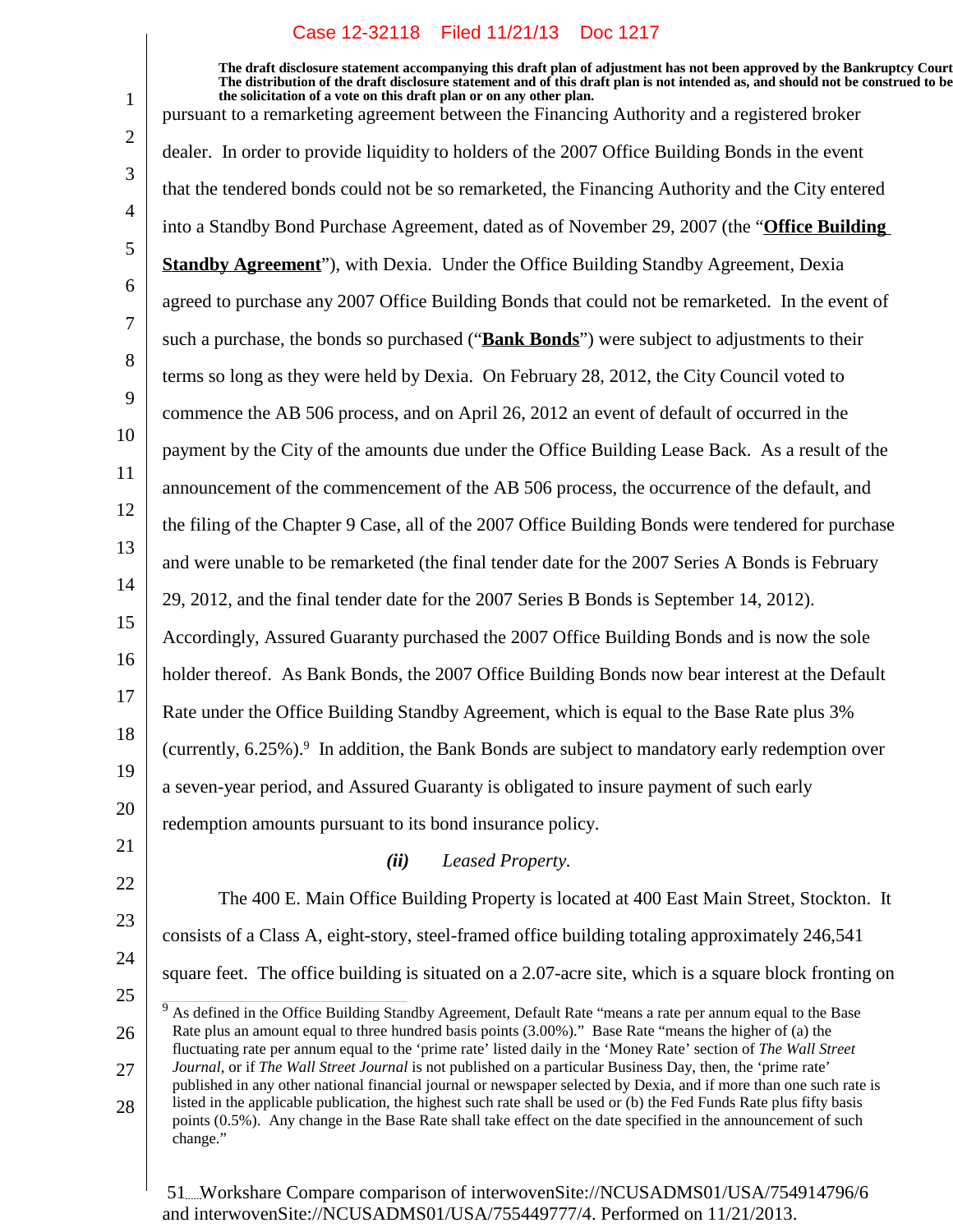**The draft disclosure statement accompanying this draft plan of adjustment has not been approved by the Bankruptcy Court. The distribution of the draft disclosure statement and of this draft plan is not intended as, and should not be construed to be, the solicitation of a vote on this draft plan or on any other plan.** East Main Street, Market Street, South California Street, and South Sutter Street. The building has an "H"-shaped floor plate with office wings flanking a central lobby on the first floor. The lower three floors step back successively to form terraces extending around the building at Floors 2, 3, and 4, while the tower above Floor 4 has planar walls. The building's exterior consists of polished granite walls with tinted single-pane glass window and painted bronze aluminum sections. It was constructed in 1988 and is supported by a foundation of cast-in-place concrete pile in the form of a two-floor subterranean parking garage, which offers a parking ratio of approximately 2.1 per 1,000 square feet, for a total of approximately 518 stalls. The 400 E. Main Office Building Property continues to be owned by the City (subject to the Office Building Lease Out to the Financing Authority and the Office Building Lease Back from the Financing Authority). The City entered into the Office Building Lease Back in the expectation of making the 400

13 14 15 16 17 E. Main Office Building Property its new City Hall—replacing the outdated and crumbling City Hall built over 100 years ago. While the 400 E. Main Office Building Property did not become the new City Hall, the City did move certain of its operations there, including its information technology, and invested several million dollars in upgrades to provide the necessary cabling and chillers for its main computer servers and related equipment.

18 19 20 21 22 23 24 25 26 Because of this investment, after the 2007 Office Building Bond Trustee took possession of the 400 E. Main Office Building Property, the City and the 2007 Office Building Bond Trustee entered into a short-term lease pursuant to which the City occupies the fourth floor of the building (the "**Fourth Floor Lease of 400 E. Main**"). As described in the Assured Guaranty Settlement Term Sheet, attached hereto as **Exhibit D**, the Fourth Floor Lease of 400 E. Main, will be superseded by the New 400 E. Main Lease. The City currently occupies (and pays above market rent for) only the fourth floor of the 400 E. Main Office Building Property. Including the City's occupancy, the 400 E. Main Office Building Property was approximately 60% vacant as of September 2013, and barely breaks even on an operating basis before debt service. Under the New 400 E. Main Lease, however, the City will enjoy exclusive use of approximately 65,000 square feet of rentable space and joint use of the common areas and will be relieved of the

27

1

2

3

4

5

6

7

8

9

10

11

12

28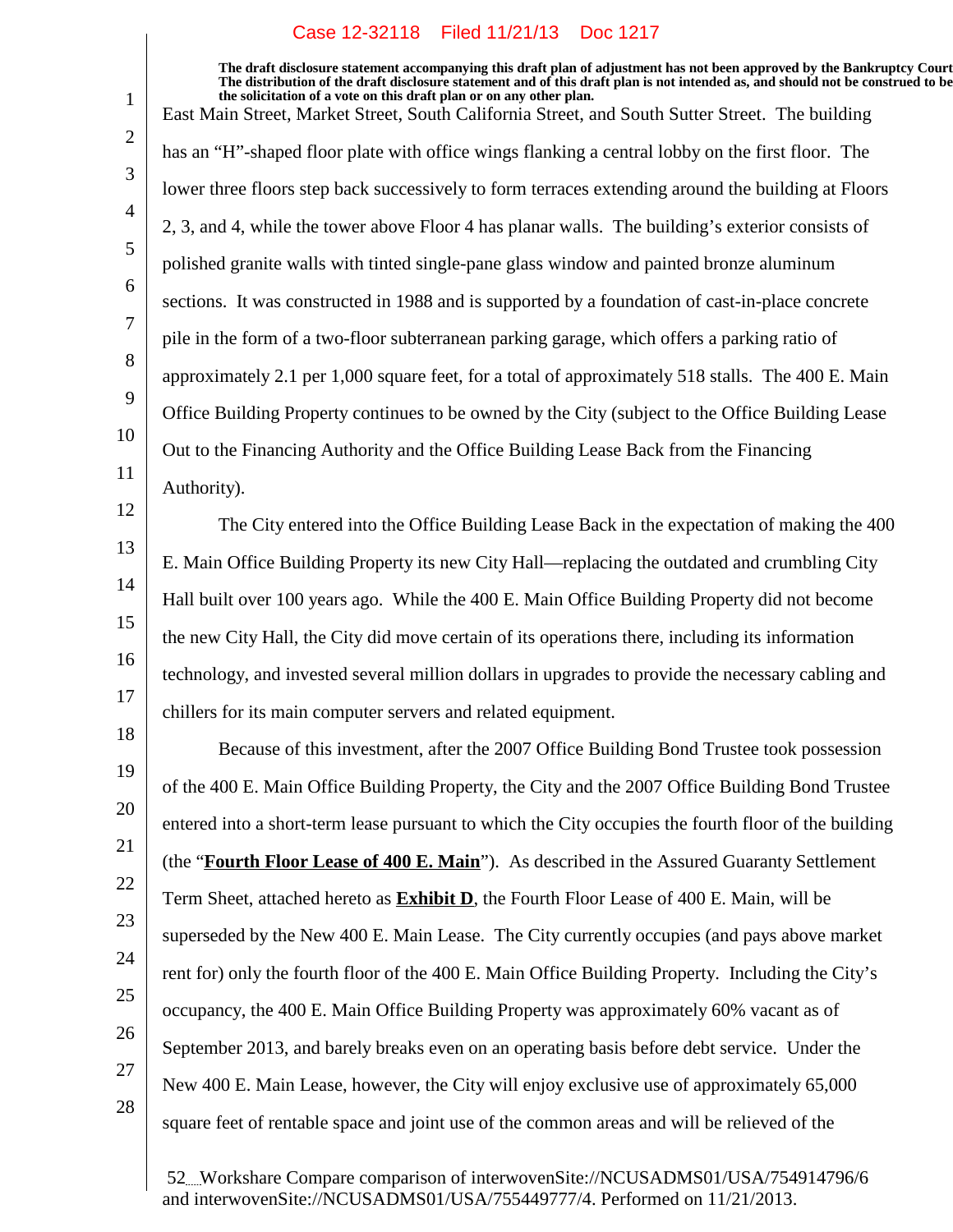**The draft disclosure statement accompanying this draft plan of adjustment has not been approved by the Bankruptcy Court. The distribution of the draft disclosure statement and of this draft plan is not intended as, and should not be construed to be, the solicitation of a vote on this draft plan or on any other plan.**

approximately \$1.8 million cost of relocating its information technology operations. In addition, its rent will be below market.

*(iii) Assured Guaranty Settlement as Applicable to the 400 E.*

*Main Office Building Property.*

1

 $1/1$ 

2

3

4

5

6

19

20

21

22

23

24

25

26

27

28

7 8 9 10 11 12 13 14 15 16 17 18 The City has reached an agreement with Assured Guaranty regarding the treatment under the Plan of the Claims arising out of the Office Building Lease Back Transaction (as well as the Pension Obligation Bonds). The terms are contained in the Assured Guaranty Settlement. In general, with respect to the 400 E. Main Property, the Assured Guaranty Settlement provides that the Office Building Lease Out and Lease Back will be terminated. The City will transfer fee title, and Main Street Stockton, LLC will transfer possessory interest, in the 400 E. Main Office Building Property to Assured Guaranty or its designee at Assured Guaranty's election, subject to the New 400 E. Main Lease. Assured Guaranty may elect to keep the property or sell it at some future date to another purchaser, subject to the New 400 E. Main Lease. Assured Guaranty shall be entitled to all rent and profits of the property after the transfer, and to all of the sales proceeds of the property should Assured Guaranty elect to sell the property. The City shall be released from any and all liability with respect to the 2007 Office Building Bonds and the terminated Office Building Lease Out and Lease Back and other related bond documents.

Further, the Assured Guaranty Settlement provides that the New 400 E. Main Lease shall include the terms set forth in the Assured Guaranty Term Sheet, including without limitation the following: the initial term shall begin on the Effective Date and end on June 30, 2022; the City shall enjoy exclusive use of the City Space (as defined in the Assured Guaranty Term Sheet); the City shall make monthly rent payments as specified in the Assured Guaranty Term Sheet; the New 400 E. Main Lease supersedes the Fourth Floor Lease of 400 E. Main.

Main Street Stockton, LLC is currently in possession, custody and control of the 400 E. Main Property, and will remain in possession, custody and control of the 400 E. Main Property through the Effective Date. The parties may later agree that a receiver will be put in possession, custody and control of the 400 E. Main Property, and that Assured Guaranty will be granted an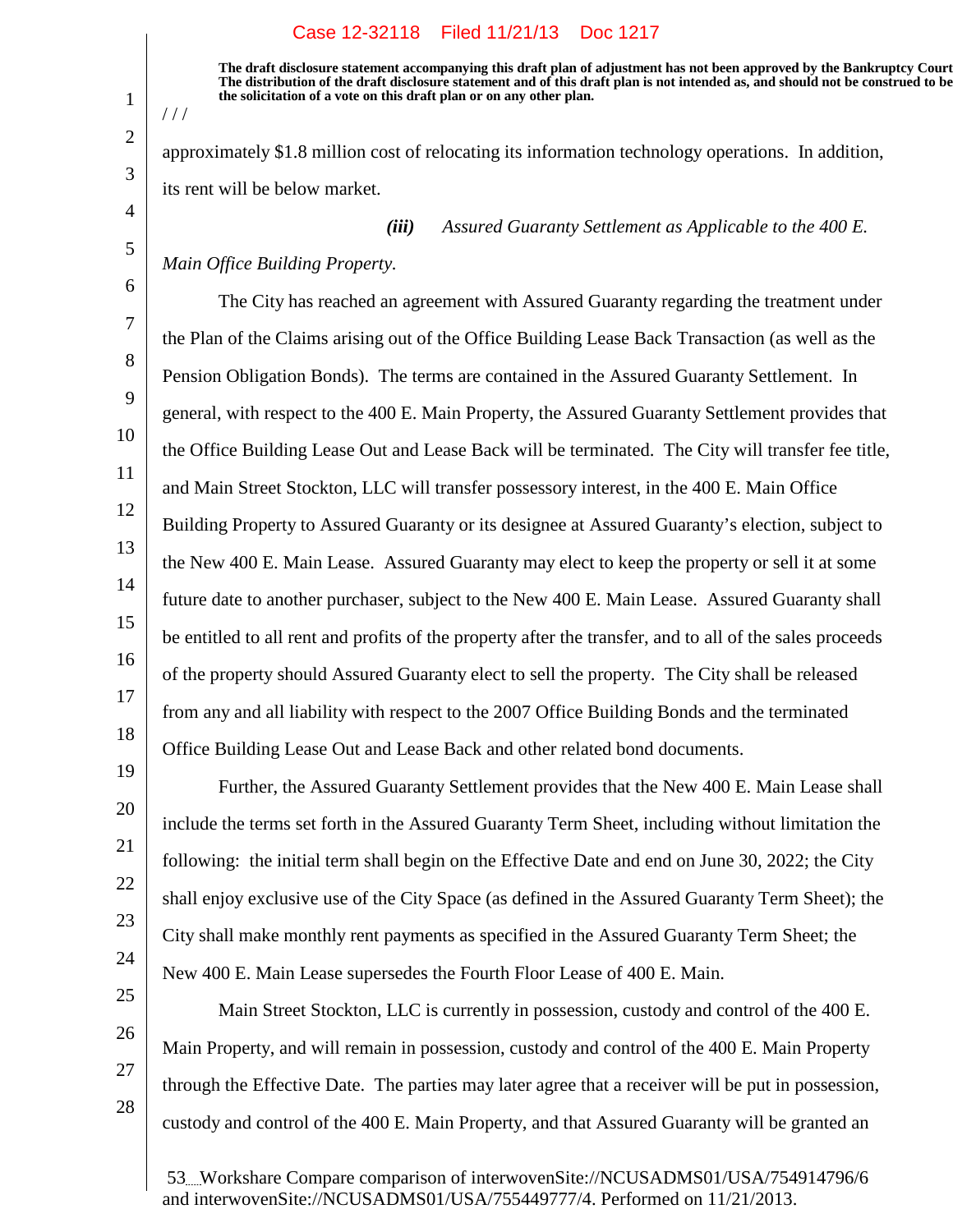|                | Case 12-32118 Filed 11/21/13 Doc 1217                                                                                                                                                                                                                                                                                             |
|----------------|-----------------------------------------------------------------------------------------------------------------------------------------------------------------------------------------------------------------------------------------------------------------------------------------------------------------------------------|
| $\mathbf{1}$   | The draft disclosure statement accompanying this draft plan of adjustment has not been approved by the Bankruptcy Court<br>The distribution of the draft disclosure statement and of this draft plan is not intended as, and should not be construed to be<br>the solicitation of a vote on this draft plan or on any other plan. |
| $\overline{2}$ | option to purchase. From and after the Effective Date, the Assured Guaranty Settlement                                                                                                                                                                                                                                            |
|                | Documents will dictate and control which entity shall continue in possession, custody and control                                                                                                                                                                                                                                 |
| 3<br>4         | of the 400 E. Main Property.                                                                                                                                                                                                                                                                                                      |
| 5              | 2009 Golf Course/Park Leases.<br>g.<br>Financial Instruments Involved.<br>(i)                                                                                                                                                                                                                                                     |
| 6              | The financial instruments involved in this transaction are the Stockton Public Financing                                                                                                                                                                                                                                          |
| 7              | Authority Lease Revenue Bonds, 2009 Series A (Capital Improvement Projects), issued on                                                                                                                                                                                                                                            |
| 8              | September 9, 2009, in the aggregate principal amount of \$35,080,000 (the "2009 Golf                                                                                                                                                                                                                                              |
| 9              | <b>Course/Park Bonds</b> "). Wells Fargo is the indenture trustee (together with any successor trustee,                                                                                                                                                                                                                           |
| 10             | the "2009 Golf Course/Park Bond Trustee") under the Indenture of Trust, dated as of                                                                                                                                                                                                                                               |
| 11             | September 1, 2009, by and between the Financing Authority and the 2009 Golf Course/Park Bond                                                                                                                                                                                                                                      |
| 12             | Trustee. A reserve fund exists for the 2009 Golf Course/Park Bonds with a balance as of                                                                                                                                                                                                                                           |
| 13             | September 1, 2013, of \$904,380.81 (the "2009 Golf Course/Park Bond Reserve Fund"). The                                                                                                                                                                                                                                           |
| 14             | funds in the 2009 Golf Course/Park Bond Reserve Fund are pledged to support repayment of the                                                                                                                                                                                                                                      |
| 15             | 2009 Golf Course/Park Bonds. The 2009 Golf Course/Park Bonds are not insured; however,                                                                                                                                                                                                                                            |
| 16             | Franklin is the sole holder of the bonds.                                                                                                                                                                                                                                                                                         |
| 17             | (ii)<br>Leased Properties.                                                                                                                                                                                                                                                                                                        |
| 18             | As described in more detail below, the properties that are involved in this transaction are                                                                                                                                                                                                                                       |
| 19             | Oak Park, the Van Buskirk Golf Course, and the Swenson Golf Course (as defined below, the                                                                                                                                                                                                                                         |
| 20             | "Golf Course/Park Properties"). In order to facilitate the financing to be provided by the 2009                                                                                                                                                                                                                                   |
| 21             | Golf Course/Park Bonds, the City, as owner of the Golf Course/Park Properties, leased the                                                                                                                                                                                                                                         |
| 22             | properties to the Financing Authority, pursuant to a site and facility lease dated as of September 1,                                                                                                                                                                                                                             |
| 23             | 2009, for a term ending on September 1, 2038, with a possible extension of the term to the date                                                                                                                                                                                                                                   |
| 24             | upon which the 2009 Golf Course/Park Bonds are paid in full. Pursuant to section 510 of the City                                                                                                                                                                                                                                  |
| 25             | Charter, the term of the lease cannot extend for more than 55 years or to August 31, 2064 (the                                                                                                                                                                                                                                    |
| 26             | "Golf Course/Park Lease Out"). The City contemporaneously leased the properties back from                                                                                                                                                                                                                                         |
| 27             | the Financing Authority for the same number of years pursuant to the terms of the Lease                                                                                                                                                                                                                                           |
| 28             | Agreement dated as of September 1, 2009 (the "Golf Course/Park Lease Back"). Thus, the City                                                                                                                                                                                                                                       |
|                |                                                                                                                                                                                                                                                                                                                                   |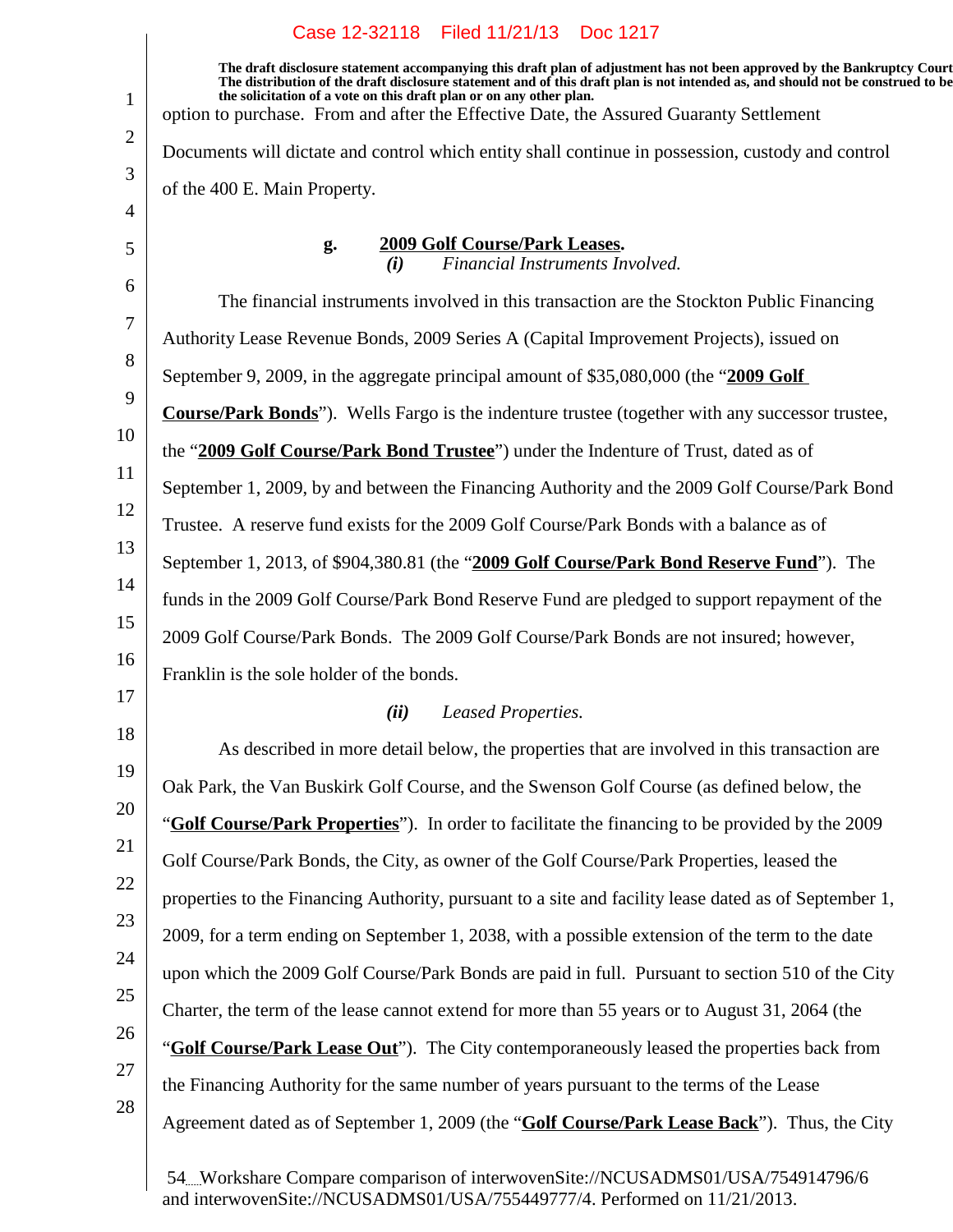**The draft disclosure statement accompanying this draft plan of adjustment has not been approved by the Bankruptcy Court. The distribution of the draft disclosure statement and of this draft plan is not intended as, and should not be construed to be, the solicitation of a vote on this draft plan or on any other plan.** is the lessor and the Financing Authority is the tenant under the Golf Course/Park Lease Out

As tenant under the Golf Course/Park Lease Out, the Financing Authority paid rent for the

transaction, and the Financing Authority is the lessor and the City is the tenant in the Golf Course/Park Lease Back transaction.

9

11

12

13

15

16

17

20

21

22

23

24

25

26

27

28

1

2

3

10 14 18 19 entire lease term in a lump sum payment in the amount of \$1.00. Pursuant to the terms of the Golf Course/Park Lease Back, the Financing Authority agreed to provide the net proceeds of the 2009 Golf Course/Park Bonds (with gross proceeds equal to \$35,080,000) to the City for the purpose of financing various capital projects. As tenant under the Golf Course/Park Lease Back, the City agreed to make payments, including certain semi-annual rental payments in varying amounts (\$2,415,838 fiscal year 2012-13, \$2,923,119 for fiscal year 2013-14, \$2,926,332 for fiscal year 2014-15, etc.) (the "**Golf Course/Park Lease Back Rental Payments**"). The Financing Authority assigned to the 2009 Golf Course/Park Bond Trustee its rights under the Golf Course/Park Lease Back, including the rights to enforce the lease after default by the City, and including the stream of Golf Course/Park Lease Back Rental Payments from the City, to support the repayment of the 2009 Golf Course/Park Bonds. No other revenues or assets are pledged to support the repayment of the 2009 Golf Course/Park Bonds, the repayment obligation is non-recourse to the Financing Authority, and the 2009 Golf Course/Park Bonds are payable solely from the Golf Course/Park Lease Back Rental Payments. A default occurred on March 1, 2012 in the payment by the City of amounts due under the Golf Course/Park Lease Back.

The subject properties consist of three separate properties, each of which continues to be owned by the City (subject to the Golf Course/Park Lease Out to the Financing Authority and the Golf Course/Park Lease Back from the Financing Authority) (as described below, the "**Golf Course/Park Properties**").

**Oak Park.(a)**

This property is a public park of approximately 61.2 acres, bounded on the east by Union Pacific railroad tracks, on the north by East Fulton Street, on the south by East Alpine Street, and on the west by North Sutter and Alvarado Streets. This park features group picnic areas, 20 picnic tables, two tot lots, 15 barbecue pits, and four restrooms. In addition, Oak Park features 11 tennis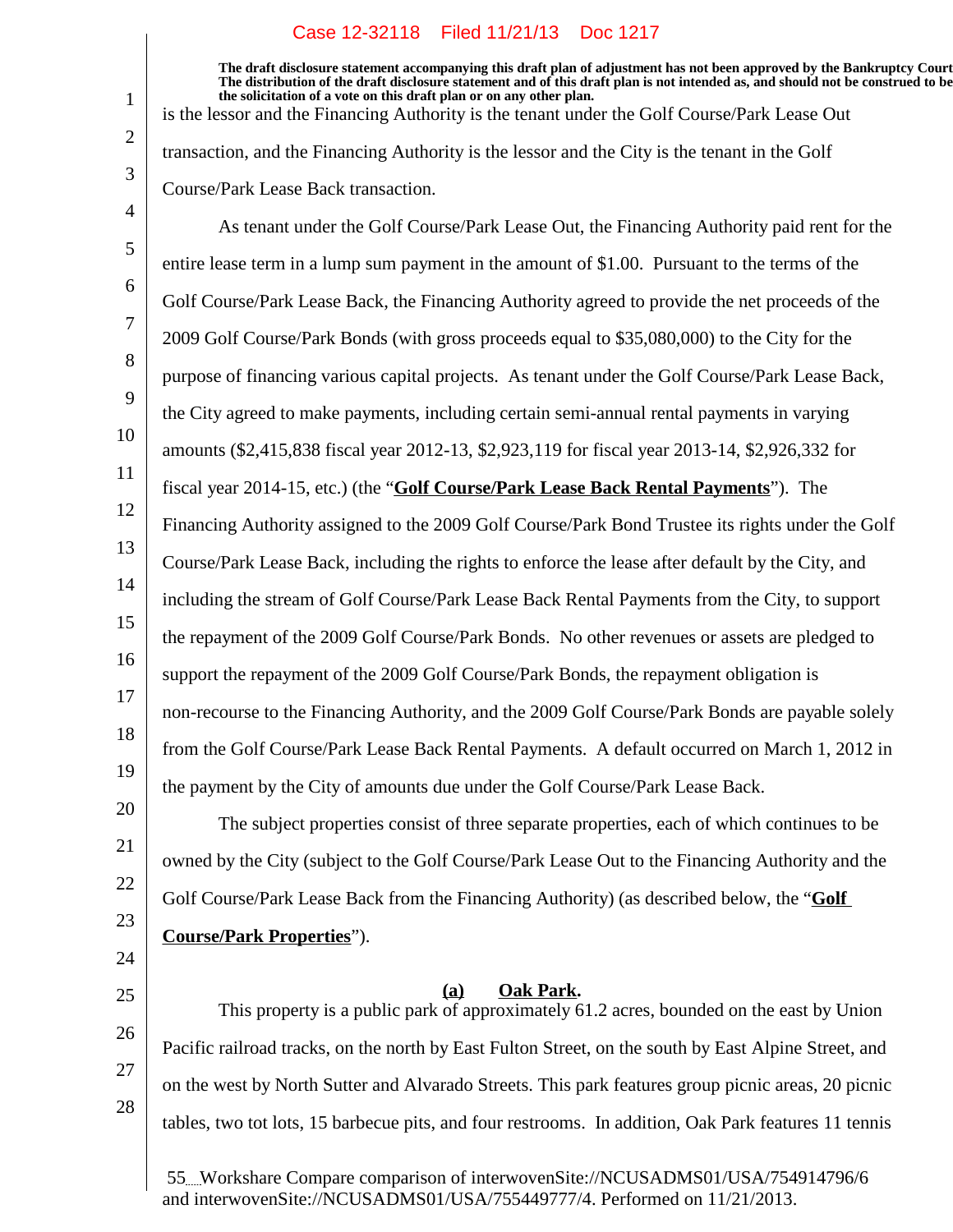$\overline{\phantom{a}}$ 

| 1        | The draft disclosure statement accompanying this draft plan of adjustment has not been approved by the Bankruptcy Court<br>The distribution of the draft disclosure statement and of this draft plan is not intended as, and should not be construed to be<br>the solicitation of a vote on this draft plan or on any other plan. |
|----------|-----------------------------------------------------------------------------------------------------------------------------------------------------------------------------------------------------------------------------------------------------------------------------------------------------------------------------------|
| 2        | courts; two regulation softball fields; the Billy Hebert Field; a 6,000 seat, regulation professional                                                                                                                                                                                                                             |
|          | minor league baseball field (renovated in 2002); a multi-use field; a community swimming pool                                                                                                                                                                                                                                     |
| 3        | complex with changing facilities; and an approximately 13,875-square-foot ice-rink facility with                                                                                                                                                                                                                                  |
| 4        | seating for 350. A one-story senior center of approximately 5,000 square feet, which is available                                                                                                                                                                                                                                 |
| 5        | for rental to the public is also located at Oak Park.                                                                                                                                                                                                                                                                             |
| 6        |                                                                                                                                                                                                                                                                                                                                   |
| 7        | <b>Swenson Golf Course.</b><br><b>(b)</b><br>This property was opened in 1952 and is located on approximately 219 acres at 6803                                                                                                                                                                                                   |
| 8<br>9   | Alexandria Place. Swenson Golf Course features a classic championship 18-hole, par 72 course;                                                                                                                                                                                                                                     |
|          | a nine-hole executive, par three course; a 15-station driving range; two putting greens and a                                                                                                                                                                                                                                     |
| 10       | practice bunker; and paved cart paths. Also located on this property is a clubhouse, an                                                                                                                                                                                                                                           |
| 11       | approximately 2,000-square-foot pro shop, an approximately 5,000-square-foot maintenance and                                                                                                                                                                                                                                      |
| 12<br>13 | storage facility, and an approximately 2,500-square-foot café with seating.                                                                                                                                                                                                                                                       |
|          | <b>Van Buskirk Golf Course.</b><br>$\left( \mathbf{c} \right)$                                                                                                                                                                                                                                                                    |
| 14       | This property was opened in 1962 and is located on approximately 214.0 acres at 1740                                                                                                                                                                                                                                              |
| 15       | Houston Avenue. The Van Buskirk Golf Course features a classically designed par 72, 18-hole                                                                                                                                                                                                                                       |
| 16       | course, an all-grass driving range with 15 stations, two practice greens, and partially paved cart                                                                                                                                                                                                                                |
| 17       | paths. Also located on this Property is a clubhouse, an approximately 2,000-square-foot pro shop,                                                                                                                                                                                                                                 |
| 18       | an approximately 5,000-square-foot maintenance and storage facility, and an approximately                                                                                                                                                                                                                                         |
| 19       | 2,500-square-foot cafe with seating. The Van Buskirk real property is subject to a senior                                                                                                                                                                                                                                         |
| 20       | reversionary interest, and if it were to be converted from a public recreational use it may revert to                                                                                                                                                                                                                             |
| 21       | private parties.                                                                                                                                                                                                                                                                                                                  |
| 22       | All three properties are zoned for their current use, and it would be unlikely that the                                                                                                                                                                                                                                           |
| 23       | zoning could be changed for commercial development, even assuming that commercial                                                                                                                                                                                                                                                 |
| 24       | development of any of the properties would be economically viable given Stockton's current real                                                                                                                                                                                                                                   |
| 25       | estate market. As owner of the fee interest in the property, the City would have to approve any                                                                                                                                                                                                                                   |
| 26       | application for a zoning change.                                                                                                                                                                                                                                                                                                  |
| 27       | //                                                                                                                                                                                                                                                                                                                                |
| 28       | ///                                                                                                                                                                                                                                                                                                                               |
|          |                                                                                                                                                                                                                                                                                                                                   |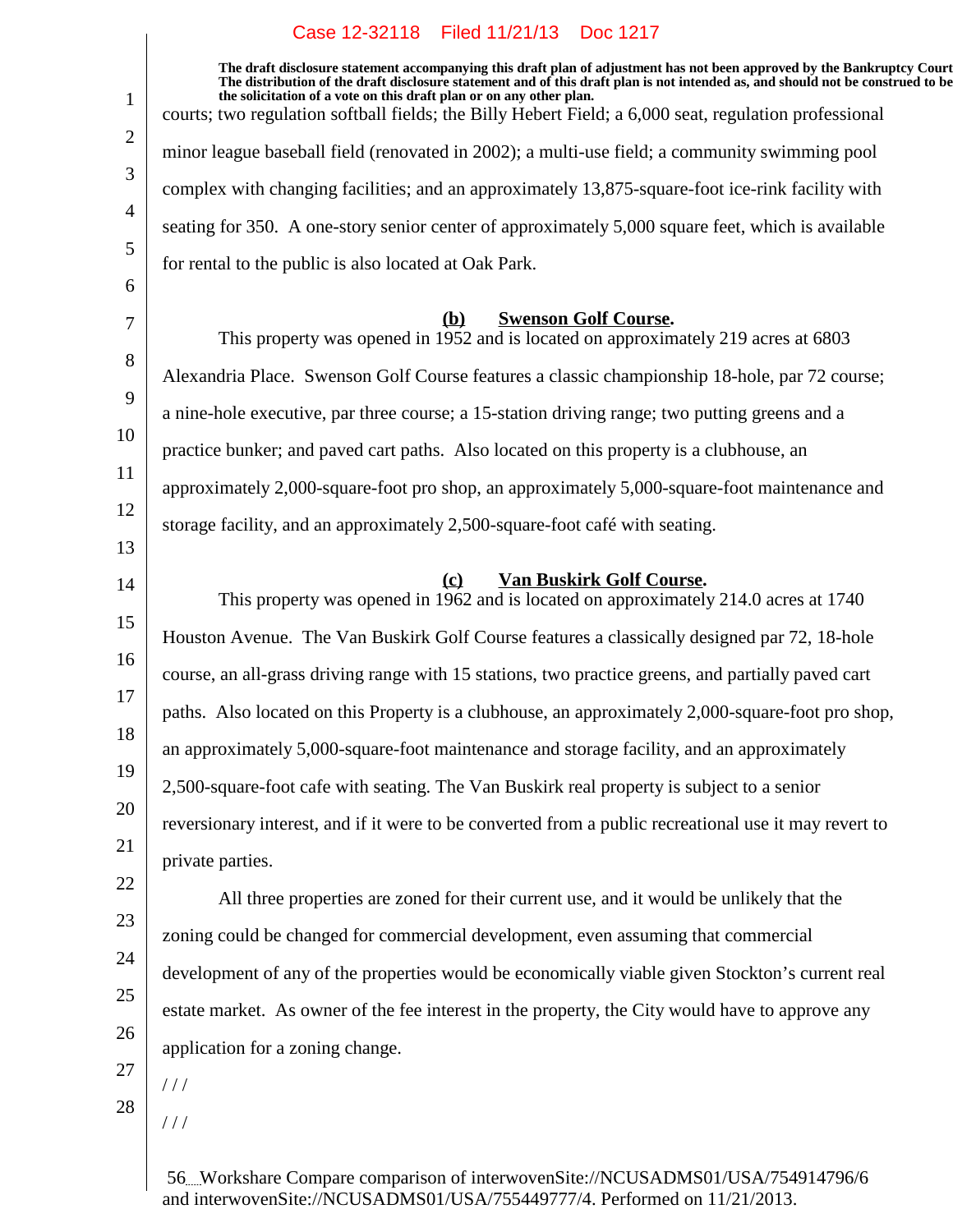| //                 |                                                                                                                                                                                                     |                          |                                 |                                                       |  |
|--------------------|-----------------------------------------------------------------------------------------------------------------------------------------------------------------------------------------------------|--------------------------|---------------------------------|-------------------------------------------------------|--|
|                    | (iii)                                                                                                                                                                                               |                          |                                 | Operating Revenue Shortfalls Experienced for the Golf |  |
|                    | Course/Park Properties.                                                                                                                                                                             |                          |                                 |                                                       |  |
|                    | The Golf Course/Park Properties generate revenues, but these revenues have historically                                                                                                             |                          |                                 |                                                       |  |
|                    | been short of the amounts necessary to cover operating expenses.                                                                                                                                    |                          |                                 |                                                       |  |
|                    | The table below lists revenues, expenses, and operating deficits for the two golf courses: <sup>10</sup>                                                                                            |                          |                                 |                                                       |  |
|                    |                                                                                                                                                                                                     | FY 2010-11               | FY 2011-12                      | FY 2012-13                                            |  |
|                    |                                                                                                                                                                                                     | Actual (\$)              | <b>Unaudited</b><br>Actual (\$) | Projected (\$)                                        |  |
|                    | <b>Revenues</b><br><b>Swenson Golf Course</b><br>Van Buskirk Golf Course                                                                                                                            | 1,126,374<br>532,091     | 1,260,192<br>597,066            | 1,073,415<br>495,366                                  |  |
|                    | <b>Expenses</b><br><b>Swenson Golf Course</b><br>Van Buskirk Golf Course                                                                                                                            | 1,195,093<br>802,591     | 1,390,097<br>816,755            | 1,289,120<br>702,248                                  |  |
|                    | <b>Operating Deficit</b><br><b>Swenson Golf Course</b><br>Van Buskirk Golf Course                                                                                                                   | (68, 719)<br>(270, 500)  | (129,905)<br>(219, 689)         | (215,705)<br>(206, 882)                               |  |
|                    |                                                                                                                                                                                                     |                          |                                 |                                                       |  |
|                    | Operating deficits for Oak Park are difficult to calculate with precision because revenues<br>for certain facilities, such as the pool, the softball fields, and the senior center, are pooled with |                          |                                 |                                                       |  |
|                    | revenues from related City facilities. For the past three years, however, these operating deficits                                                                                                  |                          |                                 |                                                       |  |
|                    | are estimated to be approximately \$400,000 per year.                                                                                                                                               |                          |                                 |                                                       |  |
|                    | As a result, each of the properties generates no revenues at all to service the debt                                                                                                                |                          |                                 |                                                       |  |
|                    | obligations of the 2009 Golf Course/Park Bonds. Instead, the City has historically utilized certain                                                                                                 |                          |                                 |                                                       |  |
|                    | unpledged revenues and made expenditures from the General Fund to cover the operating                                                                                                               |                          |                                 |                                                       |  |
|                    | shortfalls of the Golf Course/Park Properties and to pay debt service on the 2009 Golf                                                                                                              |                          |                                 |                                                       |  |
|                    |                                                                                                                                                                                                     |                          |                                 |                                                       |  |
|                    | (iv)                                                                                                                                                                                                | Lease Rejection by City. |                                 |                                                       |  |
|                    |                                                                                                                                                                                                     |                          |                                 |                                                       |  |
| Course/Park Bonds. | The City has determined that it cannot afford to pay the debt service on the 2009 Golf<br>Course/Park Bonds from General Fund revenues or from other unpledged revenues. As a result,               |                          |                                 |                                                       |  |

and interwovenSite://NCUSADMS01/USA/755449777/4. Performed on 11/21/2013.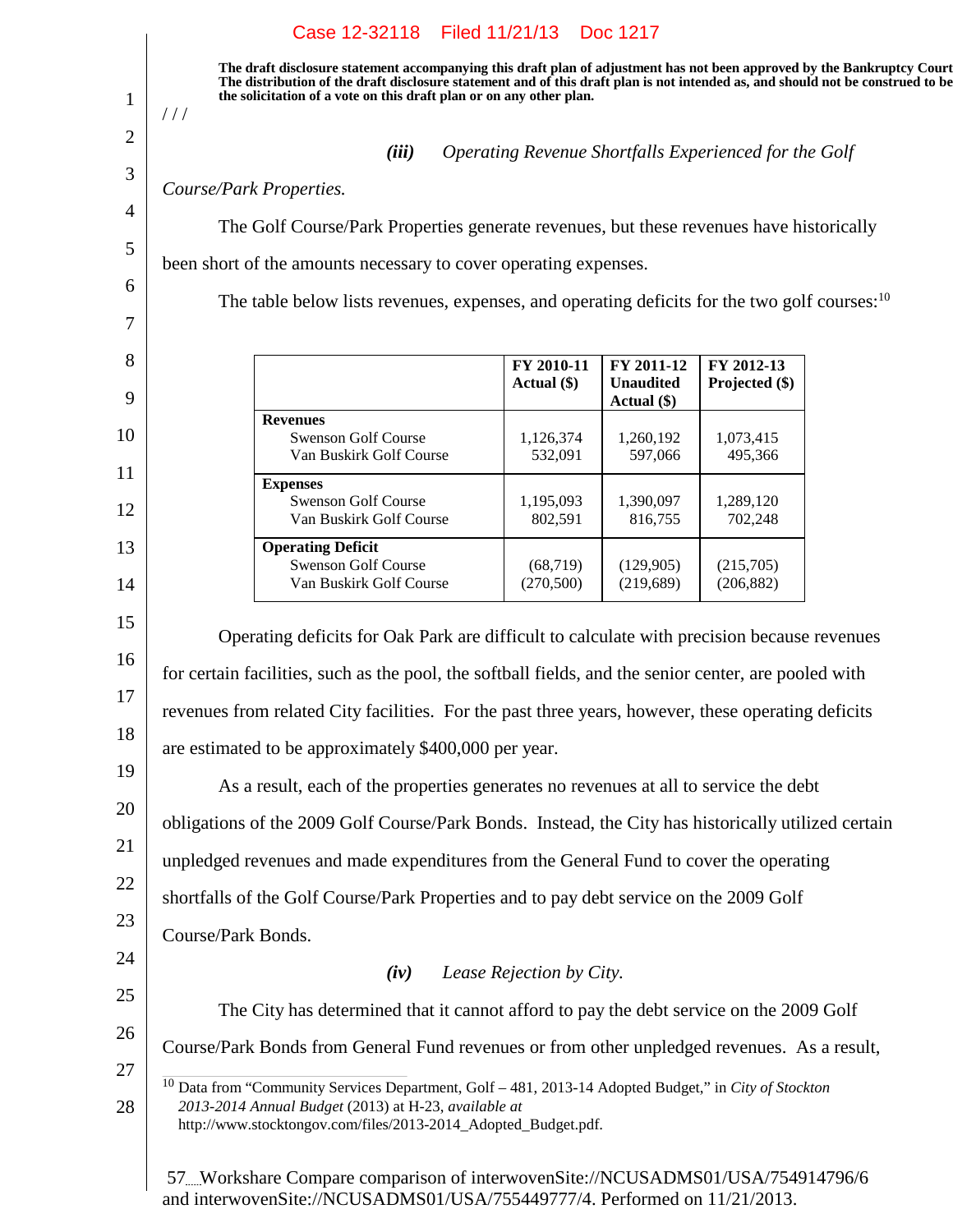1

 $1/1$ 

2

3

20

21

**The draft disclosure statement accompanying this draft plan of adjustment has not been approved by the Bankruptcy Court. The distribution of the draft disclosure statement and of this draft plan is not intended as, and should not be construed to be, the solicitation of a vote on this draft plan or on any other plan.**

the City has decided to reject the Golf Course/Park Lease Out and the Golf Course/Park Lease Back under section 365(a).

4 5 6 7 8 9 10 11 12 13 14 15 16 17 18 19 The practical consequences of such lease rejection are difficult to predict. As a result of the rejection by the City of the Golf Course/Park Lease Out, the 2009 Golf Course/Park Bond Trustee, as the nominal tenant pursuant to the assignment from the Financing Authority of all of the rights of the Authority under the Golf Course/Park Lease Out, may have the option under section 365(h) to take possession of the Golf Course/Park Properties for the balance of the term of the Golf Course/Park Lease Out so long as the rent is paid and other amounts to be paid by it under the Golf Course/Park Lease Out are paid (and the City reserves its rights to contest or place limitations upon such election), or to treat the rejection of the Golf Course/Park Lease Out as a termination of the same and thereby allow possession and control of the Golf Course/Park Properties to remain with the City. Should the 2009 Golf Course/Park Bond Trustee succeed in taking possession and control of the Golf Course/Park Properties from the City, the City would be relieved of the obligation under the Golf Course/Park Lease Back to pay for expenses associated with the Golf Course/Park Properties, including utilities, insurance, and maintenance expenses, all of which would instead be borne by the 2009 Golf Course/Park Bond Trustee. The rent under the Golf Course/Park Lease Out was paid in a lump sum from the proceeds of the 2009 Golf Course/Park Bonds, so no further rent would be due and owing.

The City would have an interest, however, in ensuring that the Golf Course/Park Properties are run in a responsible, safe and professional manner.

22 23 24 25 26 27 28 The actual decision will likely be made by Franklin, as the current holder of the 2009 Golf Course/Park Bonds, or its successor(s) should Franklin transfer ownership of the bonds. Franklin would have at least these options: (1) treat the rejection as a breach of the lease, make a claim for damages for breach of lease, and allow possession and control of the Golf Course/Park Properties to remain with the City (and the City would then need to make the decision of whether to continue to operate the Golf Course/Park Properties and underwrite the operating losses or close the Golf Course/Park Properties and pay for the closure, maintenance, security and other holding costs);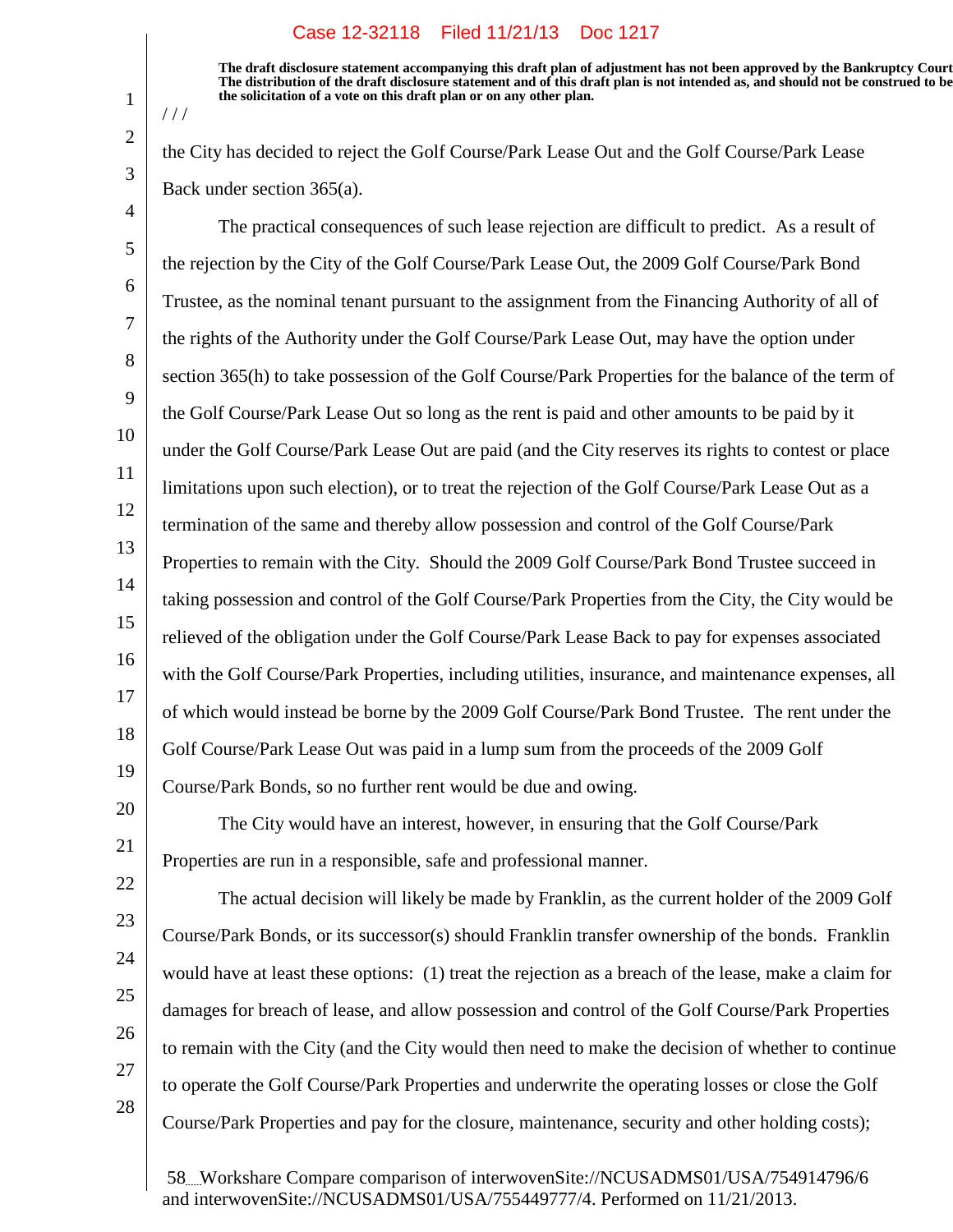**The draft disclosure statement accompanying this draft plan of adjustment has not been approved by the Bankruptcy Court. The distribution of the draft disclosure statement and of this draft plan is not intended as, and should not be construed to be, the solicitation of a vote on this draft plan or on any other plan.**

(2) attempt to exercise the option under section 365(h) to take over possession and either operate the Golf Course/Park Properties (and underwrite the operating deficits, likely in the hope that such operating deficits can be converted into operating profits), or hold the Golf Course/Park Properties without operating them (and underwrite the closure, maintenance, security and other holding costs) in order to sell the rights to the remaining term of the Golf Course/Park Lease Out to a third party. Although theoretically possible, the City believes it is unlikely that Franklin would decide to enter into possession of the Golf Course/Park Properties for the balance of the term of the Golf Course/Park Lease Out and shut the properties down, which would obligate Franklin to pay all of the closure, maintenance, security and other holding costs of the Golf Course/Park Properties without realizing any revenue at all from the operation of the properties. The City is party to executory contracts with vendors, managers and operators of services and facilities located at the Golf Course/Park Properties (e.g., the Golf Courses are operated by a management company, as is the ice rink, etc.). Should the City not be in a position to continue to

14 15 16 17 18 19 operate the Golf Course/Park Properties (because Franklin is successful in causing the 2009 Golf Course/Park Bond Trustee to take over possession), the City will likely reject the executory contracts related to the properties. However, if the City remains in possession and control of the properties, the City will likely re-negotiate such contracts or may assume such executory contracts.

20 21 22 23 At this time the City does not know whether the 2009 Golf Course/Park Bond Trustee/Franklin would decide to attempt to enter into possession (which the City may contest or attempt to impose conditions upon). When the City is in a position to make such decisions, the City will decide to reject, assume or renegotiate executory contracts with such vendors and other parties.

Should the 2009 Golf Course/Park Bond Trustee/Franklin decide to and be successful in taking possession of the Golf Course/Park Properties from the City, at the end of the term of the Golf Course/Park Lease Out, possession, custody and control of the Golf Course/Park Properties will revert to the City as the owner of the Golf Course/Park Properties.

28

/ / /

24

25

26

27

1

2

3

4

5

6

7

8

9

10

11

12

13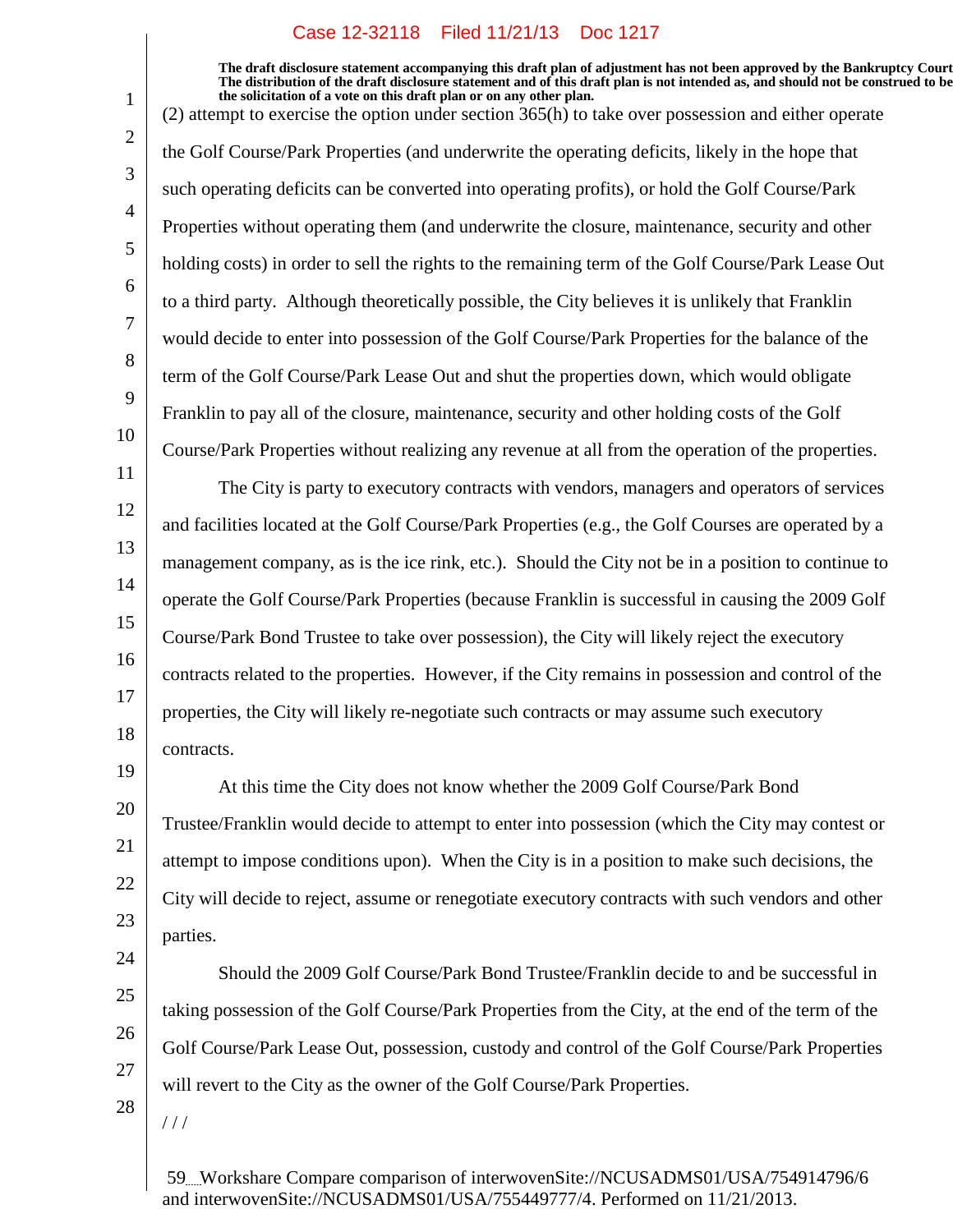**The draft disclosure statement accompanying this draft plan of adjustment has not been approved by the Bankruptcy Court. The distribution of the draft disclosure statement and of this draft plan is not intended as, and should not be construed to be, the solicitation of a vote on this draft plan or on any other plan.**

*(v) Limits/Restrictions Upon the Right of the Golf Course/Park*

*Bond Trustee/Franklin to Take Over Possession of the Golf Course/Park Properties.*

1

 $1/1$ 

2

3

4

5

6

7

8

9

10

11

12

13

14

24

25

26

27

28

As a result of the lease/leaseback transaction described herein, the City is currently in possession, custody and control of the Golf Course/Park Properties, but section 365(h) may provide the Golf Course/Park Bond Trustee/Franklin the right to enter into possession and control of the Golf Course/Park Properties. However, the Golf Course/Park Lease Out states in section 5 thereof, entitled "Purpose": "The Authority shall use the Site and the Facility solely for the purpose of leasing the Site and the Facility to the City, pursuant to the Lease Agreement . . ." Thus, the Golf Course/Park Bond Trustee/Franklin (having succeeded to the rights of the Authority by assignment) may not have any rights to the Golf Course/Park Properties other than to lease them to the City, and specifically may not have the right to operate the Golf Course/Park Properties for their own account. The City is still considering the merits of such an argument.

15 16 17 18 19 20 21 22 23 Further, the Golf Course/Park Bond Trustee/Franklin is not currently in possession of the Golf Course/Park Properties and if they wished to invoke section 365(h), the changeover in possession and control from the City to the Golf Course/Park Bond Trustee/Franklin would not be nearly as straightforward and uncomplicated as the typical situation in which a commercial tenant merely remains in possession of its existing leased premises. The City would have an ongoing and continuing interest in ensuring that the golf courses and the park would continue to be operated in a responsible, safe and professional manner so as not to endanger the citizens of Stockton and not let the properties go into disrepair or worse, abandonment. Finally, the Golf Course/Park Properties are subject to use restrictions that mandate that the properties be used only for the existing activities and uses.

**Franklin disputes the foregoing characterization of its rights and remedies in respect to the 2009 Golf Course/Park Bonds, including the alleged limits or restrictions upon its right to possess and use the Golf Course/Park Properties.**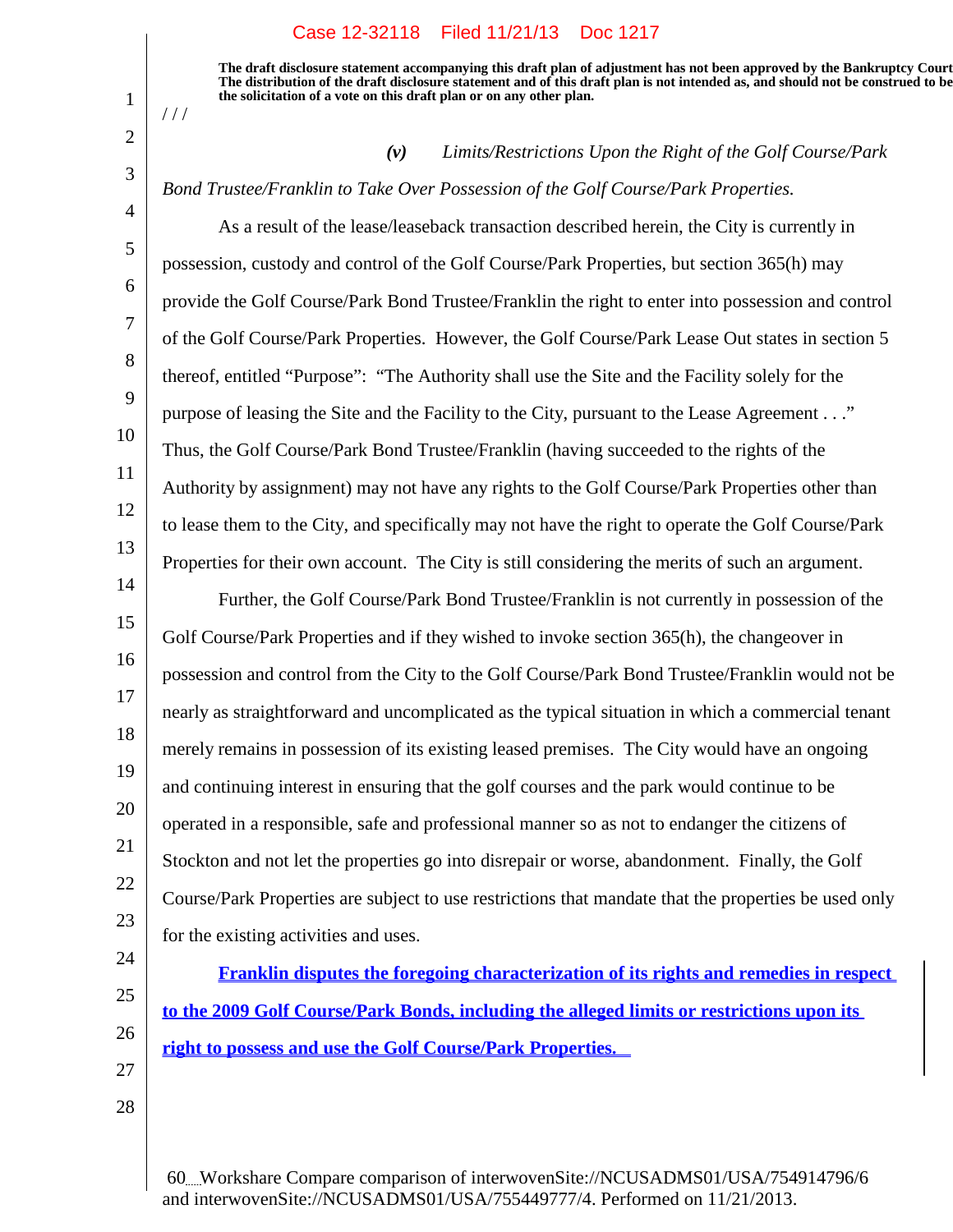1

**The draft disclosure statement accompanying this draft plan of adjustment has not been approved by the Bankruptcy Court. The distribution of the draft disclosure statement and of this draft plan is not intended as, and should not be construed to be, the solicitation of a vote on this draft plan or on any other plan.**

| $\overline{2}$      | Rather Than Maintaining the Status Quo, a Takeover by<br>(a)<br>Franklin Would Interrupt the Status Quo and Require Planning, Transition, and Coordinated |
|---------------------|-----------------------------------------------------------------------------------------------------------------------------------------------------------|
| 3<br>$\overline{4}$ | Implementation<br>Should the Golf Course/Park Bond Trustee/Franklin decide, for some reason, to take over                                                 |
| 5                   | the operations at the Golf Course/Park Properties, there will be a fairly massive change to the                                                           |
| 6                   | operations of the Golf Course/Park Properties. In order to plan for such a takeover, and in the                                                           |
| $\overline{7}$      | absence of agreement with the Golf Course/Park Bond Trustee/Franklin on such issues, the City                                                             |
| 8                   | would request that the Court enter an order outlining a process and timelines for the                                                                     |
| 9                   | decision-making process (e.g., when would the Golf Course/Park Bond Trustee/Franklin need to                                                              |
| 10                  | make a final decision about whether to take over such operations? When would the change over                                                              |
| 11                  | of possession occur? Which vendors would the Golf Course/Park Bond Trustee/Franklin like to                                                               |
| 12                  | retain and which vendors would they terminate (assuming they could even do so)?), as well as                                                              |
| 13                  | protections for the City to ensure the responsible, safe and professional operation of the facilities                                                     |
| 14                  | throughout the years of the Golf Course/Park Lease Out term (liability insurance satisfactory to                                                          |
| 15                  | the City would need to be maintained, adequate measures for security at all three facilities would                                                        |
| 16                  | need to be in place or in prospect, measures to ensure that access to all three facilities by members                                                     |
| 17                  | of the public would not be interrupted, changeover in billing arrangements for utilities such as                                                          |
| 18                  | water, gas, electricity, and telephone would need to be in place, arrangements with any new                                                               |
| 19                  | vendors would need to be in place, arrangements satisfactory to the City for the maintenance and                                                          |
| 20                  | upkeep and replacement of obsolete or non-functional equipment located at the facilities and                                                              |
| 21                  | maintenance and capital improvements of the facilities themselves would need to be in place,                                                              |
| 22                  | arrangements for allowing City personnel to access infrastructure and other public facilities                                                             |
| 23                  | located on the subject properties would need to be in place, etc.). The City would want to be                                                             |
| 24                  | protected from the uncertainty of not knowing when or if the Golf Course/Park Bond                                                                        |
| 25                  | Trustee/Franklin would decide to enter into possession of the Golf Course/Park Properties. The                                                            |
| 26                  | City would want protection from Franklin attempting to provide the public with the idea that the                                                          |
| 27                  | City and the citizens of the City would lose access to and the use of the Golf Course/Park                                                                |
| 28                  | Properties unless Franklin's payment demands are met. The City would want protection from                                                                 |
|                     | Franklin taking possession of the Golf Course/Park Properties to simply cease operations at the                                                           |
|                     |                                                                                                                                                           |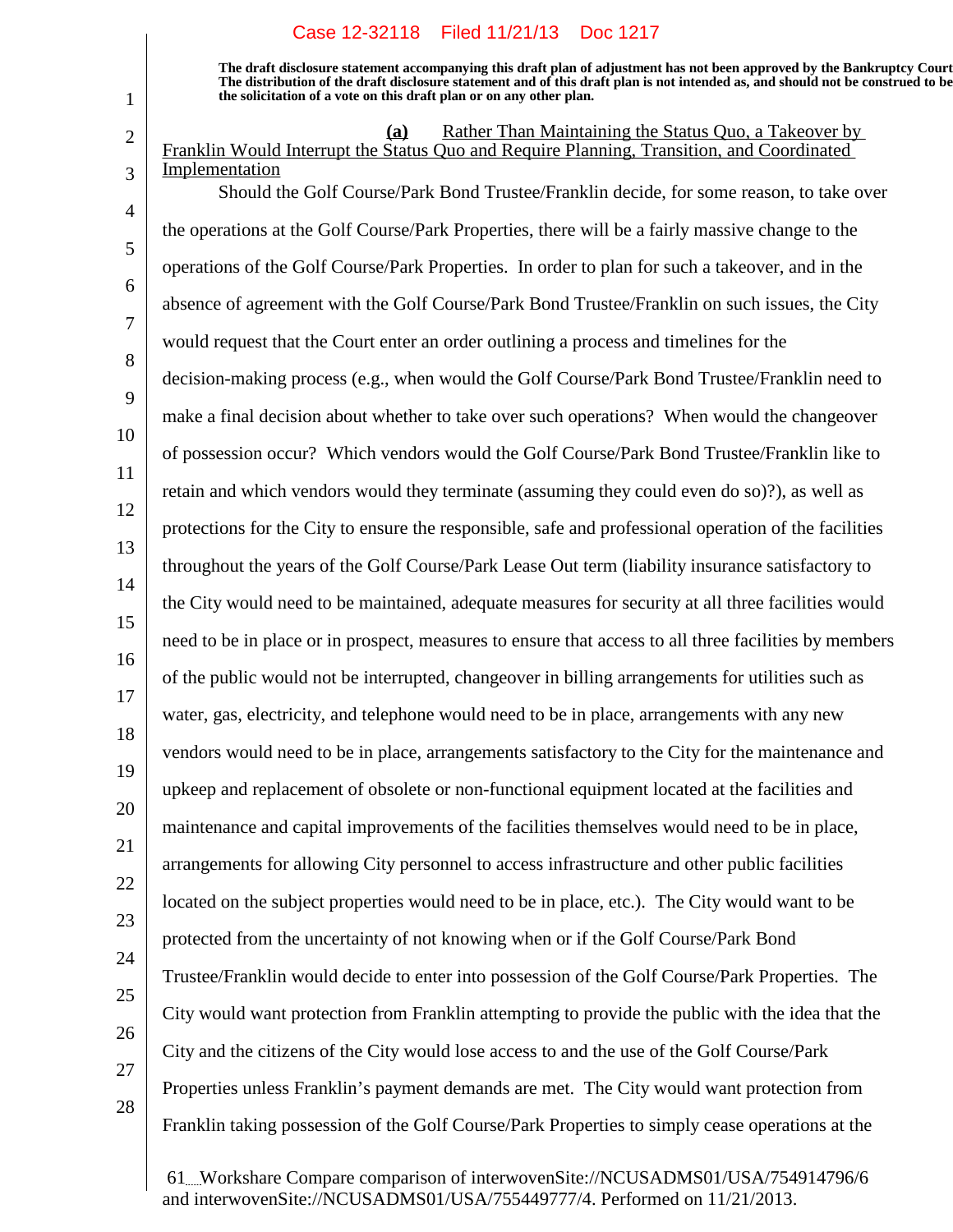1 2 3 4 5 6 7 8 9 10 11 12 13 14 15 16 17 18 19 20 21 22 23 24 25 26 27 28 **The draft disclosure statement accompanying this draft plan of adjustment has not been approved by the Bankruptcy Court. The distribution of the draft disclosure statement and of this draft plan is not intended as, and should not be construed to be, the solicitation of a vote on this draft plan or on any other plan.** facilities, or worse, operate the facilities in an unsafe manner or allow the facilities to fall into disrepair and neglect. And, the City would want protection from the chaos and public confusion that could result if there are not guidelines and timetables for the transition from City-operated properties to privately-operated properties.  $\overline{++}$  $4/1$ **(b)** The Golf Courses Must Continue to Be Operated as Golf Courses, and Oak Park Must Continue to Be Operated as a Park Should the Golf Course/Park Bond Trustee/Franklin decide, for some reason, to take over the operations at the Golf Course/Park Properties, the current usage of the facilities could not be altered by the Golf Course/Park Bond Trustee/Franklin, to say, construction of residential housing or construction of office or retail buildings. Van Buskirk Golf Course, Swenson Golf Course, and Oak Park are all designated "Parks and Recreation" by the 2035 Stockton General Plan. According to the General Plan, "Allowed Uses" under the Parks and Recreation designation include "City and county parks, golf courses, marinas, community centers, public and quasi-public uses, and other similar and compatible uses". Pages 3-7 of the Goals and Policies Report, December 2007. These three properties are designated PF (Public Facilities) by the Stockton Development Code (Zoning Ordinance). The PF Zoning District includes not just parks, but City facilities throughout the City. As such, the list of permissible land uses is somewhat broader, with provisions for auditoriums, libraries, and similar civic uses. However, very few of these land uses are permitted without a discretionary permit from either the Community Development Director or the Planning Commission. With each discretionary permit, the review authority must make a written finding that the request is consistent with the General Plan. Referring back to the "Parks and Recreation" General Plan designation and its limited list of acceptable uses, the review authority would be precluded from making this finding for any proposed non-conforming use and, therefore, could not approve any of these additional uses. Instead, the only permissible uses would be those listed in the General Plan.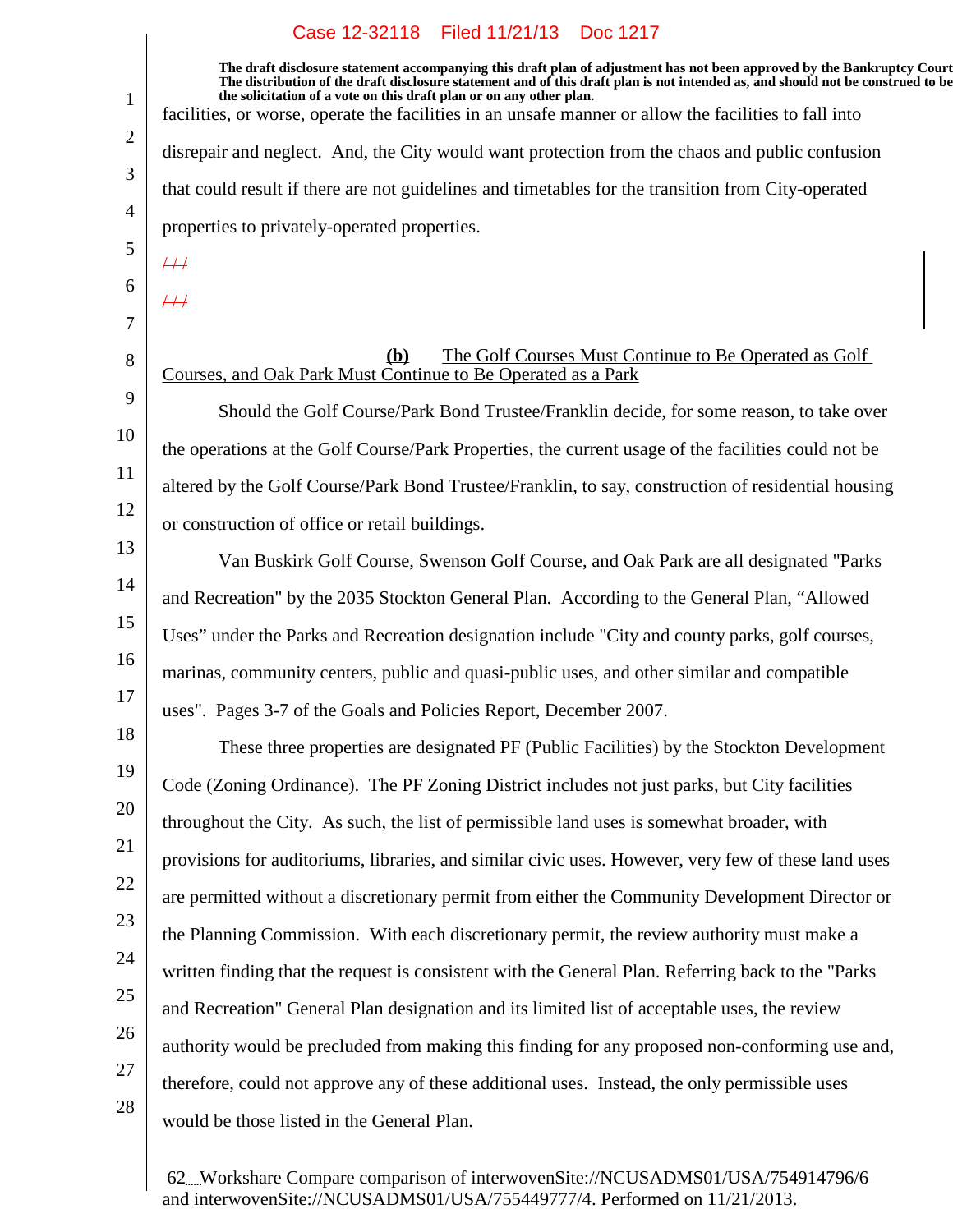**The draft disclosure statement accompanying this draft plan of adjustment has not been approved by the Bankruptcy Court. The distribution of the draft disclosure statement and of this draft plan is not intended as, and should not be construed to be, the solicitation of a vote on this draft plan or on any other plan.** In addition, the Van Buskirk Golf Course is subject to a restrictive condition upon title

providing that if the property is not used for public purposes, the property reverts to the prior owner of the property.

#### *(vi) Adversary Proceeding*

5 6 7 8 9 10 11 12 13 14 15 16 17 On October 14, 2013, the 2009 Golf Course/Park Bond Trustee, Franklin High Yield Tax-Free Income Fund, and Franklin California High Yield Municipal Fund commenced an adversary proceeding against the City by filing a Complaint for Declaratory Relief in the Bankruptcy Court. [Dkt. No. 1181, commencing Adversary Case 13-2315] (the "**Franklin Re-characterization Adversary Proceeding**"). In this complaint, the plaintiffs seek a declaration: (1) that the Golf Course/Park Lease Out and the Golf Course/Park Lease Back are not in fact true leases of nonresidential real property under section 365 and therefore cannot be rejected by the City; (2) that their claims with respect to the Golf Course/Park Lease Out and the Golf Course/Park Lease Back are instead secured claims under section 506(a) secured by an interest in the Golf Course/Park Properties; and (3) in the alternative, if the Bankruptcy Court concludes that the Golf Course/Park Lease Out and the Golf Course/Park Lease Back are in fact true leases under section 365, that all rent payable under them from the Petition Date through the effective date of rejection is an administrative expense payable under sections  $365(d)(3)$  and  $503$ .

19 20 21 22 23 24 25 26 27 The City believes that there is no merit to the Franklin Re-characterization Adversary Proceeding and plans to vigorously defend the same. The City further believes that even if the plaintiffs are successful in re-characterizing the Golf Course/Park Lease Out transaction as a secured loan obligation, the security for such loan would be the remaining term of the leasehold interest in the Golf Course/Park Properties, and that such leasehold interest has little or no value. As discussed above, given the current zoning and use restrictions, the subject properties would need to be operated, after foreclosure on the leasehold interests by the plaintiffs, as golf courses and a park, which operations have historically been cash flow negative, that is, subsidized by the City because the direct costs of the operations far exceed the gross revenues generated by the Golf Course/Park Properties.

28

18

1

2

3

4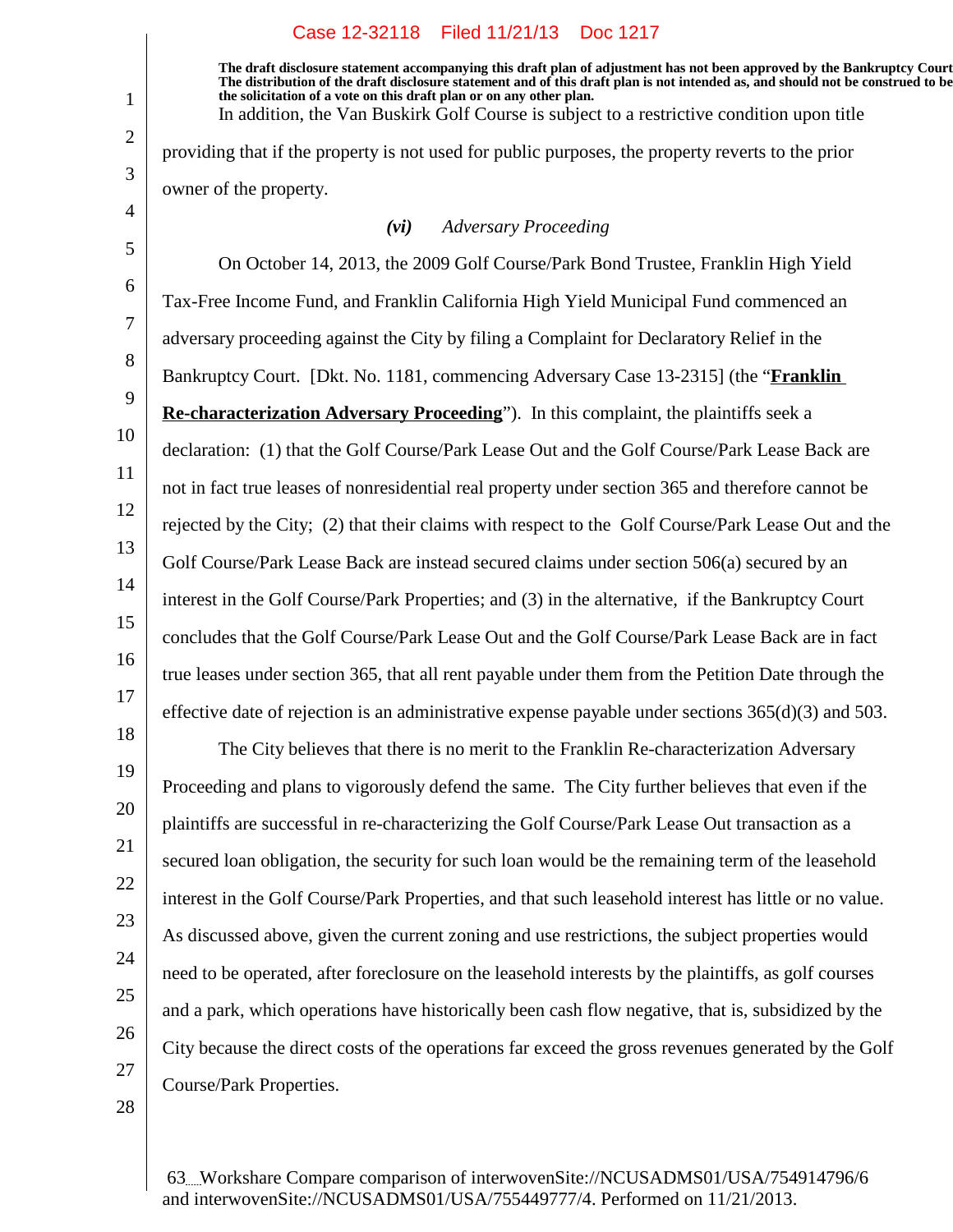**The draft disclosure statement accompanying this draft plan of adjustment has not been approved by the Bankruptcy Court. The distribution of the draft disclosure statement and of this draft plan is not intended as, and should not be construed to be, the solicitation of a vote on this draft plan or on any other plan.**

## **9.** Pension Obligation Bonds.

The Plan does not modify, amend, or alter the Pension Obligation Bonds (defined below) or the obligations of Assured Guaranty to pay principal or redemption price of, or interest on Pension Obligation Bonds as and when such amounts become due under Pension Obligation Bond Indenture, which payments shall be made by Assured Guaranty in accordance with, and subject to, the terms of the Pension Obligation Bond Insurance Policy.

 $\overline{++}$ 

1

2

3

4

5

6

7

20

21

22

23

24

25

26

27

28

8 9 10 11 12 13 14 15 16 17 18 19 The financial instruments involved in this transaction are the City of Stockton 2007 Taxable Pension Obligation Bonds issued on April 5, 2007 in the aggregate principal amount of \$125,310,000 (the "**Pension Obligation Bonds**") pursuant to articles 10 and 11 (commencing with section 53570) of chapter 3 of part 1 of division 2 of title 5 of the Government Code of the State of California and an Indenture of Trust, dated as of April 1, 2007, by and between the City and Wells Fargo, as indenture trustee (together with any successor trustee, the "**Pension Obligation Bond Trustee**"), to refinance a portion of the obligation of the City to make payments to CalPERS for retirement benefits accruing to the City's employees and retirees. The Pension Obligation Bonds are insured by Assured Guaranty. As of the Petition Date, the unpaid principal balance of the Pension Obligation Bonds is approximately \$124,280,000 plus accrued and unpaid interest and costs due to Assured Guaranty.

The City has reached an agreement with Assured Guaranty regarding the treatment under the Plan of the Claims arising out of the Pension Obligation Bonds (as well as the Office Building Lease Back Transaction). The terms are contained in the Assured Guaranty Settlement. In general, with respect to the Pension Obligation Bonds, this agreement provides as follows:

• The City agrees to make non-contingent payments on the Pension Obligation Bonds in each fiscal year equal to the sum of the 2007 Lease Ask Payments, Special Fund Payments, and Supplemental Payments (all as defined in the Assured Guaranty Term Sheet) on the dates and in the amounts set forth in the Assured Guaranty Term Sheet. The City has historically allocated a portion of the debt service on the Pension Obligation Bonds to its various restricted funds to account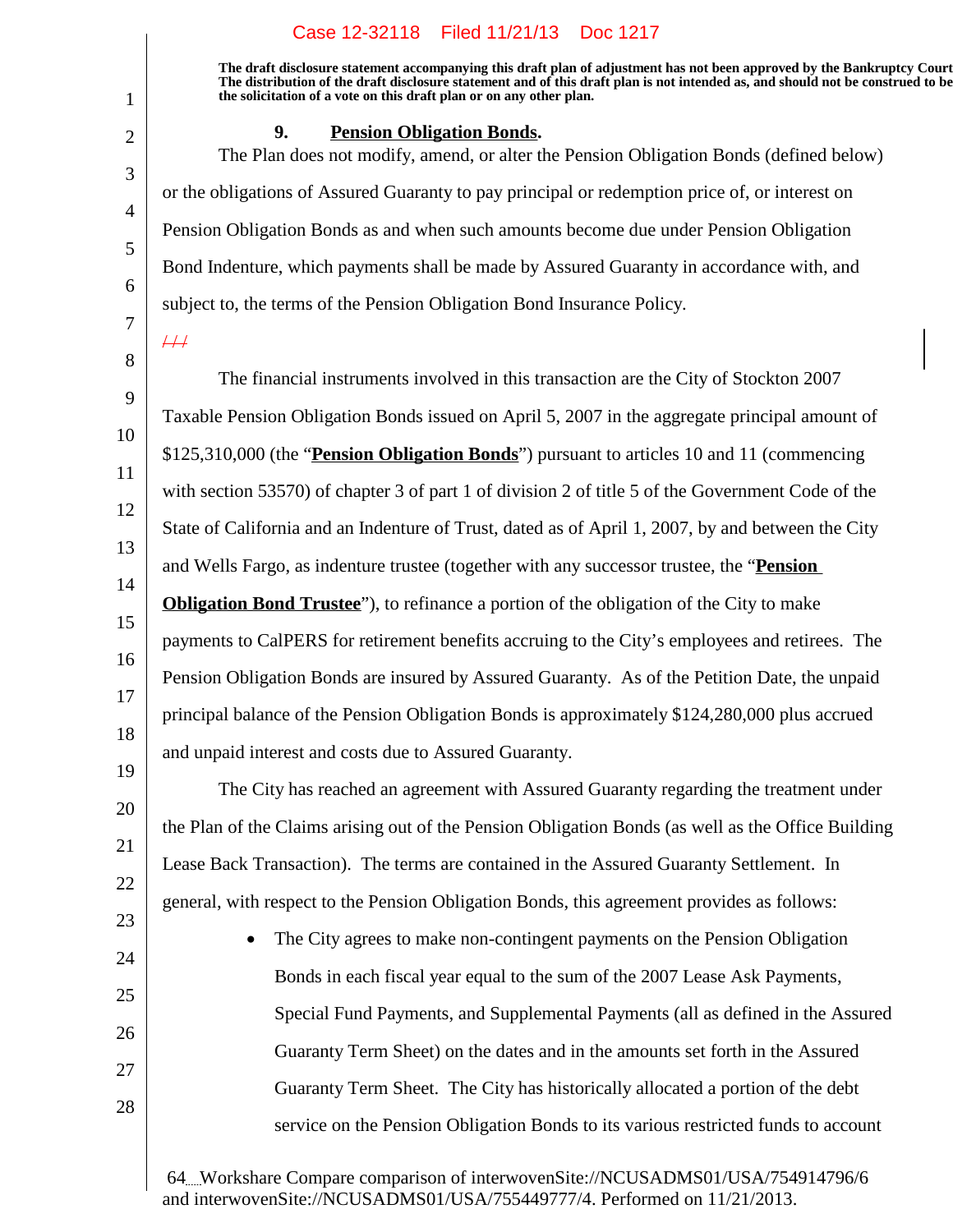1

2

3

4

5

6

7

8

9

10

11

12

13

14

15

16

17

18

19

20

21

22

23

24

25

26

27

28

**The draft disclosure statement accompanying this draft plan of adjustment has not been approved by the Bankruptcy Court. The distribution of the draft disclosure statement and of this draft plan is not intended as, and should not be construed to be, the solicitation of a vote on this draft plan or on any other plan.**

for those funds' allocable share of pension costs, based on a variable allocation methodology that in some years would result in a higher or lower allocation of such debt service that the amount of the Special Fund Payments. Such allocated amounts are treated as operation and maintenance costs under the documents governing the obligations listed in Class 10. The City believes that the change in allocation method reflected in the Special Fund Payments does not alter the status of the Special Fund Payments as operation and maintenance costs under the documents governing the obligations listed in Class 10; however, in the event for any reason that such Special Fund Payments are determined not to be properly treated as operation and maintenance costs, the Assured Guaranty Settlement will provide that such payments shall be paid from the restricted revenues associated with each of the Class 10 obligations only to the extent permitted by the Class 10 documents and applicable law but the City shall otherwise remain obligated to make such payments in accordance with the Assured Guaranty Settlement. Assured Guaranty (and if Assured Guaranty has defaulted on its obligations with respect to the Pension Obligation Bonds, the Pension Obligation Bond Trustee) shall also be entitled to Contingent Payments in accordance with the City's Contingent Payment Model, a copy of which is attached to the Assured Guaranty Term Sheet as Exhibit A. If the City does not exceed its baseline financial projections in the upcoming years, Assured Guaranty would receive no Contingent Payments. However, if the City were to exceed its financial projections over the years—which the City and Assured Guaranty believe may be achievable—Assured Guaranty would receive Contingent Payments until Assured Guaranty has received payment in full on the Pension Obligation Bond Class 6 Claims; *provided*, that the last date a Contingent Payment is required to be paid is June 1, 2052, unless any Contingent Payments have been suspended pursuant to the terms of the Assured Guaranty Settlement Documents, in which event such Contingent Payments shall

65 Workshare Compare comparison of interwovenSite://NCUSADMS01/USA/754914796/6 and interwovenSite://NCUSADMS01/USA/755449777/4. Performed on 11/21/2013.

be paid in accordance with the Assured Guaranty Settlement Documents.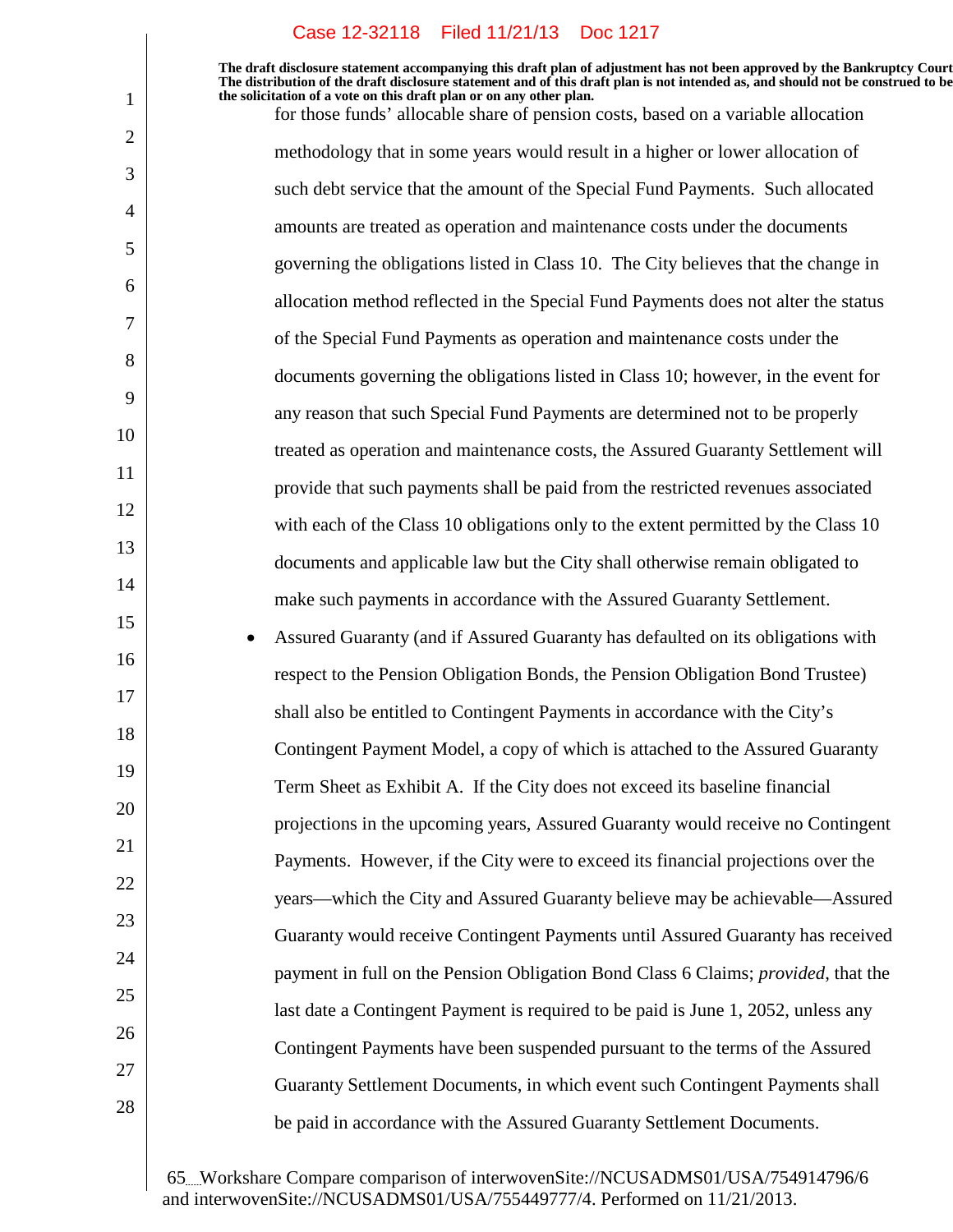| Case 12-32118 Filed 11/21/13 Doc 1217                                                                                                                                                                                                                                                                                             |
|-----------------------------------------------------------------------------------------------------------------------------------------------------------------------------------------------------------------------------------------------------------------------------------------------------------------------------------|
| The draft disclosure statement accompanying this draft plan of adjustment has not been approved by the Bankruptcy Court<br>The distribution of the draft disclosure statement and of this draft plan is not intended as, and should not be construed to be<br>the solicitation of a vote on this draft plan or on any other plan. |
| Contingent Payments will be based upon the City's budget in each year, subject to                                                                                                                                                                                                                                                 |
| adjustment following year-end audit.                                                                                                                                                                                                                                                                                              |
| Contingent Payments on the Pension Obligation Bonds for each fiscal year shall be<br>٠                                                                                                                                                                                                                                            |
| paid on June 1 of such fiscal year, commencing June 1, 2018 and ending on June 1,                                                                                                                                                                                                                                                 |
| 2052, subject to adjustment based on audits as mentioned above.                                                                                                                                                                                                                                                                   |
| $\#$                                                                                                                                                                                                                                                                                                                              |
| $\overline{++}$                                                                                                                                                                                                                                                                                                                   |
| This settlement structure may result in Assured Guaranty receiving payment in full on account of                                                                                                                                                                                                                                  |
| the Pension Obligation Bonds depending on the level and timing of future Core Revenue growth                                                                                                                                                                                                                                      |
| of the City.                                                                                                                                                                                                                                                                                                                      |
|                                                                                                                                                                                                                                                                                                                                   |
| <b>Statement Regarding Liabilities.</b><br>10.<br>While the City's review and analysis of Claims is ongoing, the City disputes a number of                                                                                                                                                                                        |
| the Claims that have been asserted against it. Given the inherent uncertainty of litigation, no                                                                                                                                                                                                                                   |
| assurance can be given regarding the successful outcome of any litigation that may be initiated in                                                                                                                                                                                                                                |
| objection to Claims or regarding the ultimate amount of unsecured Claims that will be allowed                                                                                                                                                                                                                                     |
| against the City.                                                                                                                                                                                                                                                                                                                 |
| As described below, the Plan enables the City to file objections to Claims at any time                                                                                                                                                                                                                                            |
| within one hundred eighty (180) days after the Effective Date. The Plan also provides for the City                                                                                                                                                                                                                                |
| to retain any and all defenses, offset and recoupment rights, and counterclaims that may exist with                                                                                                                                                                                                                               |
| respect to any disputed Claim, whether under the Bankruptcy Code or otherwise. The City                                                                                                                                                                                                                                           |
| reserves all rights with respect to the allowance and disallowance of any and all Claims. In                                                                                                                                                                                                                                      |
| voting on the Plan, creditors may not rely on the absence of a reference in this Disclosure                                                                                                                                                                                                                                       |
|                                                                                                                                                                                                                                                                                                                                   |
| Statement or the Plan or the absence of an objection to their proof(s) of claim as any                                                                                                                                                                                                                                            |
| indication that the City ultimately will not object to the amount, priority, security, or                                                                                                                                                                                                                                         |
| allowance of their Claims.                                                                                                                                                                                                                                                                                                        |
|                                                                                                                                                                                                                                                                                                                                   |
|                                                                                                                                                                                                                                                                                                                                   |
|                                                                                                                                                                                                                                                                                                                                   |
|                                                                                                                                                                                                                                                                                                                                   |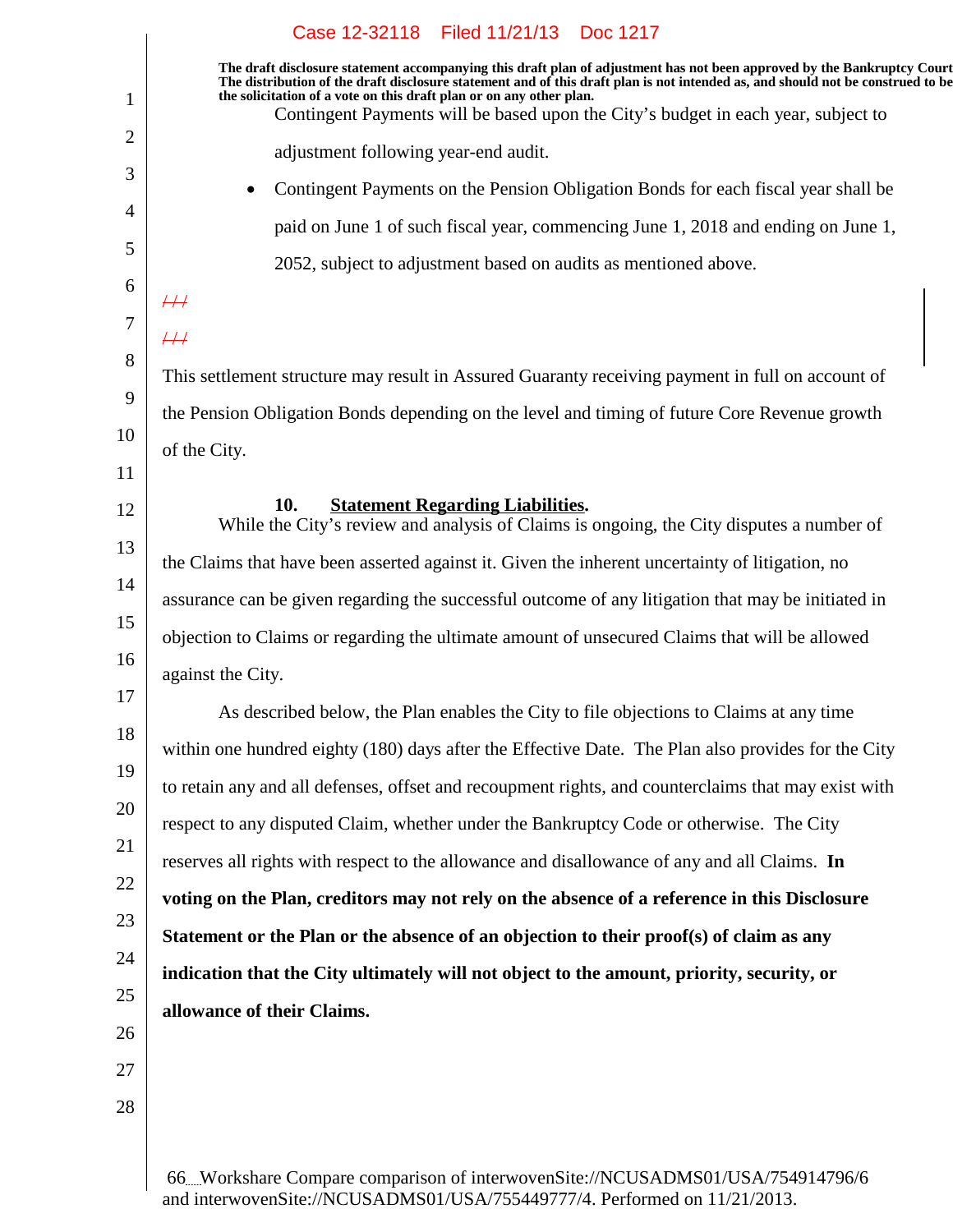**The draft disclosure statement accompanying this draft plan of adjustment has not been approved by the Bankruptcy Court. The distribution of the draft disclosure statement and of this draft plan is not intended as, and should not be construed to be, the solicitation of a vote on this draft plan or on any other plan.**

#### **B.** Assets.

#### **1.** Capital Assets; Valuation and Sale Thereof.

The City owns numerous and varied capital assets, including buildings, roads,

infrastructure and utility improvements, parks, undeveloped real property and service vehicles (such as fire trucks, police cars and street equipment). Virtually all of these municipal assets are used daily in the performance of public functions and cannot be easily liquidated, particularly in current market conditions. They are valued in the City's books and records at depreciated historical cost, which does not represent the cash value that could be recognized by the City in a voluntary sale. California law does not permit the levy on or sale of a city's assets in order to satisfy a court judgment. CAL. GOV'<sup>T</sup> CODE § 900 *et seq*. Thus, the City has not sought a valuation of or attempted to sell its necessary capital assets. It has valued its structures for insurance purposes. Such values, however, do not and cannot reflect the value to the City and its residents of, for example, fire and police stations or libraries.

14

15

16

17

18

19

20

21

22

23

1

2

3

4

5

6

7

8

9

10

11

12

13

On May 21, 2013, the City Council authorized the City Manager to approve the sale within predetermined guidelines of certain surplus real properties owned by the City. The surplus properties approved for sale do not relate to core City functions, and include older residential properties, vacant commercial buildings, vacant parcel remnants with potential reuse value, and grazing pasture. The guidelines authorized by the City Council permit the City Manager to approve the sale of a surplus property without formal bidding procedures so long as the sale price is 85% of the property's appraised value or greater. Individual sales of \$500,000 or more must also be approved by the City Council. The City Manager's authority to approve sales of these surplus properties under the guidelines approved by the City Council ends on May 21, 2015 unless otherwise extended by the City Council.

24

25

26 27

28

The City's property broker, CBRE, Inc., has provided broker's opinions of value for the City-owned surplus properties approved for sale. The aggregated broker's opinions of value total from \$2.3 million to \$3 million. The City has sold one of these City-owned surplus properties for \$65,000. Five of the City-owned surplus properties, valued collectively at \$973,500, were transferred as part of the City's settlement with Marina Towers LLC, which settled the eminent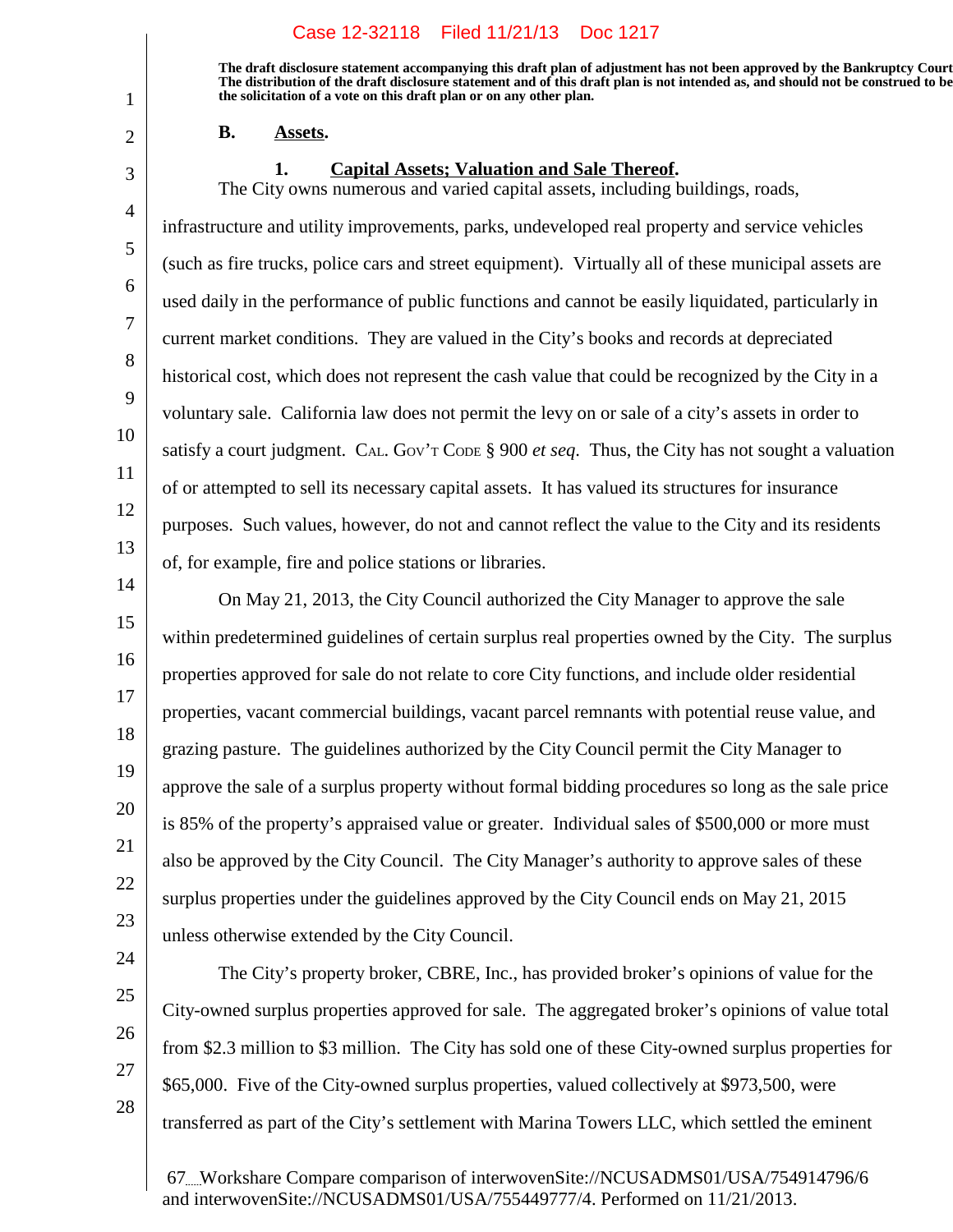| $\mathbf{1}$   | The draft disclosure statement accompanying this draft plan of adjustment has not been approved by the Bankruptcy Court<br>The distribution of the draft disclosure statement and of this draft plan is not intended as, and should not be construed to be<br>the solicitation of a vote on this draft plan or on any other plan.<br>domain action known as City of Stockton v. Marina Towers LLC et al., San Joaquin Superior |
|----------------|--------------------------------------------------------------------------------------------------------------------------------------------------------------------------------------------------------------------------------------------------------------------------------------------------------------------------------------------------------------------------------------------------------------------------------|
| $\overline{2}$ | Court, case no. CV022054, and related litigation. <sup>11</sup> Pursuant to the settlement, Marina Towers                                                                                                                                                                                                                                                                                                                      |
| 3              | LLC agreed to withdraw its proof of claim for \$1,875,000. The settlement with Marina Towers                                                                                                                                                                                                                                                                                                                                   |
| $\overline{4}$ | LLC puts these five properties back on the tax roll in the hands of a capable developer. In                                                                                                                                                                                                                                                                                                                                    |
| 5              | addition, it resolves a legal issue of first impression regarding the interplay between eminent                                                                                                                                                                                                                                                                                                                                |
| 6              | domain and bankruptcy law.                                                                                                                                                                                                                                                                                                                                                                                                     |
| 7              |                                                                                                                                                                                                                                                                                                                                                                                                                                |
| 8              | <b>Claims and Causes of Action Against Third Parties.</b><br>2.<br>Parties in interest may not rely on the absence of a reference in this Disclosure Statement                                                                                                                                                                                                                                                                 |
| 9              | or in the Plan as any indication that the City ultimately will not pursue any and all available                                                                                                                                                                                                                                                                                                                                |
| 10             | claims, rights and causes of action against them. All parties who previously dealt with the City                                                                                                                                                                                                                                                                                                                               |
| 11             | are hereby on notice that the Plan preserves the City's rights, claims, causes of action, interests                                                                                                                                                                                                                                                                                                                            |
| 12             | and defenses. The City expects that any and all meritorious claims will be pursued and litigated                                                                                                                                                                                                                                                                                                                               |
| 13<br>14       | after the Effective Date to the extent they remain vested in the City.                                                                                                                                                                                                                                                                                                                                                         |
| 15             | <b>Financial Projections Regarding City Finances.</b><br>$\mathbf{C}$ .<br>Judge Perris has successfully mediated negotiations between the City and Ambac, Assured                                                                                                                                                                                                                                                             |
| 16             | Guaranty, and NPFG. Judge Perris also mediated negotiations with representatives of Franklin,                                                                                                                                                                                                                                                                                                                                  |
| 17             | but to date a settlement with this creditor has not been forthcoming. Although the City cannot                                                                                                                                                                                                                                                                                                                                 |
| 18             | discuss in any detail the content of privileged settlement negotiations, it is clear to the City that                                                                                                                                                                                                                                                                                                                          |
| 19             | reaching agreement with such parties on a consensual plan of adjustment will greatly increase the                                                                                                                                                                                                                                                                                                                              |
| 20             | payments that must be made out of the General Fund in the coming years.                                                                                                                                                                                                                                                                                                                                                        |
| 21             | There can be no assurances that the finances of the City in future years will be consistent                                                                                                                                                                                                                                                                                                                                    |
| 22             | with any of the financial projections submitted herewith and creditors should review such                                                                                                                                                                                                                                                                                                                                      |
| 23             |                                                                                                                                                                                                                                                                                                                                                                                                                                |
| 24             | By this eminent domain action, the City took two parcels of real property from Marina Towers LLC to develop the                                                                                                                                                                                                                                                                                                                |
| 25             | Stockton Event Center, a project that now includes a public ballpark and arena, public parking and related<br>services. The east parcel was unimproved, and the west parcel was improved with a five-story office building that                                                                                                                                                                                                |
| 26             | had been vacant since 1989. Extended state-court litigation over the City's right to take, pre-condemnation<br>damages, valuation and other issues ensued from 2003 to 2010. The San Joaquin Superior Court entered a                                                                                                                                                                                                          |
| 27             | Judgment of Condemnation on October 13, 2006, but the defendants appealed. After a long procedural battle, the<br>parties finally resolved the litigation by agreeing to the entry of a Stipulated Judgment in Condemnation, which the                                                                                                                                                                                         |
| 28             | San Joaquin Superior Court entered on June 29, 2010. Subsequently, however, the City filed the Chapter 9 Case.<br>The parties then commenced another series of negotiations, this time mediated by the Honorable Elizabeth L.<br>Perris, which successfully resolved their disputes.                                                                                                                                           |
|                |                                                                                                                                                                                                                                                                                                                                                                                                                                |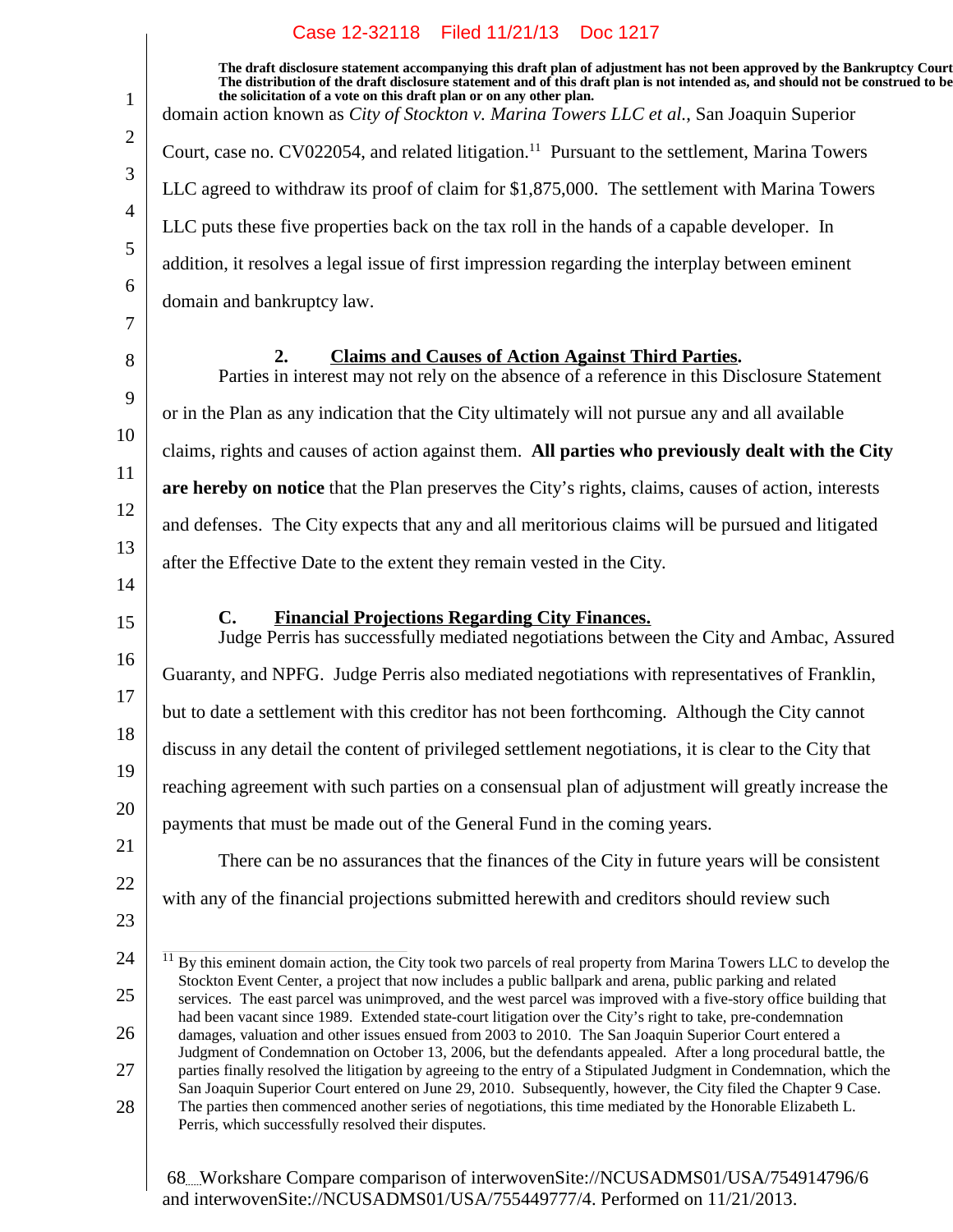**The draft disclosure statement accompanying this draft plan of adjustment has not been approved by the Bankruptcy Court. The distribution of the draft disclosure statement and of this draft plan is not intended as, and should not be construed to be, the solicitation of a vote on this draft plan or on any other plan.**

financial statements with this caveat in mind (see the discussion of risk factors associated with the

Plan in Section VII below).

4 5

6

7

8

9

10

11

12

1

2

3

#### **D. Impact of Measure A upon Future City Finances and Ability of City to Confirm the Plan.**

The City believes that Measure A, which Stockton voters passed on November 5, 2013, will produce approximately \$28 million per year in new revenue from a 3/4 of one percent increase in sales taxes (from 8.25% to 9%), and that such revenue is critical to the viability of the Plan. The Plan Financial Projections, attached hereto as **Exhibit B**, assume the approval of Measure A. Also on November 5, 2013, Stockton voters passed an advisory measure (Measure B) that advises the City Council to use approximately 65% of the revenue generated by Measure A over time to enhance depleted police services under the Marshall Plan and the remainder to fund the City's ongoing expenses, including the cost of implementing the Plan.

13 14

15

16

17

18

19

## **V. SUMMARY OF THE PLAN OF ADJUSTMENT**

The discussion of the Plan set forth below is qualified in its entirety by reference to the more detailed provisions set forth in the Plan and its exhibits, the terms of which are controlling. Holders of claims and other interested parties are urged to read the Plan and its exhibits, filed concurrently herewith, in their entirety so that they may make an informed judgment regarding the Plan.

20 21 22 23 24 25 26 27 The Plan involves claims of approximately \$299,505,000 of publicly held securities, certain of which evidence and represent undivided fractional interests in General Fund leases of many of the City's capital assets. Some of these assets are important or even essential to municipal operations. The Plan also addresses and resolves the City's obligations to current and former employees and various other claims. While the Plan permits the City to continue to maintain minimally acceptable levels of vital municipal services for its residents and businesses, and while it devotes substantial resources to the repayment of the City's creditors, it nevertheless further defers infrastructure maintenance as well as the optimal staffing of City service units such as police and fire.

28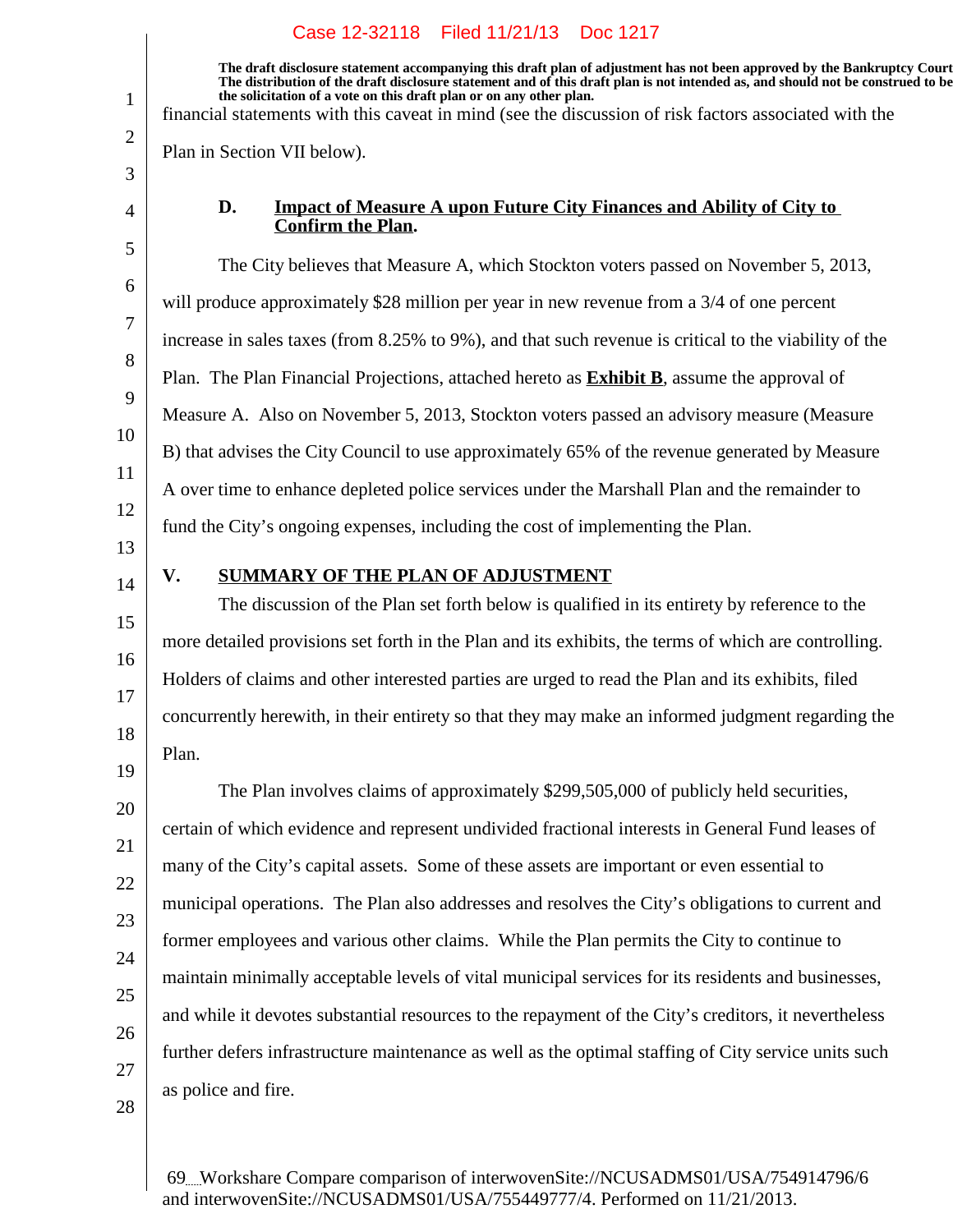**The draft disclosure statement accompanying this draft plan of adjustment has not been approved by the Bankruptcy Court. The distribution of the draft disclosure statement and of this draft plan is not intended as, and should not be construed to be, the solicitation of a vote on this draft plan or on any other plan.**

The Plan significantly impairs the interests of former employees and retirees with respect

14 19 to health benefits. Outside of the Plan, retirement benefits for current and future employees already have been impacted by negotiated changes in the City's labor agreements. Retiree health benefits worth approximately \$1 billion for current employees have been eliminated as a result of negotiated agreements. This loss of retiree health benefits constitutes an approximate reduction in pension benefits, which along with certain compensation changes for these employees amounts to a 30-50% reduction from what they otherwise would have received. Additionally, pension benefits for new employees hired after January 1, 2013 have been reduced by approximately 50-70% (including lost retiree health benefits) for all employees and in some cases higher for certain types of employees as a result of changes in state law and changes in labor agreements that the City has negotiated. New hires are also required to pay a greater share of their future pension benefits. Additionally, because of compensation reductions of up to 30% in pensionable income negotiated in 2011 and 2012, the future pensions of employees will be lower than they otherwise would have been, though no further reduction is imposed by the Plan. Such reductions in compensation to City employees have the effect of lowering the costs of pension benefits funded by the City. The City intends to fully fund the contributions to be made for the reduced pension benefits of City employees. Such pension contributions will continue to be made to CalPERS in its capacity as trustee for the City's pension trust for its retired workers and their dependents who are the beneficiaries of this trust, as well as for current employees and their beneficiaries (the City has one contract with CalPERS, but there are three contract groups: police, fire, and miscellaneous).

22 23

1

2

3

4

5

6

7

8

9

10

11

12

13

15

16

17

18

20

21

24

25

26 27

28

limited to, holders of lease rejection claims, the Retiree Health Benefit Claimants, and the holders of Leave Buyout Claims—shall receive cash payment on the Effective Date in an amount equal to a set percentage of the Allowed amount of such Claims. The percentage of the Allowed amount paid on such claims will be the Unsecured Claim Payout Percentage (unless the amount of the Retiree Health Benefit Claims changes, that percentage will be  $$5,100,000/$545,000,000 =$ 0.93578%) or such other amount as is determined by the Bankruptcy Court before confirmation of

Payment to holders of General Unsecured Claims—which holders include, but are not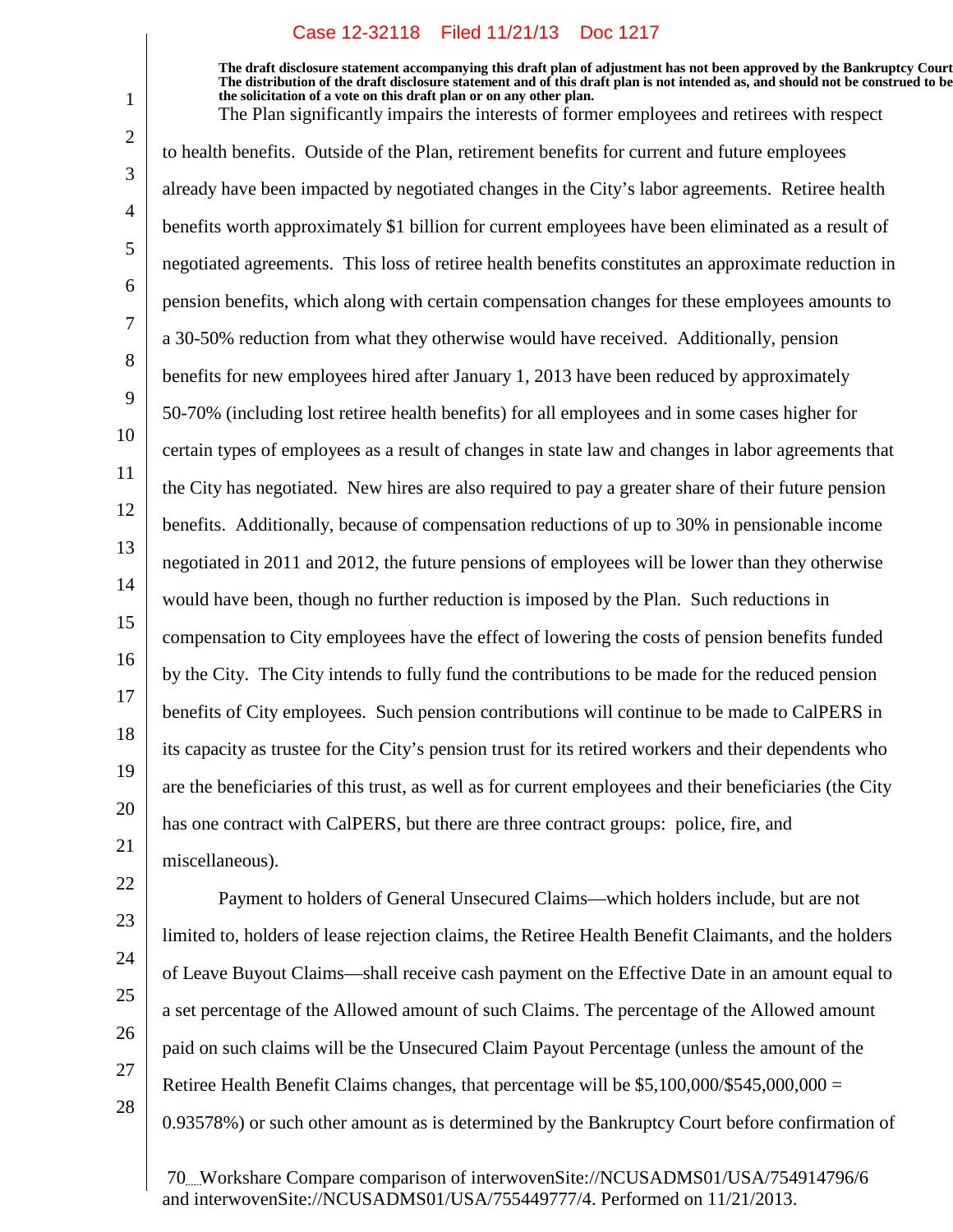| $\mathbf{1}$   | The draft disclosure statement accompanying this draft plan of adjustment has not been approved by the Bankruptcy Court<br>The distribution of the draft disclosure statement and of this draft plan is not intended as, and should not be construed to be<br>the solicitation of a vote on this draft plan or on any other plan.<br>the Plan to constitute a pro-rata payment on such other General Unsecured Claims. While the |
|----------------|----------------------------------------------------------------------------------------------------------------------------------------------------------------------------------------------------------------------------------------------------------------------------------------------------------------------------------------------------------------------------------------------------------------------------------|
| $\overline{2}$ | City regrets that it cannot pay a higher dividend to holders of General Unsecured Claims, the fact                                                                                                                                                                                                                                                                                                                               |
| 3              | is that the City lacks the revenues to do so if it is to maintain an adequate level of municipal                                                                                                                                                                                                                                                                                                                                 |
| $\overline{4}$ | services such as the provision of fire and police protection, the maintenance and repair of the                                                                                                                                                                                                                                                                                                                                  |
| 5              | City's streets and other public facilities, and the continued availability of important municipal                                                                                                                                                                                                                                                                                                                                |
| 6              | services such as library, recreation, and parks.                                                                                                                                                                                                                                                                                                                                                                                 |
| 7              | The Plan does not alter the obligations of those City funds that are restricted by grants, by                                                                                                                                                                                                                                                                                                                                    |
| 8              | federal law, or by California law; pursuant to the Tenth Amendment to the United States                                                                                                                                                                                                                                                                                                                                          |
| 9              | Constitution and the provisions of the Bankruptcy Code that implement the Tenth Amendment,                                                                                                                                                                                                                                                                                                                                       |
| 10             | such funds cannot be impacted in the Chapter 9 Case. Thus, securities payable solely from                                                                                                                                                                                                                                                                                                                                        |
| 11             | restricted funds are not altered by the Plan.                                                                                                                                                                                                                                                                                                                                                                                    |
| 12             |                                                                                                                                                                                                                                                                                                                                                                                                                                  |
| 13             | <b>Classification and Treatment of Claims.</b><br>A.                                                                                                                                                                                                                                                                                                                                                                             |
| 14             | <b>Unclassified Claims.</b><br>1.<br>Section II of the Plan governs the treatment of certain claims that are not classified into                                                                                                                                                                                                                                                                                                 |
| 15             | Classes under the Plan.                                                                                                                                                                                                                                                                                                                                                                                                          |
| 16             |                                                                                                                                                                                                                                                                                                                                                                                                                                  |
| 17             | <b>Administrative Claims.</b><br>a.<br>Administrative Claims, as defined in the Plan, are dealt with in Section $II(A)$ of the Plan.                                                                                                                                                                                                                                                                                             |
| 18             | Throughout the course of the Chapter 9 Case, the City has endeavored to satisfy postpetition                                                                                                                                                                                                                                                                                                                                     |
| 19             | expenses as they became due. Accordingly, the City believes that most claims that otherwise                                                                                                                                                                                                                                                                                                                                      |
| 20             | would constitute Allowed Administrative Claims previously have been or will be satisfied in the                                                                                                                                                                                                                                                                                                                                  |
| 21             | ordinary course of business prior to and after the Effective Date.                                                                                                                                                                                                                                                                                                                                                               |
| 22             | (i)<br>Treatment of All Other Administrative Claims Other Than                                                                                                                                                                                                                                                                                                                                                                   |
| 23             | Professional Claims.                                                                                                                                                                                                                                                                                                                                                                                                             |
| 24             | The Plan provides that, except as provided in Section $II(B)$ of the Plan, with respect to                                                                                                                                                                                                                                                                                                                                       |
| 25             | Professional Claims, or to the extent that the holder of an Allowed Administrative Claim agrees                                                                                                                                                                                                                                                                                                                                  |
| 26             | to a different treatment, the City or its agent will pay to each holder of an Allowed Administrative                                                                                                                                                                                                                                                                                                                             |
| 27             | Claim, in full satisfaction, release, and discharge of such claim, cash in an amount equal to such                                                                                                                                                                                                                                                                                                                               |
| 28             | Allowed Administrative Claim on the later of (i) the Effective Date or (ii) the date on which such                                                                                                                                                                                                                                                                                                                               |
|                | 71Workshare Compare comparison of interwovenSite://NCUSADMS01/USA/754914796/6<br>$\frac{1}{2}$ interve ver Site (NCUE ADMS01/USA/755440777/4) Derformed on 11/21/2012                                                                                                                                                                                                                                                            |

and interwovenSite://NCUSADMS01/USA/755449777/4. Performed on 11/21/2013.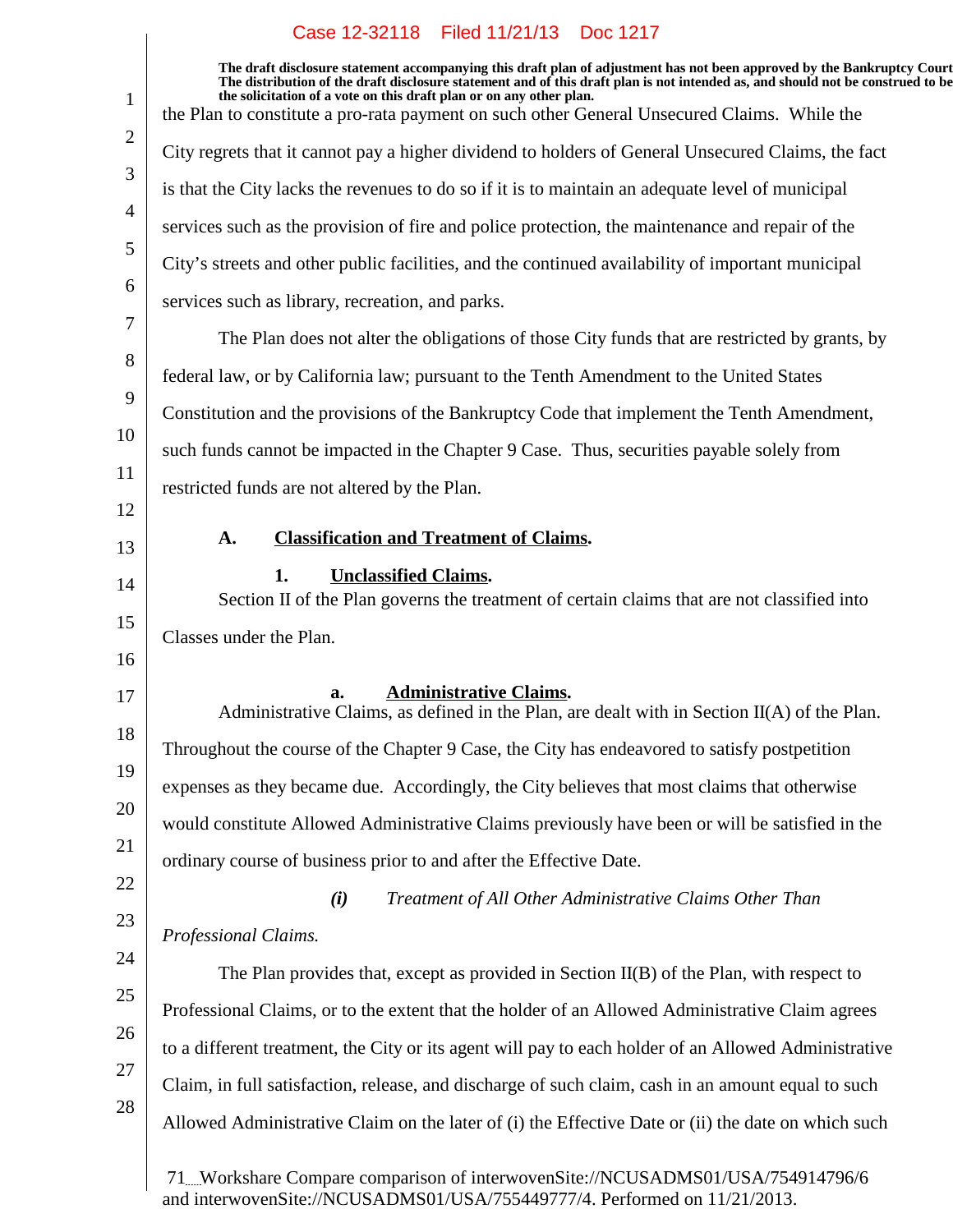**The draft disclosure statement accompanying this draft plan of adjustment has not been approved by the Bankruptcy Court. The distribution of the draft disclosure statement and of this draft plan is not intended as, and should not be construed to be, the solicitation of a vote on this draft plan or on any other plan.**

| $\mathbf{1}$   | the solicitation of a vote on this draft plan or on any other plan.<br>Claim becomes an Allowed Administrative Claim, or as soon thereafter as is practicable.    |
|----------------|-------------------------------------------------------------------------------------------------------------------------------------------------------------------|
| $\overline{2}$ | Professional Claims are claims of professionals for services and costs during the Chapter 9                                                                       |
| 3              | Case or incident to the Plan to be paid by the City. Section II(B) of the Plan provides that                                                                      |
| $\overline{4}$ | pursuant to section $943(a)(3)$ , all amounts paid following the Effective Date or to be paid                                                                     |
| 5              | following the Effective Date for services or expenses in the Chapter 9 Case or incident to the Plan                                                               |
| 6              | must be disclosed to the Bankruptcy Court and must be reasonable. There shall be paid to each                                                                     |
| $\overline{7}$ | holder of a Professional Claim, in full satisfaction, release, and discharge of such Claim, Cash in                                                               |
| 8              | an amount equal to that portion of such Claim that the Bankruptcy Court approves as reasonable,                                                                   |
| 9              | on or as soon as reasonably practicable following the date on which the Bankruptcy Court enters a                                                                 |
| 10             | Final Order determining such reasonableness. The City, in the ordinary course of its business,                                                                    |
| 11             | and without the requirement for Bankruptcy Court approval, may pay for professional services                                                                      |
| 12             | rendered and costs incurred following the Effective Date.                                                                                                         |
| 13             | During the course of the Chapter 9 Case, the City has, in the ordinary course of business,                                                                        |
| 14             | paid the fees (and reimbursed the costs) of its various counsel (including bankruptcy counsel,                                                                    |
| 15             | labor counsel, litigation counsel, and elections counsel). The City has also paid the fees of                                                                     |
| 16             | management and financial professionals, as well as the fees of counsel for the Retirees                                                                           |
| 17             | Committee, on a regular basis during the Chapter 9 Case.                                                                                                          |
| 18             | The fees described in the preceding paragraph <b>are not</b> Professional Fees because they                                                                       |
| 19             | have been paid prior to the Effective Date. Nor are such fees subject to Bankruptcy Court review                                                                  |
| 20             | or approval, as sections 326 <i>et seq.</i> do not apply in chapter 9 cases. As of the date of this                                                               |
| 21             | Disclosure Statement, the City is not aware of any Claims for Professional Fees.                                                                                  |
| 22             |                                                                                                                                                                   |
| 23             | $\mathbf{b}$ .<br><b>Bar Date for Assertion of Requests for Payment of</b><br><b>Administrative Claims (Other Than Ordinary Course Administrative Claims) and</b> |
| 24             | <b>Professional Claims.</b><br>Section II(D) of the Plan provides that all requests for approval of Administrative Expense                                        |
| 25             | and Professional Claims must be filed with the Bankruptcy Court and served upon the City no                                                                       |
| 26             | later than thirty (30) days after the date on which the Notice of Effective Date is mailed pursuant                                                               |
| 27             | to the Plan.                                                                                                                                                      |
| 28             |                                                                                                                                                                   |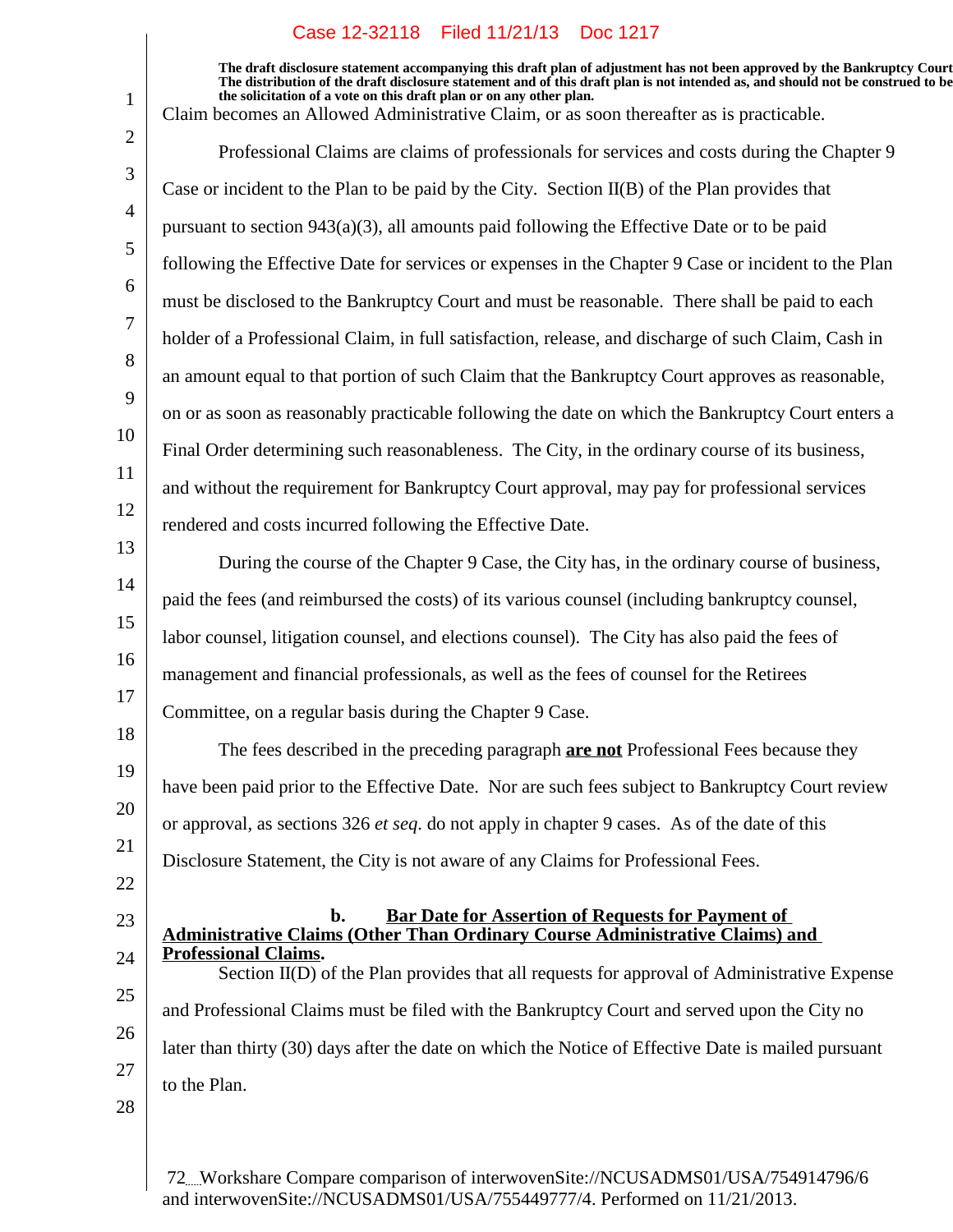|                          |                                                                                            |                          | Case 12-32118 Filed 11/21/13 Doc 1217                               |                                                                                                                                                                                                                                                                                                                                                      |
|--------------------------|--------------------------------------------------------------------------------------------|--------------------------|---------------------------------------------------------------------|------------------------------------------------------------------------------------------------------------------------------------------------------------------------------------------------------------------------------------------------------------------------------------------------------------------------------------------------------|
|                          |                                                                                            |                          | the solicitation of a vote on this draft plan or on any other plan. | The draft disclosure statement accompanying this draft plan of adjustment has not been approved by the Bankruptcy Court<br>The distribution of the draft disclosure statement and of this draft plan is not intended as, and should not be construed to be<br>Any request for payment of an Administrative Claim, and any request for a finding that |
|                          |                                                                                            |                          |                                                                     | a Professional Claim is reasonable, that is not timely filed by that deadline will be forever                                                                                                                                                                                                                                                        |
|                          | barred, and holders of such claims will be barred from asserting such claims in any manner |                          |                                                                     |                                                                                                                                                                                                                                                                                                                                                      |
| <i>against the City.</i> |                                                                                            |                          |                                                                     |                                                                                                                                                                                                                                                                                                                                                      |
|                          | 2.                                                                                         | <b>Classified Claims</b> |                                                                     |                                                                                                                                                                                                                                                                                                                                                      |
|                          |                                                                                            | a.                       |                                                                     | Class $1A - Clains$ of Ambac $- 2003$ Fire/Police/Library                                                                                                                                                                                                                                                                                            |

# **Certificates.**

1

2

3

4

5

6

7

20

21

22

23

24

25

26

27

28

#### 8 9 10 11 12 13 14 15 16 17 18 19 Ambac's Claims shall receive the treatment set forth in the Ambac Settlement Agreement, which is attached as Exhibit A to the Declaration of Robert Deis in Support of the City of Stockton's Motion under Bankruptcy Rule 9019 for Approval of Its Settlement with Ambac Assurance Corporation, filed in the Chapter 9 Case on February 26, 2013 [Dkt. No. 725]. The Plan does not modify, amend, or alter the amounts due to the holders of the 2003 Fire/Police/Library Certificates or the obligations of Ambac to pay principal or redemption price of, or interest on, the 2003 Fire/Police/Library Certificates as and when such amounts become due under the 2003 Fire/Police/Library Certificates Trust Agreement, which payments shall be made by Ambac in accordance with, and subject to, the terms of the Ambac Insurance Policy. Ambac, as the holder of the Class 1A Claims, is entitled to vote to accept or reject the Plan in accordance with the Plan Solicitation Order.

**b. Class 1B – Claims of Holders of 2003 Fire/Police/Library Certificates.**

The treatment of the Class 1B claimants, the 2003 Fire/Police/Library Certificates holders, is identical to the treatment of Ambac, the Class 1A claimant. The deemed holder of the Class 1B Claims is Ambac, who, as the deemed holder of the Class 1B Claims, is entitled to vote to accept or reject the Plan in accordance with the Plan Solicitation Order.

# **c. Class 2 – SEB Claims of the 2006 SEB Bond Trustee/NPFG – 2006 SEB Bonds.**

The deemed holder of the Class 2 Claims is NPFG. On the Effective Date, the City will assume the SEB Lease Back and the SEB Lease Out under section 365(a) pursuant to the NPFG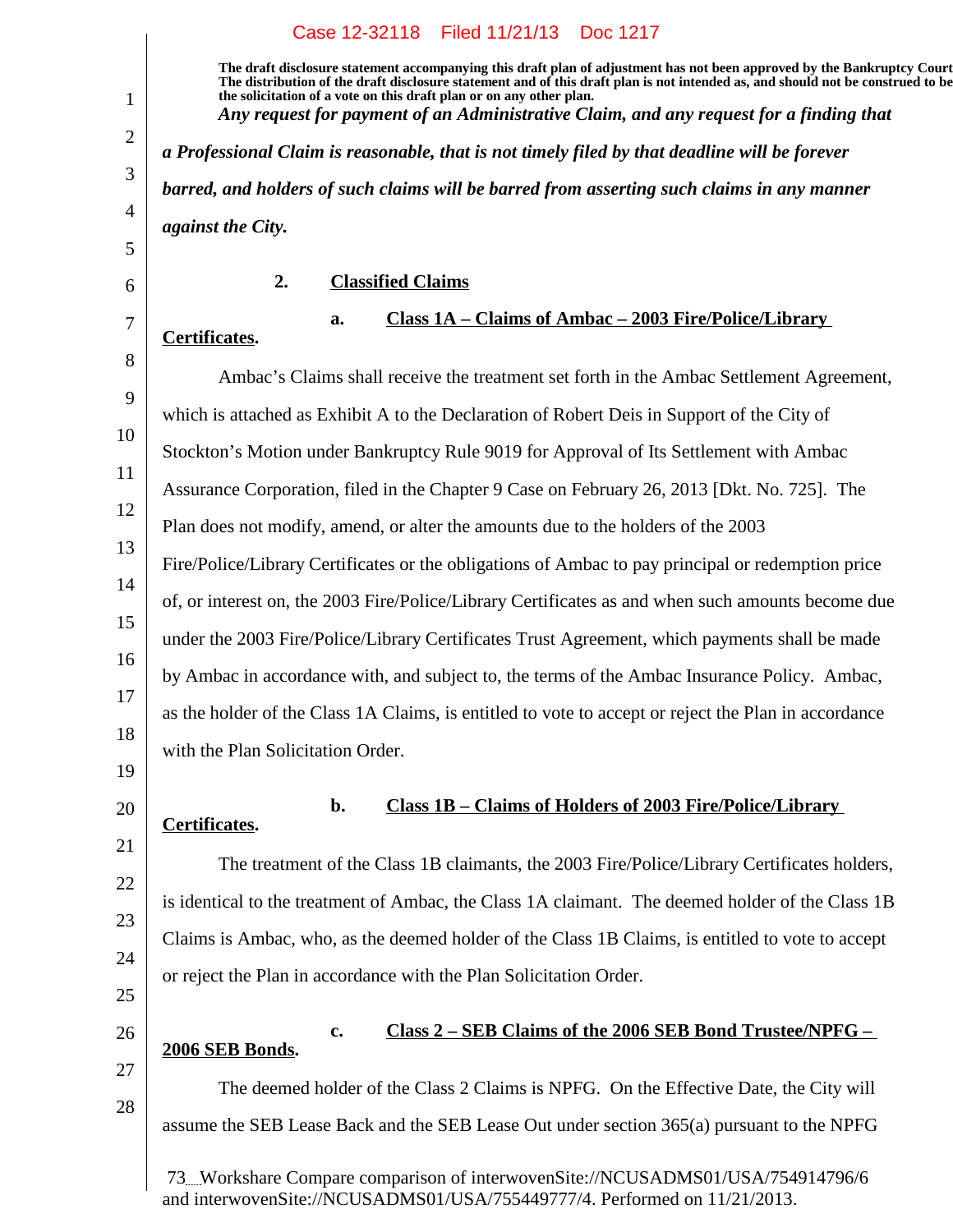**The draft disclosure statement accompanying this draft plan of adjustment has not been approved by the Bankruptcy Court. The distribution of the draft disclosure statement and of this draft plan is not intended as, and should not be construed to be, the solicitation of a vote on this draft plan or on any other plan.** SEB Settlement. The finding by the Bankruptcy Court that the Plan is feasible shall constitute adequate assurance of future performance of the SEB Lease Back and the SEB Lease Out. The Plan does not modify, amend, or alter the 2006 SEB Bonds or the obligations of NPFG to pay principal or redemption price of, or interest on, the 2006 SEB Bonds as and when such amounts become due under the 2006 SEB Bond Indenture, which payments shall be made by NPFG in accordance with, and subject to, the terms of the 2006 SEB Bond Insurance Policy. Class 2 is not Impaired by the Plan since the treatment of this Class will not affect the legal, equitable, or contractual rights of the holders of the Claims, and, accordingly, NPFG, as the deemed holder of the Class 2 Claims, is not entitled to vote to accept or reject the Plan in accordance with the Plan Solicitation Order.  $#$  $4/1$ 

## **d. Class 3 – Arena Claims of the 2004 Arena Bond Trustee/NPFG – 2004 Arena Bonds.**

18 19 20 22 23 24 26 The deemed holder of the Class 3 Claims is NPFG. The treatment of the Class 3 Claims will be as set forth in the NPFG Arena Settlement Documents, which should be consulted for the precise terms of the treatment. In summary, with respect to these Claims, after modification of the payment terms of the Arena Lease Back, as provided in the NPFG Arena Settlement, on the Effective Date, the City will assume the Arena Lease Back (as modified), and as a result, the City will continue to remain in possession, custody, and control of the Arena. The Plan does not modify, amend, or alter the 2004 Arena Bonds or the obligations of NPFG to pay principal or redemption price of, or interest on the 2004 Arena Bonds as and when such amounts become due under the 2004 Arena Bond Indenture, which payments shall be made by NPFG in accordance with, and subject to, the terms of the 2004 Parking Bond Insurance Policy. NPFG, as the deemed holder of the Class 3 Claims, is entitled to vote to accept or reject the Plan in accordance with the Plan Solicitation Order.

27

28

25

1

2

3

4

5

6

7

8

9

10

11

12

13

14

15

16

17

21

## **e. Class 4 – Parking Structure Claims of the 2004 Parking Bond Trustee/NPFG – 2004 Parking Bonds.**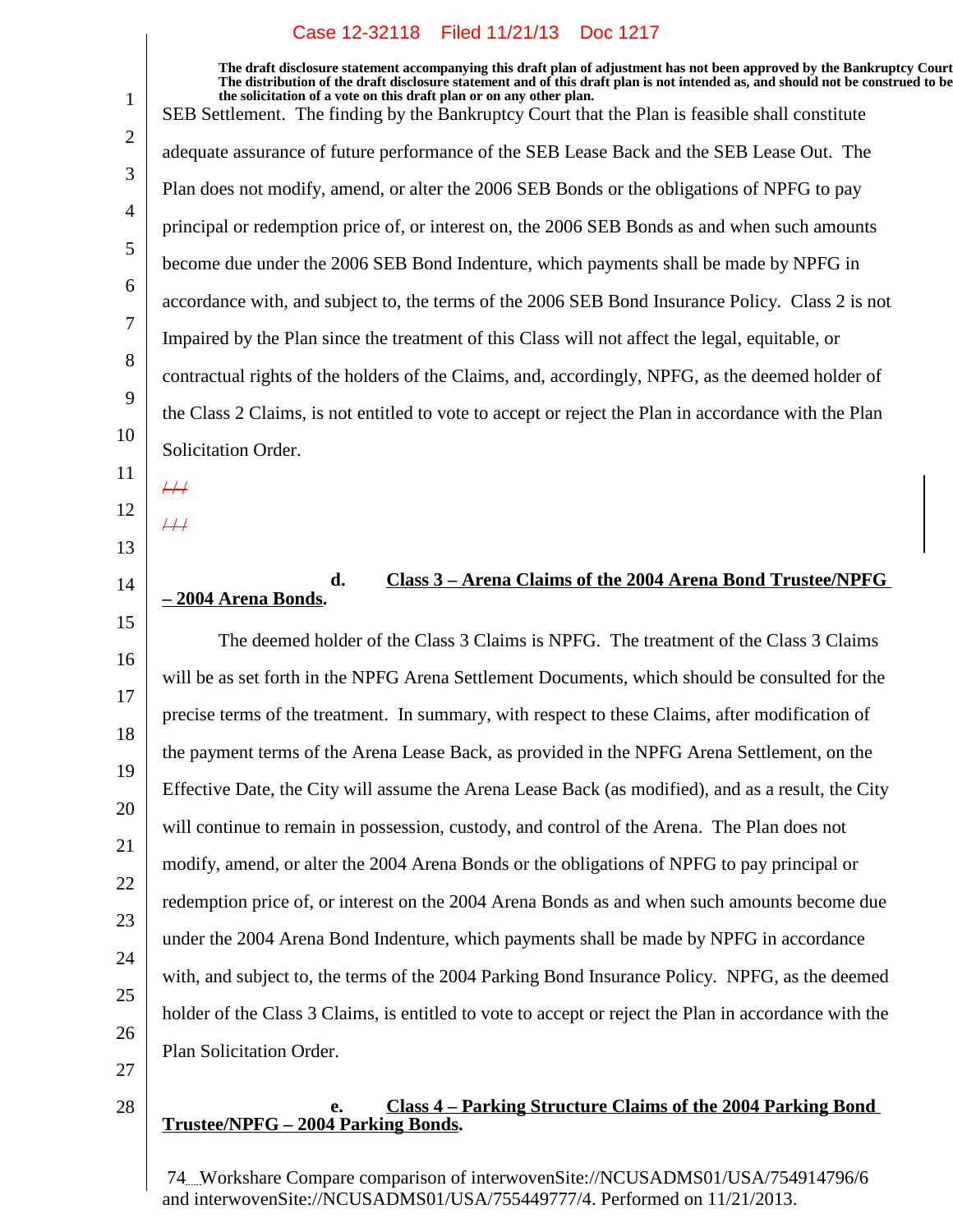**The draft disclosure statement accompanying this draft plan of adjustment has not been approved by the Bankruptcy Court. The distribution of the draft disclosure statement and of this draft plan is not intended as, and should not be construed to be, the solicitation of a vote on this draft plan or on any other plan.**

2 3 4 5 6 7 8 9 10 11 12 13 14 15 The deemed holder of the Class 4 Claims is NPFG. The treatment of the Class 4 Claims will be as set forth in the NPFG Parking Settlement Documents, which should be consulted for the precise terms of the treatment. In summary, with respect to these Claims, the City will create a new parking authority for the City and will transfer ownership and control of the Parking Structure Properties, other downtown parking structures and lots, and downtown parking meters, as well as parking enforcement revenues, to the parking authority. The City Council members will sit *ex officio* as the board members of the new parking authority. Revenues from the newly created parking authority will be pledged to the 2004 Parking Bond Trustee in support of a new schedule of installment payments to NPFG in exchange for (i) transfer of the possessory interest currently held by the 2004 Parking Bond Trustee on behalf of NPFG and the bondholders to the new parking authority and (ii) a forbearance agreement on the part of NPFG and the 2004 Parking Bond Trustee with respect to remedies for default on the Parking Structure Lease Back. The General Fund will have no liability for such new installment payments schedule, nor any obligation to make payments under the Parking Structure Lease Back.

16 17 18 19 20 21 22 The effectiveness of the NPFG Settlement is contingent upon the entry into the SCC 16 Settlement Agreement. In the event the parties are unable to agree to the terms of such settlement that is acceptable to NPFG and the 2004 Parking Bond Trustee, then the City, at the request or direction of the 2004 Parking Bond Trustee or NPFG shall take such actions (if any) that may be required by the 2004 Parking Bond Trustee or NPFG to terminate the Parking Structure Lease Back as part of an alternative arrangement that is acceptable to the City and the 2004 Parking Bond Trustee that is not conditioned on the occurrence of such settlement.

23 24 25 26 27 The Plan does not modify, amend, or alter the 2004 Parking Bonds or the obligations of NPFG to pay principal or redemption price of, or interest on, the 2004 Parking Bonds as and when such amounts become due under the 2004 Parking Bond Indenture, which payments shall be made by NPFG in accordance with, and subject to, the terms of the 2004 Parking Bond Insurance Policy.

28

1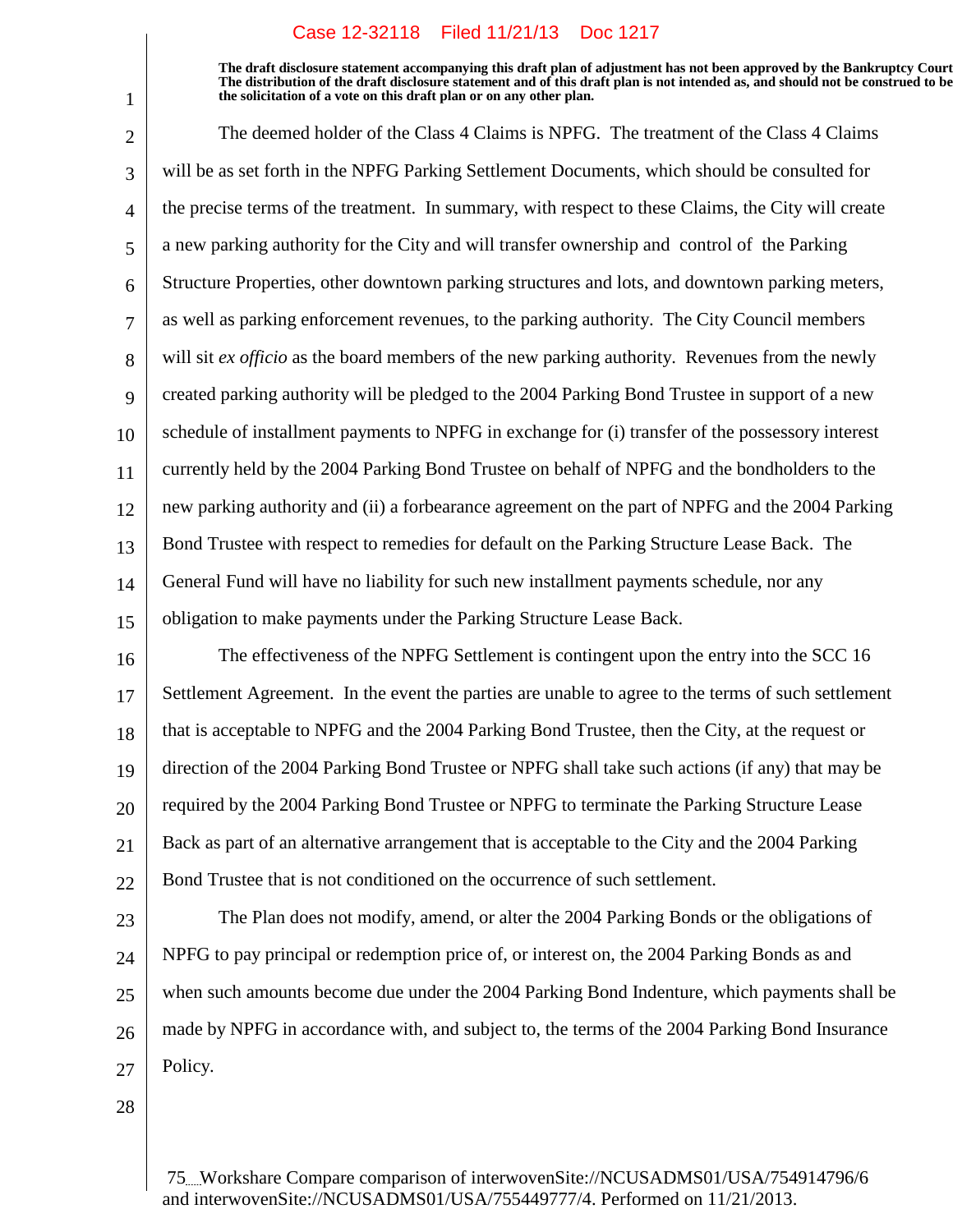**The draft disclosure statement accompanying this draft plan of adjustment has not been approved by the Bankruptcy Court. The distribution of the draft disclosure statement and of this draft plan is not intended as, and should not be construed to be, the solicitation of a vote on this draft plan or on any other plan.** NPFG, as the deemed holder of the Class 4 Claims, is entitled to vote to accept or reject

the Plan in accordance with the Plan Solicitation Order.

## **f. Class 5 – Office Building Claims of the 2007 Office Building Bond Trustee/Assured Guaranty**

The holder of the Class 5 Claims is Assured Guaranty. The treatment of the Class 5 Claims will be as set forth in the Assured Guaranty Settlement Documents, which should be consulted for the precise terms of the treatment. A summary of the treatment follows:

8 9 10 11 12 13 14 15 16 17 18 19 20 21 The Office Building Lease Out and Lease Back will be terminated, and the City shall have no obligations under the same. The City will transfer fee title, and Main Street Stockton, LLC will transfer possessory interest, in the 400 E. Main Office Building Property to Assured Guaranty or its designee at Assured Guaranty's election, subject to the New 400 E. Main Lease. Assured Guaranty may elect to keep the property or to sell it at some future date, subject to the New 400 E. Main Lease. Assured Guaranty shall be entitled to all net rent and profits of the property after the transfer and to all of the sales proceeds of the property should Assured Guaranty elect to sell the property, and Assured Guaranty shall be obligated to pay all costs of operation and maintenance of the property. The City shall be released from any and all liability with respect to the 2007 Office Building Bonds and associated documents and the terminated Office Building Lease Out and Lease Back and other related bond documents.

 The New 400 E. Main Lease shall include the terms set forth in the Assured Guaranty Term Sheet, including without limitation the following: the initial term shall begin on the Effective Date and end on June 30, 2022; the City shall enjoy exclusive use of the City Space (as defined in the Assured Guaranty Term Sheet); the City shall make monthly rent payments as specified in the Assured Guaranty Term Sheet; the New 400 E. Main Lease supersedes the Fourth Floor Lease of 400 E. Main.

28

22

23

24

25

26

27

1

2

3

4

5

6

7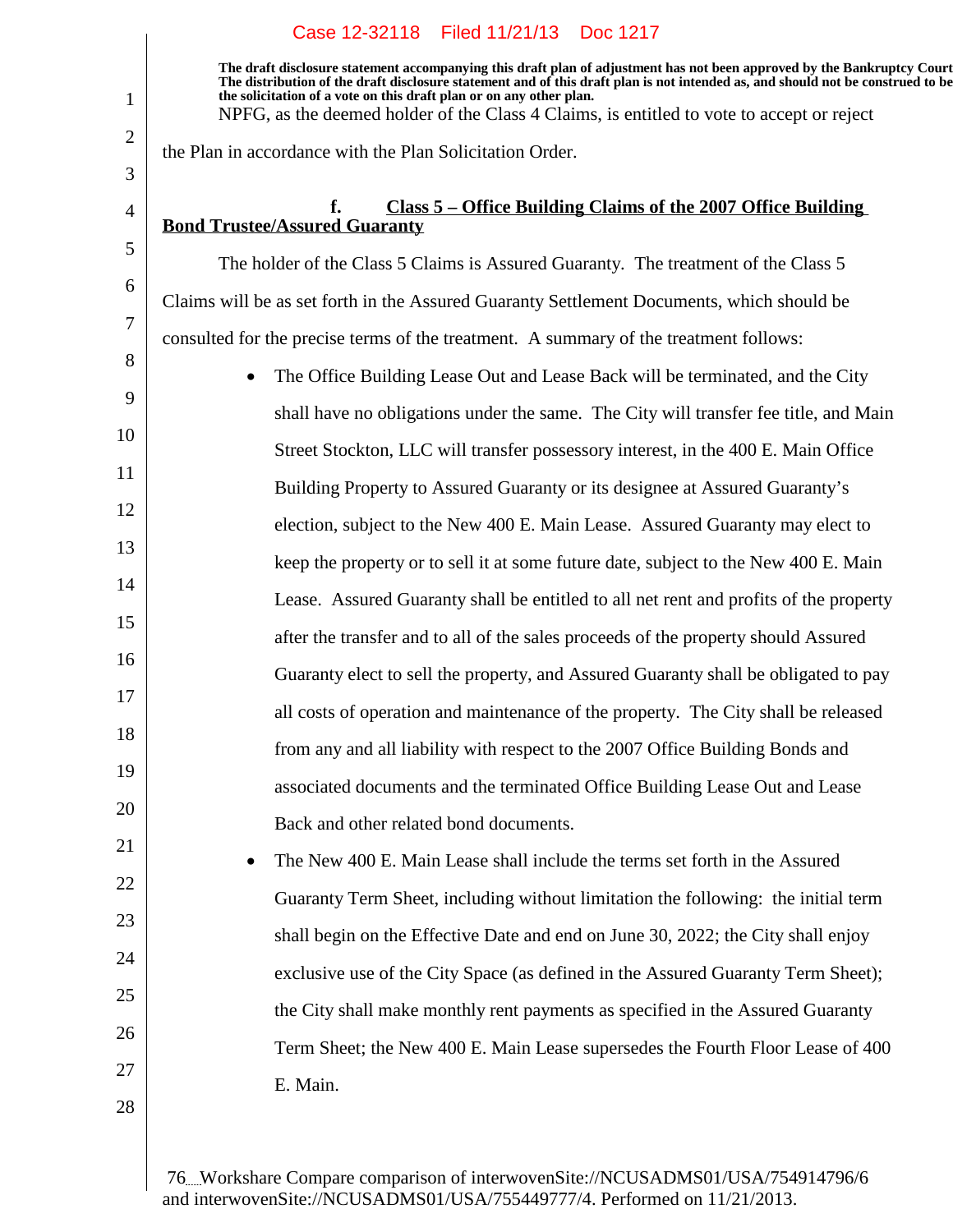|                | Case 12-32118 Filed 11/21/13 Doc 1217                                                                                                                                                                                                                                                                                             |
|----------------|-----------------------------------------------------------------------------------------------------------------------------------------------------------------------------------------------------------------------------------------------------------------------------------------------------------------------------------|
| $\mathbf 1$    | The draft disclosure statement accompanying this draft plan of adjustment has not been approved by the Bankruptcy Court<br>The distribution of the draft disclosure statement and of this draft plan is not intended as, and should not be construed to be<br>the solicitation of a vote on this draft plan or on any other plan. |
| $\overline{2}$ | The Plan does not modify, amend, or alter the 2007 Office Building Bonds or the                                                                                                                                                                                                                                                   |
|                | obligations of Assured Guaranty to pay principal or redemption price of, or interest                                                                                                                                                                                                                                              |
| 3              | on the 2007 Office Building Bonds as and when such amounts become due under                                                                                                                                                                                                                                                       |
| $\overline{4}$ | the 2007 Office Building Bond Indenture, which payments shall be made by                                                                                                                                                                                                                                                          |
| 5              | Assured Guaranty in accordance with, and subject to, the terms of the 2007 Office                                                                                                                                                                                                                                                 |
| 6              | Building Bond Insurance Policy.                                                                                                                                                                                                                                                                                                   |
| 7              | Assured Guaranty, as the holder of the Class 5 Claims, is entitled to vote to accept or                                                                                                                                                                                                                                           |
| 8              | reject the Plan in accordance with the Plan Solicitation Order.                                                                                                                                                                                                                                                                   |
| 9              |                                                                                                                                                                                                                                                                                                                                   |
| 10             | <b>Class 6 – Pension Obligation Bonds Claims</b><br>g.<br>The deemed holder of the Class 6 Claims is Assured Guaranty. The treatment of the Class                                                                                                                                                                                 |
| 11             | 6 Claims will be as set forth in the Assured Guaranty Settlement Documents, which should be                                                                                                                                                                                                                                       |
| 12             | consulted for the precise terms of the treatment. A summary as it relates to these Claims follows.                                                                                                                                                                                                                                |
| 13             | The City agrees to make non-contingent payments on the Pension Obligation<br>$\bullet$                                                                                                                                                                                                                                            |
| 14             | Bonds in each fiscal year equal to the sum of the 2007 Lease Ask Payments,                                                                                                                                                                                                                                                        |
| 15             | Special Fund Payments, and Supplemental Payments (all as defined in the Assured                                                                                                                                                                                                                                                   |
| 16             | Guaranty Term Sheet) on the dates and in the amounts set forth in the Assured                                                                                                                                                                                                                                                     |
| 17             | Guaranty Term Sheet. The City has historically allocated a portion of the debt                                                                                                                                                                                                                                                    |
| 18             | service on the Pension Obligation Bonds to its various restricted funds to account                                                                                                                                                                                                                                                |
| 19             | for those funds' allocable share of pension costs, based on a variable allocation                                                                                                                                                                                                                                                 |
| 20             | methodology that in some years would result in a higher or lower allocation of                                                                                                                                                                                                                                                    |
| 21             | such debt service that the amount of the Special Fund Payments. Such allocated                                                                                                                                                                                                                                                    |
| 22             | amounts are treated as operation and maintenance costs under the documents                                                                                                                                                                                                                                                        |
| 23             | governing the obligations listed in Class 10. The City believes that the change in                                                                                                                                                                                                                                                |
| 24             | allocation method reflected in the Special Fund Payments does not alter the status                                                                                                                                                                                                                                                |
| 25             | of the Special Fund Payments as operation and maintenance costs under the                                                                                                                                                                                                                                                         |
| 26             | documents governing the obligations listed in Class 10; however, in the event for                                                                                                                                                                                                                                                 |
| 27             | any reason that such Special Fund Payments are determined not to be properly                                                                                                                                                                                                                                                      |
| 28             | treated as operation and maintenance costs, the Assured Guaranty Settlement will                                                                                                                                                                                                                                                  |
|                |                                                                                                                                                                                                                                                                                                                                   |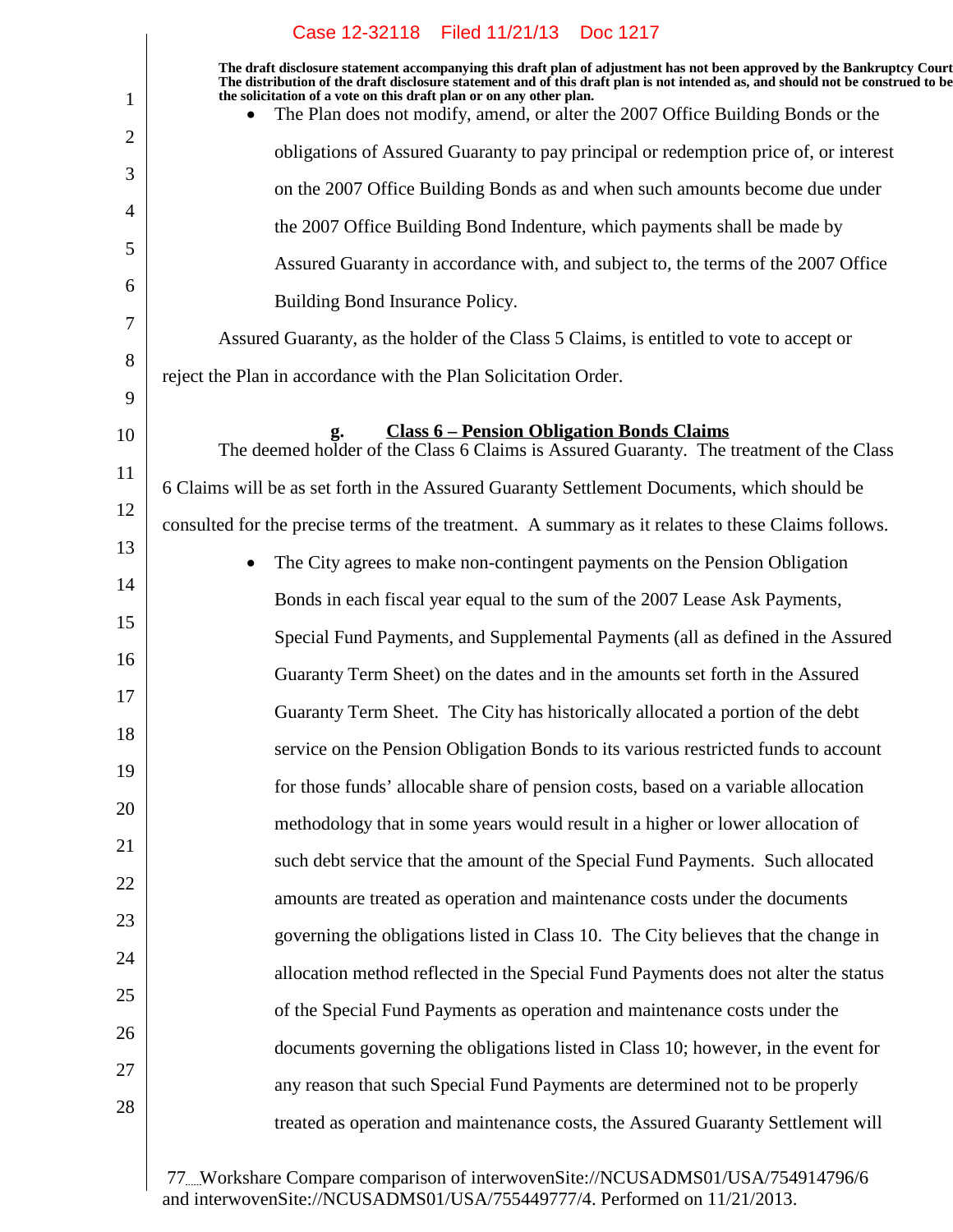**The draft disclosure statement accompanying this draft plan of adjustment has not been approved by the Bankruptcy Court. The distribution of the draft disclosure statement and of this draft plan is not intended as, and should not be construed to be, the solicitation of a vote on this draft plan or on any other plan.**

provide that such payments shall be paid from the restricted revenues associated with each of the Class 10 obligations only to the extent permitted by the Class 10 documents and applicable law but the City shall otherwise remain obligated to make such payments in accordance with the Assured Guaranty Settlement.

 Assured Guaranty (or in the event Assured Guaranty has defaulted on its obligations under the Pension Obligation Bond Insurance Policy, the Pension Obligation Bonds Trustee) shall also be entitled to Contingent Payments in accordance with the City's Contingent Payment Model, a copy of which is attached to the Assured Guaranty Term Sheet as Exhibit A. If the City does not exceed its baseline financial projections in the upcoming years, Assured Guaranty would receive no Contingent Payments. However, if the City were to exceed its financial projections over the years—which the City and Assured Guaranty believe may be achievable—Assured Guaranty would receive Contingent Payments until Assured Guaranty has received payment in full on the Pension Obligation Bond Class 6 Claims; *provided*, that the last date a Contingent Payment is required to be paid is June 1, 2052, unless any Contingent Payments have been suspended pursuant to the terms of the Assured Guaranty Settlement Documents, in which event such Contingent Payments shall be paid in accordance with the Assured Guaranty Settlement Documents. Contingent Payments will be based upon the City's budget in each year, subject to adjustment following year-end audit.

> Contingent Payments on the Pension Obligation Bonds for each fiscal year shall be paid on June 1 of such fiscal year, commencing June 1, 2018 and ending on June 1, 2052, subject to adjustment based on audits as mentioned above.

> The Plan does not modify, amend, or alter the Pension Obligation Bonds or the obligations of Assured Guaranty to pay principal or redemption price of, or interest on Pension Obligation Bonds as and when such amounts become due under Pension Obligation Bond Indenture, which payments shall be made by Assured

28

1

2

3

4

5

6

7

8

9

10

11

12

13

14

15

16

17

18

19

20

21

22

23

24

25

26

27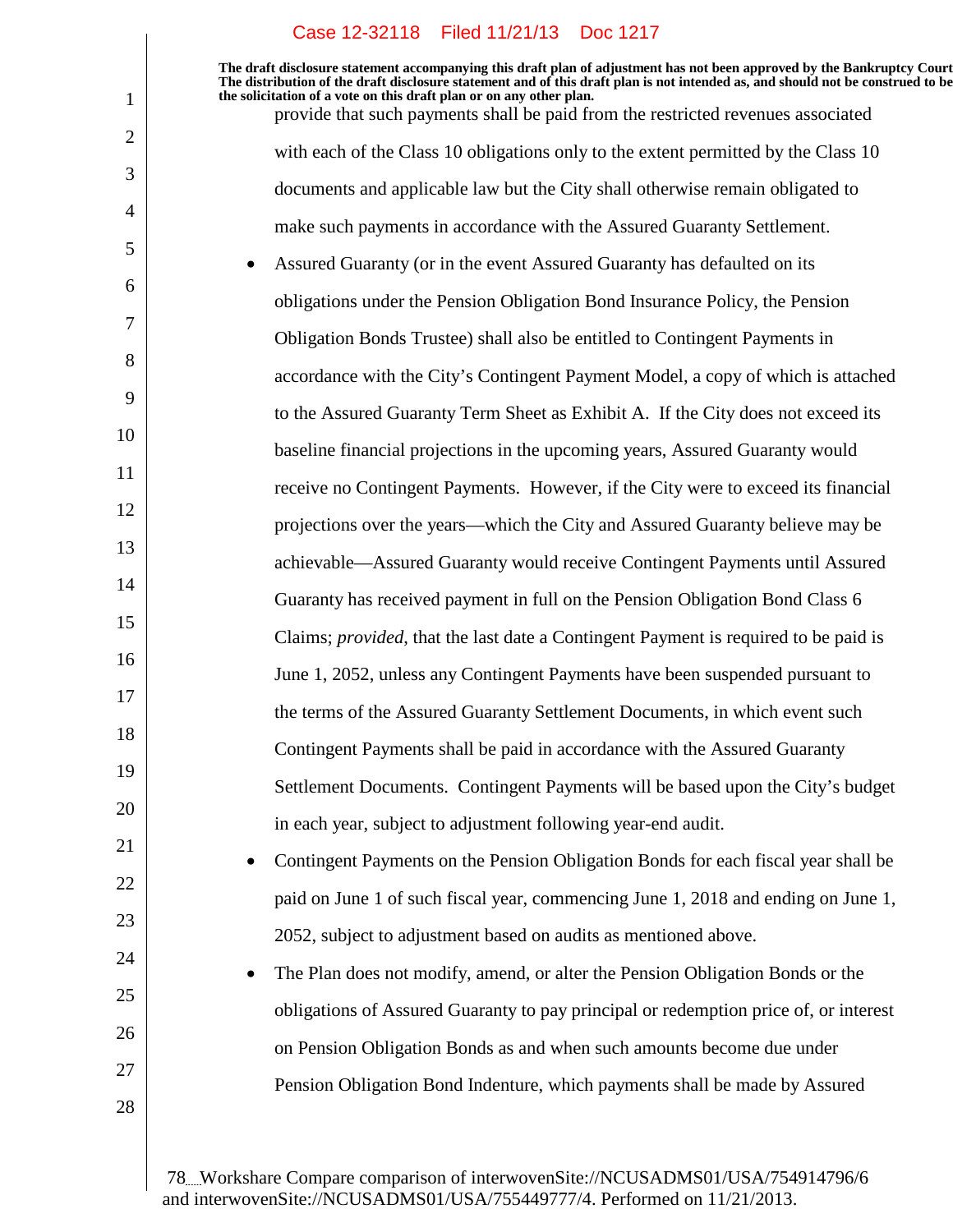|                | Case 12-32118 Filed 11/21/13 Doc 1217                                                                                                                                                                                                                                                                                                                                                                                 |
|----------------|-----------------------------------------------------------------------------------------------------------------------------------------------------------------------------------------------------------------------------------------------------------------------------------------------------------------------------------------------------------------------------------------------------------------------|
| 1              | The draft disclosure statement accompanying this draft plan of adjustment has not been approved by the Bankruptcy Court<br>The distribution of the draft disclosure statement and of this draft plan is not intended as, and should not be construed to be<br>the solicitation of a vote on this draft plan or on any other plan.<br>Guaranty in accordance with, and subject to, the terms of the Pension Obligation |
| 2              | Bond Insurance Policy.                                                                                                                                                                                                                                                                                                                                                                                                |
| 3              | Assured Guaranty, as the deemed holder of the Class 6 Claims, is entitled to vote to accept                                                                                                                                                                                                                                                                                                                           |
| $\overline{4}$ | or reject the Plan in accordance with the Plan Solicitation Order.                                                                                                                                                                                                                                                                                                                                                    |
| 5              |                                                                                                                                                                                                                                                                                                                                                                                                                       |
| 6              | Class 7 – Claims of DBW.<br>h.<br>The DBW Construction Loan Claim, defined and described below, is a Claim against the                                                                                                                                                                                                                                                                                                |
| $\tau$         | City. The DBW Marina Planning Report Loan Claim, also defined and described below, is a                                                                                                                                                                                                                                                                                                                               |
| 8              | claim against the Successor Agency and is discussed herein for information only.                                                                                                                                                                                                                                                                                                                                      |
| 9              | As evidenced by that certain Stockton Waterfront Marina \$13,300,000 Loan Contract                                                                                                                                                                                                                                                                                                                                    |
| 10             | dated as of June 21, 2004 (as amended, the "Marina Construction Loan Agreement"), DBW                                                                                                                                                                                                                                                                                                                                 |
| 11             | made a loan to the City in the amount of \$13,300,000 (the "Marina Construction Loan"),                                                                                                                                                                                                                                                                                                                               |
| 12             | bearing interest at 4.5% per year with interest and principal payments due annually on August 1 of                                                                                                                                                                                                                                                                                                                    |
| 13             | each year for thirty (30) years commencing on the August 1 after the final disbursement of loan                                                                                                                                                                                                                                                                                                                       |
| 14             | proceeds, secured by a Collateral Assignment of Rents and Leases for the Project Area-                                                                                                                                                                                                                                                                                                                                |
| 15             | $\#$                                                                                                                                                                                                                                                                                                                                                                                                                  |
| 16             | respectively). This loan was made for the stated purpose of construction of the "Marina Project"                                                                                                                                                                                                                                                                                                                      |
| 17             | (as defined and described in the Marina Construction Loan Agreement).                                                                                                                                                                                                                                                                                                                                                 |
| 18             | The Marina Project has generated no net operating revenues since its official opening on                                                                                                                                                                                                                                                                                                                              |
| 19             | October 30, 2009. The City General Fund subsidy for the Marina Project totals \$1,905,299 from                                                                                                                                                                                                                                                                                                                        |
| 20             | fiscal year 2010-11 through the adopted budget for fiscal year 2013 14. The Marina Construction                                                                                                                                                                                                                                                                                                                       |
| 21             | Loan Agreement provides that DBW, upon default, may take over the operations of the Marina                                                                                                                                                                                                                                                                                                                            |
| 22             | Project and charge the costs of operations to the City; however, under the debt limit imposed by                                                                                                                                                                                                                                                                                                                      |
| 23             | article XVI, section 18 of the California Constitution (the "Debt Limit"), <sup>12</sup> the City is not liable                                                                                                                                                                                                                                                                                                       |
| 24             | for such payments in future fiscal years because the Marina Construction Loan was not approved                                                                                                                                                                                                                                                                                                                        |
| 25             | by a 2/3 vote of the voters of the City. Pursuant to the terms of the Marina Construction Loan                                                                                                                                                                                                                                                                                                                        |
| 26             | Agreement, any obligation to repay the Marina Construction Loan from the General Fund is                                                                                                                                                                                                                                                                                                                              |
| 27             | subject to the Debt Limit. DBW has asserted a Claim under the Marina Construction Loan                                                                                                                                                                                                                                                                                                                                |
| 28             | <sup>12</sup> See In re County of Orange v. Fuji Securities Inc., 31 F. Supp. 2d 768 (C.D. Cal. 1998).                                                                                                                                                                                                                                                                                                                |
|                |                                                                                                                                                                                                                                                                                                                                                                                                                       |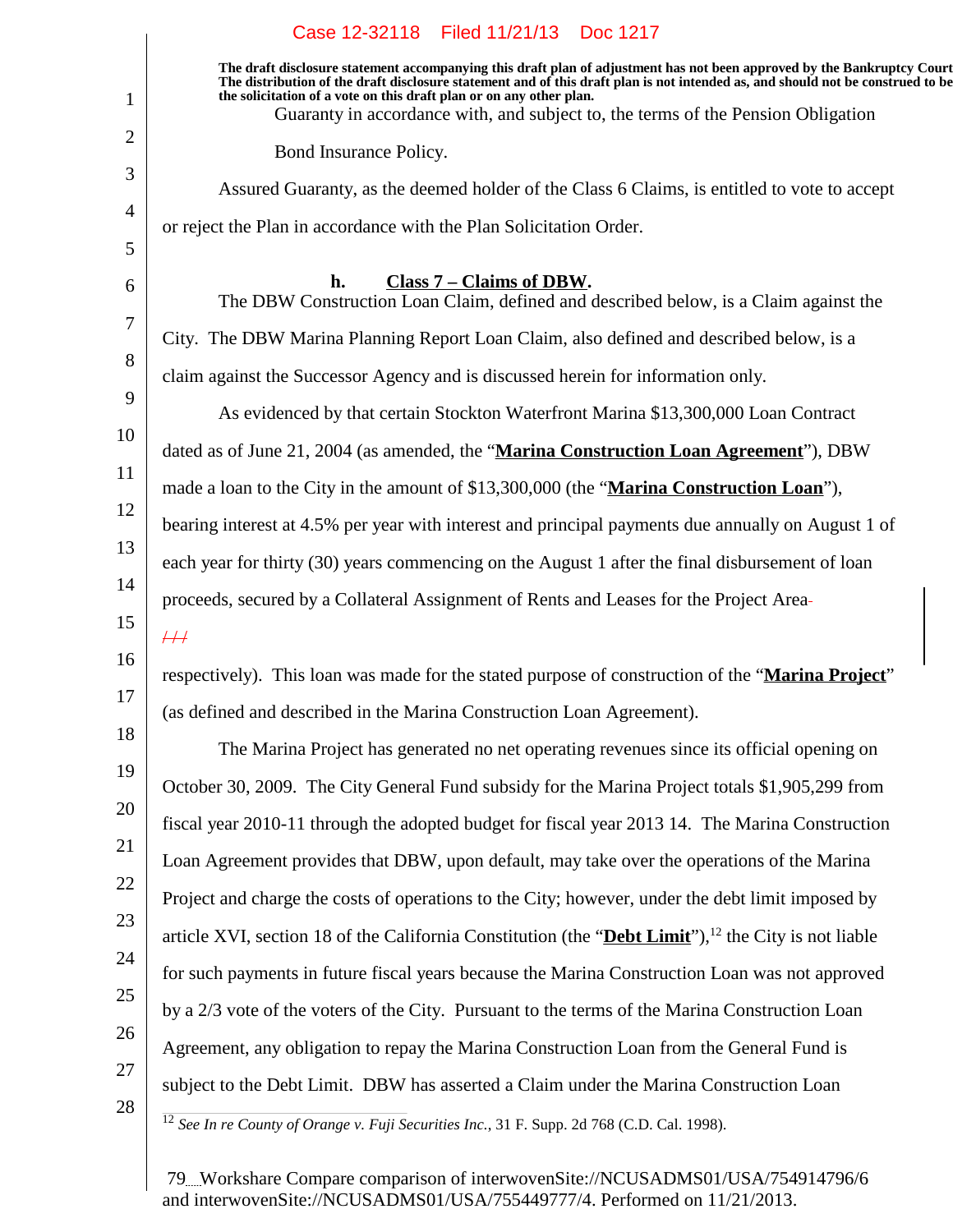**The draft disclosure statement accompanying this draft plan of adjustment has not been approved by the Bankruptcy Court. The distribution of the draft disclosure statement and of this draft plan is not intended as, and should not be construed to be, the solicitation of a vote on this draft plan or on any other plan.** Agreement (the "**DBW Construction Loan Claim**"), secured by a pledge of gross revenues under the terms of a Collateral Assignment of Rents and Leases for the Project Area, which pledge is converted to a pledge of net revenues by virtue of section 928(b). Because the Marina Construction Loan was not submitted to and approved by 2/3 of the voters of the City, any obligation of the City's General Fund to make payments under the Marina Construction Loan is *void ab initio*, and the unsecured portion of this Claim is not an Allowed Claim.<sup>13</sup> As evidenced by that certain Stockton Waterfront Marina \$180,000 Planning Loan Contract (also titled the Planning Study Contract, Stockton Waterfront Marina Study Loan) dated as of September 13, 1996, DBW made an unsecured loan to the Successor Agency in the amount of \$280,000, bearing interest at 4.5% per year with a repayment term of ten (10) years, with equal

11 12 13 14 annual installment payments due on August 1 of each year commencing on August 1, 2003 (as amended from time to time (the "**Marina Planning Report Loan**"). DBW has asserted a Claim under the Marina Planning Report Loan (the "**DBW Marina Planning Report Loan Claim**"). This claim is an unsecured claim against the Successor Agency, is not a claim against the City,

15 and is included herein for information only.

1

2

3

4

5

6

7

8

9

10

28

16 17 18 19 20 21 22 23 24 25 26 27 Under the Plan, the General Fund will not be required to pay debt service on the DBW Construction Loan Claim, or to reimburse operating expenses to DBW should DBW take over operations of the Marina Project. DBW will retain its pledge of rents and leases generated from the Marina Project. However, the pledge of gross revenues will be converted to a pledge of revenues net of all reasonable and direct operating expense of the Marina Project, calculated on a fiscal year basis ending June 30 of each year pursuant to section 928(b). Should DBW decide to take over operations of the Marina Project, DBW will be responsible for payment of all operating expenses of the Marina Project, and the City will have the right to ensure that the Marina Project is operated in a responsible and safe manner, including providing adequate security, and the City shall have the right to compel DBW to alter its manner of operations if such operations pose a threat to the public welfare or if such operations abet a public nuisance. The General Fund shall

<sup>&</sup>lt;sup>13</sup> The obligation to pay the Marina Construction Loan from revenues of the Marina Project—as opposed to the General Fund—does not violate the Debt Limit because the Marina Project operates as an enterprise fund. *See City of Oxnard v. Dale*, 45 Cal. 2d 729, 737, 290 P.2d 859, 863 (1955).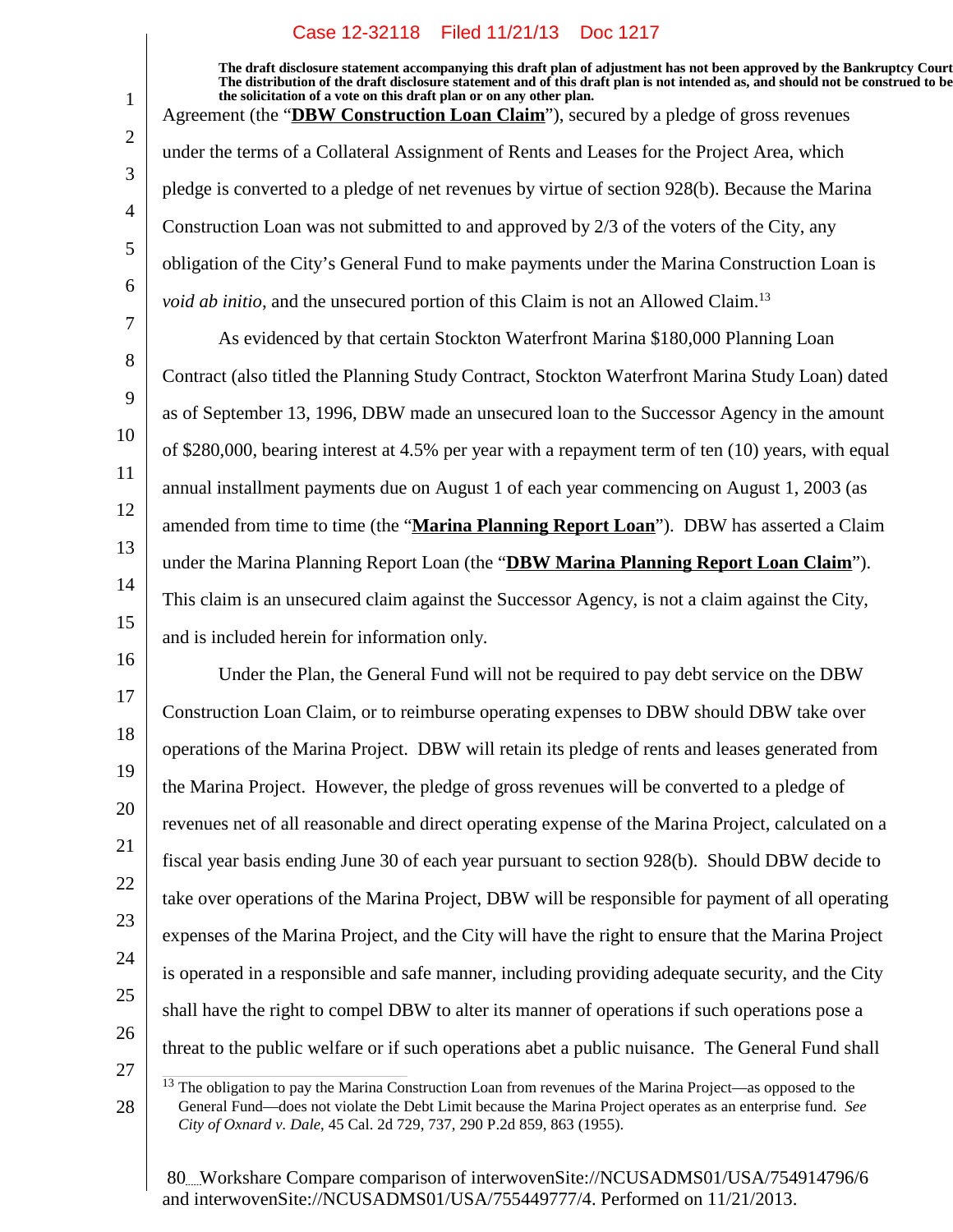$\overline{\phantom{a}}$ 

| $\mathbf{1}$   | The draft disclosure statement accompanying this draft plan of adjustment has not been approved by the Bankruptcy Court<br>The distribution of the draft disclosure statement and of this draft plan is not intended as, and should not be construed to be<br>the solicitation of a vote on this draft plan or on any other plan. |
|----------------|-----------------------------------------------------------------------------------------------------------------------------------------------------------------------------------------------------------------------------------------------------------------------------------------------------------------------------------|
| $\overline{2}$ | have no liability, directly or indirectly, for the Claims of DBW, and the City may decide at any                                                                                                                                                                                                                                  |
|                | time to cease subsidizing the operating deficits of the operation of the Marina Project. DBW has                                                                                                                                                                                                                                  |
| 3              | stated to the City an interest in exercising its remedy of taking possession of the Marina Project.                                                                                                                                                                                                                               |
| 4              | The real property that is the subject of the Marina Project shall be that real property described in                                                                                                                                                                                                                              |
| 5              | Exhibit A to the Plan, and should DBW exercise its remedy of taking possession of the Marina                                                                                                                                                                                                                                      |
| 6              | Project, DBW shall succeed to possession and control only over the real property set forth in                                                                                                                                                                                                                                     |
| 7              | Exhibit A to the Plan.                                                                                                                                                                                                                                                                                                            |
| 8              | <u> 11  </u>                                                                                                                                                                                                                                                                                                                      |
| 9              |                                                                                                                                                                                                                                                                                                                                   |
| 10             | Class 8 – SCC 16 Claims.<br>i.<br>To the extent SCC 16 has any offset rights arising under the Construction Agreement or                                                                                                                                                                                                          |
| 11             | the Disposition and Development Agreement, SCC 16 shall apply any such offsets against                                                                                                                                                                                                                                            |
| 12             | amounts owing under the SCC 16 Promissory Note.                                                                                                                                                                                                                                                                                   |
| 13             |                                                                                                                                                                                                                                                                                                                                   |
| 14             | <b>Class 9 - Thunder Claims.</b><br>j.<br>The treatment of the Class 9 Claims will be as set forth in the Thunder Settlement. The                                                                                                                                                                                                 |
| 15             |                                                                                                                                                                                                                                                                                                                                   |
| 16             | Thunder Settlement is summarized as follows (the Thunder Settlement Term Sheet, attached                                                                                                                                                                                                                                          |
| 17             | $\overline{+}\overline{+}\overline{+}$                                                                                                                                                                                                                                                                                            |
| 18             | hereto as <b>Exhibit E</b> , should be consulted for the precise terms of the Thunder Settlement; any                                                                                                                                                                                                                             |
| 19             | further documentation of the Thunder Settlement will be attached to the Plan Supplement):                                                                                                                                                                                                                                         |
| 20             | The Base Rent payable to the City will be increased by \$2,000 per regular season                                                                                                                                                                                                                                                 |
| 21             | home game. Base Rent for pre-season and playoff games remains unchanged.                                                                                                                                                                                                                                                          |
| 22             | Catering Services Adjusted Gross Revenue paid to the team will be reduced from                                                                                                                                                                                                                                                    |
| 23             | 30% to 10%.                                                                                                                                                                                                                                                                                                                       |
| 24             | The team will have the exclusive right to sell team merchandise, will retain 100%                                                                                                                                                                                                                                                 |
| 25             | of revenues from the same and bear the expenses of the same.                                                                                                                                                                                                                                                                      |
|                | The team will purchase the use of five luxury suites from the City each year for a                                                                                                                                                                                                                                                |
| 26             | total cost of \$150,000, adjusted annually for any increases in the costs of other                                                                                                                                                                                                                                                |
| 27             | luxury suites sold by the City. The team shall have the right to sublease the luxury                                                                                                                                                                                                                                              |
| 28             | suites (but not to current luxury suite lessees of the City or prospective lessees—as                                                                                                                                                                                                                                             |
|                |                                                                                                                                                                                                                                                                                                                                   |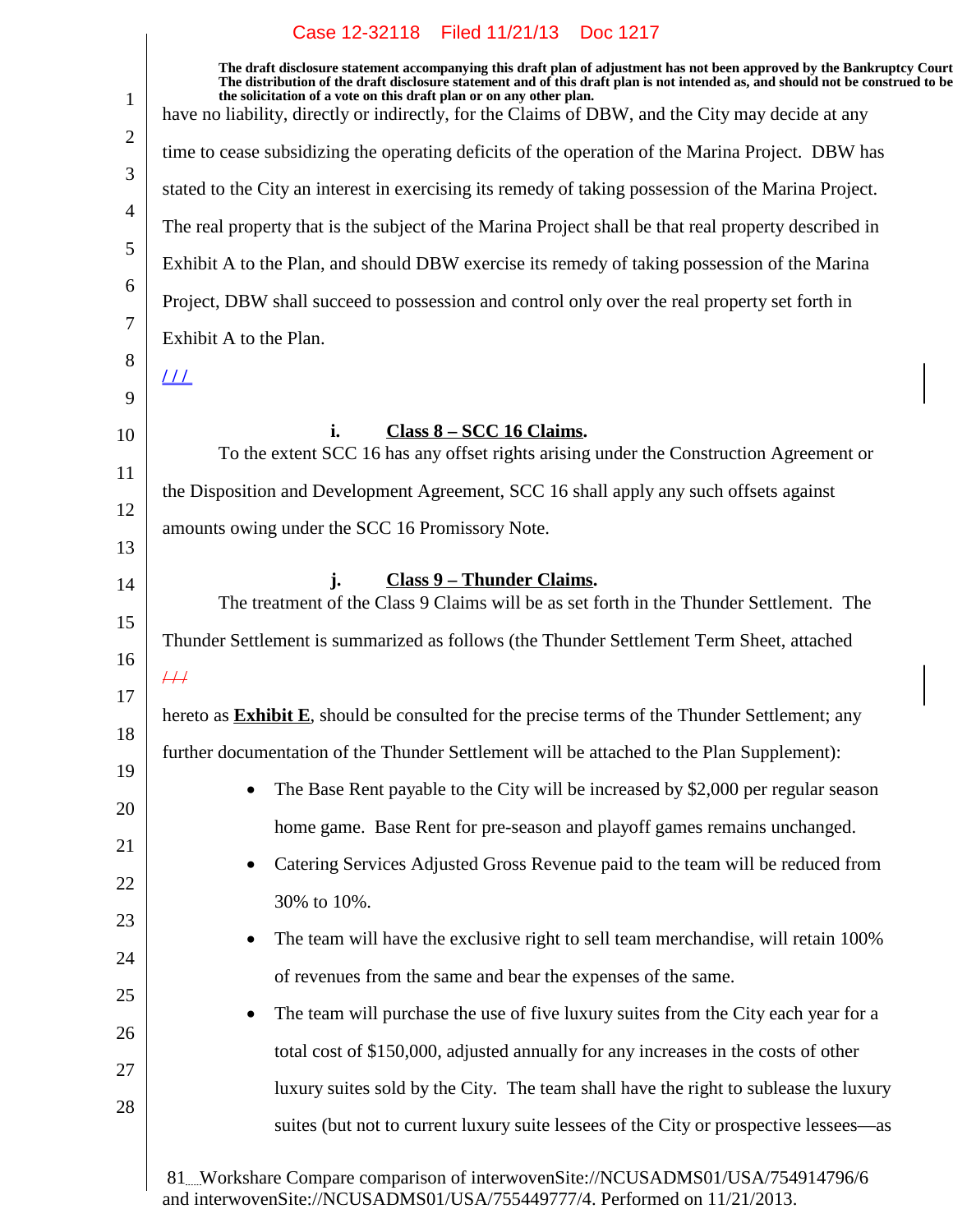|                | Case 12-32118 Filed 11/21/13 Doc 1217                                                                                                                                                                                                                                                                                             |
|----------------|-----------------------------------------------------------------------------------------------------------------------------------------------------------------------------------------------------------------------------------------------------------------------------------------------------------------------------------|
| $\mathbf{1}$   | The draft disclosure statement accompanying this draft plan of adjustment has not been approved by the Bankruptcy Court<br>The distribution of the draft disclosure statement and of this draft plan is not intended as, and should not be construed to be<br>the solicitation of a vote on this draft plan or on any other plan. |
| $\overline{2}$ | specified in the Thunder Settlement Term Sheet). Revenues received on account                                                                                                                                                                                                                                                     |
|                | of such leases shall be subject to the existing sharing formula of 65% to the City                                                                                                                                                                                                                                                |
| 3              | and 35% to the team.                                                                                                                                                                                                                                                                                                              |
| $\overline{4}$ | Additional payments to the City shall be made once certain performance<br>$\bullet$                                                                                                                                                                                                                                               |
| 5<br>6         | benchmarks of paid attendees and advertising are reached.                                                                                                                                                                                                                                                                         |
| 7              | Class 10 - Claims of Holders of Restricted Revenue Bond and<br>k.<br><b>Note Payable Obligations.</b>                                                                                                                                                                                                                             |
| 8              | The City's Restricted Revenue Bond and Notes Payable Obligations are secured by a                                                                                                                                                                                                                                                 |
| 9              | pledge of and lien on revenues of various of the City's systems and enterprises, which are                                                                                                                                                                                                                                        |
| 10             |                                                                                                                                                                                                                                                                                                                                   |
| 11             | restricted revenues pursuant to the California Constitution, and are "special revenues" as defined                                                                                                                                                                                                                                |
| 12             | in section 902(2). These revenues are not a part of or available to the General Fund, and the                                                                                                                                                                                                                                     |
| 13             | General Fund is not obligated to make any payment on the Restricted Revenue Bond and Notes                                                                                                                                                                                                                                        |
| 14             | Payable Obligations. The City may transfer amounts from the restricted revenues to the General                                                                                                                                                                                                                                    |
| 15             | Fund only to pay costs which are incurred by the General Fund to provide the facility or                                                                                                                                                                                                                                          |
| 16             | enterprise-related services and are allocated to the enterprises on a reasonable basis in accordance                                                                                                                                                                                                                              |
|                | with the City's accounting and allocation policies and pursuant to the provisions of the relevant                                                                                                                                                                                                                                 |
| 17             | documents related to the Restricted Revenue Bonds and Notes Payable Obligations. Such                                                                                                                                                                                                                                             |
| 18             | transfers are treated by the facility or enterprise as operation and maintenance expenses. The City                                                                                                                                                                                                                               |
| 19             | will continue to apply restricted revenues to pay the Restricted Revenue Bond and Notes Payable                                                                                                                                                                                                                                   |
| 20             | Obligations as required by the terms of such obligations.                                                                                                                                                                                                                                                                         |
| 21             |                                                                                                                                                                                                                                                                                                                                   |
| 22             | <b>Class 11 - Claims of Holders of Special Assessment and Special</b><br>$\mathbf{l}$ .<br><b>Tax Obligations.</b>                                                                                                                                                                                                                |
| 23             | Class 11 consists of Claims of the holders of Special Assessment and Special Tax                                                                                                                                                                                                                                                  |
| 24             | Obligations, which are secured by special and restricted sources of revenues consisting of specific                                                                                                                                                                                                                               |
| 25             | levies on real property within certain financing districts created by the City.                                                                                                                                                                                                                                                   |
| 26             |                                                                                                                                                                                                                                                                                                                                   |
| 27             | Special Assessment and Special Tax Obligations. The Special Assessment and Special                                                                                                                                                                                                                                                |
| 28             | Tax Obligations are secured by certain special assessments and special taxes levied on specific                                                                                                                                                                                                                                   |
|                | real property within the respective districts for which these obligations were issued. These special                                                                                                                                                                                                                              |
|                |                                                                                                                                                                                                                                                                                                                                   |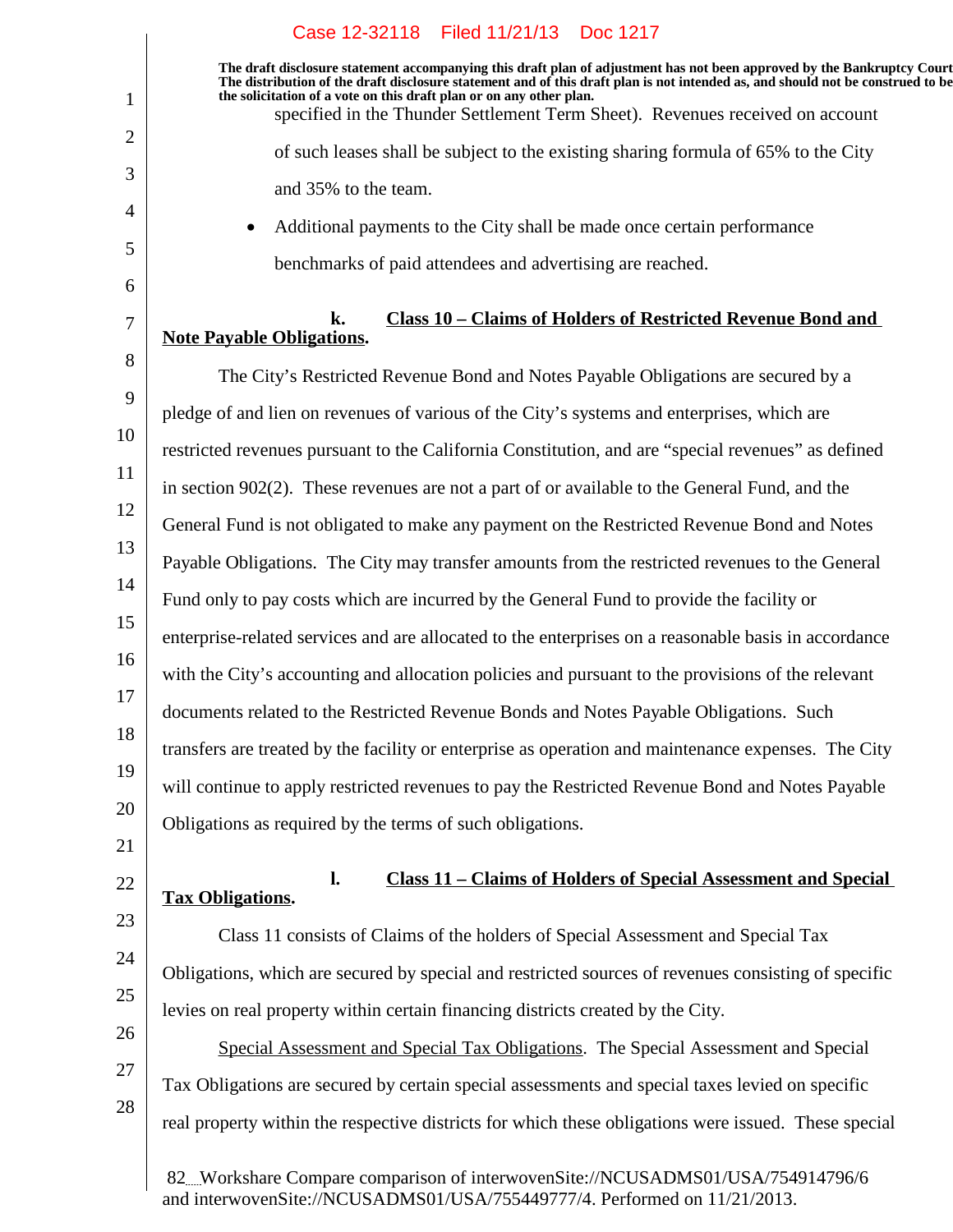| $\mathbf{1}$   | The draft disclosure statement accompanying this draft plan of adjustment has not been approved by the Bankruptcy Court<br>The distribution of the draft disclosure statement and of this draft plan is not intended as, and should not be construed to be<br>the solicitation of a vote on this draft plan or on any other plan.<br>assessment and special tax revenues are legally restricted to the payment of debt service on the |  |
|----------------|---------------------------------------------------------------------------------------------------------------------------------------------------------------------------------------------------------------------------------------------------------------------------------------------------------------------------------------------------------------------------------------------------------------------------------------|--|
| $\overline{2}$ | Special Assessment and Special Tax Obligations under California statutes and the California                                                                                                                                                                                                                                                                                                                                           |  |
| 3              | Constitution, are "special revenues" as defined in section 902(2), and cannot be used for any other                                                                                                                                                                                                                                                                                                                                   |  |
| $\overline{4}$ | purpose or be transferred to the General Fund. The General Fund is not obligated to pay debt                                                                                                                                                                                                                                                                                                                                          |  |
| 5              | service on the Special Assessment and Special Tax Obligations. The City will continue to apply                                                                                                                                                                                                                                                                                                                                        |  |
| 6              | revenues from the applicable special assessments and special taxes to pay the Special Assessment                                                                                                                                                                                                                                                                                                                                      |  |
| 7              | and Special Tax Obligations as required by the terms of such obligations.                                                                                                                                                                                                                                                                                                                                                             |  |
| 8              | $\perp\!\!\!\perp$                                                                                                                                                                                                                                                                                                                                                                                                                    |  |
| 9              | $L\!\!\!L\!\!\!L$                                                                                                                                                                                                                                                                                                                                                                                                                     |  |
| 10             |                                                                                                                                                                                                                                                                                                                                                                                                                                       |  |
| 11             | <b>Class 12 - General Unsecured Claims.</b><br>m.<br>The Claims in this Class include without limitation: (i) the Retiree Health Benefit Claims;                                                                                                                                                                                                                                                                                      |  |
| 12<br>13       | (ii) the Golf Course/Park Claims of the 2009 Golf Course/Park Bond Trustee/Franklin; (iii) the                                                                                                                                                                                                                                                                                                                                        |  |
|                | Leave Buyout Claims; and (iv) Other Postpetition Claims.                                                                                                                                                                                                                                                                                                                                                                              |  |
| 14             | The Retiree Health Benefit Claims are held by approximately 1,100 of the City's former                                                                                                                                                                                                                                                                                                                                                |  |
| 15             | employees. The Retirees Committee maintains that the aggregate amount of the Retiree Health                                                                                                                                                                                                                                                                                                                                           |  |
| 16<br>17       | Benefit Claims is approximately \$545,000,000. <sup>14</sup> Pursuant to the Retirees Settlement, on the                                                                                                                                                                                                                                                                                                                              |  |
| 18             | Effective Date, the City will pay the Retirees an aggregate amount of \$5,100,000 in full                                                                                                                                                                                                                                                                                                                                             |  |
| 19             | satisfaction of Allowed Retiree Health Benefit Claims, and no other retiree health benefits will be                                                                                                                                                                                                                                                                                                                                   |  |
| 20             | provided by the City. If required by state or federal law, the City will withhold from the aggregate                                                                                                                                                                                                                                                                                                                                  |  |
| 21             | \$5,100,000 payment any taxes or other deductions to be withheld from the individual payment to                                                                                                                                                                                                                                                                                                                                       |  |
| 22             | each Retiree Health Benefit Claimant. The individual recipient is responsible for any tax liability                                                                                                                                                                                                                                                                                                                                   |  |
|                | for this payment, and the City will not provide any advice to any recipient as to the taxable impact                                                                                                                                                                                                                                                                                                                                  |  |
| 23<br>24       | of this payment.                                                                                                                                                                                                                                                                                                                                                                                                                      |  |
| 25             | All other General Unsecured Claims shall receive cash on the Effective Date in the                                                                                                                                                                                                                                                                                                                                                    |  |
|                | amount equal to a percentage of the Allowed Amount of such Claims, which percentage equals                                                                                                                                                                                                                                                                                                                                            |  |
| 26<br>27       | the Unsecured Claim Payout Percentage, or such other amount as is determined by the                                                                                                                                                                                                                                                                                                                                                   |  |
| 28             | $14$ This does not include the retiree health benefit claims of employees employed as of July 1, 2012, who waived their<br>claims of approximately \$1 billion of previously earned benefits for no additional compensation, as part of<br>memoranda of understanding negotiated in 2012.                                                                                                                                             |  |
|                |                                                                                                                                                                                                                                                                                                                                                                                                                                       |  |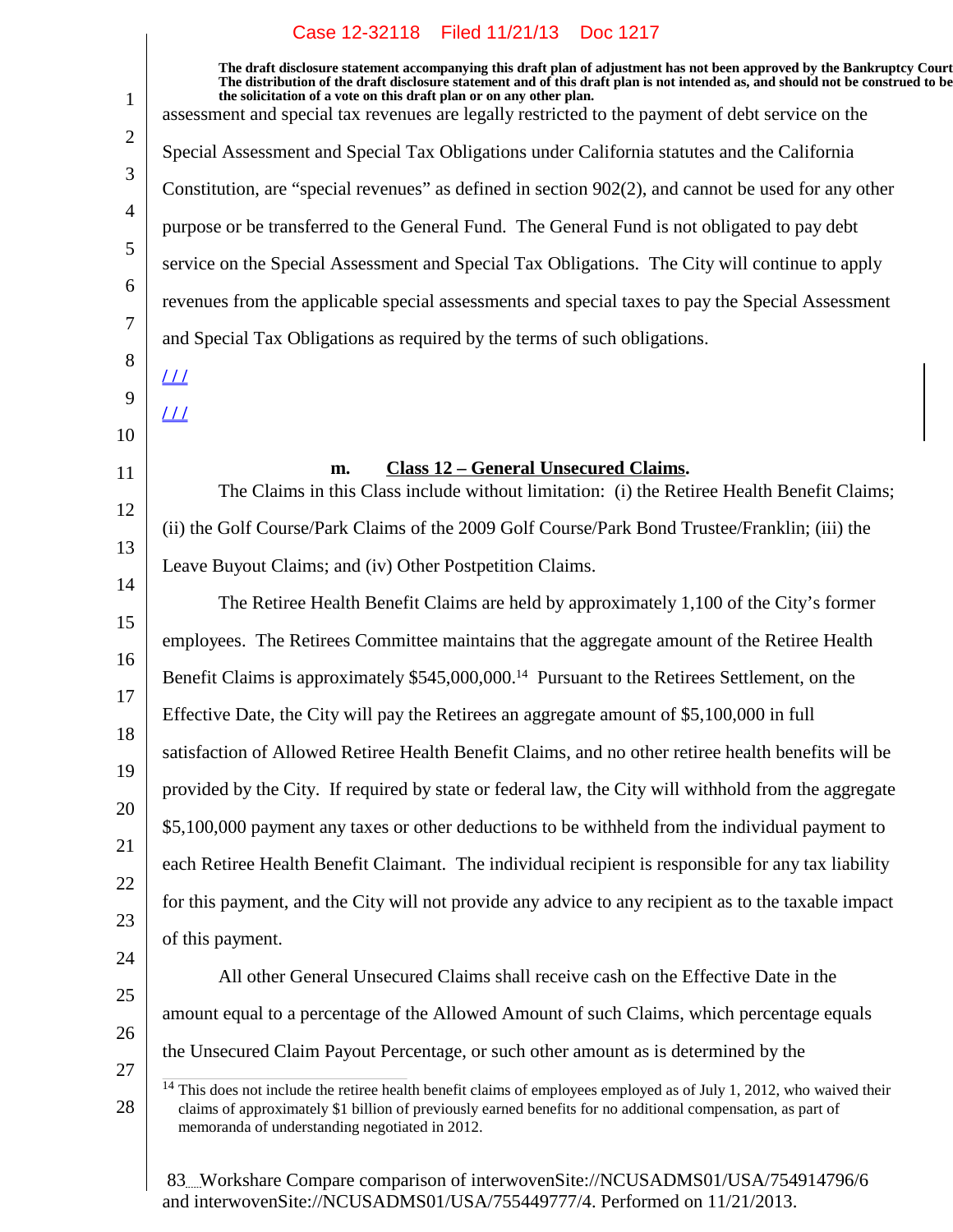$\overline{\phantom{a}}$ 

| The draft disclosure statement accompanying this draft plan of adjustment has not been approved by the Bankruptcy Court<br>The distribution of the draft disclosure statement and of this draft plan is not intended as, and should not be construed to be<br>the solicitation of a vote on this draft plan or on any other plan. |
|-----------------------------------------------------------------------------------------------------------------------------------------------------------------------------------------------------------------------------------------------------------------------------------------------------------------------------------|
| Bankruptcy Court before confirmation of the Plan to constitute a pro-rata payment on such other                                                                                                                                                                                                                                   |
| General Unsecured Claims; provided, however, the dollar amount to be paid on account of                                                                                                                                                                                                                                           |
| General Unsecured Claims other than the Retiree Health Benefit Claims on the Effective Date                                                                                                                                                                                                                                       |
| shall not exceed \$500,000. If the amounts to be paid exceed \$500,000, then such excess amounts                                                                                                                                                                                                                                  |
| shall be made in two (2) equal annual installments on the first and second anniversary of the                                                                                                                                                                                                                                     |
| Effective Date, together with simple interest accruing from and after the Effective Date at five                                                                                                                                                                                                                                  |
| percent (5%) per annum. Such excess amounts may be prepaid at the option of the City.                                                                                                                                                                                                                                             |
| <u> 11</u>                                                                                                                                                                                                                                                                                                                        |
| <u> 11</u>                                                                                                                                                                                                                                                                                                                        |
|                                                                                                                                                                                                                                                                                                                                   |
| <b>Class 13 - Convenience Class Claims.</b><br>n.<br>Holders of Convenience Class Claims will receive cash on the Effective Date in the                                                                                                                                                                                           |
| amount of their Allowed Convenience Class Claim, but not to exceed \$100.                                                                                                                                                                                                                                                         |
|                                                                                                                                                                                                                                                                                                                                   |
| <b>Class 14 - Claims of Certain Tort Claimants.</b><br>$\mathbf{0}$<br>The SIR Claim Portion of each Allowed General Liability Claim will be paid on the                                                                                                                                                                          |
| Effective Date from the Risk Management Internal Service Fund, and will receive the same                                                                                                                                                                                                                                          |
| percentage payment on the dollar of Allowed Claim as will the holders of Allowed Class 12                                                                                                                                                                                                                                         |
| Claims. The Insured Portion of each Allowed General Liability Claim is not Impaired, and shall                                                                                                                                                                                                                                    |
| be paid by the applicable excess risk-sharing pool.                                                                                                                                                                                                                                                                               |
| ₩                                                                                                                                                                                                                                                                                                                                 |
| $\overline{+}\overline{+}\overline{+}$                                                                                                                                                                                                                                                                                            |
|                                                                                                                                                                                                                                                                                                                                   |
| <u>Class 15 – Claims Regarding City's Obligations to Fund</u><br>p.<br><b>Employee Pension Plan Contributions to CalPERS, as Trustee under the CalPERS Pension</b>                                                                                                                                                                |
| <b>Plan for the Benefit of CalPERS Pension Plan Participants.</b><br>In order to be both clear and transparent, the Plan designates the CalPERS contract in a                                                                                                                                                                     |
|                                                                                                                                                                                                                                                                                                                                   |
| separate Class. CalPERS will continue as the trustee for the City's pension plan for its                                                                                                                                                                                                                                          |
| employees, and the CalPERS Pension Plan will be assumed by the City.                                                                                                                                                                                                                                                              |
| The City will continue to honor its obligations to its employees and retirees to fund                                                                                                                                                                                                                                             |
| employee retirement benefits under the CalPERS Pension Plan, and CalPERS as trustee and the                                                                                                                                                                                                                                       |
| CalPERS Pension Plan Participants retain all of their rights and remedies under applicable                                                                                                                                                                                                                                        |
| 84. Workshare Compare comparison of interwovenSite://NCUSADMS01/USA/754914796/6                                                                                                                                                                                                                                                   |
|                                                                                                                                                                                                                                                                                                                                   |

and interwovenSite://NCUSADMS01/USA/755449777/4. Performed on 11/21/2013.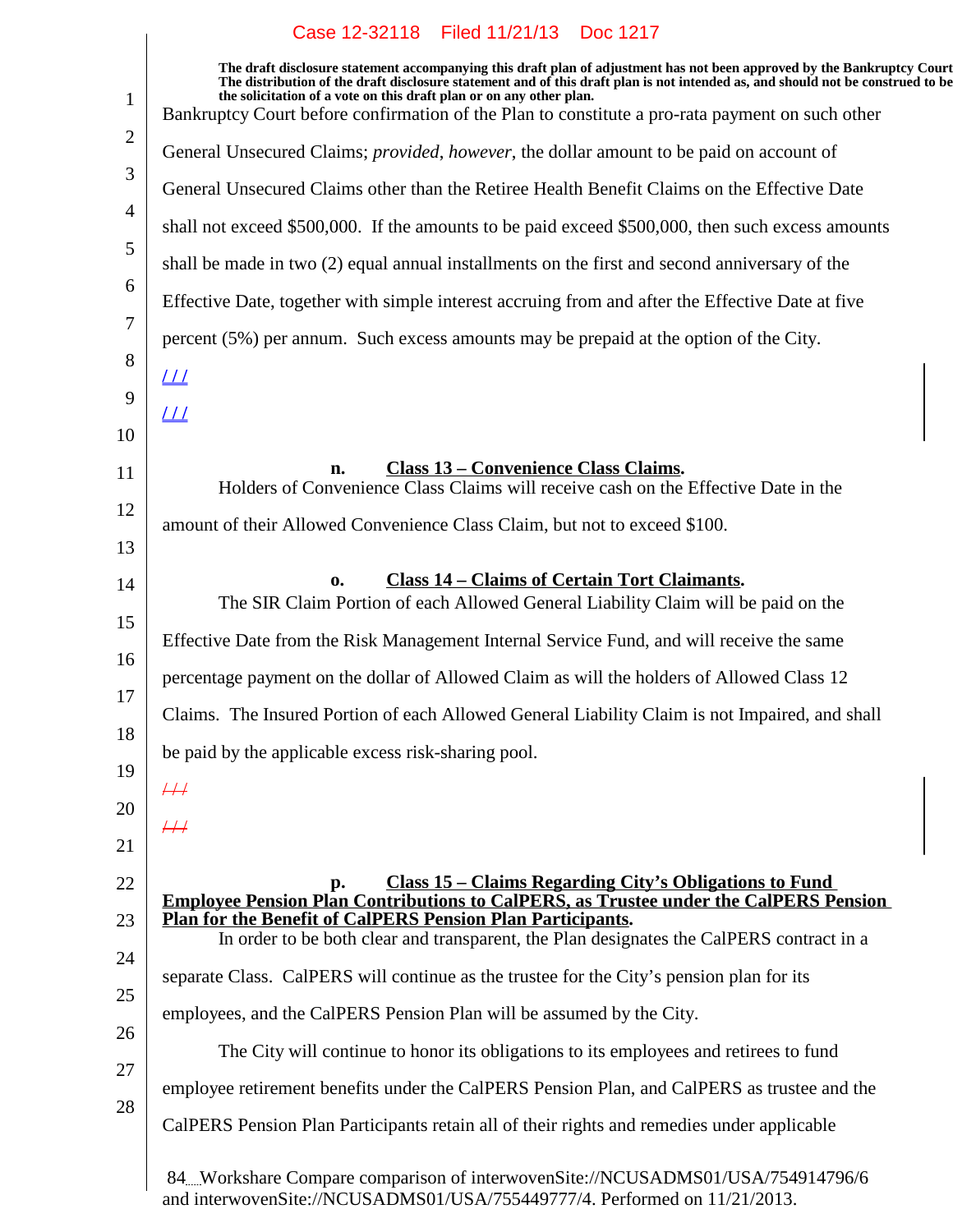|                | Case 12-32118    Filed 11/21/13    Doc 1217                                                                                                                                                                                                                                                                                                                                                                                      |
|----------------|----------------------------------------------------------------------------------------------------------------------------------------------------------------------------------------------------------------------------------------------------------------------------------------------------------------------------------------------------------------------------------------------------------------------------------|
| $\mathbf{1}$   | The draft disclosure statement accompanying this draft plan of adjustment has not been approved by the Bankruptcy Court<br>The distribution of the draft disclosure statement and of this draft plan is not intended as, and should not be construed to be<br>the solicitation of a vote on this draft plan or on any other plan.<br>nonbankruptcy law. Thus, CalPERS and the CalPERS Pension Plan Participants will be entitled |
| $\overline{2}$ | to the same rights and benefits to which they are currently entitled under the CalPERS Pension                                                                                                                                                                                                                                                                                                                                   |
| 3              |                                                                                                                                                                                                                                                                                                                                                                                                                                  |
| 4              | Plan. <sup>15</sup> CalPERS, pursuant to the CalPERS Pension Plan, will continue to be made available to                                                                                                                                                                                                                                                                                                                         |
| 5              | provide pension benefits for participants in the manner indicated under the provisions of the                                                                                                                                                                                                                                                                                                                                    |
| 6              | CalPERS Pension Plan and remedies under applicable nonbankruptcy law.                                                                                                                                                                                                                                                                                                                                                            |
| 7              | $_{LL}$                                                                                                                                                                                                                                                                                                                                                                                                                          |
| 8              | <u>Class 16 – Claims of Equipment Lessors.</u><br>q.<br>Any equipment leases not specifically rejected by the Rejection Motion will be assumed                                                                                                                                                                                                                                                                                   |
| 9              | under the Plan. The City believes that it is current on all such equipment leases and no cure                                                                                                                                                                                                                                                                                                                                    |
| 10             | payments are therefore required.                                                                                                                                                                                                                                                                                                                                                                                                 |
| 11             |                                                                                                                                                                                                                                                                                                                                                                                                                                  |
| 12             | <b>Class 17 - Workers Compensation Claims.</b><br>r.<br>The City must pay Allowed SIR Claim Portions related to Workers Compensation Claims                                                                                                                                                                                                                                                                                      |
| 13             | in full. If not, the City will lose its State workers compensation insurance for those claims in                                                                                                                                                                                                                                                                                                                                 |
| 14             | excess of the SIR Claim Portions, exposing the City's current and former workers to grave risk.                                                                                                                                                                                                                                                                                                                                  |
| 15             | The City will pay the SIR Claim Portions related to Worker Compensation Claims from the                                                                                                                                                                                                                                                                                                                                          |
| 16             | Workers' Compensation Internal Service Fund.                                                                                                                                                                                                                                                                                                                                                                                     |
| 17             |                                                                                                                                                                                                                                                                                                                                                                                                                                  |
| 18<br>19       | Class 18 - SPOA Claims.<br>$S_{\bullet}$<br>The City will honor the SPOA Claims held by SPOA members on the terms and                                                                                                                                                                                                                                                                                                            |
| 20             | conditions set forth in the SPOA MOU, which in general provides each SPOA member with 44                                                                                                                                                                                                                                                                                                                                         |
| 21             | hours of additional paid leave time through fiscal year 2014-15.                                                                                                                                                                                                                                                                                                                                                                 |
| 22             | Specifically, the SPOA MOU provides as follows:                                                                                                                                                                                                                                                                                                                                                                                  |
| 23             | 2. SPOA's Claims. SPOA alleges that its members have claims in the                                                                                                                                                                                                                                                                                                                                                               |
| 24             | bankruptcy case against the City relating to the City's modification of its 2009<br>Memorandum of Understanding ("2009 MOU"), pursuant to Declarations of                                                                                                                                                                                                                                                                        |
| 25             | <sup>15</sup> As a result of negotiated labor contracts that changed certain pension provisions, as well as changes in state law,                                                                                                                                                                                                                                                                                                |
| 26             | pension benefits for new hires effective January 2013 have been reduced by 50-70% (including loss of retiree<br>health benefits) and in some cases higher for some types of new hires; new hires are also required to pay a greater                                                                                                                                                                                              |
| 27             | share of their future pensions; additionally, while the loss of retiree health benefits and the loss of "pension<br>spiking" will reduce the postemployment retirement benefits of current employees 30-50%; and lastly, employee                                                                                                                                                                                                |
| 28             | compensation reductions that occurred in 2011 and 2012, which ranged up to 30% in pensionable compensation in<br>some cases, will further reduce their future pension benefit that they otherwise would have received; these<br>concessions are unaffected by the Plan.                                                                                                                                                          |
|                |                                                                                                                                                                                                                                                                                                                                                                                                                                  |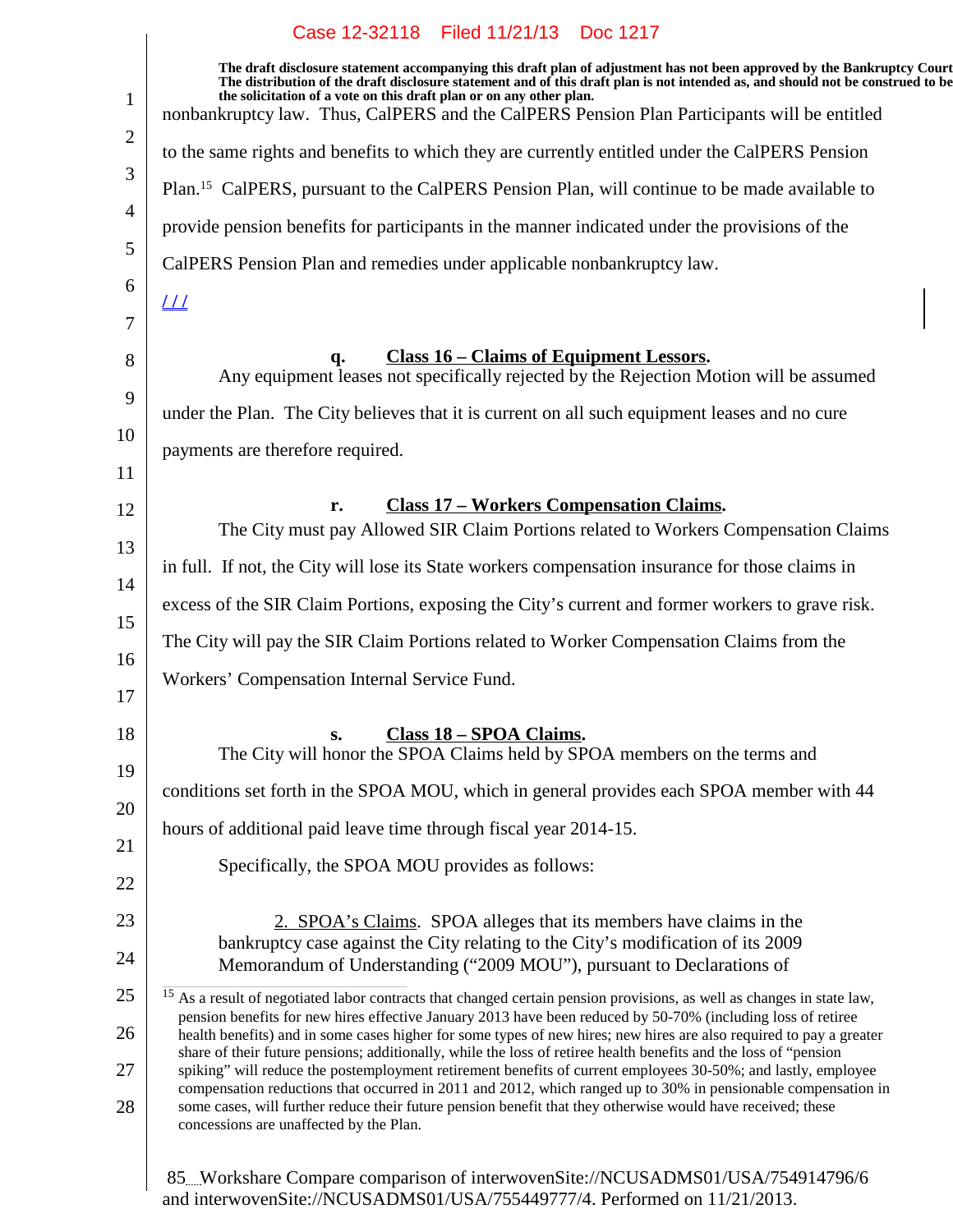**The draft disclosure statement accompanying this draft plan of adjustment has not been approved by the Bankruptcy Court. The distribution of the draft disclosure statement and of this draft plan is not intended as, and should not be construed to be, the solicitation of a vote on this draft plan or on any other plan.**

Fiscal Emergency beginning on or about May 26, 2010 and continuing in effect thereafter, and in connection with the treatment of the claims of SPOA and its members under the Pendency Plan (collectively, the "Claims"), and that, in the aggregate, the Claims exceed thirteen million dollars (\$13,000,000). The City disputes the Claims and contends that the Claims would not be allowed in the chapter 9 case. It further asserts that, if the Claims were allowed, they would be allowed in an amount aggregating less than thirteen million dollars (\$13,000,000).

In consideration of resolving the above differences and agreement on the MOU, the City agrees that the Claims shall be provided for in the Plan as follows:

(a) The Claims will be deemed allowed in the chapter 9 case in the aggregate amount of eight million, five hundred thousand dollars (\$8,500,000) (the "Allowed Claims"). In consideration for the reduction in the amount of the Claims SPOA members employed during fiscal year 2010-2011 and/or 2011-2012 shall be credited, upon final approval of the MOU by the Parties and, if necessary, by the Bankruptcy Court, twenty-two (22) additional hours of paid leave in fiscal year 2012-2013. These additional hours of paid leave shall have no cash value and shall be utilized any time prior to the date upon which the SPOA member leaves employment with the City. Only those employees who were employed during some portion of the period July 1, 2010 and July 1, 2012 and who were still current employees upon the effective date of this Agreement shall be entitled to this treatment.

(b) The Allowed Claims shall be satisfied under the Plan by the City by crediting SPOA members employed during fiscal year 2010-2011 and/or 2011-2012 eleven (11) additional paid leave hours in the fiscal year of approval of the Plan and eleven (11) additional paid leave hours in the fiscal year after approval of the Plan. This benefit shall only apply to those employees who were employed during some portion of the period July 1, 2010 and July 1, 2012 and who are current employees as of the date the Plan is approved by the Bankruptcy Court. The total additional paid leave per SPOA member under paragraphs 2(a) and 2(b) of this article shall equal forty-four (44) hours. These additional paid leave hours shall have no cash value, and shall be utilized any time prior to the date upon which the SPOA member leaves employment with the City. It is understood that the provision of these hours shall be the sole compensation for the Claims of SPOA and its members. The additional twenty-two (22) hours additional paid leave credit contained in this paragraph 2(b) shall be contingent upon confirmation of the Plan and on the Plan becoming effective.

(c) Notwithstanding the foregoing, in the event that the Plan is not confirmed and does not become effective, the Claims shall not be allowed as specified herein, and both SPOA and the City agree that the Claims will be considered unresolved, with each Party reserving the right to assert or contest the Claims; provided, however, that the monetary equivalent of any paid leave hours taken pursuant to this Article shall serve as a credit against the Claims.

28

1

2

3

4

5

6

7

8

9

10

11

12

13

14

15

16

17

18

19

20

21

22

23

24

25

26

27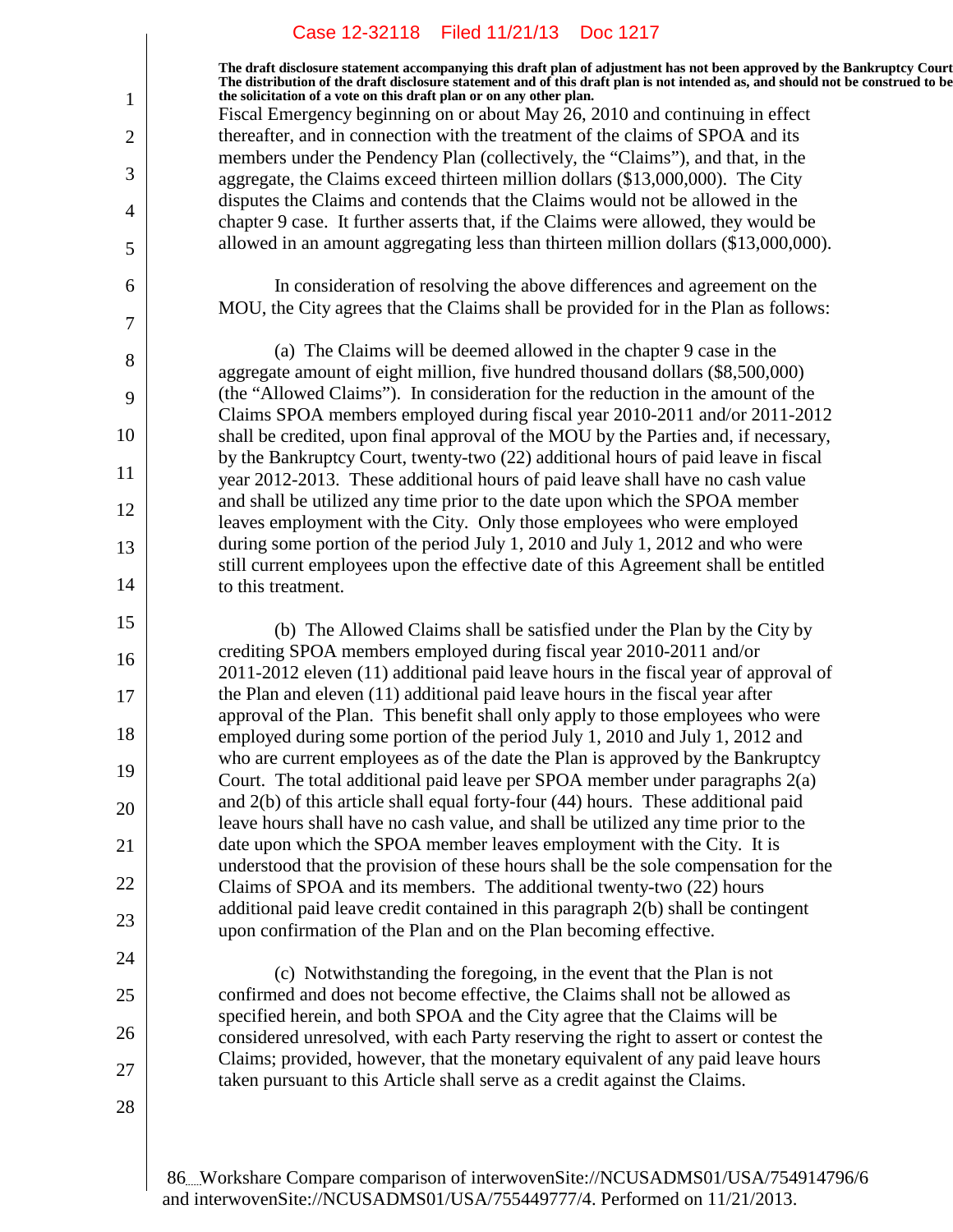**The draft disclosure statement accompanying this draft plan of adjustment has not been approved by the Bankruptcy Court. The distribution of the draft disclosure statement and of this draft plan is not intended as, and should not be construed to be, the solicitation of a vote on this draft plan or on any other plan.**

SPOA MOU at 55-56.

1

2

20

## **t. Class 19 – Price Claims**

3 4 5 6 7 8 9 10 11 12 13 14 15 16 17 18 19 On May 2, 2002, Richard Price, five other low-income individuals who were displaced from single-room-occupancy housing units in downtown Stockton in connection with the City's code-enforcement activities, and the Interfaith Council of San Joaquin (formerly Stockton Metro Ministry Inc.) (collectively, the "**Price Judgment Creditors**") filed an action against the City, the Successor Agency, and other parties, captioned as *Price, et al. v. City of Stockton, et al.*, United States District Court for the Eastern District of California, case no. 2:02-cv-00065-LKK-KJM. In their complaint, the Price Judgment Creditors alleged that the defendants had violated certain state and federal redevelopment, relocation assistance, and fair housing laws. The parties settled the action pursuant to a settlement agreement, dated as of January 9, 2006. *See* Exhibit B to Declaration of Hilton S. Williams in Support of Motion for Relief from Stay, filed in the Chapter 9 Case on November 29, 2012 [Dkt. No. 628]. On January 12, 2006, the District Court entered judgment against the defendants pursuant to this settlement agreement. *See* Exhibit C to Declaration of Hilton S. Williams in Support of Motion for Relief from Stay, filed on November 29, 2012 in the Chapter 9 Case [Dkt. No. 628]. Among other things, the judgment obligated the City to construct low-income housing and to establish a restricted fund in the amount of approximately \$1.45 million for distribution by a special master over a five-year period to persons displaced by the City's activities.

21 22 23 24 25 26 27 28 The treatment of the Class 19 Claims will be as set forth in the Price Settlement, which should be consulted for the precise terms of the treatment**City and the Price Judgment Creditors reached agreement (the "Price Settlement") as the result of the mediation conducted by Judge Perris. The Price Settlement is subject to City Council approval, which is expected in early December. The documents that will memorialize the Price Settlement will be included in the Plan Supplement. The Price Settlement includes the following component parts, none of which will have any material monetary impact on the City. The City and the Price Judgment Creditors have agreed on: (1) the manner of calculating the number of replacement units the City has produced to date; (2) a methodology for creating**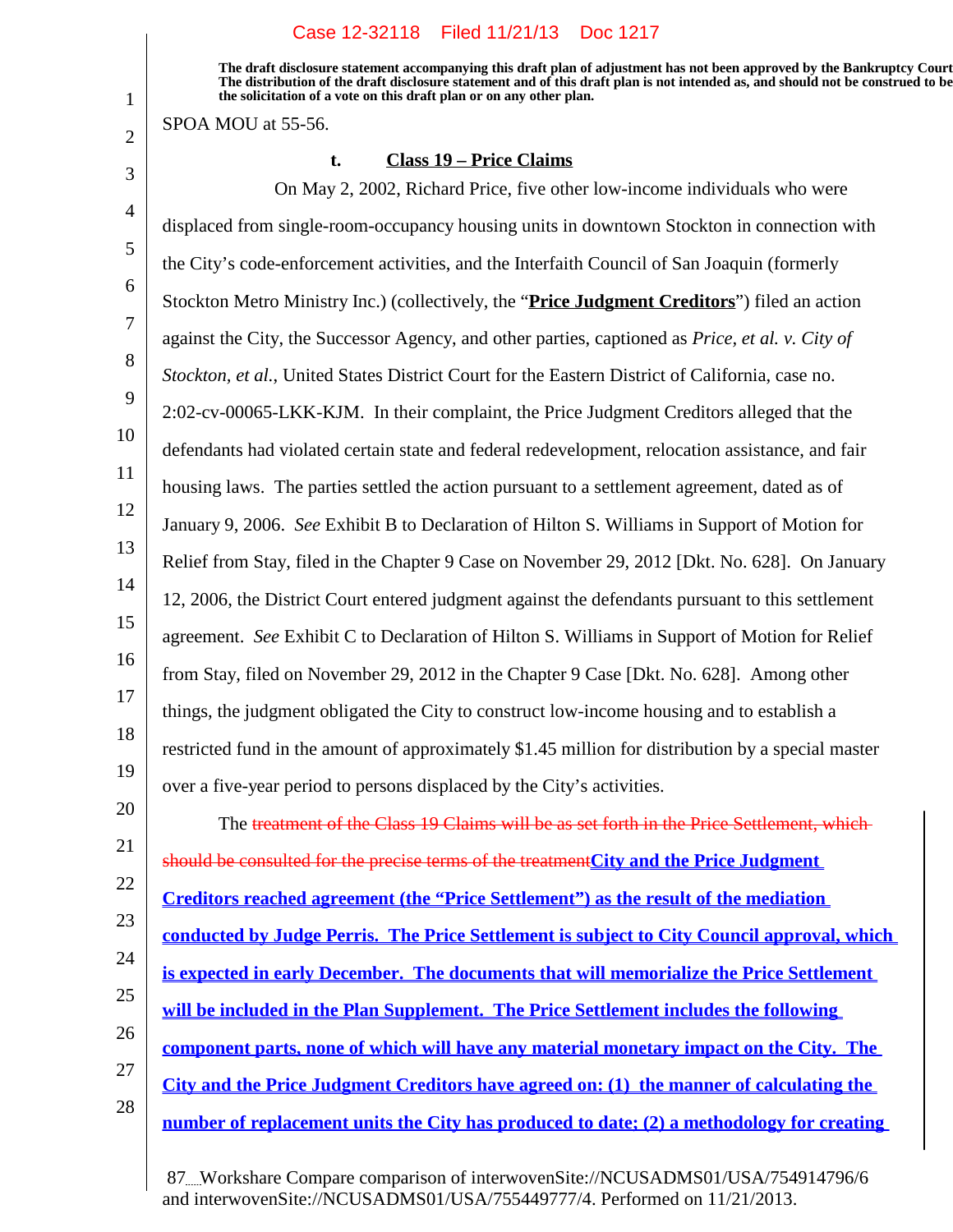|                | Case 12-32118    Filed 11/21/13    Doc 1217                                                                                                                                                                                                                                                                                                                                                                                 |
|----------------|-----------------------------------------------------------------------------------------------------------------------------------------------------------------------------------------------------------------------------------------------------------------------------------------------------------------------------------------------------------------------------------------------------------------------------|
| $\mathbf{1}$   | The draft disclosure statement accompanying this draft plan of adjustment has not been approved by the Bankruptcy Court<br>The distribution of the draft disclosure statement and of this draft plan is not intended as, and should not be construed to be<br>the solicitation of a vote on this draft plan or on any other plan.<br>a list of persons entitled to preference for housing units, including the creation and |
| $\overline{2}$ | <u>monitoring of a list; (3) a means for reaching out to the community about the availability of</u>                                                                                                                                                                                                                                                                                                                        |
| 3              | replacement units, using community support agencies and through other vehicles, and a                                                                                                                                                                                                                                                                                                                                       |
| $\overline{4}$ | way to monitor the City's compliance with such obligation; (4) the extinguishing of the                                                                                                                                                                                                                                                                                                                                     |
| 5              | City's obligation to make relocation assistance payments; and (5) the recognition that any                                                                                                                                                                                                                                                                                                                                  |
| 6<br>7         | claim for attorney fees is treated as an unsecured claim in the Plan.                                                                                                                                                                                                                                                                                                                                                       |
| 8              | <b>B.</b><br><b>Treatment of Executory Contracts and Unexpired Leases.</b>                                                                                                                                                                                                                                                                                                                                                  |
| 9              | 1.<br>Generally.<br>The Bankruptcy Code empowers debtors, subject to the approval of the Bankruptcy Court,                                                                                                                                                                                                                                                                                                                  |
| 10             | to assume or reject their executory contracts and unexpired leases. An "executory contract"                                                                                                                                                                                                                                                                                                                                 |
| 11             | generally means a contract under which material performance other than the payment of money is                                                                                                                                                                                                                                                                                                                              |
| 12             | due by the parties. An "unexpired lease" is a lease the term of which has not matured as of the                                                                                                                                                                                                                                                                                                                             |
| 13             | date of the filing of the Chapter 9 Case.                                                                                                                                                                                                                                                                                                                                                                                   |
| 14             | A debtor's assumption of an executory contract or unexpired lease means that it will and                                                                                                                                                                                                                                                                                                                                    |
| 15             | must continue to honor its obligations under such agreement. In other words, as to such                                                                                                                                                                                                                                                                                                                                     |
| 16<br>17       | agreement, it is business as usual. As described in the next section, the City will assume                                                                                                                                                                                                                                                                                                                                  |
| 18             | almost all of its executory contracts and unexpired leases except for a number of financing                                                                                                                                                                                                                                                                                                                                 |
| 19             | leases, which it will reject. Rejection of an executory contract or unexpired lease constitutes a                                                                                                                                                                                                                                                                                                                           |
| 20             | prepetition breach of such agreement, excusing the debtor's future performance but creating a                                                                                                                                                                                                                                                                                                                               |
| 21             | claim for the breach.                                                                                                                                                                                                                                                                                                                                                                                                       |
| 22             | <b>Assumption.</b><br>2.<br>The City is a party to hundreds of executory contracts and unexpired leases. Significant                                                                                                                                                                                                                                                                                                        |
| 23             | agreements include: (i) its collective bargaining agreements with its nine unions, most of which                                                                                                                                                                                                                                                                                                                            |
| 24             | were reached before or not long after the Petition Date; (ii) numerous equipment and vehicle                                                                                                                                                                                                                                                                                                                                |
| 25             | leases; (iii) agreements with contractors and other vendors to the City; (iv) the City's obligations                                                                                                                                                                                                                                                                                                                        |
| 26             | to CalPERS in its capacity as trustee for the City's pension trust for the City's employees and                                                                                                                                                                                                                                                                                                                             |
| 27             | retired workers and their dependents who are the beneficiaries of this trust (the City has one                                                                                                                                                                                                                                                                                                                              |
| 28             | contract with CalPERS, but there are three contract groups: police, fire, and miscellaneous); and                                                                                                                                                                                                                                                                                                                           |
|                |                                                                                                                                                                                                                                                                                                                                                                                                                             |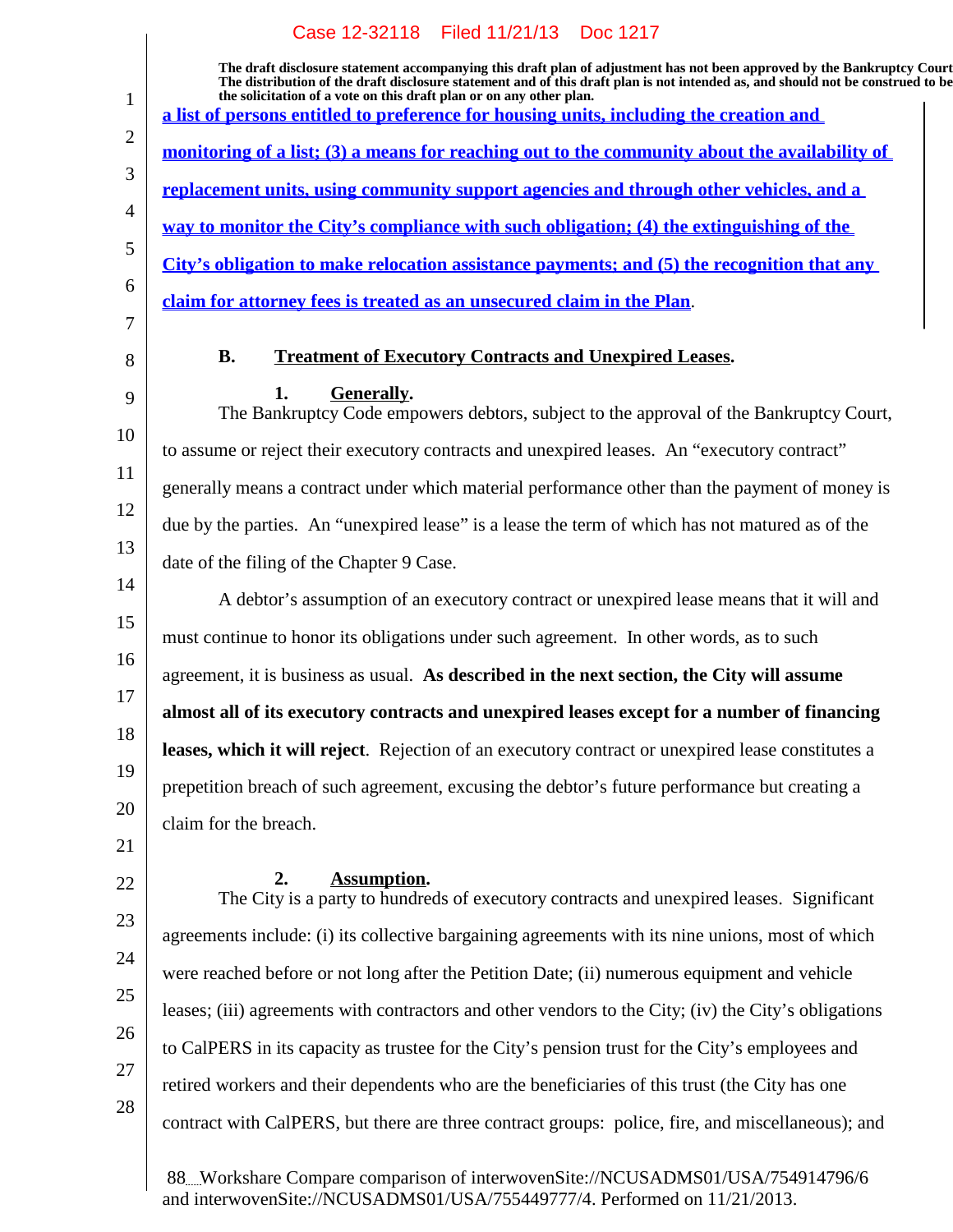**The draft disclosure statement accompanying this draft plan of adjustment has not been approved by the Bankruptcy Court. The distribution of the draft disclosure statement and of this draft plan is not intended as, and should not be construed to be, the solicitation of a vote on this draft plan or on any other plan.**

(v) the financing leases. Save for the financing leases, which are discussed separately below, the City has elected to assume virtually all of its executory contracts and unexpired leases, and will do so pursuant to the Assumption Motion. The City will not seek to assign any of the agreements that it assumes and has no current intention to assign such agreements in the future. The City believes that it is current in its payments and other obligations under the

executory contracts and unexpired leases that it will assume via the Assumption Motion. However, after the provision of notice and the opportunity for a hearing on the Assumption Motion, the Bankruptcy Court will resolve any disputes regarding whether the City is in default and, if so, both the amount of any cure payment to be made in connection with the assumption of any contract or lease, and any other matter pertaining to such assumption.

11

1

2

3

4

5

6

7

8

9

10

# 12

#### **Rejection.3.**

13 14 15 16 17 18 19 20 21 22 23 24 25 26 27 The City will file the Rejection Motion, pursuant to section 365(a), to seek approval and authorization for the rejection of those executory contracts and unexpired leases that it does not elect to assume. Such agreements are those that the City, in the exercise of its business judgment, deems burdensome. The City anticipates rejecting few executory contracts or unexpired leases. As described above, the City will reject all of its financing leases except for the (i) Fire/Police/Library Lease Out, the Fire/Police/Library Lease Back, and any other executory contracts related to the 2003A Fire/Police/Library Certificates, which shall be subject to the treatment as set forth in the Ambac Settlement Agreement, (ii) the Arena Lease Out, the Arena Lease Back, and any other executory contracts related to the 2004 Arena Bonds, which shall be subject to the treatment as set forth in the NPFG Settlement, (iii) the Parking Structure Lease Out, the Parking Structure Lease Back, and any other executory contracts related to the 2004 Parking Bonds, which shall be subject to the treatment as set forth in the NPFG Settlement, (iv) the SEB Lease Out, and the SEB Lease Back, and any other executory contracts related to the 2006 SEB Bonds, which shall be subject to the treatment as set forth in the NPFG Settlement, and (v) the Office Building Lease Out, the Office Building Lease Back, and any other executory contracts related to the 2007 Office Building Bonds, which shall be subject to the treatment as set forth in the Assured Guaranty Settlement. As to the Parking Structure Lease Back, as provided in the

28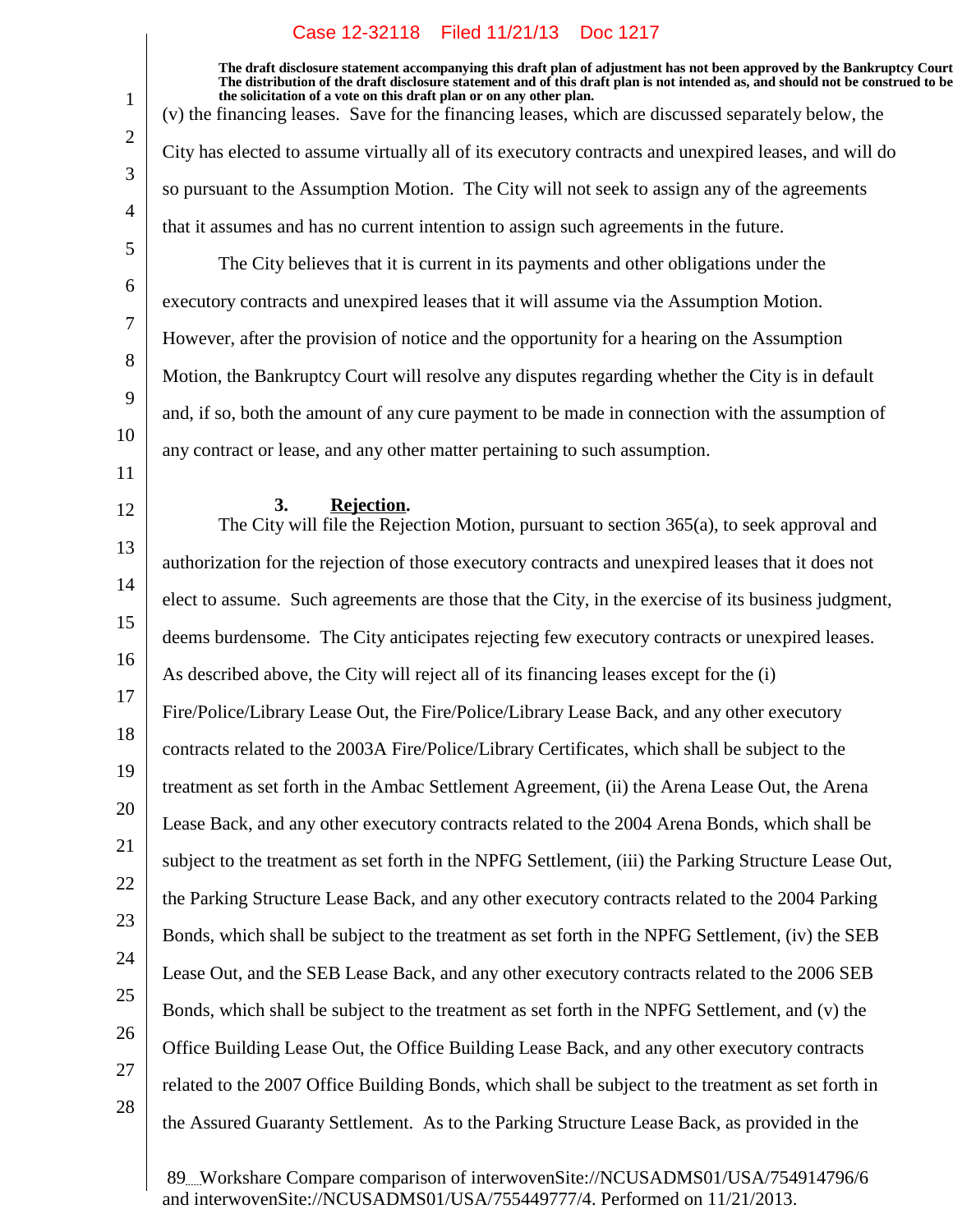**The draft disclosure statement accompanying this draft plan of adjustment has not been approved by the Bankruptcy Court. The distribution of the draft disclosure statement and of this draft plan is not intended as, and should not be construed to be, the solicitation of a vote on this draft plan or on any other plan.** NPFG Settlement, upon the occurrence of certain circumstances, the City, at the request or direction of the 2004 Parking Bond Trustee or NPFG shall take such actions (if any) that may be required by the 2004 Parking Bond Trustee or NPFG to terminate the Parking Structure Lease Back as part of an alternative arrangement that is acceptable to the City and the 2004 Parking Bond Trustee.  $#$ 

7

1

2

3

4

5

6

8

#### **4. Deadline for the Assertion of Rejection Damage Claims; Treatment of Rejection Damage Claims.**

9 10 11 12 13 14 15 16 17 All proofs of claim on account of Claims arising from the rejection of executory contracts or unexpired leases must be filed with the Bankruptcy Court and served on the City no later than thirty (30) days after the date on which notice of entry of the order approving the Rejection Motion is served on the parties to the executory contracts and expired leases subject to the Rejection Motion. Any Claim for which a proof of claim is not filed and served within such time will be forever barred and shall not be enforceable against the City or its assets, properties, or interests in property. Unless otherwise ordered by the Bankruptcy Court, all such Claims that are timely filed as provided herein shall be classified into Class 12 (General Unsecured Claims) and treated accordingly.

- 18
- 19

20

21

22

23

# **C.** Means for Execution and Implementation of the Plan.

Following the Effective Date, the City will continue to operate under its Charter, the California Constitution, and other applicable laws. It will continue to collect real property tax revenues, sales tax revenues, the user utility tax, and other taxes, fees, and revenues following the Effective Date, spending such revenues on municipal services such as providing fire and police protection, paving roads, and facilitating the provision of general municipal services.

24 25 26 27 28 Except as otherwise set forth in the Plan, the Plan provides that the City retains all of its claims, causes of action, rights of recovery, rights of offset, recoupment rights to refunds, and similar rights after the Effective Date. The failure to list in this Disclosure Statement any potential or existing Right of Action retained by the City is not intended to and shall not limit the rights of the City to pursue any such action. Unless a Right of Action is expressly waived,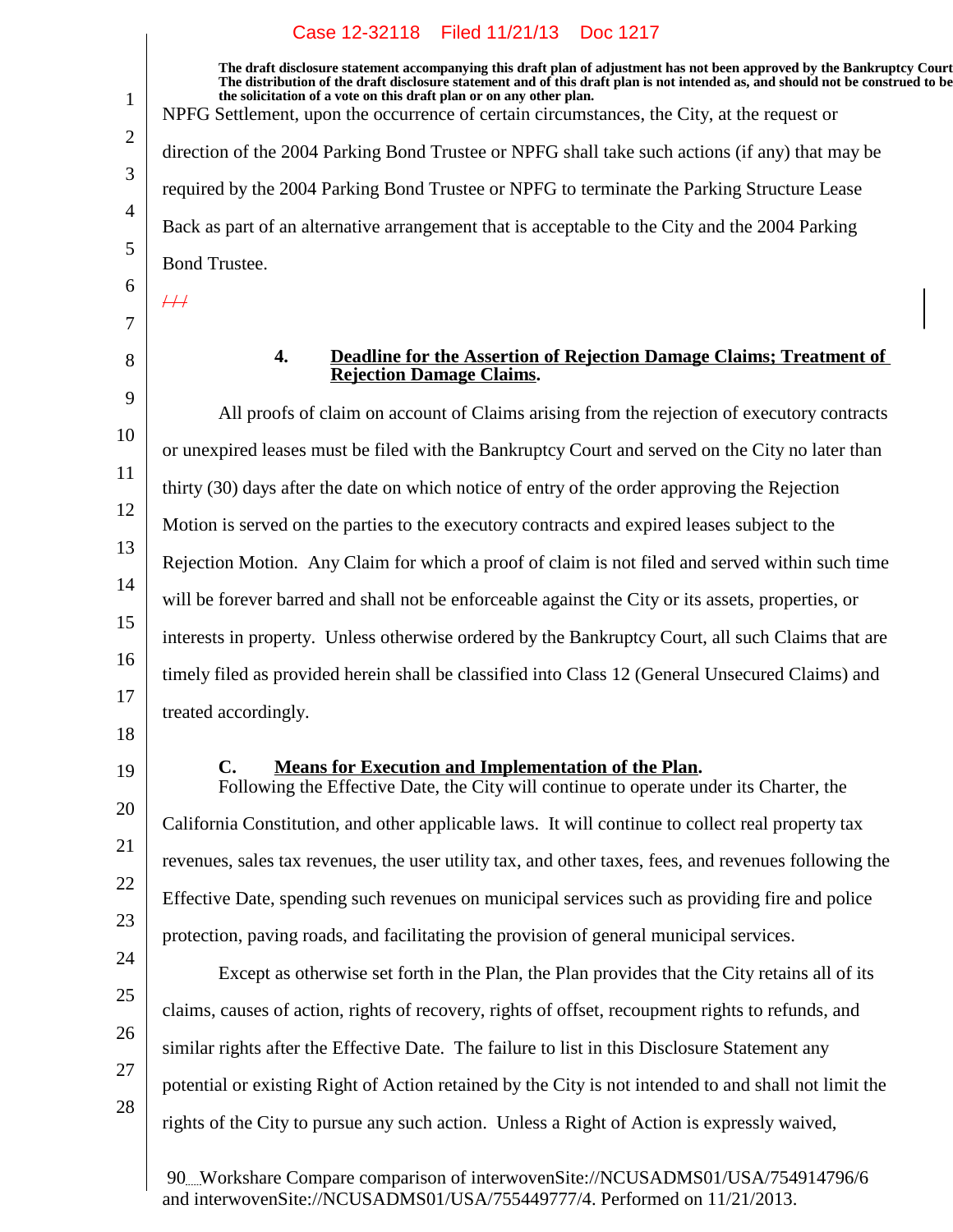|    | Case IZ-32110 FIEU II/21/13 DOC IZI7                                                                                                                                                                                                                                                                                                                                                                                                     |
|----|------------------------------------------------------------------------------------------------------------------------------------------------------------------------------------------------------------------------------------------------------------------------------------------------------------------------------------------------------------------------------------------------------------------------------------------|
| 1  | The draft disclosure statement accompanying this draft plan of adjustment has not been approved by the Bankruptcy Court<br>The distribution of the draft disclosure statement and of this draft plan is not intended as, and should not be construed to be<br>the solicitation of a vote on this draft plan or on any other plan.<br>relinquished, released, compromised, or settled in the Plan, the City expressly reserves all Rights |
| 2  | of Action for later adjudication and, as a result, no preclusion doctrine, including the doctrines of                                                                                                                                                                                                                                                                                                                                    |
| 3  | res judicata, collateral estoppel, issue preclusion, claim preclusion, estoppel (judicial, equitable,                                                                                                                                                                                                                                                                                                                                    |
| 4  | or otherwise), or laches, shall apply to such Rights of Action upon or after the confirmation or                                                                                                                                                                                                                                                                                                                                         |
| 5  | consummation of the Plan or the Effective Date. In addition, the City expressly reserves the right                                                                                                                                                                                                                                                                                                                                       |
| 6  | #                                                                                                                                                                                                                                                                                                                                                                                                                                        |
| 7  | to pursue or adopt against any other entity any claims alleged in any lawsuit in which the City is a                                                                                                                                                                                                                                                                                                                                     |
| 8  | defendant or an interested party.                                                                                                                                                                                                                                                                                                                                                                                                        |
| 9  |                                                                                                                                                                                                                                                                                                                                                                                                                                          |
| 10 | Distributions.<br>D.<br>The City may retain one or more agents (including Rust Consulting/Omni Bankruptcy) to                                                                                                                                                                                                                                                                                                                            |
| 11 | perform or assist it in performing the distributions to be made pursuant to the Plan, which agents                                                                                                                                                                                                                                                                                                                                       |
| 12 | may serve without bond. The City may provide reasonable compensation to any such agent(s)                                                                                                                                                                                                                                                                                                                                                |
| 13 | without further notice or Bankruptcy Court approval.                                                                                                                                                                                                                                                                                                                                                                                     |
| 14 |                                                                                                                                                                                                                                                                                                                                                                                                                                          |
| 15 | 1.<br><b>Delivery of Distributions.</b><br>All distributions to any holder of an Allowed Claim shall be made at the address of such                                                                                                                                                                                                                                                                                                      |
| 16 | holder as set forth in the books and records of the City or its agents, unless the City has been                                                                                                                                                                                                                                                                                                                                         |
| 17 | notified by such holder in a writing that contains an address for such holder different from the                                                                                                                                                                                                                                                                                                                                         |
| 18 | address reflected in the City's books and records. All such notifications of address changes and all                                                                                                                                                                                                                                                                                                                                     |
| 19 | address confirmations should be mailed to: Rust Consulting/Omni Bankruptcy, 5955 DeSoto                                                                                                                                                                                                                                                                                                                                                  |
| 20 | Avenue, Suite 100, Woodland Hills, CA 91367. All distributions made on account of the Pension                                                                                                                                                                                                                                                                                                                                            |
| 21 | Obligation Bonds Claims shall be made to Assured Guaranty or the Indenture Trustee, subject to                                                                                                                                                                                                                                                                                                                                           |
| 22 | and in accordance with the Assured Guaranty Settlement Documents. All distributions to the                                                                                                                                                                                                                                                                                                                                               |
| 23 | Indenture Trustee shall be made in accordance with the relevant indenture, as applicable.                                                                                                                                                                                                                                                                                                                                                |
| 24 |                                                                                                                                                                                                                                                                                                                                                                                                                                          |
| 25 | <b>Distributions of Unclaimed Property.</b><br>2.<br>If any distribution to any holder of a Claim is returned to the City or its agent as                                                                                                                                                                                                                                                                                                |
| 26 | undeliverable, no further distributions shall be made to such holder unless and until the City is                                                                                                                                                                                                                                                                                                                                        |
| 27 | notified in writing of such holder's then-current address. Any unclaimed distributions shall be set                                                                                                                                                                                                                                                                                                                                      |
| 28 | aside and held in a segregated account to be maintained by the City pursuant to the terms of the                                                                                                                                                                                                                                                                                                                                         |
|    | 91. Workshare Compare comparison of interwovenSite://NCUSADMS01/USA/754914796/6<br>and interwovenSite://NCUSADMS01/USA/755449777/4. Performed on 11/21/2013.                                                                                                                                                                                                                                                                             |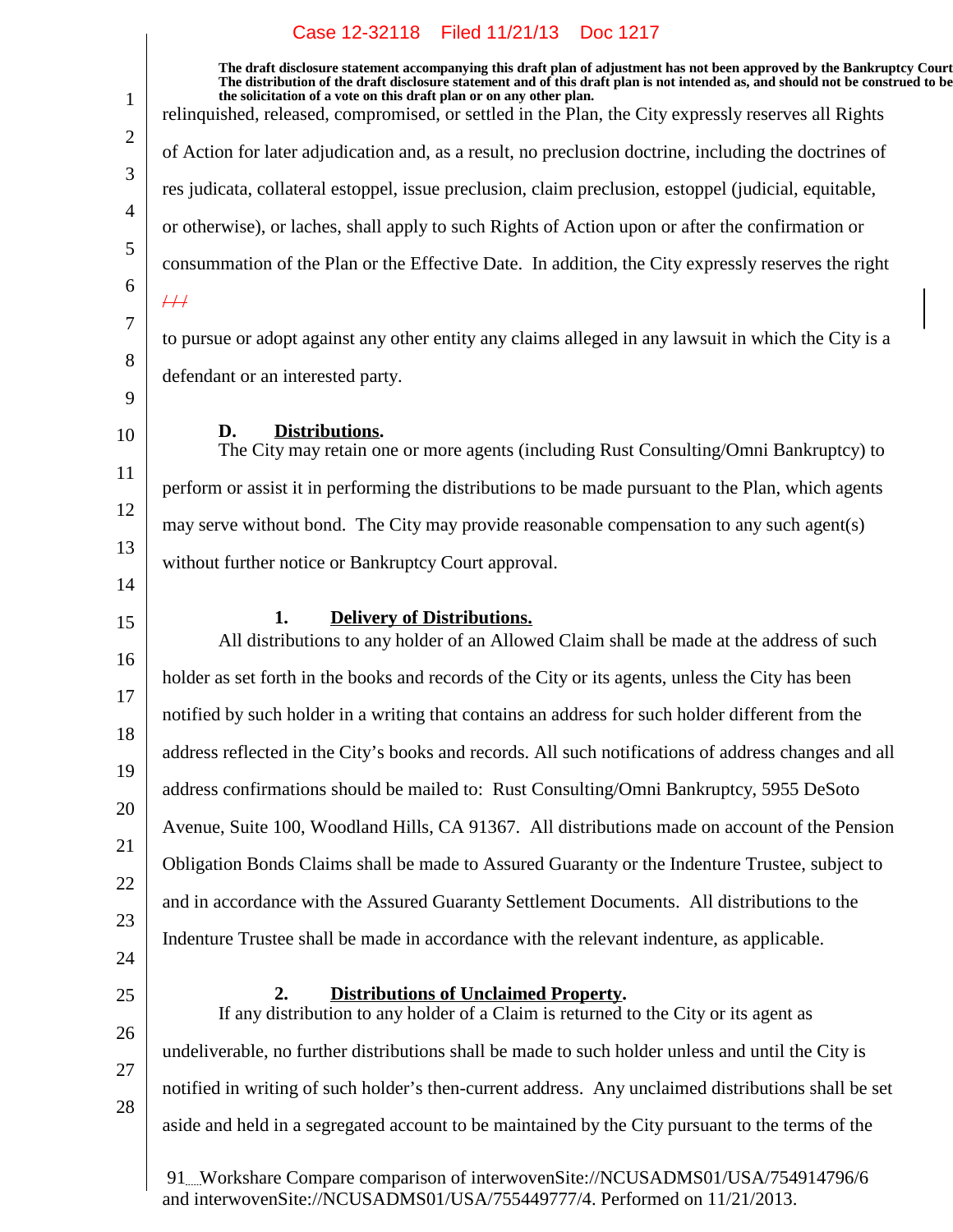**The draft disclosure statement accompanying this draft plan of adjustment has not been approved by the Bankruptcy Court. The distribution of the draft disclosure statement and of this draft plan is not intended as, and should not be construed to be, the solicitation of a vote on this draft plan or on any other plan.**

1 2 3 4 5 6 7 8 9 10 11 12 13 14 15 16 17 18 19 20 21 22 23 24 25 26 27 28 92 Workshare Compare comparison of interwovenSite://NCUSADMS01/USA/754914796/6 Plan. No later than sixty (60) days after the date of the first distributions under the Plan, the City shall file with the Bankruptcy Court a list of unclaimed distributions, together with a schedule that identifies the name and last-known addresses of the holders of any unclaimed distributions. The City shall not be required to make any further attempt to locate the holders of any unclaimed distributions. Any distribution under the Plan that remains unclaimed after ninety (90) days following the date of the first distributions under the Plan (including, without limitation, because the distribution made to the last known address is returned as undeliverable), shall be deemed not to have been made and, together with any accrued interest or dividends earned thereon, shall be transferred to and vest in the City for any use as the City sees fit. The City shall not be obligated to make any further distributions on account of the Claim with respect to which such distribution was made, and such Claim shall be treated as a Disallowed Claim. Nothing contained herein shall affect the discharge of the Claim with respect to which such distribution was made, and the holder of such Claim shall be forever barred from enforcing such Claim against the City or its assets, estate, properties, or interests in property. **3. Distributions of Cash.** Any payment of Cash to be made by the City or its agent pursuant to the Plan shall be made by check drawn on a domestic bank or by wire transfer, at the sole option of the City. **Timeliness of Payments.4.** Any payments or distributions to be made pursuant to the Plan shall be deemed to be timely made if made within fourteen (14) days after the dates specified in the Plan. Whenever any distribution to be made under the Plan shall be due on a day that is not a Business Day, such distribution instead shall be made, without interest on such distribution, on the immediately succeeding Business Day, but shall be deemed to have been timely made on the date due. **EXECOMBLE 5. EXECOMBLE 2.5 Compliance with Tax, Withholding, and Reporting Requirements.** The City shall comply with all tax, withholding, reporting, and like requirements imposed on it by any government unit, including without limitation, payments related to CalPERS's required pension obligations, and all distributions pursuant to the Plan shall be subject to such withholding and reporting requirements. In connection with each distribution with respect to

and interwovenSite://NCUSADMS01/USA/755449777/4. Performed on 11/21/2013.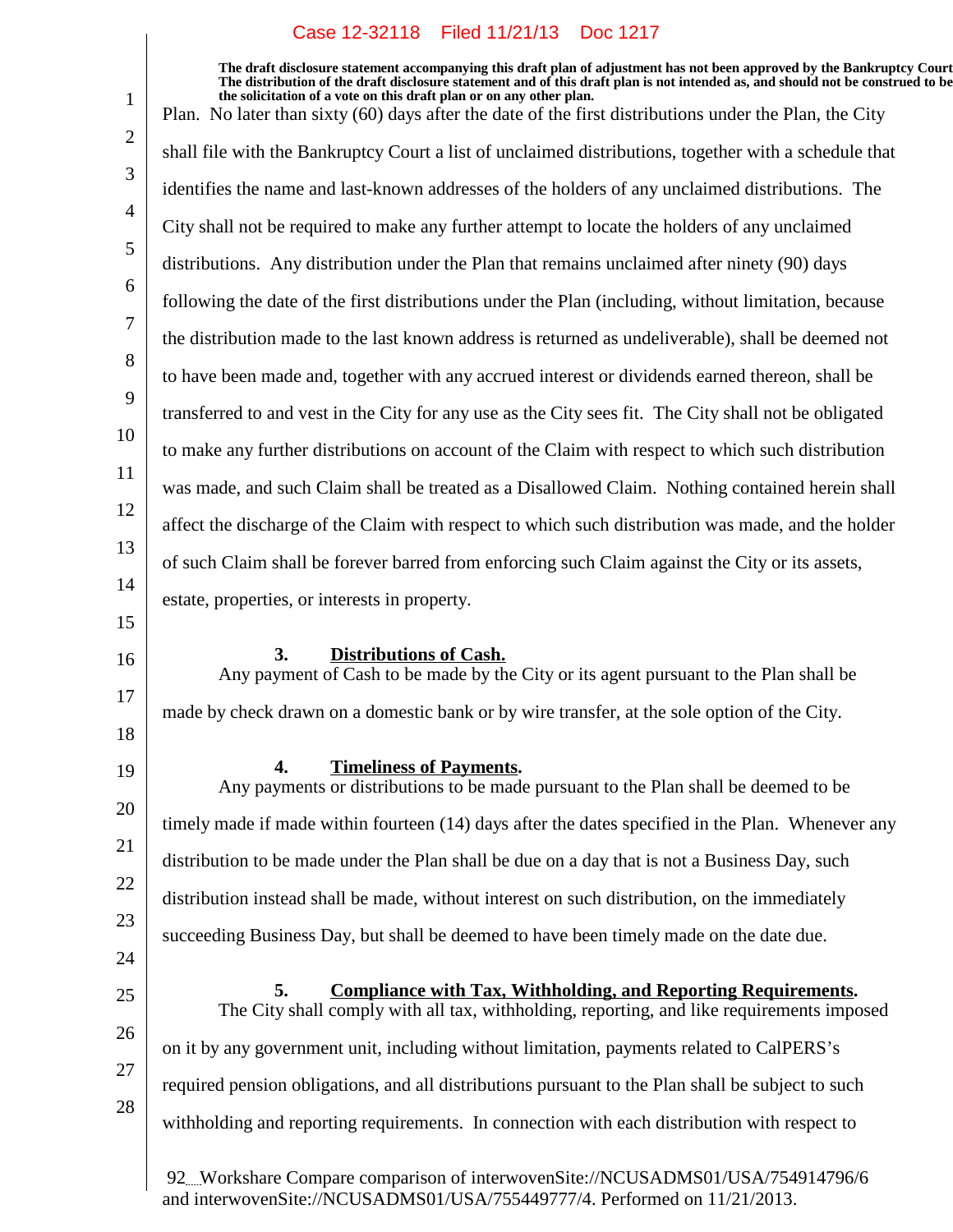$\overline{\phantom{a}}$ 

| $\mathbf{1}$   | The draft disclosure statement accompanying this draft plan of adjustment has not been approved by the Bankruptcy Court<br>The distribution of the draft disclosure statement and of this draft plan is not intended as, and should not be construed to be<br>the solicitation of a vote on this draft plan or on any other plan. |
|----------------|-----------------------------------------------------------------------------------------------------------------------------------------------------------------------------------------------------------------------------------------------------------------------------------------------------------------------------------|
|                | which the filing of an information return (such as Internal Revenue Service Forms W-2, 1099, or                                                                                                                                                                                                                                   |
| $\overline{2}$ | 1042) or withholding is required, the City shall file such information return with the Internal                                                                                                                                                                                                                                   |
| 3              | Revenue Service and provide any required statements in connection therewith to the recipients of                                                                                                                                                                                                                                  |
| 4              | such distribution, or effect any such withholding and deposit all moneys so withheld to the extent                                                                                                                                                                                                                                |
| 5              | required by law. With respect to any entity from whom a tax identification number, certified tax                                                                                                                                                                                                                                  |
| 6              | identification number, or other tax information which is required by law to avoid withholding has                                                                                                                                                                                                                                 |
| 7              | not been received by the City, the City at its sole option may withhold the amount required and                                                                                                                                                                                                                                   |
| 8              | distribute the balance to such entity or decline to make such distribution until the information is                                                                                                                                                                                                                               |
| 9              | received.                                                                                                                                                                                                                                                                                                                         |
| 10             |                                                                                                                                                                                                                                                                                                                                   |
| 11             | 6.<br><b>Time Bar to Cash Payments.</b><br>Checks issued by the City on account of Allowed Claims will be null and void if not                                                                                                                                                                                                    |
| 12             | negotiated within ninety (90) days from and after the date of issuance thereof. Requests for                                                                                                                                                                                                                                      |
| 13             | reissuance of any check shall be made directly to the City by the holder of the Allowed Claim                                                                                                                                                                                                                                     |
| 14             | with respect to which such check originally was issued. Any claim in respect of such a voided                                                                                                                                                                                                                                     |
| 15             | check must be made on or before the second anniversary of the Effective Date. After such date,                                                                                                                                                                                                                                    |
| 16             | all Claims in respect of voided checks will be discharged and forever barred and the City will                                                                                                                                                                                                                                    |
| 17             | retain all moneys related thereto.                                                                                                                                                                                                                                                                                                |
| 18             |                                                                                                                                                                                                                                                                                                                                   |
| 19             | 7.<br><b>No De Minimis Distributions.</b><br>Notwithstanding any other provision of the Plan, no payment of less than \$10 will be                                                                                                                                                                                                |
| 20             | made by the City on account of any Allowed Claim.                                                                                                                                                                                                                                                                                 |
| 21             |                                                                                                                                                                                                                                                                                                                                   |
| 22             | 8.<br><b>No Distributions on Account of Disputed Claims.</b><br>Notwithstanding anything to the contrary in the Plan, no distributions shall be made on                                                                                                                                                                           |
| 23             | account of any part of any Disputed Claim until such Claim becomes Allowed (and then only to                                                                                                                                                                                                                                      |
| 24             | the extent so Allowed). Distributions made after the Effective Date in respect of Claims that were                                                                                                                                                                                                                                |
| 25             |                                                                                                                                                                                                                                                                                                                                   |
| 26             | not Allowed as of the Effective Date (but which later became Allowed) shall be deemed to have                                                                                                                                                                                                                                     |
| 27             | been made as of the Effective Date.                                                                                                                                                                                                                                                                                               |
| 28             |                                                                                                                                                                                                                                                                                                                                   |
|                |                                                                                                                                                                                                                                                                                                                                   |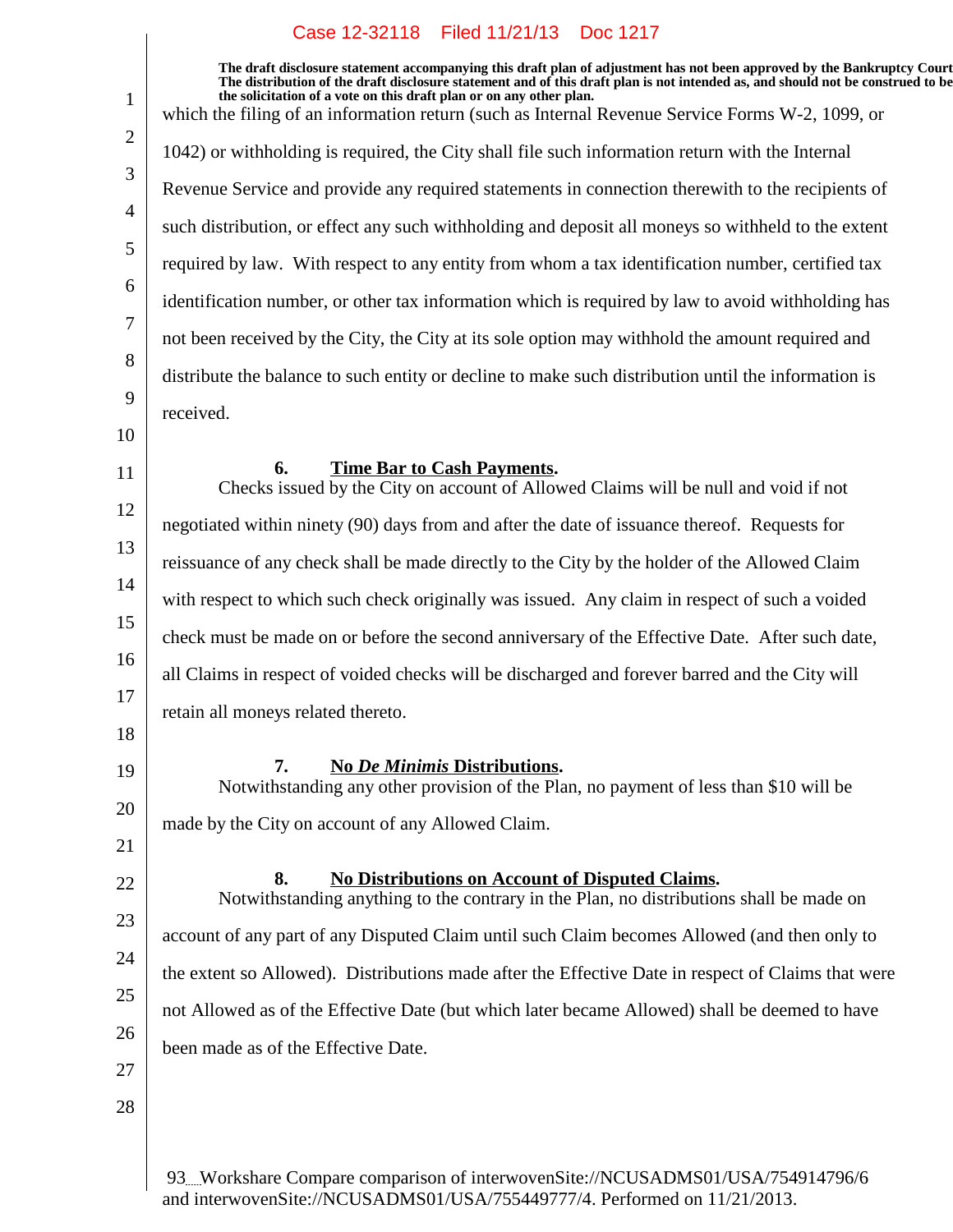**The draft disclosure statement accompanying this draft plan of adjustment has not been approved by the Bankruptcy Court. The distribution of the draft disclosure statement and of this draft plan is not intended as, and should not be construed to be, the solicitation of a vote on this draft plan or on any other plan.**

|--|

1

| $\overline{2}$ | 9.<br><u>No Postpetition Accrual.</u><br>Unless otherwise specifically provided in the Plan or Allowed by order of the Bankruptcy                                 |
|----------------|-------------------------------------------------------------------------------------------------------------------------------------------------------------------|
| 3              | Court, the City will not be required to pay to any holder of a Claim any interest, penalty, or late                                                               |
| $\overline{4}$ | charge accruing with respect to such claim on or after the Petition Date. This provision does not                                                                 |
| 5              | apply to holders of the 2003 Fire/Police/Library Certificates, the 2004 Arena Bonds, the 2004                                                                     |
| 6              | Parking Bonds, the 2006 SEB Bonds, the 2007 Office Building Bonds, and the 2009 Golf                                                                              |
| $\overline{7}$ | Course/Park Bonds, which bonds are not themselves obligations of the City and therefore are not                                                                   |
| 8              | Claims. Therefore, the holders of such bonds and certificates will retain all of their rights to                                                                  |
| 9              | postpetition interest, penalties, and late charges. This provision also does not apply to Assured                                                                 |
| 10             | Guaranty, as the deemed holder of the Pension Obligation Bonds Claims, which shall receive                                                                        |
| 11<br>12       | interest on any payments required of the City by the Assured Guaranty Settlement Documents on                                                                     |
| 13             | account of such Pension Obligation Bonds Claims-due on June 1, 2013, which payments are                                                                           |
| 14             | delayed by a failure to                                                                                                                                           |
| 15             | $\perp\!\!\!\perp$                                                                                                                                                |
| 16             | satisfy or waive the conditions to the Effective Date. Any such delayed payments shall accrue                                                                     |
| 17             | interest at the rate specified in the Assured Guaranty Settlement Documents.                                                                                      |
| 18             | E.<br><b>Disputed Claims.</b>                                                                                                                                     |
| 19             | <b>Claims Objection Deadline; Prosecution of Objections.</b><br>1.<br>The City will have the right to object to the allowance of Claims filed with the Bankruptcy |
| 20             | Court with respect to which liability or allowance is disputed in whole or in part. Unless                                                                        |
| 21             | otherwise ordered by the Bankruptcy Court, the City must file and serve any such objections to                                                                    |
| 22             | Claims by not later than one hundred eighty (180) days after the Effective Date (or, in the case of                                                               |
| 23             | Claims lawfully filed after the Effective Date, by not later than one hundred eighty (180) days                                                                   |
| 24             | after the date of filing of such Claims).                                                                                                                         |
| 25             | 2.<br><u>Payments and Distributions with Respect to Disputed Claims.</u>                                                                                          |
| 26             | After the Effective Date has occurred, at such time as a Disputed Claim becomes an                                                                                |
| 27<br>28       | Allowed Claim, in whole or in part, the City or its agent will distribute to the holder thereof the                                                               |
|                | distributions, if any, to which such holder is then entitled under the Plan. Such distributions, if                                                               |
|                |                                                                                                                                                                   |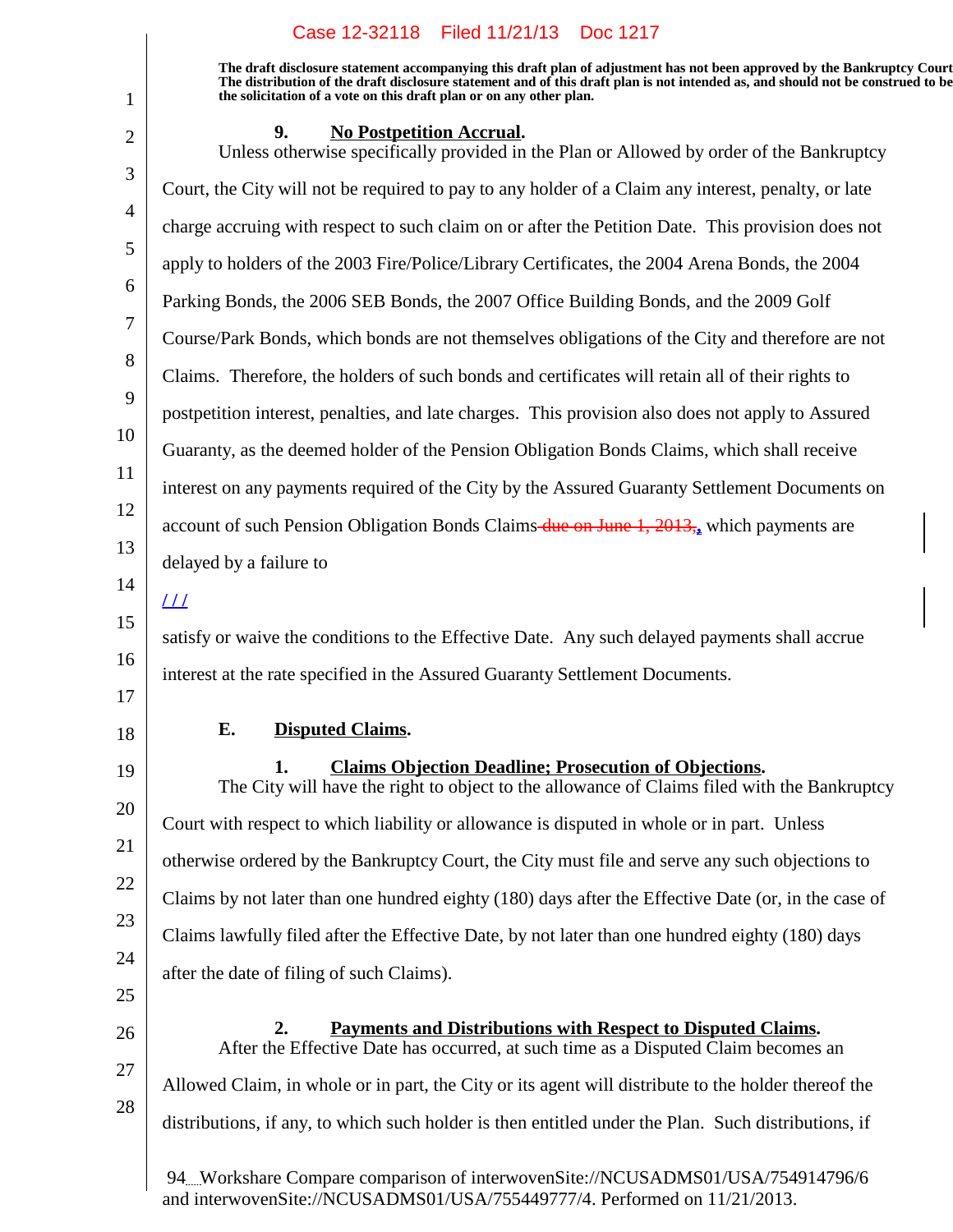1 2 3 4 5 6 7 8 9 10 11 12 13 14 15 16 17 18 19 20 21 22 23 24 25 26 27 28 **The draft disclosure statement accompanying this draft plan of adjustment has not been approved by the Bankruptcy Court. The distribution of the draft disclosure statement and of this draft plan is not intended as, and should not be construed to be, the solicitation of a vote on this draft plan or on any other plan.** any, will be made as soon as practicable after the date that the order or judgment of the Bankruptcy Court allowing such Disputed Claim becomes a Final Order (or such other date as the Claim becomes an Allowed Claim), but in no event more than sixty (60) days thereafter. Unless otherwise specifically provided in the Plan or Allowed by order of the Bankruptcy Court, no interest will be paid on Disputed Claims that later become Allowed Claims. **F.** Continuing Jurisdiction of the Bankruptcy Court. The Plan provides for the Bankruptcy Court to retain jurisdiction over a broad range of matters relating to the Chapter 9 Case, the Plan, and other related items. Readers are encouraged  $#$ to review the Plan carefully to ascertain the nature of the Bankruptcy Court's continuing post-Effective Date jurisdiction. **VI. CONFIRMATION AND EFFECTIVENESS OF THE PLAN Because the law with respect to confirmation of a plan of adjustment is complex, creditors concerned with issues regarding confirmation of the Plan should consult with their own attorneys and financial advisors.** The following discussion is intended solely for the purpose of providing basic information concerning certain confirmation issues. The City cannot and does not represent that the discussion contained below is a complete summary of the law on this topic. Many requirements must be met before the Bankruptcy Court may confirm the Plan. Some of the requirements discussed in this Disclosure Statement include acceptance of the Plan by the requisite number of creditors, and the determination of whether the Plan is in the "best interests" of creditors. These requirements, however, are not the only requirements for confirmation, and the Bankruptcy Court will not confirm the Plan unless and until it determines that the Plan satisfies all applicable requirements, including requirements not referenced in this Disclosure Statement.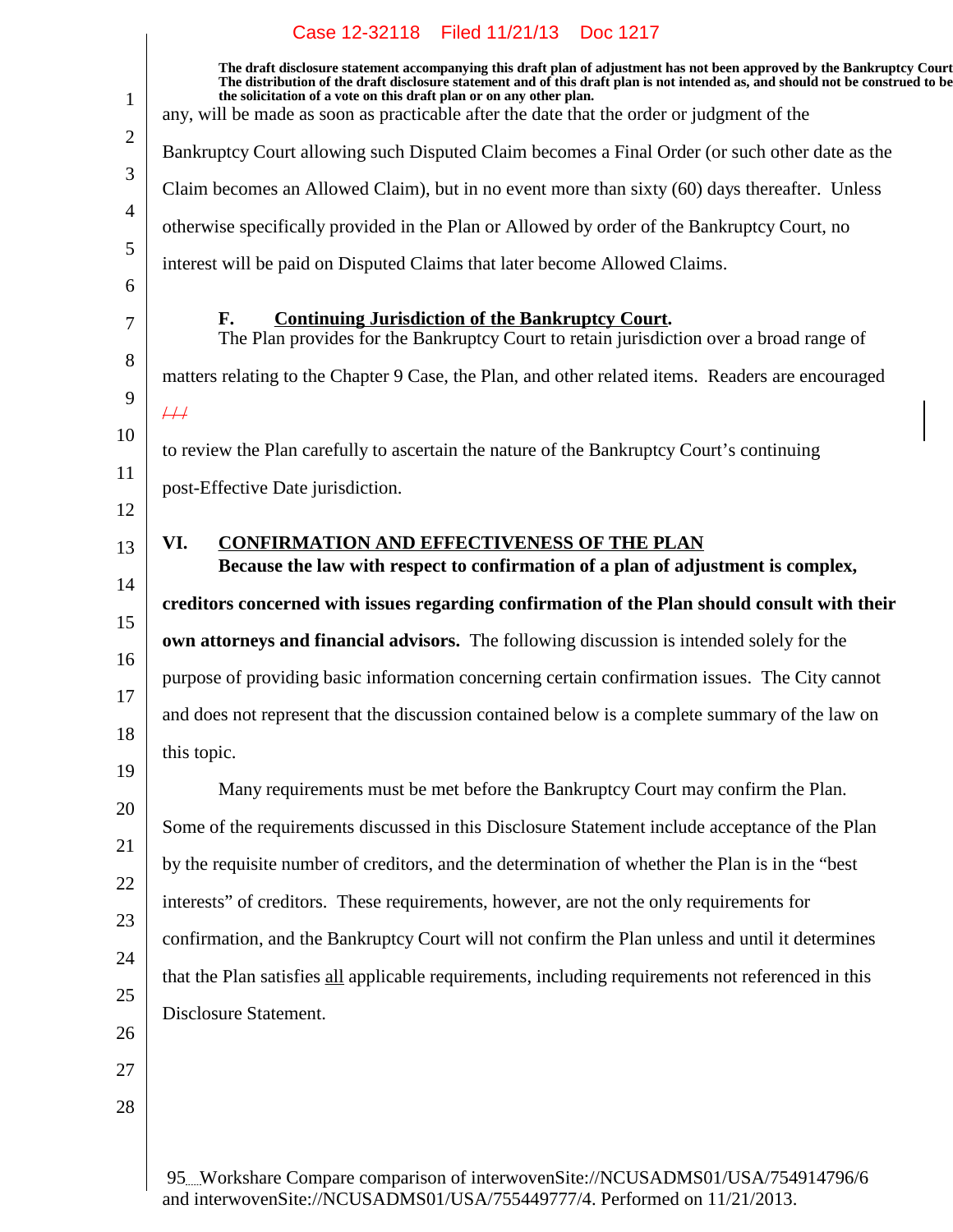|                                                                                                          | Case 12-32118 Filed 11/21/13 Doc 1217                                                                                                                                                                                                                                                                                                                                                                                                                                                                                                                                                                                                                                                                                                                                                                                                                                                                                                                                                                                                                                                                                                                                                                                                                                                                                                                                                                                                                                                                                                                                                                    |
|----------------------------------------------------------------------------------------------------------|----------------------------------------------------------------------------------------------------------------------------------------------------------------------------------------------------------------------------------------------------------------------------------------------------------------------------------------------------------------------------------------------------------------------------------------------------------------------------------------------------------------------------------------------------------------------------------------------------------------------------------------------------------------------------------------------------------------------------------------------------------------------------------------------------------------------------------------------------------------------------------------------------------------------------------------------------------------------------------------------------------------------------------------------------------------------------------------------------------------------------------------------------------------------------------------------------------------------------------------------------------------------------------------------------------------------------------------------------------------------------------------------------------------------------------------------------------------------------------------------------------------------------------------------------------------------------------------------------------|
| $\mathbf{1}$                                                                                             | The draft disclosure statement accompanying this draft plan of adjustment has not been approved by the Bankruptcy Court<br>The distribution of the draft disclosure statement and of this draft plan is not intended as, and should not be construed to be<br>the solicitation of a vote on this draft plan or on any other plan.                                                                                                                                                                                                                                                                                                                                                                                                                                                                                                                                                                                                                                                                                                                                                                                                                                                                                                                                                                                                                                                                                                                                                                                                                                                                        |
| $\overline{2}$                                                                                           | Voting and Right to Be Heard at Confirmation.<br>A.                                                                                                                                                                                                                                                                                                                                                                                                                                                                                                                                                                                                                                                                                                                                                                                                                                                                                                                                                                                                                                                                                                                                                                                                                                                                                                                                                                                                                                                                                                                                                      |
| 3                                                                                                        | Who May Support or Object to Confirmation of the Plan?<br>1.<br>Any party in interest may support or object to the confirmation of the Plan. Even entities                                                                                                                                                                                                                                                                                                                                                                                                                                                                                                                                                                                                                                                                                                                                                                                                                                                                                                                                                                                                                                                                                                                                                                                                                                                                                                                                                                                                                                               |
| $\overline{4}$<br>5<br>6<br>$\overline{7}$<br>8                                                          | who may not have a right to vote (e.g., entities whose claims are classified into an Unimpaired<br>Class and/or beneficial holders of bonds and/or securities in Classes of claims where the<br>applicable insurer is deemed the holder entitled to vote the Class) may still have a right to support<br>or object to confirmation of the Plan. (See Section $I(C)(2)$ for information regarding the                                                                                                                                                                                                                                                                                                                                                                                                                                                                                                                                                                                                                                                                                                                                                                                                                                                                                                                                                                                                                                                                                                                                                                                                     |
| 9                                                                                                        | applicable deadlines for objecting to confirmation of the Plan).                                                                                                                                                                                                                                                                                                                                                                                                                                                                                                                                                                                                                                                                                                                                                                                                                                                                                                                                                                                                                                                                                                                                                                                                                                                                                                                                                                                                                                                                                                                                         |
| 10<br>11<br>12<br>13<br>14<br>15<br>16<br>17<br>18<br>19<br>20<br>21<br>22<br>23<br>24<br>25<br>26<br>27 | <b>Who May Vote to Accept or Reject the Plan?</b><br>2.<br>A creditor generally has a right to vote for or against the Plan if its Claim is both Allowed<br>for purposes of voting and is classified in an Impaired Class. Generally, a Claim is deemed<br>allowed if a proof of claim was timely filed; <i>provided</i> , <i>however</i> , that if an objection to a claim has<br>been filed, the claimant cannot vote unless the Bankruptcy Court, after notice and hearing, either<br>overrules the objection or allows the claim for voting purposes. Thus, the definition of<br>"Allowed Claim" used in the Plan for purpose of determining whether creditors are entitled<br>to receive distributions is different from that used by the Bankruptcy Court to determine<br>whether a particular claim is "allowed" for purposes of voting. Holders of claims are<br>advised to review the definitions of "Allowed," "Claim," and "Disputed Claim" set forth in<br>Section I(A) of the Plan to determine whether they may be entitled to vote on, and/or receive<br>distributions under, the Plan.<br>3.<br><b>Who Is Not Entitled to Vote?</b><br>The holders of the following types of claims are not entitled to vote on the Plan: (a)<br>Claims that have been disallowed; (b) Claims that are subject to a pending objection and which<br>have not been allowed for voting purposes; (c) Claims that are not Impaired; and (d)<br>Administrative Expense Claims, since such Claims are not placed in Classes and are required to<br>receive certain treatment specified by the Bankruptcy Code. |
| 28                                                                                                       |                                                                                                                                                                                                                                                                                                                                                                                                                                                                                                                                                                                                                                                                                                                                                                                                                                                                                                                                                                                                                                                                                                                                                                                                                                                                                                                                                                                                                                                                                                                                                                                                          |
|                                                                                                          |                                                                                                                                                                                                                                                                                                                                                                                                                                                                                                                                                                                                                                                                                                                                                                                                                                                                                                                                                                                                                                                                                                                                                                                                                                                                                                                                                                                                                                                                                                                                                                                                          |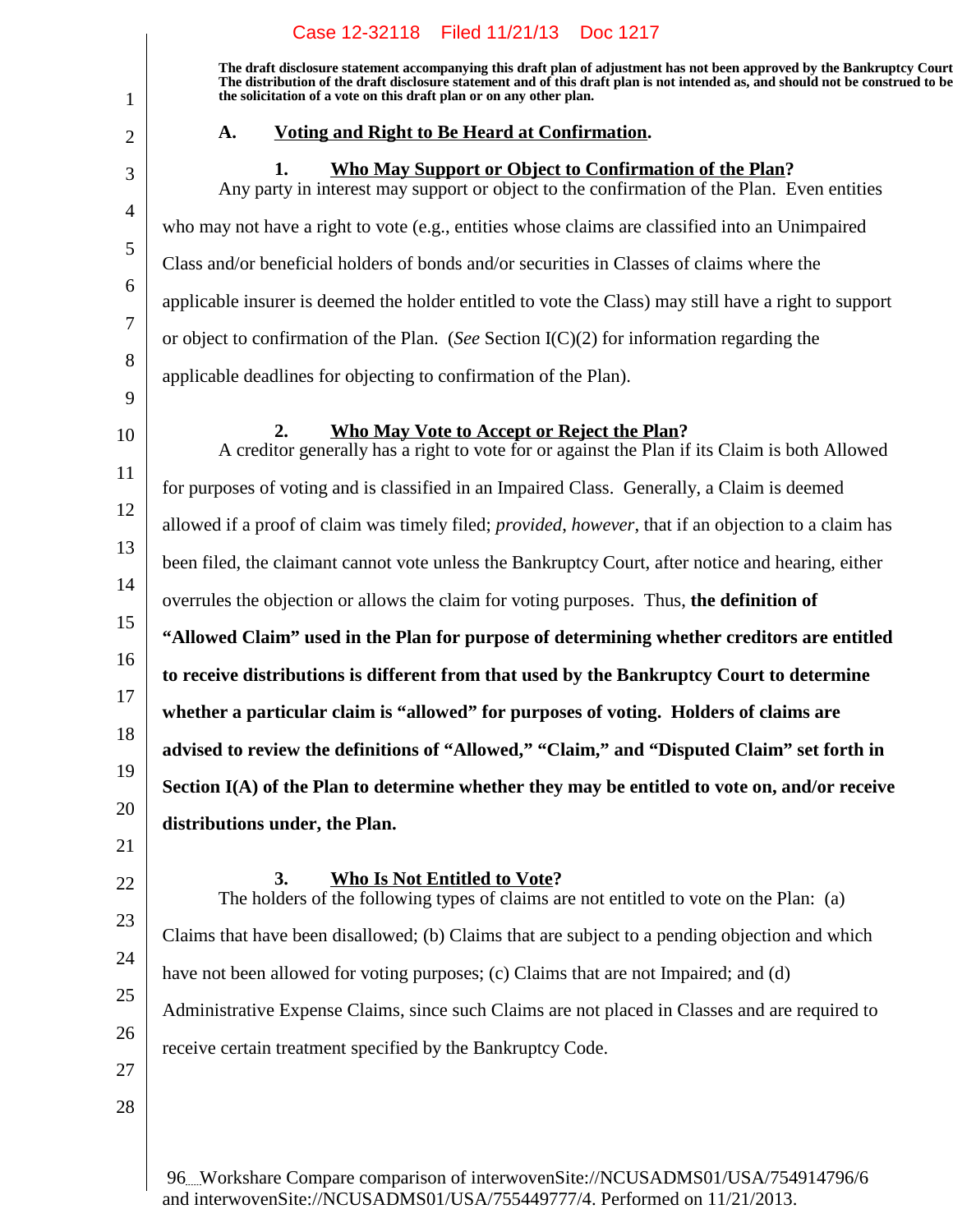**The draft disclosure statement accompanying this draft plan of adjustment has not been approved by the Bankruptcy Court. The distribution of the draft disclosure statement and of this draft plan is not intended as, and should not be construed to be, the solicitation of a vote on this draft plan or on any other plan.**

1 2 3 4 5 6 7 8 9 10 11 12 13 14 15 16 17 18 19 20 21 22 23 24 25 26 27 28 **4.** Vote Necessary to Confirm the Plan. The Bankruptcy Court cannot confirm the Plan unless, among other things, (a) at least one Impaired Class has accepted the Plan without counting the votes of any insiders within that Class; and (b) either all Impaired Classes have voted to accept the Plan, or the Plan is eligible to be confirmed by "cramdown" with respect to any dissenting Impaired Class. A Class of claims is considered to have accepted the Plan when more than one-half in number **and** at least two-thirds in dollar amount of the claims that actually voted in that Class have voted in favor of the Plan. **B.** The "Best Interests" Test. The Bankruptcy Court also must determine that the Plan is in the "best interests of creditors" pursuant to section  $943(b)(7)$ , which in the chapter 9 context means that treatment under the Plan must be better than the only alternative available, which is dismissal of the case. Dismissal permits every creditor to fend for itself in the race to the courthouse, since a  $\overline{++}$ municipality such as the City is not eligible under the Bankruptcy Code for a court-supervised liquidation under chapter 7. The City submits that the Plan is in the best interests of all creditors because the payments that will be made to holders of Allowed Claims in all Impaired Classes will be greater than those the creditors would receive were the Chapter 9 Case dismissed. In contrast, in the absence of the financial adjustments made in Plan, the City's creditors would be left to "fend for themselves." Individual creditor collection actions likely would aggregate, through lawsuits, attempts at attachments, and writs of mandate, to make continued operation of the City untenable. Massive litigation costs would burden the City, its creditors, and all parties in interest, although creditors financially equipped to pursue litigation most quickly (and thus win "the race to the courthouse") would benefit disproportionately. And even the swiftest of creditors would likely find its ability to collect on a judgment stymied by the inability of the City to pay without violating provisions of California law by raiding Restricted Funds. For example, were retirees to sue collectively for the \$545 million of health benefits the City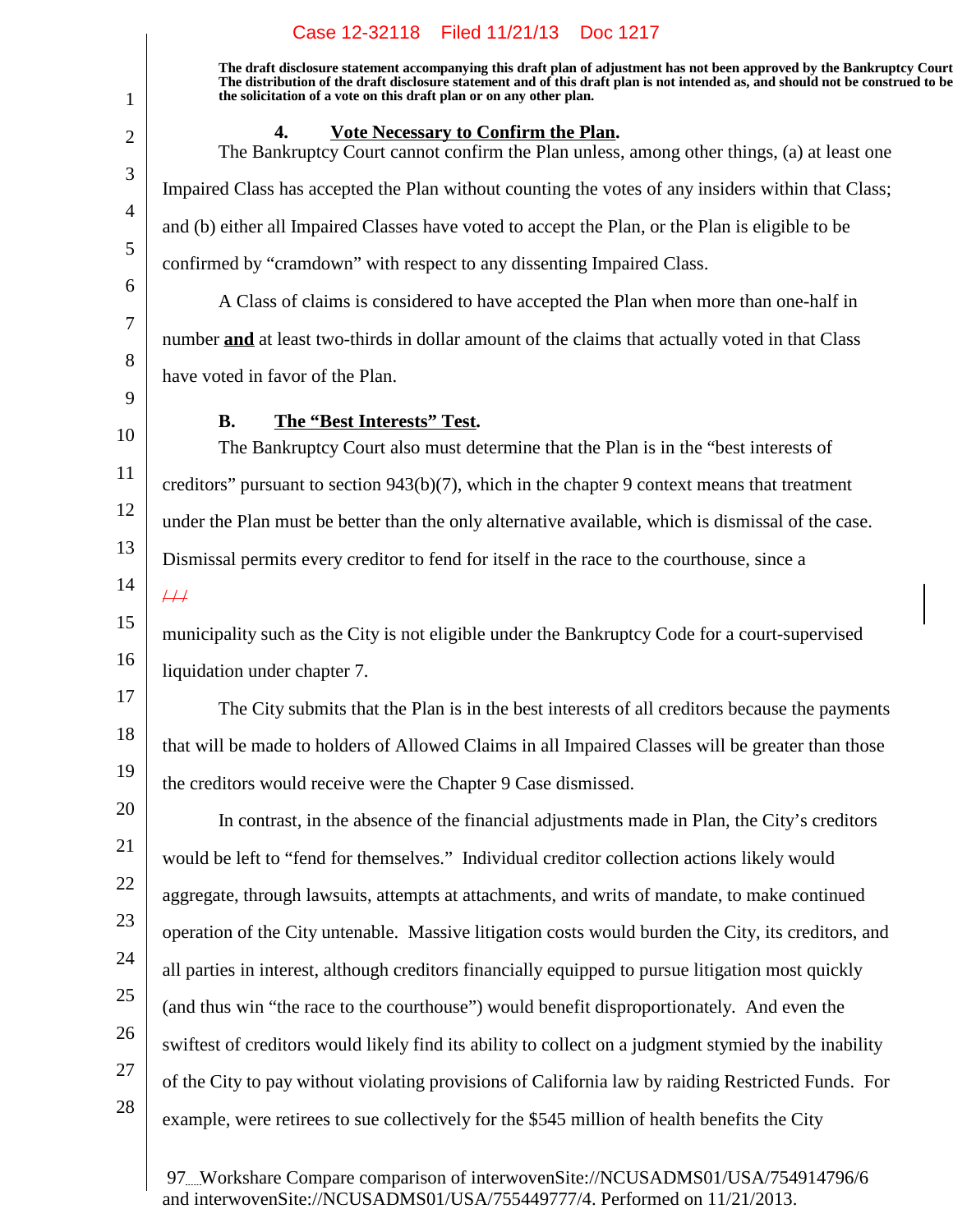**The draft disclosure statement accompanying this draft plan of adjustment has not been approved by the Bankruptcy Court. The distribution of the draft disclosure statement and of this draft plan is not intended as, and should not be construed to be, the solicitation of a vote on this draft plan or on any other plan.** promised them for life, the result would be a judgment that could never be paid, even were the City to lock the doors of each City building, sell the building and any undeveloped real estate. If the City were to attempt to pay the proceeds to retirees, the City would still be unable to pay its CalPERS obligations, and the City's obligations to CalPERS in its capacity as trustee for the City's pension trust for the City's retired workers and their dependents who are the beneficiaries of such trust would be terminated—resulting in a claim of over \$1 billion that CalPERS contends would be secured by a lien that primes existing liens pursuant to California Government Code section 20574. In short, the City cannot afford to pay its creditors absent the debt relief afforded by the Plan, and dismissal of the Chapter 9 Case likely would result in chaos, with few if any creditors emerging safely from the blizzard of inevitable litigation.

**C.** Feasibility.

13 14 15 16 17 18 19 20 To satisfy the requirement set forth in section 943(b)(7) that the Plan be feasible, the City must demonstrate the ability to make the payments required under the Plan and still maintain its operations at the level that it deems necessary to the continued viability of the City. The City submits that the Plan is feasible. The financial underpinning of the Plan, the City's General Fund Long-Range Financial Plan (the "**Financial Plan**"), attached hereto as **Exhibit B**, constitutes a sustainable matching of revenues and expenses, including the expenses created by or modified in the Plan. The Plan Financial Projections, make certain assumptions regarding the effect of the rejection by the City of the financing leases to be rejected as noted therein and also assume the approval of Measure A, which Stockton voters passed on November 5, 2013.

The Financial Plan projects revenues and expenditures over a 30-year period and analyzes, among other things, the resulting unrestricted General Fund balance at the end of each fiscal year covered by the Financial Plan. The Financial Plan shows that, assuming confirmation of the Plan and passage of Measure A, the City will be able to maintain reserves at an average of 6.7% of General Fund expenditures from fiscal year 2013-14 through 2030-31, with fund balance achieving 15% of General Fund expenditures starting in fiscal year  $2031-32<sup>16</sup>$  The Government Finance Officers Association recommends that cities maintain "an unrestricted fund balance in

28

21

22

23

24

25

26

27

1

2

3

4

5

6

7

8

9

10

11

12

 $16$  Of course, the further out the projections go, the less reliable they will be.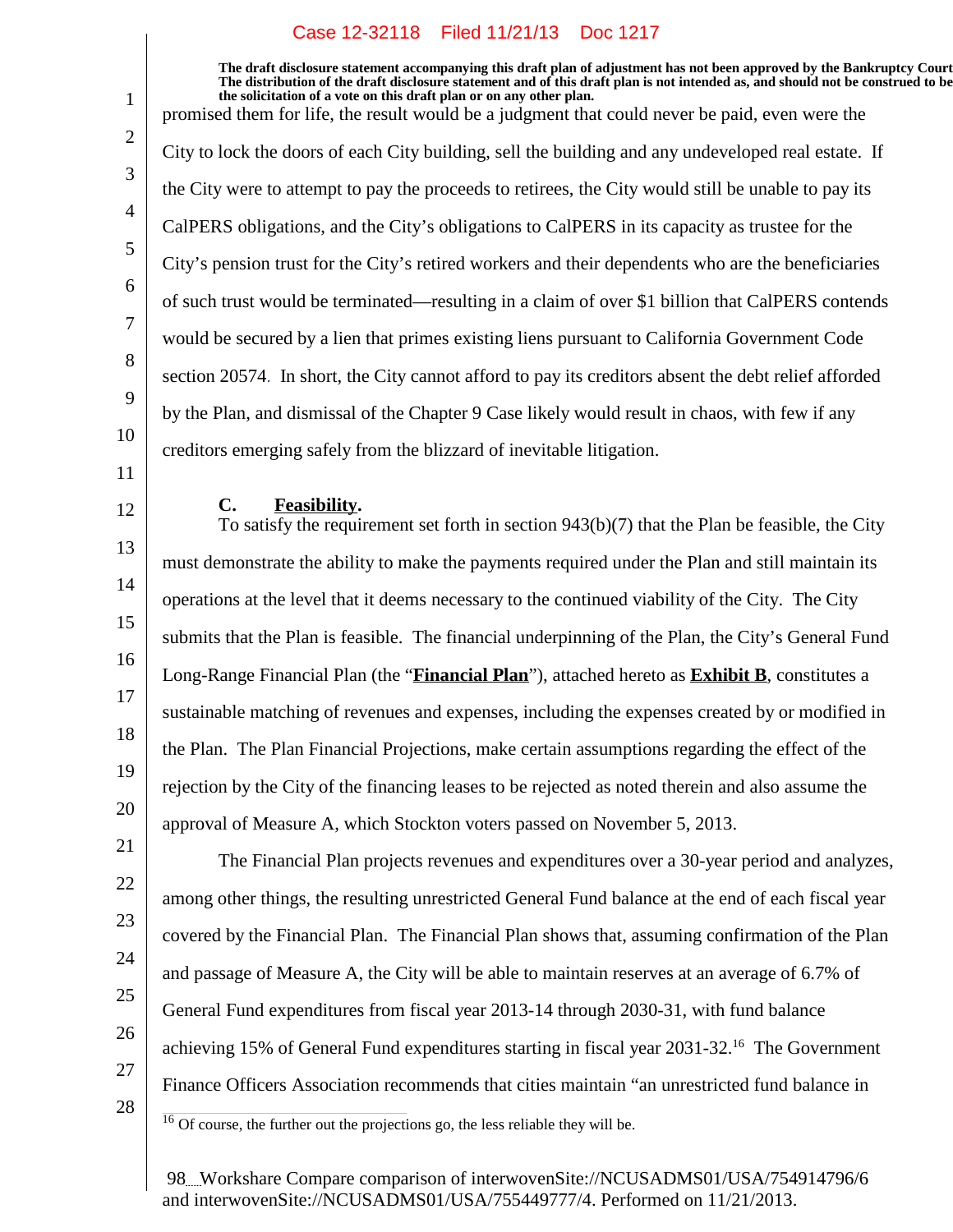**The draft disclosure statement accompanying this draft plan of adjustment has not been approved by the Bankruptcy Court. The distribution of the draft disclosure statement and of this draft plan is not intended as, and should not be construed to be, the solicitation of a vote on this draft plan or on any other plan.**

their general fund of no less than two (2) months of regular general fund operating revenues or

regular general fund operating expenditures" (equivalent to  $16.67\%$  of total expenditures).<sup>17</sup>

### D. Cramdown.

The Bankruptcy Code provides that the Bankruptcy Court may confirm a plan of adjustment that is not accepted by all Impaired classes if at least one Impaired Class of claims accepts the Plan and the so-called "cramdown" provisions set forth in sections  $1129(b)(1)$ ,  $(b)(2)(A)$  and  $(b)(2)(B)$  are satisfied. The Plan may be confirmed under the cramdown provisions if, in addition to satisfying the other requirements of section 943(b), it (a) is "fair and equitable," and (b) does not discriminate unfairly with respect to each Class of claims that is Impaired under and has not accepted the Plan.

11 12 13 14 15 16 17 18 The "fair and equitable" standard, also known as the "absolute priority rule," requires, among other things, that unless a dissenting unsecured Class of claims receives payment in full for its allowed claims, no holder of allowed claims in any Class junior to that Class may receive or retain any property on account of such claims. The "fair and equitable" standard also has been interpreted to prohibit any class senior to a dissenting Class from receiving more than 100% of its allowed claims under a plan. The City believes that the Plan satisfies the "fair and equitable" standard because, among other things, no classes junior to the classes of unsecured claims are receiving or retaining any property under the Plan.

19 20

21

22

1

2

3

4

5

6

7

8

9

10

The requirement that the plan not "discriminate unfairly" means, among other things, that a dissenting Class must be treated substantially equally with respect to other Classes of equal rank. The City does not believe that the Plan unfairly discriminates against any Class that may not accept or otherwise consent to the Plan.

**confirm the Plan by "cramdown" in accordance with sections 1129(b)(1), (b)(2)(a) and**

**confirmation of the Plan under sections 943 and 1129(b) requires such modifications.**

**As noted above, the City has reserved the right to request the Bankruptcy Court to**

- 23
- 24
- 25
- 26 27

28

<sup>17</sup> See Government Finance Officers Association, "Best Practice: Appropriate Level of Unrestricted Fund Balance in General Fund (2002, 2009)," available at

**(b)(2)(b). The City also has reserved the right to modify the Plan to the extent, if any, that**

http://www.gfoa.org/index.php?option=com\_content&task=view&id=1450.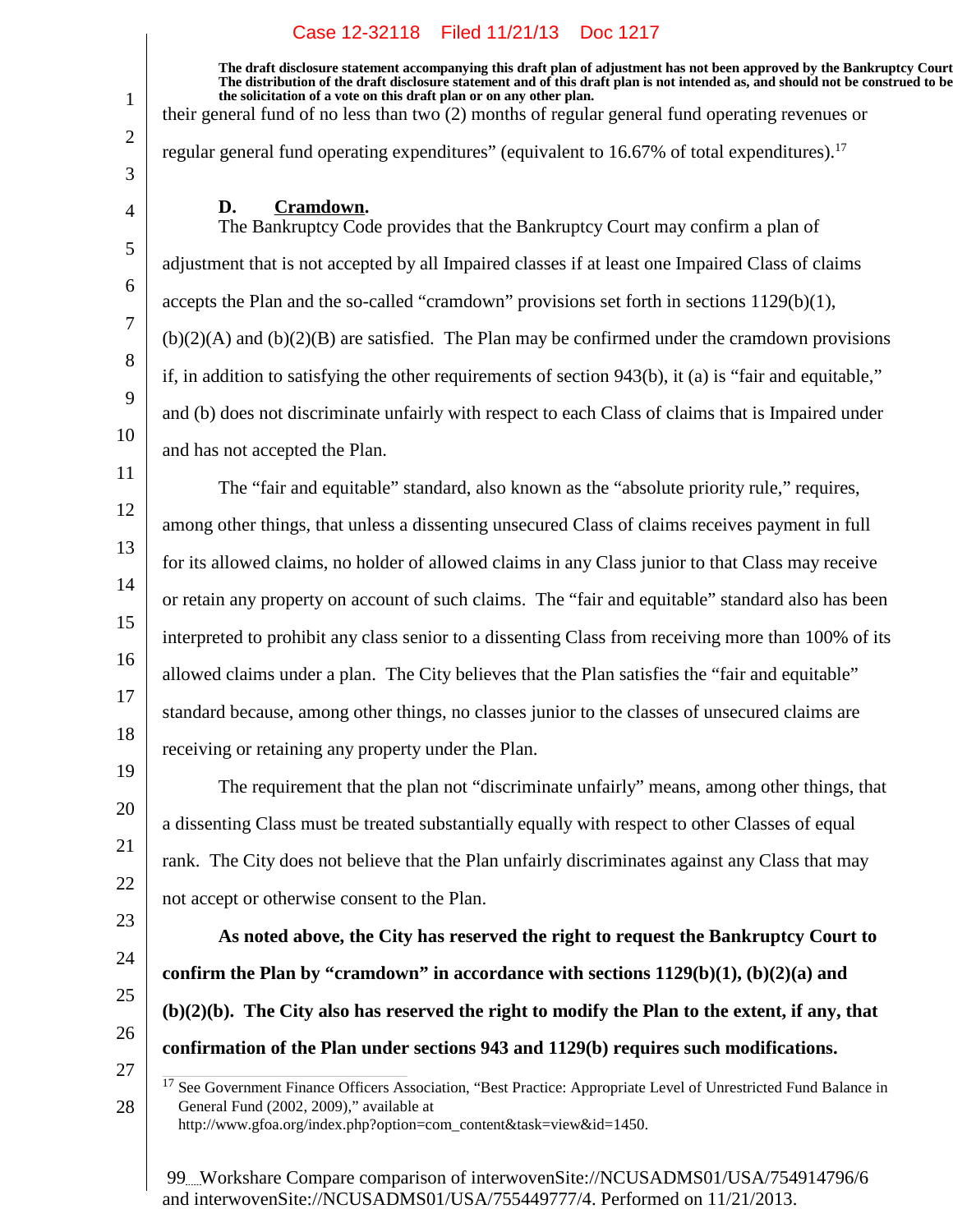|                | Case 12-32118   Filed 11/21/13   Doc 1217                                                                                                                                                                                                                                                                                         |
|----------------|-----------------------------------------------------------------------------------------------------------------------------------------------------------------------------------------------------------------------------------------------------------------------------------------------------------------------------------|
| 1              | The draft disclosure statement accompanying this draft plan of adjustment has not been approved by the Bankruptcy Court<br>The distribution of the draft disclosure statement and of this draft plan is not intended as, and should not be construed to be<br>the solicitation of a vote on this draft plan or on any other plan. |
| $\overline{2}$ | <b>Effective Date.</b><br>Е.                                                                                                                                                                                                                                                                                                      |
| 3              | 1.<br><b>Conditions to the Occurrence of the Effective Date.</b><br>The Plan will not become effective and operative unless and until the Effective Date                                                                                                                                                                          |
| $\overline{4}$ | occurs. Section XIII of the Plan sets forth certain conditions to the occurrence of the Effective                                                                                                                                                                                                                                 |
| 5              | Date. The City may waive in whole or in part the condition regarding agreements and instruments                                                                                                                                                                                                                                   |
| 6              | contemplated by, or to be entered into pursuant to, the Plan. Any such waiver of a condition may                                                                                                                                                                                                                                  |
| $\tau$         | be effected at any time, without notice or leave or order of the Bankruptcy Court and without any                                                                                                                                                                                                                                 |
| 8              | formal action, other than the filing of a notice of such waiver with the Bankruptcy Court.                                                                                                                                                                                                                                        |
| 9              | The Effective Date will occur on the first Business Day after which the conditions set                                                                                                                                                                                                                                            |
| 10             | forth in Section XIII of the Plan are satisfied or waived; <i>provided</i> that the Effective Date must                                                                                                                                                                                                                           |
| 11             | occur by no later than $\sin(\theta)$ months after the Confirmation Date. For purposes of calculating-                                                                                                                                                                                                                            |
| 12             | various payments, the Effective Date was assumed to be [____________]. However, because the                                                                                                                                                                                                                                       |
| 13             | $\#$                                                                                                                                                                                                                                                                                                                              |
| 14             | <b>Because the Confirmation Hearing will not <del>occur</del>commence</b> until [ <i>March</i> 5, 2014,                                                                                                                                                                                                                           |
| 15             |                                                                                                                                                                                                                                                                                                                                   |
| 16<br>17       | slightly altered. April or May of 2014.                                                                                                                                                                                                                                                                                           |
|                |                                                                                                                                                                                                                                                                                                                                   |
| 18             | <b>Non-Occurrence of Effective Date.</b><br>2.<br>The Plan provides that, if confirmation occurs but the Effective Date does not occur                                                                                                                                                                                            |
| 19             | within six (6) months after the Confirmation Date, upon notification submitted by the City to the                                                                                                                                                                                                                                 |
| 20             | Bankruptcy Court: (i) the Confirmation Order shall be vacated; (ii) no distributions under the                                                                                                                                                                                                                                    |
| 21             | Plan shall be made; (iii) the City and all holders of Claims shall be restored to the <i>status quo</i> as of                                                                                                                                                                                                                     |
| 22             | the day immediately preceding the Confirmation Date as though the Confirmation Date never                                                                                                                                                                                                                                         |
| 23             | occurred; and (iv) all of the City's obligations with respect to the Claims shall remain unchanged,                                                                                                                                                                                                                               |
| 24             | and nothing contained herein shall be deemed to constitute a waiver or release of any claims by or                                                                                                                                                                                                                                |
| 25             | against the City or any other entity or to prejudice in any manner the rights of the City or any                                                                                                                                                                                                                                  |
| 26             | entity in any further proceedings involving the City. The failure of the Effective Date to occur,                                                                                                                                                                                                                                 |
| 27             | however, will not affect the validity of any order entered in the Chapter 9 Case other than the                                                                                                                                                                                                                                   |
| 28             | Confirmation Order.                                                                                                                                                                                                                                                                                                               |
|                |                                                                                                                                                                                                                                                                                                                                   |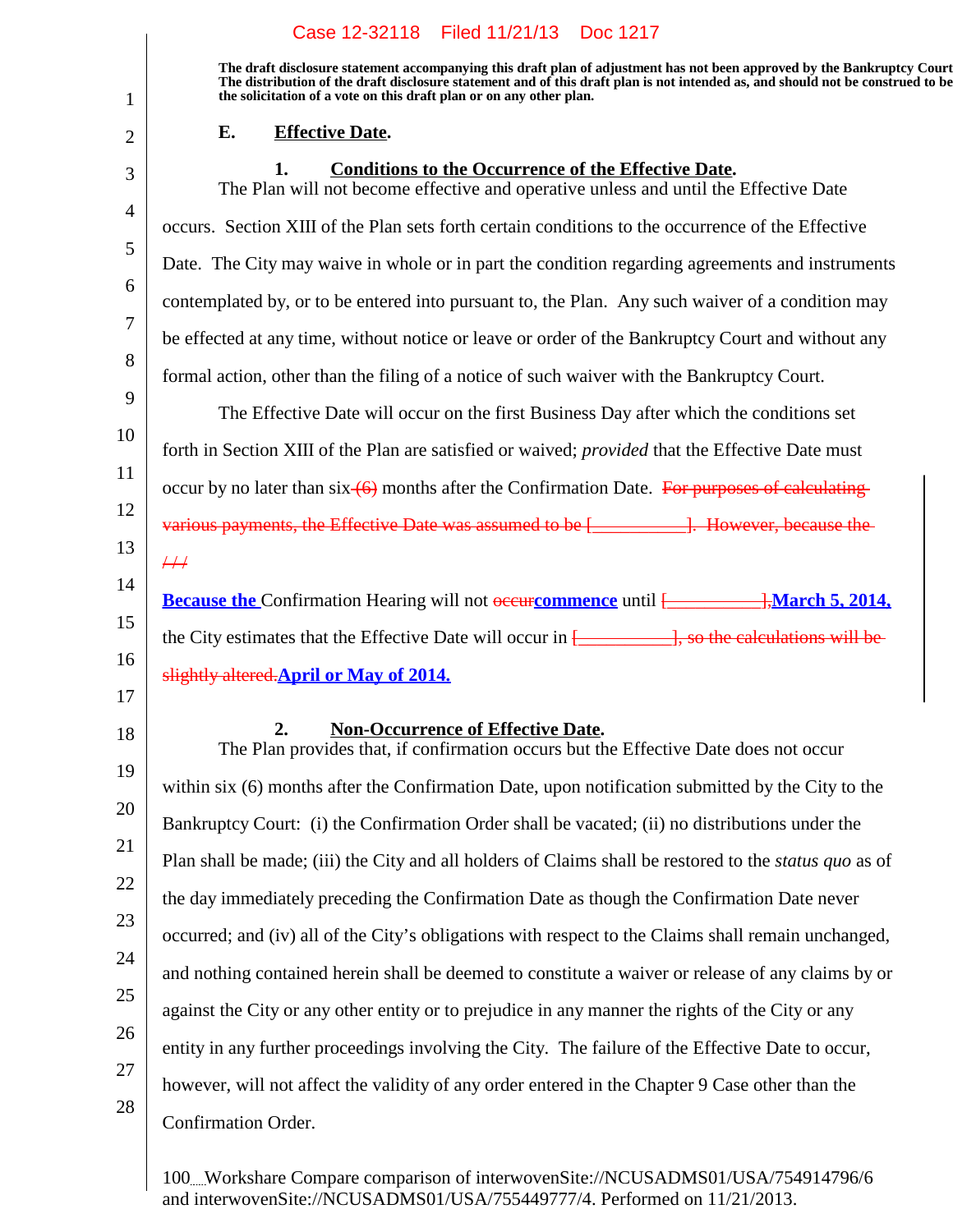| Case 12-32118 Filed 11/21/13 Doc 1217                                                                                                                                                                                                                                                                                             |
|-----------------------------------------------------------------------------------------------------------------------------------------------------------------------------------------------------------------------------------------------------------------------------------------------------------------------------------|
| The draft disclosure statement accompanying this draft plan of adjustment has not been approved by the Bankruptcy Court<br>The distribution of the draft disclosure statement and of this draft plan is not intended as, and should not be construed to be<br>the solicitation of a vote on this draft plan or on any other plan. |
| <b>Effect of Confirmation.</b><br>F.<br>Section XI of the Plan provides that confirmation of the Plan and the occurrence of the                                                                                                                                                                                                   |
| Effective Date will have a number of important and binding effects, some of which are                                                                                                                                                                                                                                             |
| summarized below. Readers are encouraged to review Section XI of the Plan carefully and in its                                                                                                                                                                                                                                    |
| entirety to assess the various consequences of confirmation of the Plan.                                                                                                                                                                                                                                                          |
| Discharge of the City.<br>1.<br>Pursuant to section 944, upon the Effective Date, the City will be discharged from all                                                                                                                                                                                                            |
| debts (as defined in the Bankruptcy Code) of the City and Claims against the City other than (a)                                                                                                                                                                                                                                  |
| any debt specifically and expressly excepted from discharge by the Plan or the Confirmation                                                                                                                                                                                                                                       |
| Order, or (b) any debt owed to an entity that, before the Confirmation Date, had neither notice nor                                                                                                                                                                                                                               |
| actual knowledge of the Chapter 9 Case.                                                                                                                                                                                                                                                                                           |
| The rights afforded in the Plan and the treatment of holders of Claims, be they Claims                                                                                                                                                                                                                                            |
| Impaired or Unimpaired under the Plan, will be in exchange for and in complete satisfaction,                                                                                                                                                                                                                                      |
| discharge, and release of all Claims of any nature whatsoever arising on or before the Effective                                                                                                                                                                                                                                  |
| Date, known or unknown, including any interest accrued or expenses incurred thereon from and                                                                                                                                                                                                                                      |
| after the Petition Date, whether against the City or any of its properties, assets, or interests in                                                                                                                                                                                                                               |
| property. Except as otherwise provided in the Plan, upon the Effective Date all Pre-Confirmation                                                                                                                                                                                                                                  |
| Date Claims will be and will be deemed to be satisfied, discharged, and released in full, be they                                                                                                                                                                                                                                 |
| Impaired or Unimpaired under the Plan.                                                                                                                                                                                                                                                                                            |
| 2.<br>Injunction.<br>The Plan provides that all entities who have held, hold, or may hold Pre-Confirmation                                                                                                                                                                                                                        |
| Date Claims will be permanently enjoined, from and after the Confirmation Date from (i)                                                                                                                                                                                                                                           |
| commencing or continuing in any manner any action or other proceeding of any kind with respect                                                                                                                                                                                                                                    |
| to any such Pre-Confirmation Date Claim against the City; (ii) enforcing, attaching, collecting, or                                                                                                                                                                                                                               |
| recovering by any manner or means any judgment, award, decree, or order against the City with                                                                                                                                                                                                                                     |
| respect to such Pre-Confirmation Date Claims; (iii) creating, perfecting, or enforcing any lien or                                                                                                                                                                                                                                |
| encumbrance of any kind against the City or its property or interests in property; and (iv) asserting                                                                                                                                                                                                                             |
| any right of setoff, subrogation, or recoupment of any kind against any obligation due to the City                                                                                                                                                                                                                                |
|                                                                                                                                                                                                                                                                                                                                   |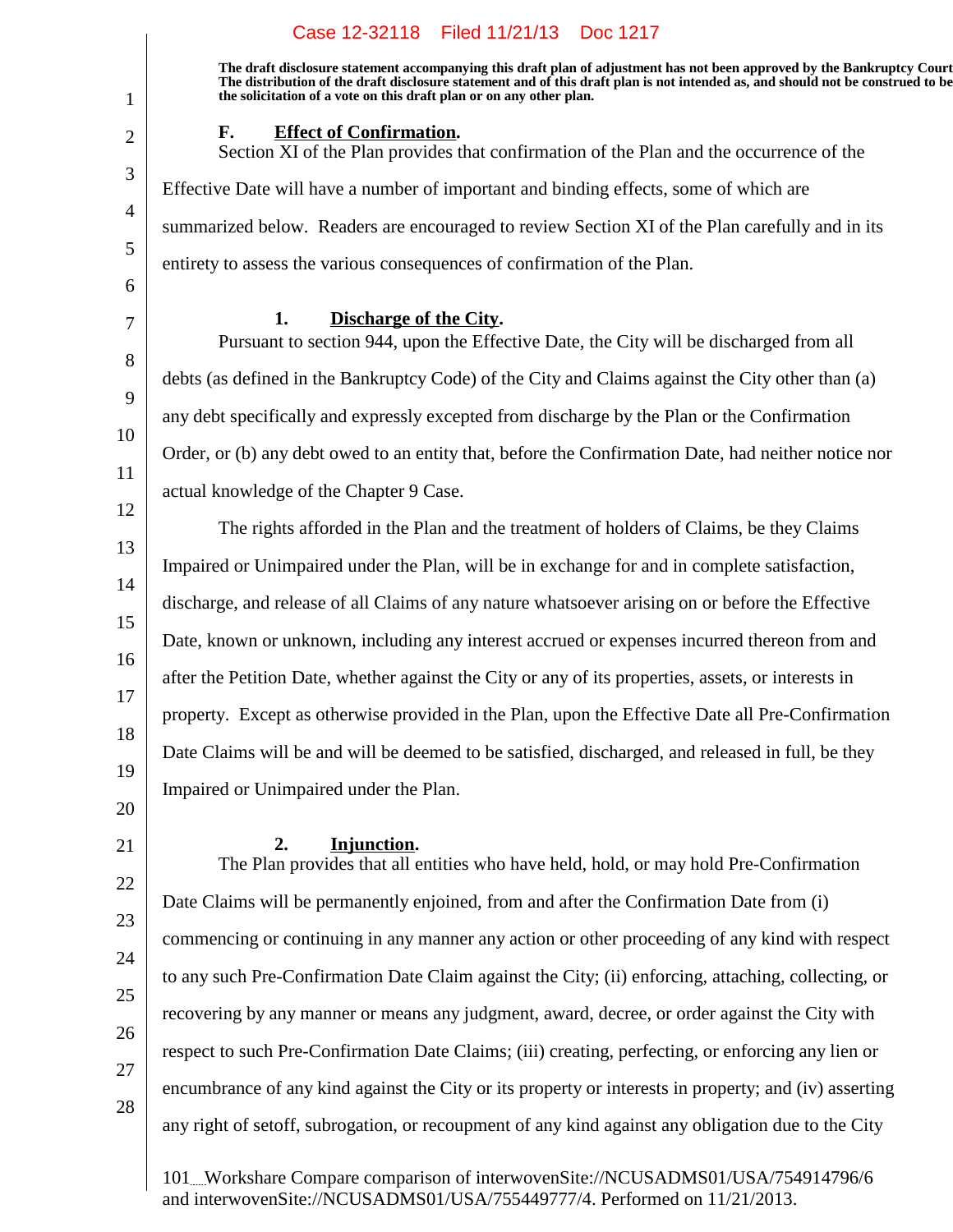**The draft disclosure statement accompanying this draft plan of adjustment has not been approved by the Bankruptcy Court. The distribution of the draft disclosure statement and of this draft plan is not intended as, and should not be construed to be, the solicitation of a vote on this draft plan or on any other plan.**

with respect to any such Pre-Confirmation Date Claim, except as otherwise permitted by section

553.

1

2

3

4

5

6

7

8

#### **3.** Term of Existing Injunctions and Stays.

Unless otherwise provided, all injunctions or stays provided for in the Chapter 9 Case pursuant to sections 105, 362, or 922, or otherwise, and in existence on the Confirmation Date, will remain in full force and effect until the Effective Date.

#### **Exculpation.4.**

9 10 11 12 13 14 15 16 17 18 19 20 21 Except with respect to obligations specifically arising pursuant to or preserved in the Plan including but not limited to the Insurance Policies, no Exculpated Party**<sup>18</sup>** shall have or incur, and each Exculpated Party is hereby released and exculpated from, any claim, obligation, cause of action or liability for any claim in connection with or arising prior to or on the Effective Date for any act taken or omitted to be taken in connection with, or related to, (i) the administration of the Chapter 9 Case, (ii) the negotiation, pursuit, confirmation, solicitation of votes for, consummation or implementation of the Plan, (iii) the administration of the Plan or property to be distributed under the Plan, (iv) the AB 506 process, (v) any document, release, contract, or other instrument entered into in connection with, or relating to, the Plan or the settlements referenced within the Plan or (vi) any other transaction contemplated by, or entered into, in connection with the Plan; provided that nothing in this Section VI.F.4 shall be deemed to release or exculpate any Exculpated Party for its willful misconduct or gross negligence. In all respects, each Exculpated Party shall be entitled to reasonably rely upon the advice of counsel with respect to its duties and responsibilities pursuant to the Plan.

- 22
- 23
- 24
- 25
- 26
- 27

CONSIDERATION PROVIDED BY EACH OF THE RELEASED PARTIES, THE

ADEQUACY OF WHICH IS HEREBY CONFIRMED, TO THE FULLEST EXTENT

102 Workshare Compare comparison of interwovenSite://NCUSADMS01/USA/754914796/6 and interwovenSite://NCUSADMS01/USA/755449777/4. Performed on 11/21/2013.

**Releases Among Releasing Parties and Released Parties.5.** EFFECTIVE AS OF THE EFFECTIVE DATE, FOR GOOD AND VALUABLE

PERMISSIBLE UNDER APPLICABLE LAW, (i) THE CITY AND EACH OF ITS RELATED

<sup>28</sup> **<sup>18</sup> As defined in the Plan, the term "Exculpated Party" means each or any of the City, NPFG, Assured Guaranty, Ambac, the Indenture Trustee, and the respective Related Persons of each of the foregoing.**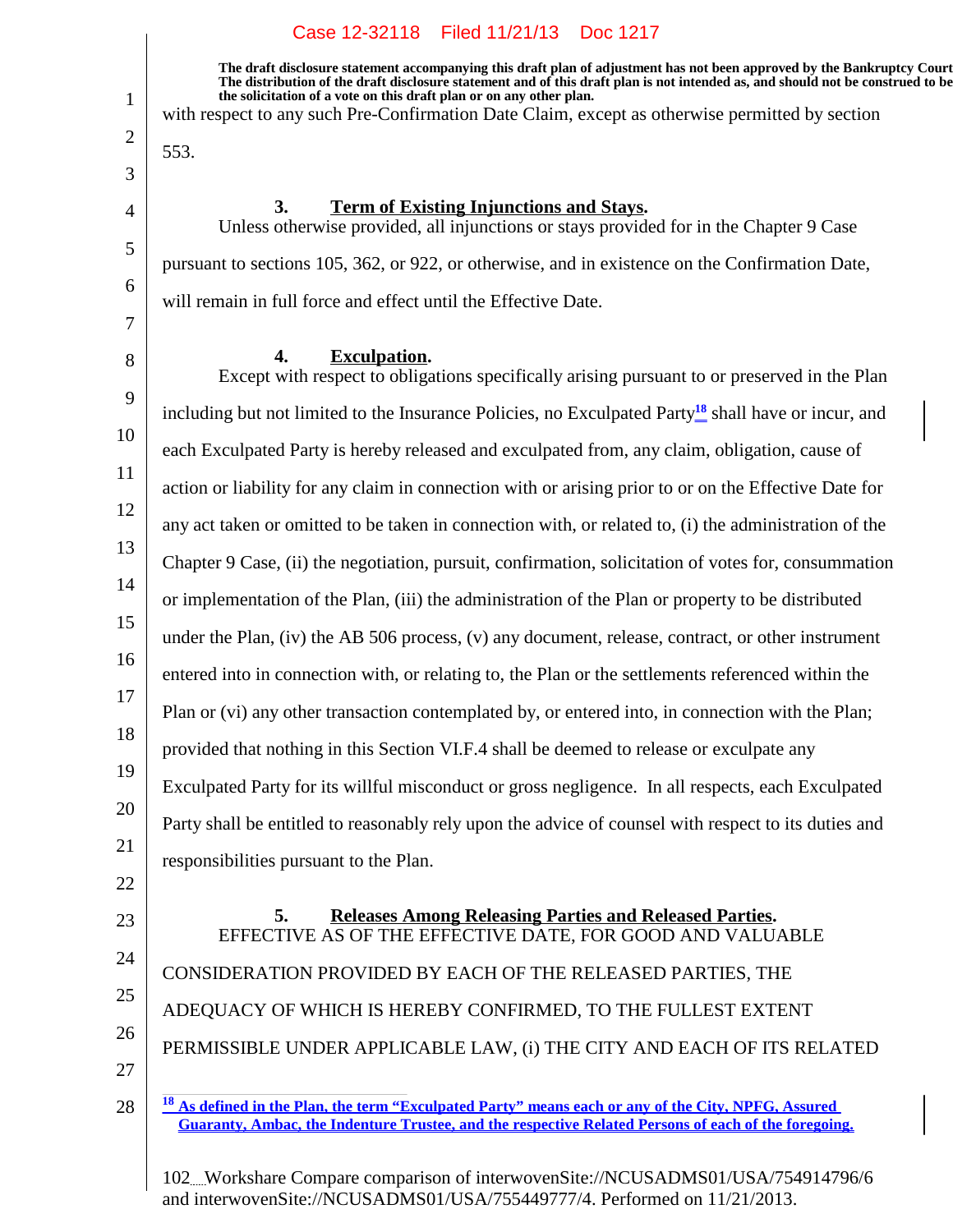**The draft disclosure statement accompanying this draft plan of adjustment has not been approved by the Bankruptcy Court. The distribution of the draft disclosure statement and of this draft plan is not intended as, and should not be construed to be, the solicitation of a vote on this draft plan or on any other plan.** PERSONS (COLLECTIVELY, THE "**CITY RELEASING PARTIES**") SHALL, AND SHALL BE DEEMED TO, COMPLETELY, CONCLUSIVELY, ABSOLUTELY, UNCONDITIONALLY, IRREVOCABLY, AND FOREVER RELEASE, WAIVE, VOID, EXTINGUISH, AND DISCHARGE EACH AND ALL OF THE RELEASED PARTIES (AND EACH SUCH RELEASED PARTY SO RELEASED SHALL BE DEEMED FOREVER RELEASED, WAIVED AND DISCHARGED BY THE CITY RELEASING PARTIES) AND THEIR RESPECTIVE PROPERTIES AND RELATED PERSONS AND (ii) EACH OF NPFG, ASSURED GUARANTY, AMBAC, THE INDENTURE TRUSTEE IN ALL CAPACITIES EXCEPT AS THE 2009 GOLF/COURSE PARK BOND TRUSTEE (COLLECTIVELY WITH THE CITY RELEASING PARTIES, THE "**RELEASING PARTIES**") SHALL, AND SHALL BE DEEMED TO, COMPLETELY, CONCLUSIVELY, ABSOLUTELY, UNCONDITIONALLY, IRREVOCABLY, AND FOREVER RELEASE, WAIVE, VOID, EXTINGUISH, AND DISCHARGE THE CITY (AND THE CITY SHALL BE DEEMED FOREVER RELEASED, WAIVED AND DISCHARGED BY SUCH RELEASING PARTIES), OF AND FROM ANY AND ALL OF THE FOLLOWING: CLAIMS, CAUSES OF ACTION, LITIGATION CLAIMS, AVOIDANCE ACTIONS AND ANY OTHER DEBTS, OBLIGATIONS, RIGHTS, SUITS, DAMAGES, ACTIONS, REMEDIES, JUDGMENTS, AND LIABILITIES WHATSOEVER (INCLUDING, WITHOUT LIMITATION, THE AB 506 PROCESS AND THE ELIGIBILITY CONTEST), WHETHER KNOWN OR UNKNOWN, FORESEEN OR UNFORESEEN, LIQUIDATED OR UNLIQUIDATED, FIXED OR CONTINGENT, MATURED OR UNMATURED, EXISTING AS OF THE EFFECTIVE DATE OR THEREAFTER ARISING, IN LAW, AT EQUITY, WHETHER FOR TORT, CONTRACT, OR OTHERWISE, BASED IN WHOLE OR IN PART UPON ANY ACT OR OMISSION, TRANSACTION, EVENT OR OTHER OCCURRENCE OR CIRCUMSTANCES EXISTING OR TAKING PLACE PRIOR TO OR ON THE EFFECTIVE DATE ARISING FROM OR RELATED IN ANY WAY IN WHOLE OR IN PART TO THE CITY OR ITS ASSETS AND Case 12-32118 Filed 11/21/13 Doc 1217

27

1

2

3

4

5

6

7

8

9

10

11

12

13

14

15

16

17

18

19

20

21

22

23

24

25

26

28

103 Workshare Compare comparison of interwovenSite://NCUSADMS01/USA/754914796/6 and interwovenSite://NCUSADMS01/USA/755449777/4. Performed on 11/21/2013.

PROPERTY, THE CHAPTER 9 CASE, THE DISCLOSURE STATEMENT, THE PLAN OR

THE SOLICITATION OF VOTES ON THE PLAN THAT SUCH RELEASING PARTY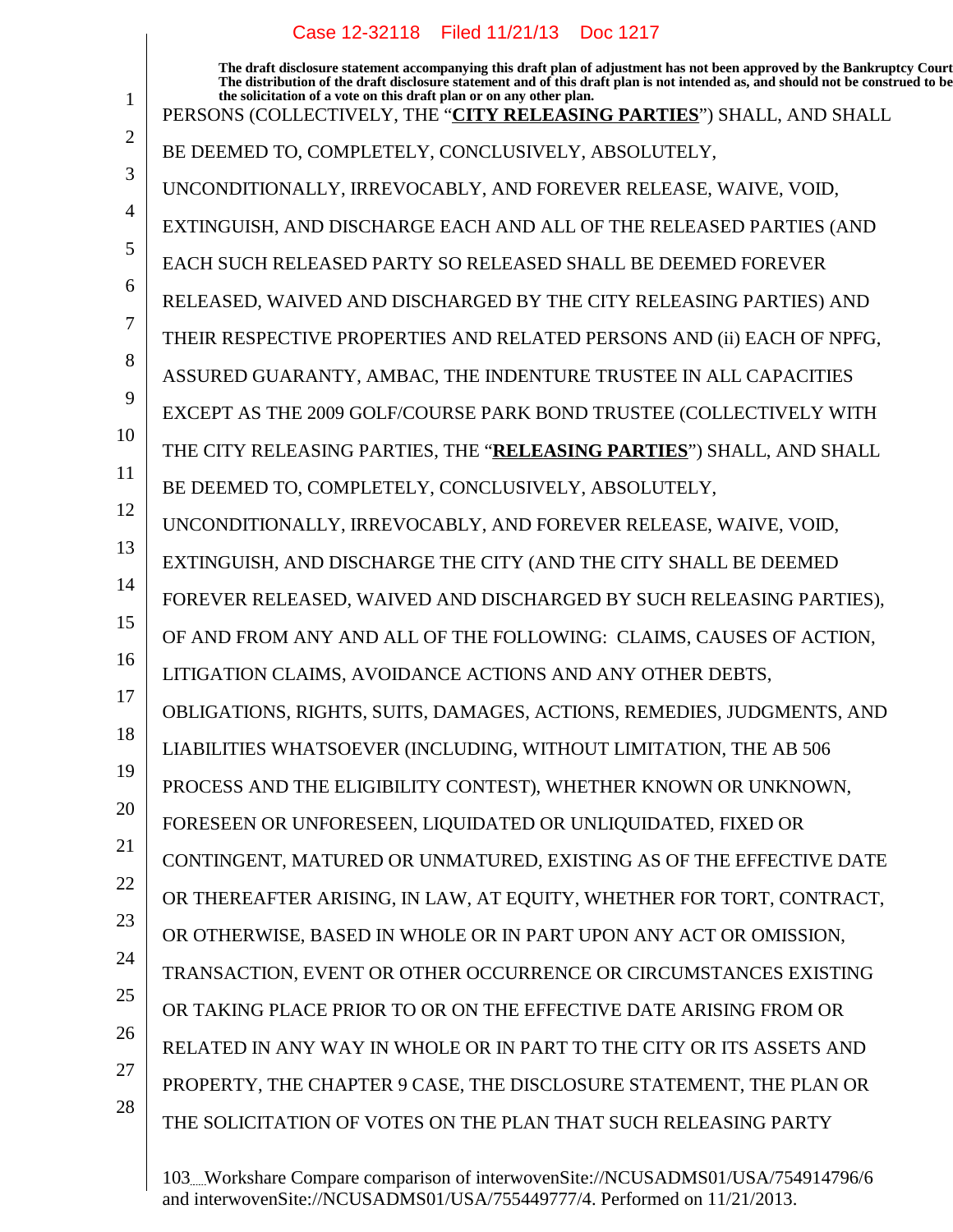1 2 3 4 5 6 7 8 9 10 11 12 13 14 15 16 17 18 **The draft disclosure statement accompanying this draft plan of adjustment has not been approved by the Bankruptcy Court. The distribution of the draft disclosure statement and of this draft plan is not intended as, and should not be construed to be, the solicitation of a vote on this draft plan or on any other plan.** WOULD HAVE BEEN LEGALLY ENTITLED TO ASSERT (WHETHER INDIVIDUALLY OR COLLECTIVELY) OR THAT ANY HOLDER OF A CLAIM OR EQUITY INTEREST OR OTHER ENTITY WOULD HAVE BEEN LEGALLY ENTITLED TO ASSERT FOR OR ON BEHALF OF SUCH RELEASING PARTY (WHETHER DIRECTLY OR DERIVATIVELY) AGAINST ANY OF THE RELEASED PARTIES OR THE CITY, AS APPLICABLE; *PROVIDED, HOWEVER*, THAT THE FOREGOING PROVISIONS OF THIS RELEASE SHALL NOT OPERATE TO WAIVE OR RELEASE (i) ANY CAUSES OF ACTION, CLAIMS OR AGREEMENTS EXPRESSLY SET FORTH IN AND/OR PRESERVED BY THE PLAN OR ANY PLAN SUPPLEMENT, INCLUDING BUT NOT LIMITED TO THE INSURANCE POLICIES; AND/OR (ii) THE RIGHTS OF SUCH RELEASING PARTY TO ENFORCE THE PLAN AND THE CONTRACTS, INSTRUMENTS, RELEASES, AND OTHER AGREEMENTS OR DOCUMENTS DELIVERED UNDER OR IN CONNECTION WITH THE PLAN OR ASSUMED PURSUANT TO THE PLAN OR ASSUMED PURSUANT TO FINAL ORDER OF THE BANKRUPTCY COURT. THE FOREGOING RELEASE SHALL BE EFFECTIVE AS OF THE EFFECTIVE DATE WITHOUT FURTHER NOTICE TO OR ORDER OF THE BANKRUPTCY COURT, ACT OR ACTION UNDER APPLICABLE LAW, REGULATION, ORDER, OR RULE OR THE VOTE, CONSENT, AUTHORIZATION OR APPROVAL OF ANY PERSON.

19 20

21

22

23

24

25

## **6. Good Faith Compromise**

26 Pursuant to Bankruptcy Rule 9019 and in consideration for the distributions and other benefits provided under the Plan, the provisions of the Plan, including the exculpation and release provisions contained in this Article VI, constitute a good faith compromise and settlement of all Claims, causes of action or controversies relating to the rights that a holder of a Claim may have with respect to any Claim against the City, any distribution to be made pursuant to the Plan on account of any such Claim and any and all Claims or causes of action of any party arising out of or relating to the AB 506 Process or the Eligibility Contest. The entry of the Confirmation Order constitutes the Bankruptcy Court's approval, as of the Effective Date, of the compromise or settlement of all such Claims or controversies and the Bankruptcy Court's finding that all such

27 28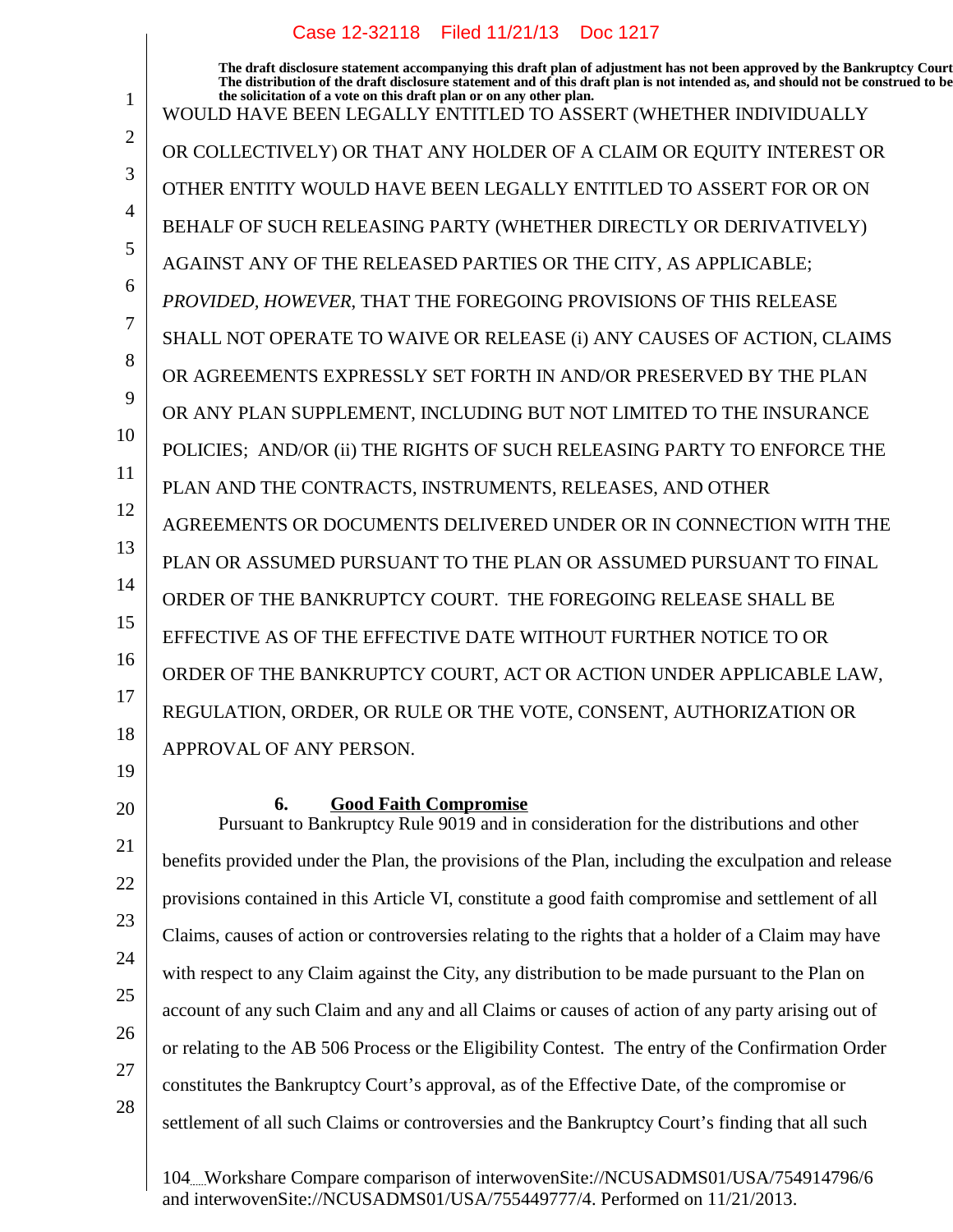**The draft disclosure statement accompanying this draft plan of adjustment has not been approved by the Bankruptcy Court. The distribution of the draft disclosure statement and of this draft plan is not intended as, and should not be construed to be, the solicitation of a vote on this draft plan or on any other plan.**

compromises or settlements are in the best interests of the City and the holders of Claims, and are

fair, equitable, and reasonable.

3 4

21

1

2

#### **VII. CERTAIN RISK FACTORS TO BE CONSIDERED**

5 6 7 8 9 10 11 12 13 14 15 16 17 18 19 20 Confirmation of the Plan and the occurrence of the Effective Date are not without risk to the City and its creditors in that the sources of revenue projected over the next 30 years in the General Fund's Long-Range Financial Plan could contract. The reality is that there are economic cycles over time that can negatively affect revenue growth, but the timing of these cycles is very difficult to predict. Thus, while the City devoted considerable time and effort in formulating the Plan Financial Projections, attached hereto as **Exhibit B**, there can be no guaranty that the predicted results will be achieved. For example, few California cities, if any, predicted the length and depth of the economic downturn that saw real property values (and thus real property tax revenues) plummet. Nor did city financial planners predict the high unemployment and underemployment that accompanied the burst of the housing bubble and reduced the amount of sales tax revenues to state and local governments. Conversely, while the General Fund expenditures projected in the Plan Financial Projections are the City's best and most reasoned estimate of costs, the occurrence of higher inflation, state or federal law changes that increase of shift costs to local government, or a natural or human-caused disaster—all of these could and likely would cause costs to rise, if not to spike. These risk factors should not, however, be regarded as constituting the only risks involved in connection with the Plan and its implementation.

22 23 24 25 26 27 28 Moreover, the Plan Financial Projections and the City's plans for ongoing operational and financial stability after confirmation of the Plan rely on the approval **and continued effect** of Measure A, which Stockton voters passed on November 5, 2013 and which is estimated to produce approximately \$28 million per year in new revenue. **Measure A will expire after 10 years—or sooner, if General Fund revenues reach 2009 levels adjusted for inflation—unless the City Council takes action to renew it. For Measure A to continue in effect, the City Council must take specific, public actions, which include: hearing recommendations made by the Citizens' Oversight Committee; adopting findings, with appropriate evidence, that**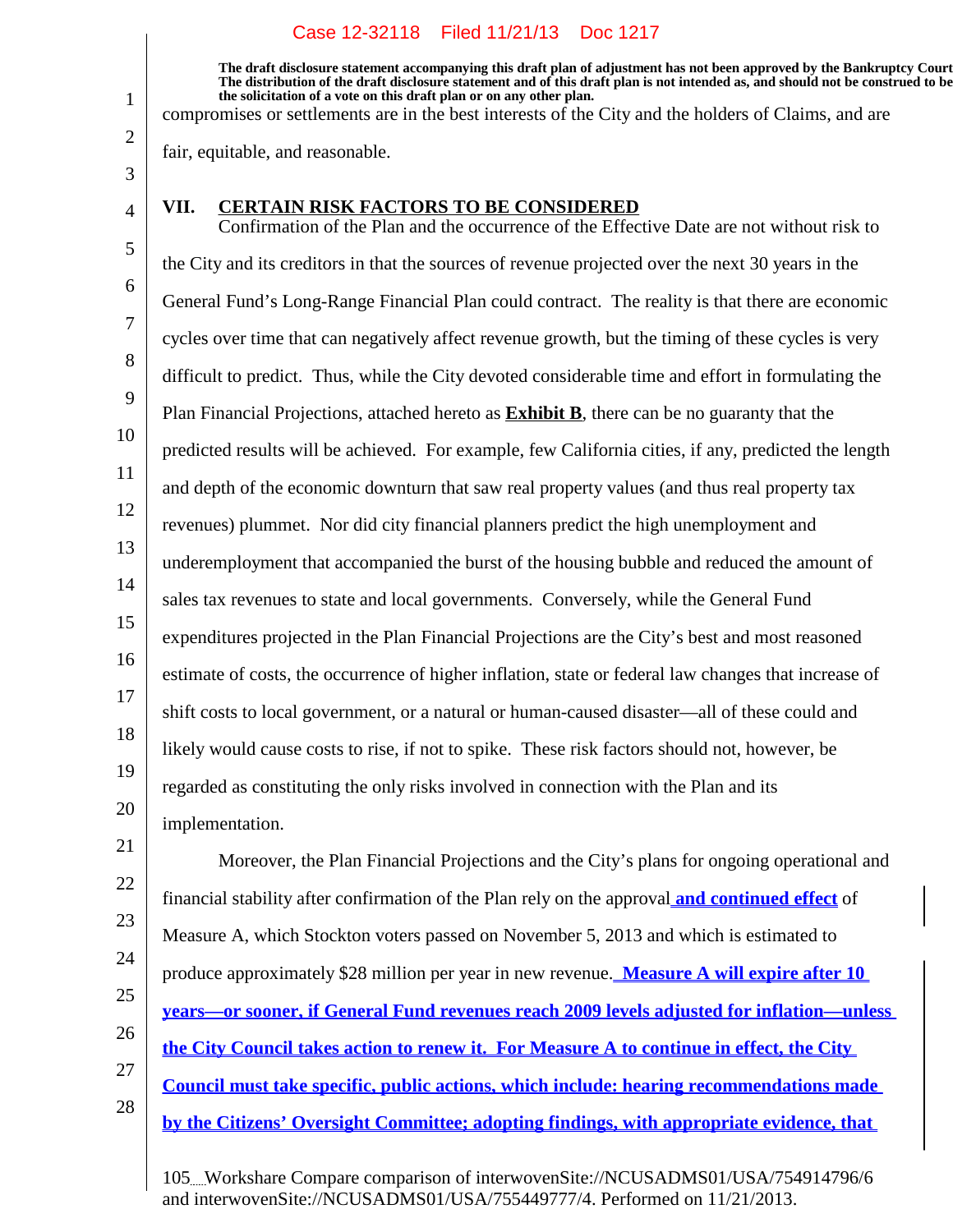|                     | Case 12-32118 Filed 11/21/13 Doc 1217                                                                                                                                                                                                                                                                                             |  |  |
|---------------------|-----------------------------------------------------------------------------------------------------------------------------------------------------------------------------------------------------------------------------------------------------------------------------------------------------------------------------------|--|--|
| $\mathbf{1}$        | The draft disclosure statement accompanying this draft plan of adjustment has not been approved by the Bankruptcy Court<br>The distribution of the draft disclosure statement and of this draft plan is not intended as, and should not be construed to be<br>the solicitation of a vote on this draft plan or on any other plan. |  |  |
| $\overline{2}$      | <u>Measure A is necessary; proving to the public that employee total compensation is not</u>                                                                                                                                                                                                                                      |  |  |
| 3                   | excessive; and holding two public hearings at least 14 days apart.                                                                                                                                                                                                                                                                |  |  |
|                     | The City submits, though, that the risk to creditors and parties in interest is greater                                                                                                                                                                                                                                           |  |  |
| $\overline{4}$<br>5 | if the Plan is not confirmed and consummated than if it is.                                                                                                                                                                                                                                                                       |  |  |
| 6                   | VIII. CERTAIN FEDERAL INCOME TAX CONSEQUENCES<br>The implementation of the Plan may have federal, state, local and foreign tax                                                                                                                                                                                                    |  |  |
| 7                   | consequences to the City and its creditors. No tax opinion has been sought or will be obtained                                                                                                                                                                                                                                    |  |  |
| 8                   | with respect to any tax consequences of the Plan. However, because the City is a municipal                                                                                                                                                                                                                                        |  |  |
| 9                   | corporation duly organized and existing under its Charter and the California Constitution, and is                                                                                                                                                                                                                                 |  |  |
| 10                  | treated as a political subdivision of the State of California for federal income tax purposes, the                                                                                                                                                                                                                                |  |  |
| 11                  | City believes that it will not be subject to any federal income tax liability from implementation of                                                                                                                                                                                                                              |  |  |
| 12<br>13            | the Plan. The City anticipates that, in conformity with past practice, it will not file any federal                                                                                                                                                                                                                               |  |  |
|                     | corporate income tax returns with respect to the periods in which the Plan is implemented nor                                                                                                                                                                                                                                     |  |  |
| 14                  | report any income for federal income tax purposes as a result of implementing the Plan. The City                                                                                                                                                                                                                                  |  |  |
| 15                  | may file certain tax returns associated with the restructuring of some of its tax-exempt bonds                                                                                                                                                                                                                                    |  |  |
| 16                  | affected by the Plan, which returns may be required in order to maintain the exclusion from gross                                                                                                                                                                                                                                 |  |  |
| 17                  | income of interest on the bonds for purposes of federal income taxes applicable to the holders                                                                                                                                                                                                                                    |  |  |
| 18<br>19            | thereof.                                                                                                                                                                                                                                                                                                                          |  |  |
|                     | Because individual circumstances may differ, and the income tax consequence of a chapter                                                                                                                                                                                                                                          |  |  |
| 20                  | 9 case are complex and uncertain, this summary does not address the federal income tax                                                                                                                                                                                                                                            |  |  |
| 21                  | consequences that may be relevant to the creditors of the City as a result of the Plan.                                                                                                                                                                                                                                           |  |  |
| 22                  | Accordingly, the creditors should consult with their own tax advisors regarding the income tax                                                                                                                                                                                                                                    |  |  |
| 23                  | consequences of the Plan to them, including the effect, if any, the Plan may have on prior                                                                                                                                                                                                                                        |  |  |
| 24                  | outstanding obligations the interest components of which the creditors were treating as excludable                                                                                                                                                                                                                                |  |  |
| 25                  | from gross income for federal income tax purposes.                                                                                                                                                                                                                                                                                |  |  |
| 26                  | To ensure compliance with requirements imposed by the Internal Revenue Service,                                                                                                                                                                                                                                                   |  |  |
| 27                  | you are hereby notified that any discussion of tax matters contained herein (including any                                                                                                                                                                                                                                        |  |  |
| 28                  | attachments) contained in this summary is not intended or written to be used by any                                                                                                                                                                                                                                               |  |  |
|                     |                                                                                                                                                                                                                                                                                                                                   |  |  |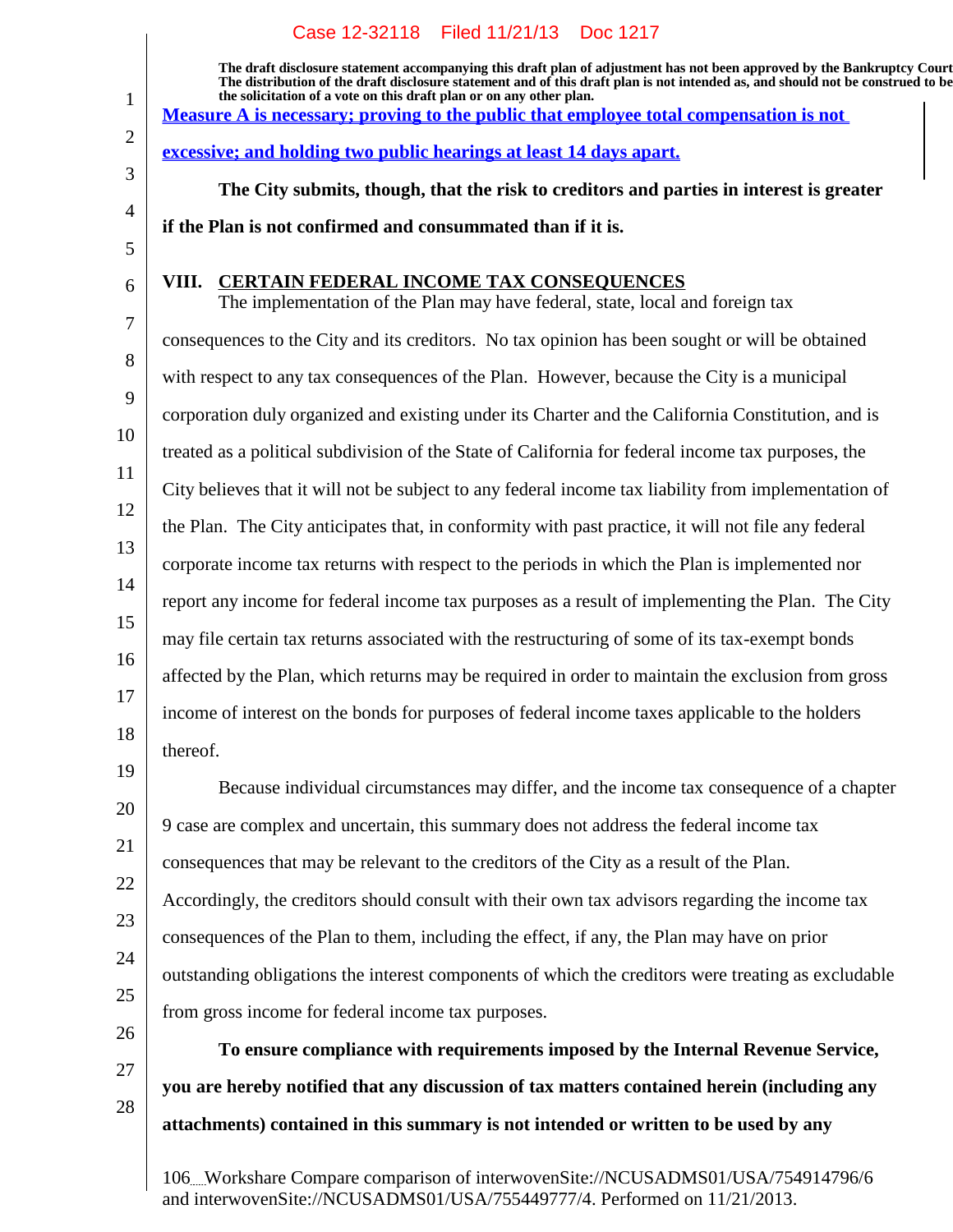|                                                                                  | Case 12-32118 Filed 11/21/13 Doc 1217                                                                                                                                                                                                                                                                                             |  |  |
|----------------------------------------------------------------------------------|-----------------------------------------------------------------------------------------------------------------------------------------------------------------------------------------------------------------------------------------------------------------------------------------------------------------------------------|--|--|
|                                                                                  | The draft disclosure statement accompanying this draft plan of adjustment has not been approved by the Bankruptcy Court<br>The distribution of the draft disclosure statement and of this draft plan is not intended as, and should not be construed to be<br>the solicitation of a vote on this draft plan or on any other plan. |  |  |
|                                                                                  | taxpayer, and cannot be used by any taxpayer, for the purpose of avoiding tax-related                                                                                                                                                                                                                                             |  |  |
|                                                                                  | penalties that otherwise may be imposed under the Internal Revenue Code on the taxpayer.                                                                                                                                                                                                                                          |  |  |
|                                                                                  | Such discussion of tax matters was written in connection with the solicitation of votes in<br>favor of the Plan. The City and its creditors should seek tax advice regarding the tax                                                                                                                                              |  |  |
|                                                                                  |                                                                                                                                                                                                                                                                                                                                   |  |  |
| consequences to them of the Plan based on their particular circumstances from an |                                                                                                                                                                                                                                                                                                                                   |  |  |
|                                                                                  | independent tax advisor.                                                                                                                                                                                                                                                                                                          |  |  |
|                                                                                  | <b>RECOMMENDATION AND CONCLUSION</b><br>IX.<br>The City believes that confirmation and implementation of the Plan is preferable to all                                                                                                                                                                                            |  |  |
|                                                                                  | other available and feasible alternatives. Accordingly, the City urges holders of Impaired                                                                                                                                                                                                                                        |  |  |
|                                                                                  | claims to vote to accept the Plan by so indicating on their ballots and returning them as                                                                                                                                                                                                                                         |  |  |
| specified in this Disclosure Statement and on their ballots.                     |                                                                                                                                                                                                                                                                                                                                   |  |  |
|                                                                                  |                                                                                                                                                                                                                                                                                                                                   |  |  |
|                                                                                  | DATED: November _____, 2013<br>CITY OF STOCKTON, CALIFORNIA                                                                                                                                                                                                                                                                       |  |  |
|                                                                                  | By: Kurt O. Wilson                                                                                                                                                                                                                                                                                                                |  |  |
|                                                                                  | <b>Interim City Manager</b>                                                                                                                                                                                                                                                                                                       |  |  |
|                                                                                  | Submitted By:                                                                                                                                                                                                                                                                                                                     |  |  |
|                                                                                  |                                                                                                                                                                                                                                                                                                                                   |  |  |
|                                                                                  | ORRICK, HERRINGTON & SUTCLIFFE LLP                                                                                                                                                                                                                                                                                                |  |  |
|                                                                                  | /s/ Marc A. Levinson<br>By:                                                                                                                                                                                                                                                                                                       |  |  |
|                                                                                  | Marc A. Levinson<br>Norman C. Hile                                                                                                                                                                                                                                                                                                |  |  |
|                                                                                  | Jeffery D. Hermann<br>Patrick B. Bocash                                                                                                                                                                                                                                                                                           |  |  |
|                                                                                  | John A. Farmer                                                                                                                                                                                                                                                                                                                    |  |  |
|                                                                                  | Attorneys for the City of Stockton, California                                                                                                                                                                                                                                                                                    |  |  |
|                                                                                  |                                                                                                                                                                                                                                                                                                                                   |  |  |
|                                                                                  |                                                                                                                                                                                                                                                                                                                                   |  |  |
|                                                                                  |                                                                                                                                                                                                                                                                                                                                   |  |  |
|                                                                                  |                                                                                                                                                                                                                                                                                                                                   |  |  |
|                                                                                  |                                                                                                                                                                                                                                                                                                                                   |  |  |

and interwovenSite://NCUSADMS01/USA/755449777/4. Performed on 11/21/2013.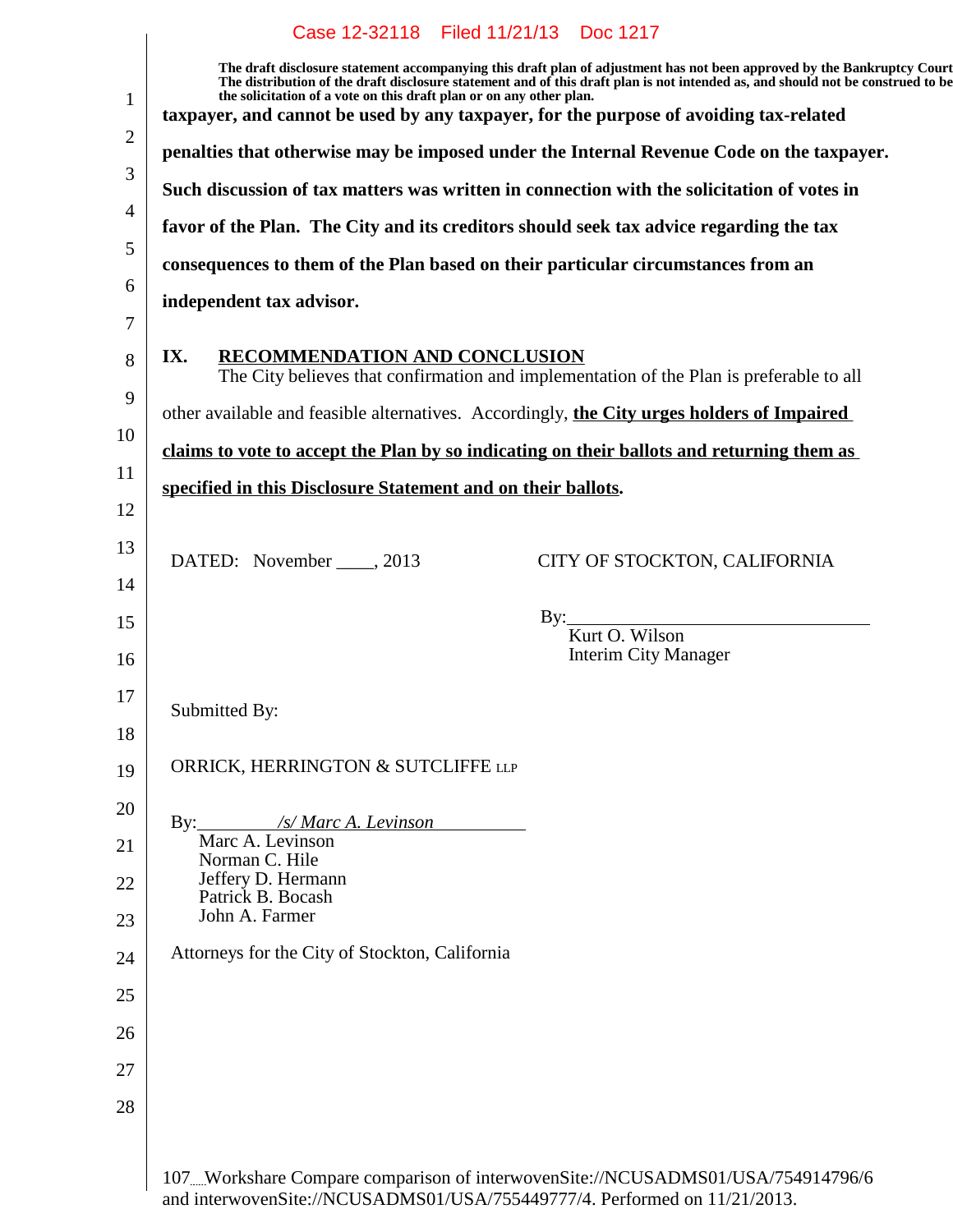|                                |                                                                                                                    | Case 12-32118 Filed 11/21/13<br>Doc 1217                                                                                                                                                                                                                                                                                          |  |  |  |
|--------------------------------|--------------------------------------------------------------------------------------------------------------------|-----------------------------------------------------------------------------------------------------------------------------------------------------------------------------------------------------------------------------------------------------------------------------------------------------------------------------------|--|--|--|
|                                |                                                                                                                    | The draft disclosure statement accompanying this draft plan of adjustment has not been approved by the Bankruptcy Court<br>The distribution of the draft disclosure statement and of this draft plan is not intended as, and should not be construed to be<br>the solicitation of a vote on this draft plan or on any other plan. |  |  |  |
| $\mathbf{1}$<br>$\overline{2}$ | <b>EXHIBITS TO MODIFIED DISCLOSURE STATEMENT WITH RESPECT TO FIRST AMENDED PLAN FOR THE ADJUSTMENT OF DEBTS OF</b> |                                                                                                                                                                                                                                                                                                                                   |  |  |  |
| 3                              |                                                                                                                    | <b>CITY OF STOCKTON, CALIFORNIA (NOVEMBER 15, 2013)</b>                                                                                                                                                                                                                                                                           |  |  |  |
| $\overline{4}$                 |                                                                                                                    |                                                                                                                                                                                                                                                                                                                                   |  |  |  |
| 5                              | Exhibit A                                                                                                          | First Amended Plan For The Adjustment Of Debts Of City Of Stockton,<br>California (November 15, 2013)                                                                                                                                                                                                                             |  |  |  |
| 6                              | Exhibit B                                                                                                          | Long-Range Financial Plan of City of Stockton                                                                                                                                                                                                                                                                                     |  |  |  |
| $\tau$                         | Exhibit C                                                                                                          | NPFG Term Sheet                                                                                                                                                                                                                                                                                                                   |  |  |  |
| 8                              | <b>Exhibit D</b>                                                                                                   | <b>Assured Guaranty Term Sheet</b>                                                                                                                                                                                                                                                                                                |  |  |  |
| 9                              | <b>Exhibit E</b>                                                                                                   | Thunder Settlement Term Sheet                                                                                                                                                                                                                                                                                                     |  |  |  |
| 10                             |                                                                                                                    |                                                                                                                                                                                                                                                                                                                                   |  |  |  |
| 11                             |                                                                                                                    |                                                                                                                                                                                                                                                                                                                                   |  |  |  |
| 12                             |                                                                                                                    |                                                                                                                                                                                                                                                                                                                                   |  |  |  |
| 13                             |                                                                                                                    |                                                                                                                                                                                                                                                                                                                                   |  |  |  |
| 14                             |                                                                                                                    |                                                                                                                                                                                                                                                                                                                                   |  |  |  |
| 15                             |                                                                                                                    |                                                                                                                                                                                                                                                                                                                                   |  |  |  |
| 16                             |                                                                                                                    |                                                                                                                                                                                                                                                                                                                                   |  |  |  |
| 17                             |                                                                                                                    |                                                                                                                                                                                                                                                                                                                                   |  |  |  |
| 18                             |                                                                                                                    |                                                                                                                                                                                                                                                                                                                                   |  |  |  |
| 19                             |                                                                                                                    |                                                                                                                                                                                                                                                                                                                                   |  |  |  |
| 20                             |                                                                                                                    |                                                                                                                                                                                                                                                                                                                                   |  |  |  |
| 21                             |                                                                                                                    |                                                                                                                                                                                                                                                                                                                                   |  |  |  |
| 22                             |                                                                                                                    |                                                                                                                                                                                                                                                                                                                                   |  |  |  |
| 23                             |                                                                                                                    |                                                                                                                                                                                                                                                                                                                                   |  |  |  |
| 24                             |                                                                                                                    |                                                                                                                                                                                                                                                                                                                                   |  |  |  |
| 25                             |                                                                                                                    |                                                                                                                                                                                                                                                                                                                                   |  |  |  |
| 26                             |                                                                                                                    |                                                                                                                                                                                                                                                                                                                                   |  |  |  |
| 27                             |                                                                                                                    |                                                                                                                                                                                                                                                                                                                                   |  |  |  |
| 28                             |                                                                                                                    |                                                                                                                                                                                                                                                                                                                                   |  |  |  |
|                                | OHSUSA:755449777.4                                                                                                 |                                                                                                                                                                                                                                                                                                                                   |  |  |  |
|                                |                                                                                                                    |                                                                                                                                                                                                                                                                                                                                   |  |  |  |